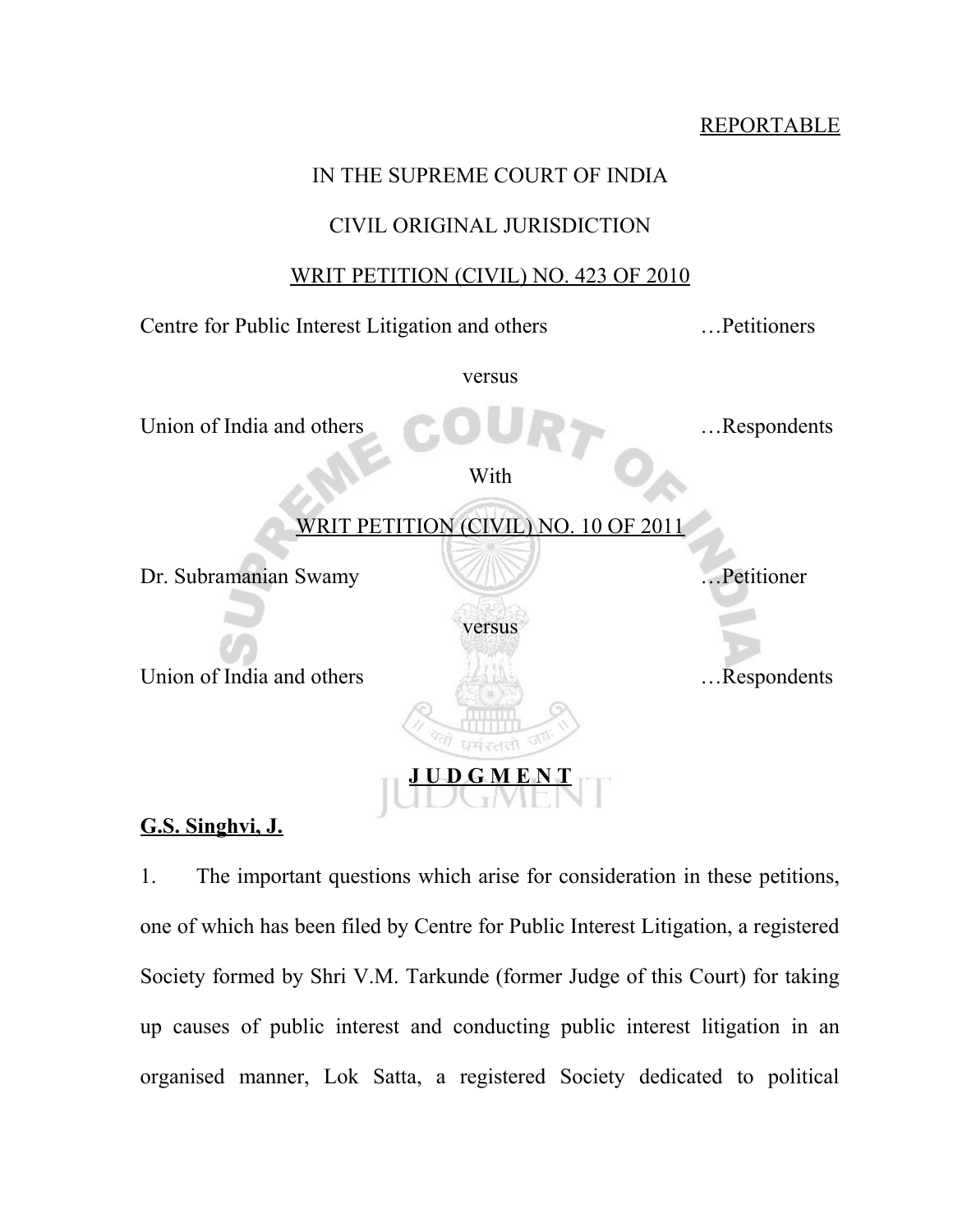governance, reforms and fight against corruption, Telecom Watchdog and Common Cause, both Non-Governmental Organisations registered as Societies for taking up issues of public importance and national interest, Sarva Shri J.M. Lingdoh, T.S. Krishnamurthi and N. Gopalasamy, all former Chief Election Commissioners, P. Shanker, former Central Vigilance Commissioner, Julio F. Ribero, former member of the Indian Police Service, who served as Director General of Police, Gujarat, Punjab and C.R.P.F. and Commissioner of Police, Mumbai, P.R. Guha, an eminent Senior Journalist and visiting faculty member of various institutions including IIMs, IITs, FTII, IIFT, Delhi University, Jawaharlal Nehru University and Jamia Milia Islamia University and Admiral R.H. Tahiliyani, former Chief of Naval Staff, former Governor and former Chairman of Transparency International India and the other has been filed by Dr. Subramanian Swami, a political and social activist, are:

- (i) Whether the Government has the right to alienate, transfer or distribute natural resources/national assets otherwise than by following a fair and transparent method consistent with the fundamentals of the equality clause enshrined in the Constitution?
- (ii) Whether the recommendations made by the Telecom Regulatory Authority of India (TRAI) on 28.8.2007 for grant of Unified Access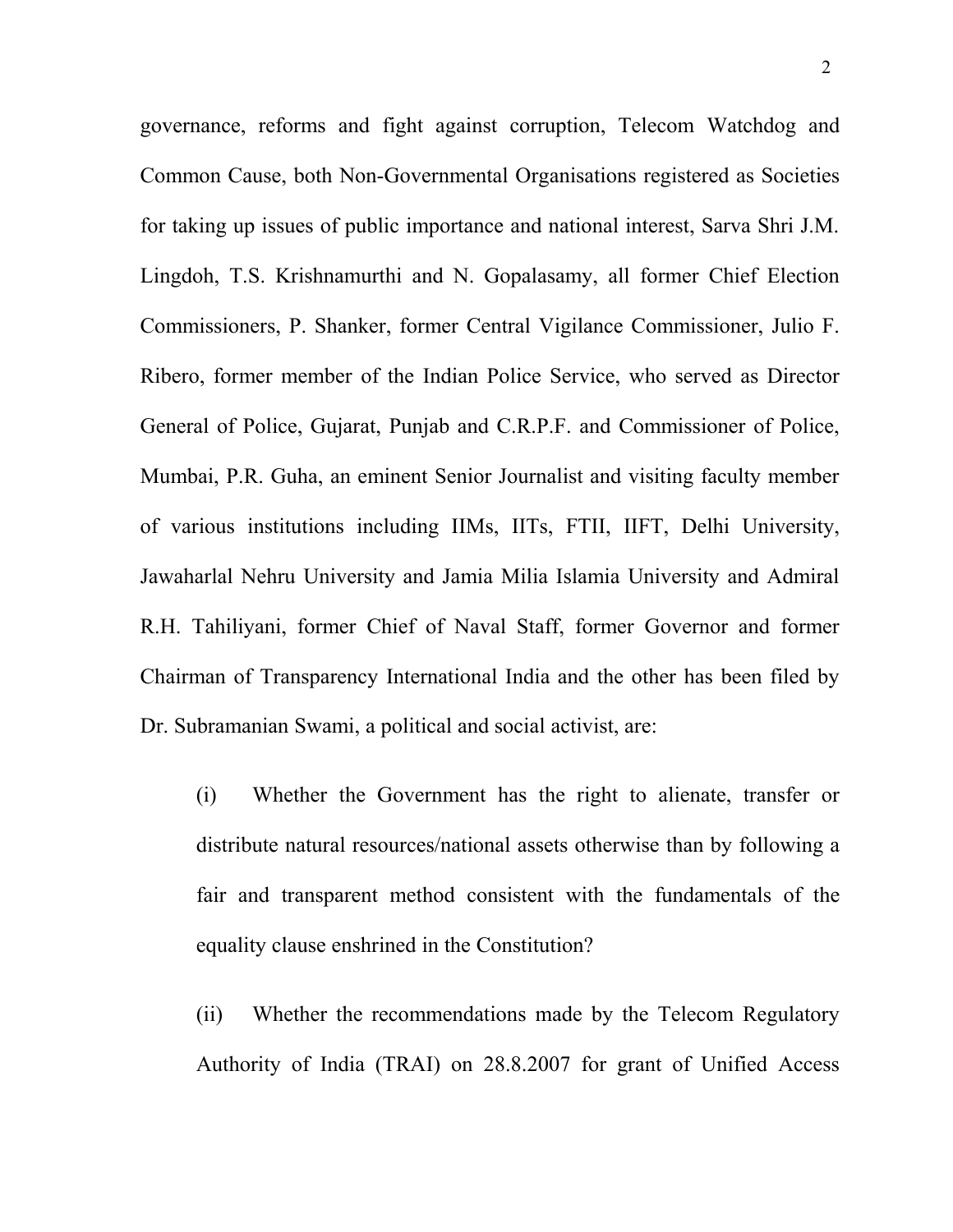Service Licence (for short 'UAS Licence') with 2G spectrum in 800, 900 and 1800 MHz at the price fixed in 2001, which were approved by the Department of Telecommunications (DoT), were contrary to the decision taken by the Council of Ministers on 31.10.2003?

 (iii) Whether the exercise undertaken by the DoT from September 2007 to March 2008 for grant of UAS Licences to the private respondents in terms of the recommendations made by TRAI is vitiated due to arbitrariness and malafides and is contrary to public interest?

(iv) Whether the policy of first-come-first-served followed by the DoT for grant of licences is *ultra vires* the provisions of Article 14 of the Constitution and whether the said principle was arbitrarily changed by the Minister of Communications and Information Technology (hereinafter referred to as 'the Minister of C&IT'), without consulting TRAI, with a view to favour some of the applicants?

(v) Whether the licences granted to ineligible applicants and those who failed to fulfil the terms and conditions of the licence are liable to be quashed?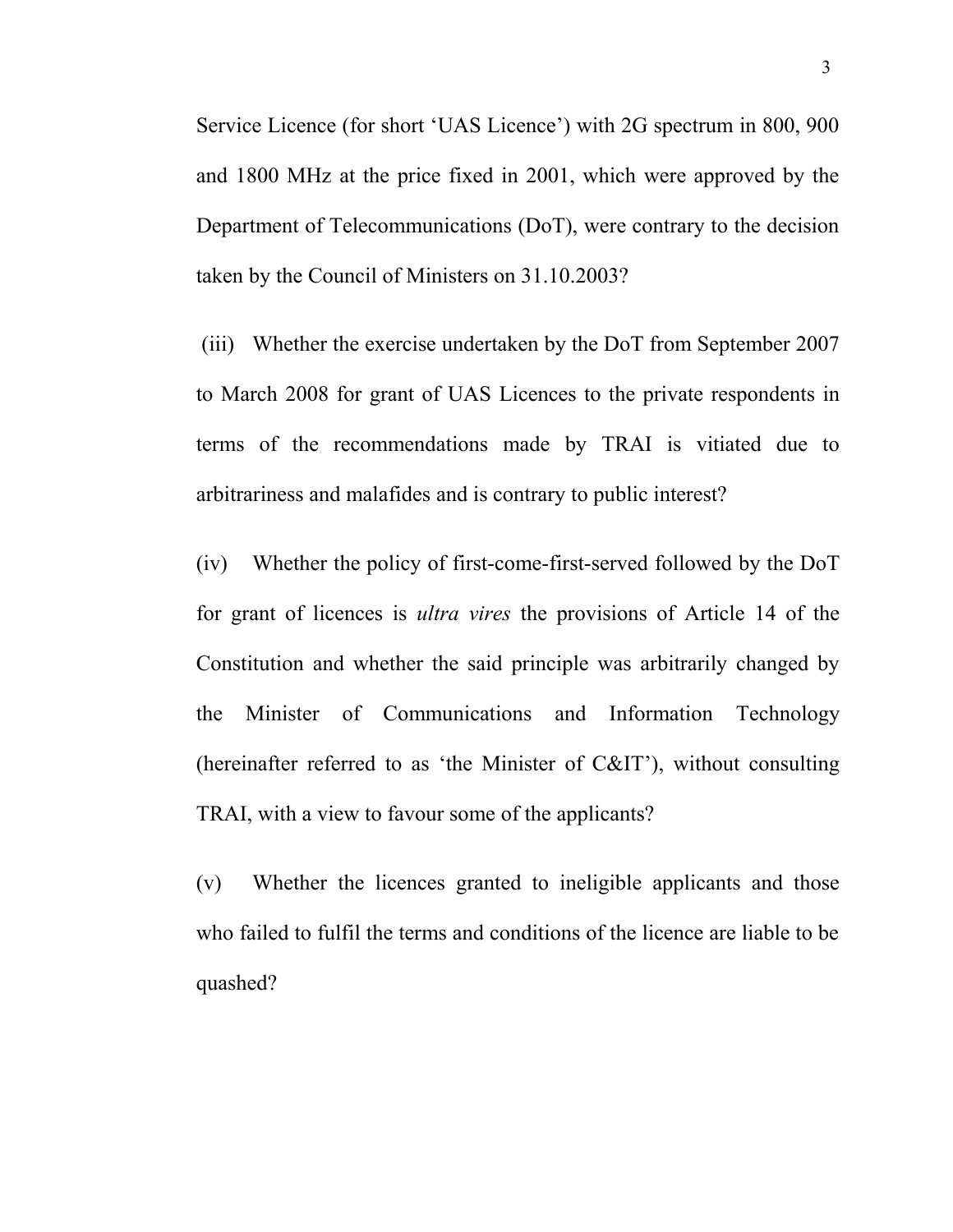2. For detailed examination of the issues raised by the petitioners, it will be useful to briefly notice the history of the growth of telecommunications in the country and the reforms introduced 1984 onwards.

3. In 1839, the first telegraph link was experimented between Calcutta and Diamond Harbour covering 21 miles. In 1851, the telegraph line was opened for traffic, mostly for the official work of the East India Company. In course of time, telegraphy service was made available for public traffic. The Indian Telegraph Act was enacted in 1885. It gave the exclusive privilege of establishing, maintaining and working of "telegraphs" to the Central Government. It also empowered the Government to grant licences on such conditions and in consideration of such payments as it thought fit, to any person to establish, maintain or work a telegraph in any part of India.

4. After independence, Government of India took complete control of the telecom sector and brought it under the Post & Telegraph Department. One major step taken for improving telecommunication services in the country was the establishment of a modern telecommunication manufacturing facility at Bangalore under the Public Sector, in the name of "Indian Telephone Industries Ltd." The reforms in the telecommunication sector started in 1984 when the Centre for Development of Telematics (C-DoT) was set up for developing indigenous technologies and permissions were given to the private sector to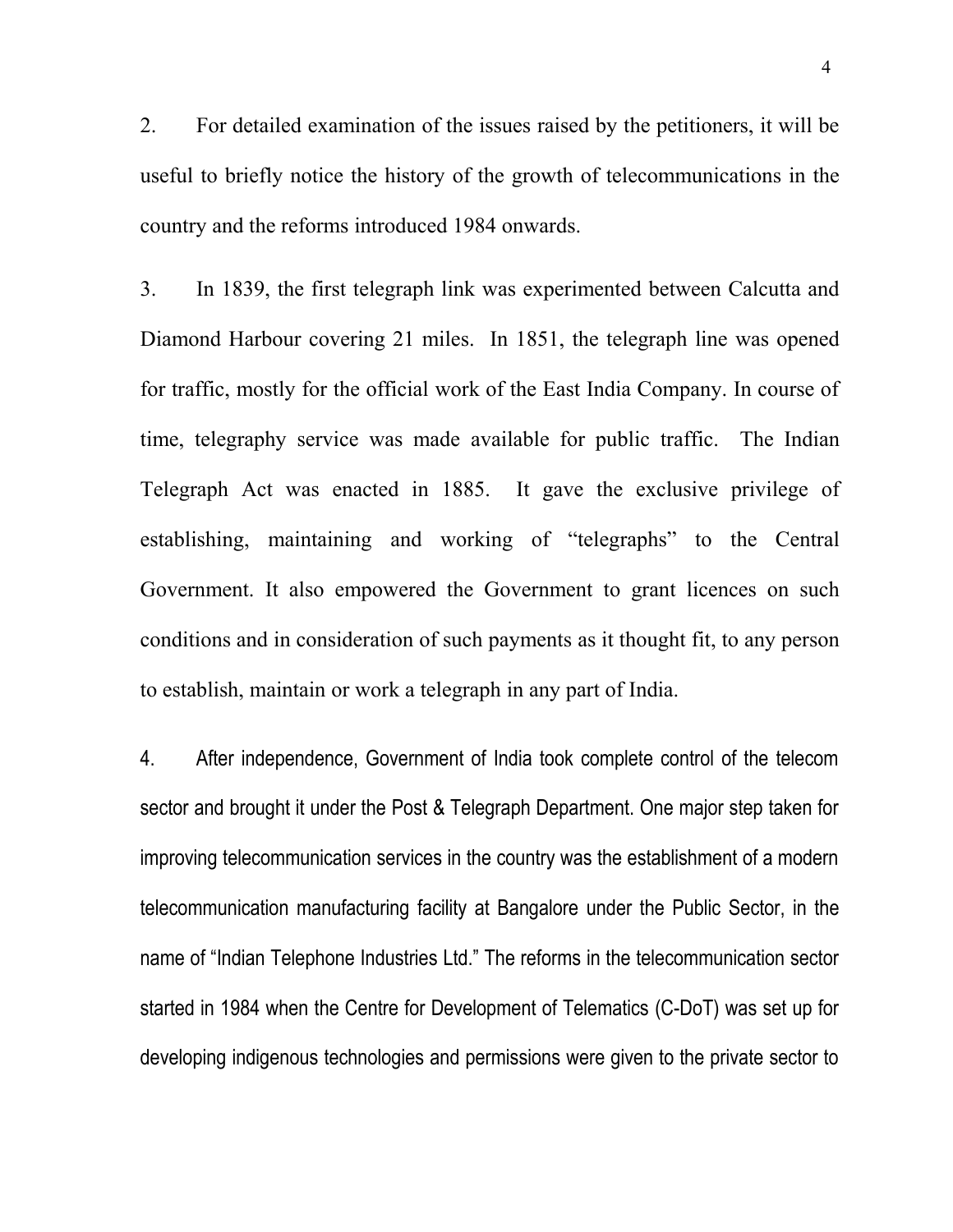manufacture subscriber-equipment. In 1986, Mahanagar Telephone Nigam Ltd., (MTNL) and Videsh Sanchar Nigam Ltd., (VSNL) were set up.

5. The New Economic Policy of India was announced on 24.7.1991. It was aimed at meeting India's competitiveness in the global market; rapid growth of exports, attracting foreign direct investment; and stimulating domestic investments. With a view to achieve standards comparable to international facilities, the sub-sector of Value Added Services was opened up to private investment in July 1992 for the following services: (a) Electronic Mail; (b) Voice Mail; (c) Data Services; (d) Audio Text Services; (e) Video Text Services; (f) Video Conferencing; (g) Radio Paging; and (h) Cellular Mobile Telephone.

In respect of services (a) to (f), the companies registered in India were permitted to operate under a licence on non-exclusive basis. For services covered by (g) and (h) mentioned above, keeping in view the constraints on the number of companies that could be allowed to operate, a policy of selection through a system of tendering was followed for grant of licences.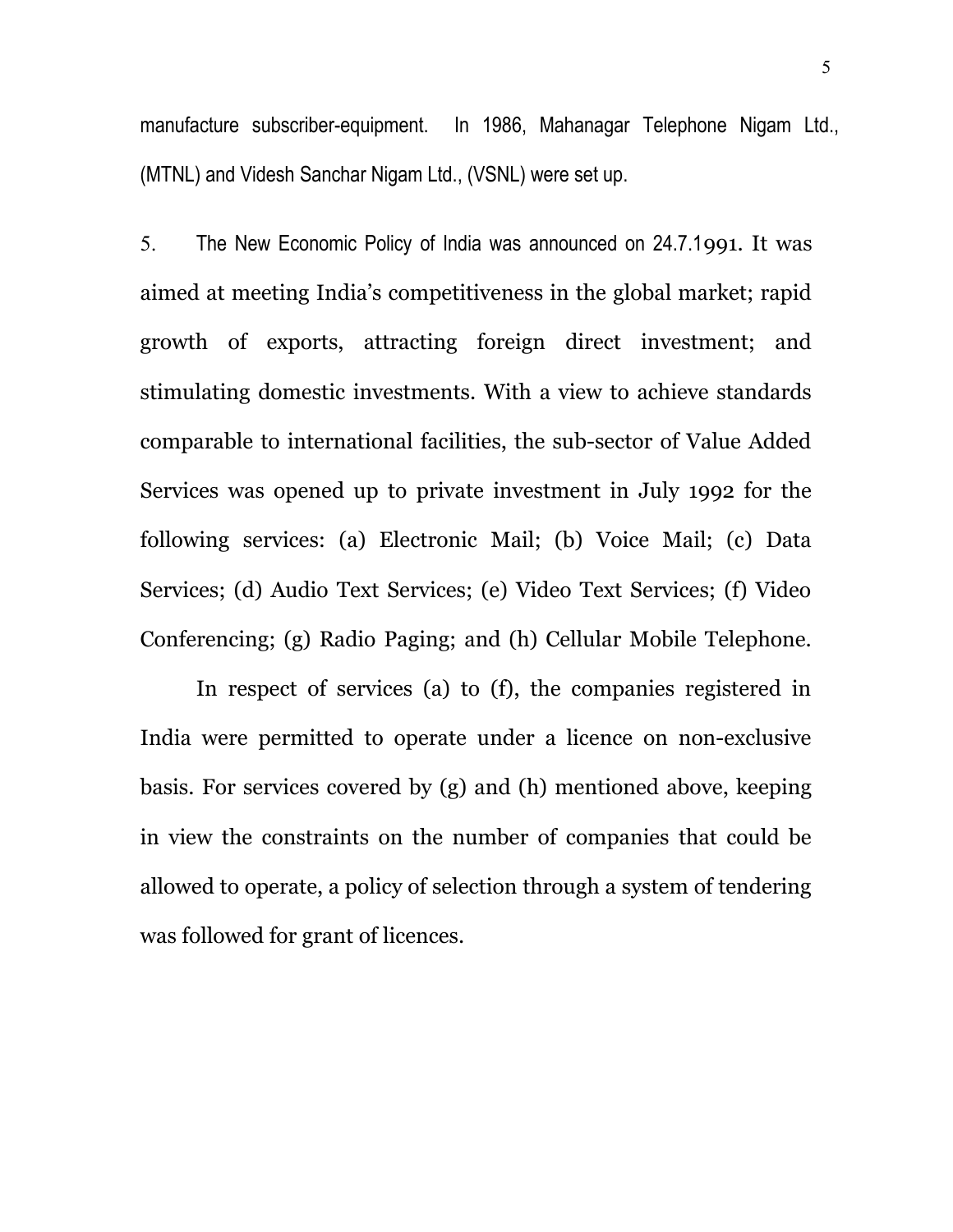#### **National Telecom Policy 1994**

6. National Telecom Policy 1994 (NTP 1994) was announced on 13.5.1994. This was the first major step towards deregulation, liberalization and private sector participation. The objectives of the policy were:

(i) affording telecommunication for all and ensuring the availability of telephone on demand;

(ii) providing certain basic telecom services at affordable and reasonable prices to all people and covering all villages;

(iii) giving world standard telecom services; addressing consumer complaints, dispute resolution and public interface to receive special attention and providing widest permissible range of services to meet the customers' demand and at the same time at a reasonable price;

(iv) creating a major manufacturing base and major export of telecom equipment having regard to country's size and development; and

(v) protecting the defence and security interest of the country.

7. In furtherance of NTP 1994, licences were granted to eight Cellular Mobile Telephone Service (CMTS) operators, two in each of the four metropolitan cities of Delhi, Mumbai (Bombay), Kolkata (Calcutta) and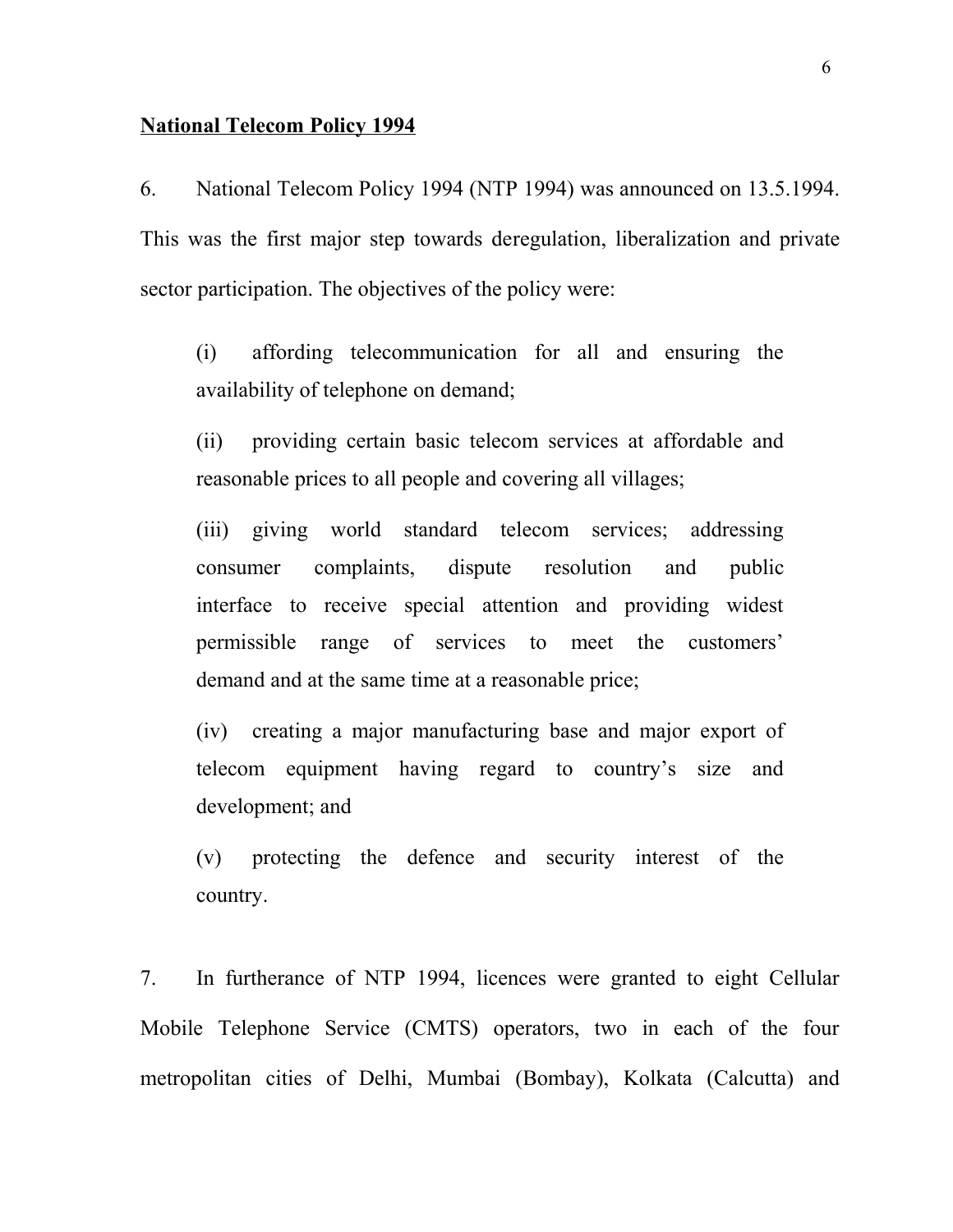Chennai (Madras). In the second phase, in December 1995, after following a competitive bidding process, 14 CMTS licences were awarded in 18 state circles, 6 Basic Telephone Services (BTS) licences were awarded in 6 state circles and paging licences were awarded in 27 cities and 18 state circles. However, this did not yield the intended results apparently because revenue realised by the cellular and basic operators was less than the projections and the operators were unable to arrange finances for their projects.

#### **New Telecom Policy 1999**

8. On the directions of the Prime Minister, a high level Group on Telecommunications (GoT) was constituted on 20.11.1998 to review the existing telecom policy and suggest further reforms. On the basis of the report of the GoT, a draft New Telecom Policy 1999 (NTP 1999) was formulated. After its approval by the Cabinet, NTP 1999 was announced to be effective from 1.4.1999. NTP 1999 had the following objectives:

- (i) to make available affordable and effective communications for the citizens, considering access to telecommunications as utmost important for achievement of the country's social and economic goals;
- (ii) to provide universal service to all uncovered areas including the rural areas and also provide high level services capable of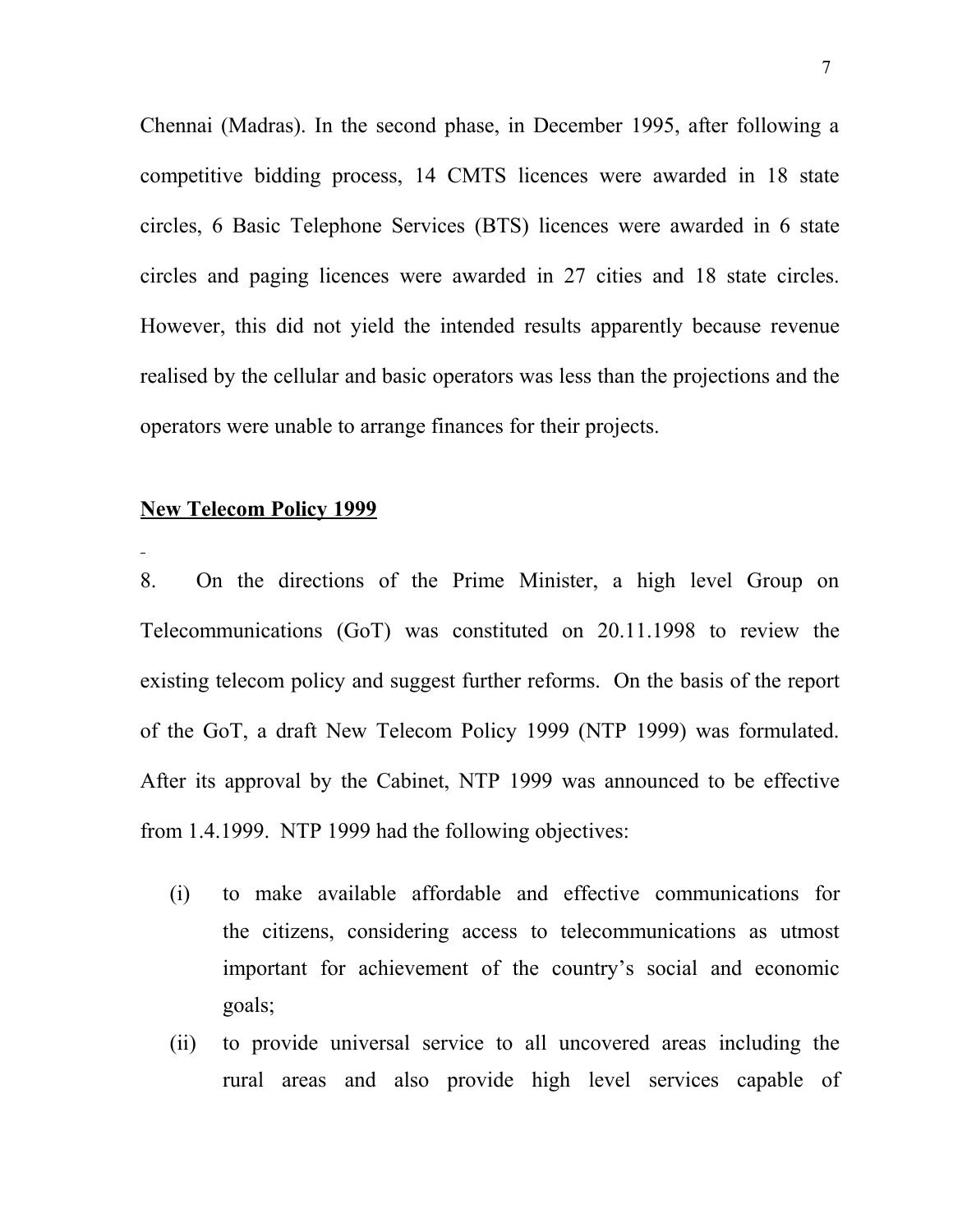meeting the needs of the country's economy by striking a balance between the two;

- (iii) to encourage development of telecommunication in remote, hilly and tribal areas of the country;
- (iv) to create a modern and efficient telecommunications infrastructure taking into account the convergence of IT, media, telecom and consumer electronics which will in turn propel India to become an IT superpower;.
- (v) to convert PCOs wherever justified into Public Teleinfo centres having multimedia capability such as Integrated Services Digital Network (ISDN) services, remote database access, government and community information systems, etc.;
- (vi) to transform, in a time bound manner, the telecommunications sector in both urban and rural areas into a greater competitive environment providing equal opportunities and level playing field for all players;
- (vii) to strengthen research and development efforts in the country and provide an impetus to build world class manufacturing capabilities;
- (viii) to achieve efficiency and transparency in spectrum management;
- (ix) to protect defence and security interests of the country; and
- (x) to enable Indian Telecom Companies to become truly global players.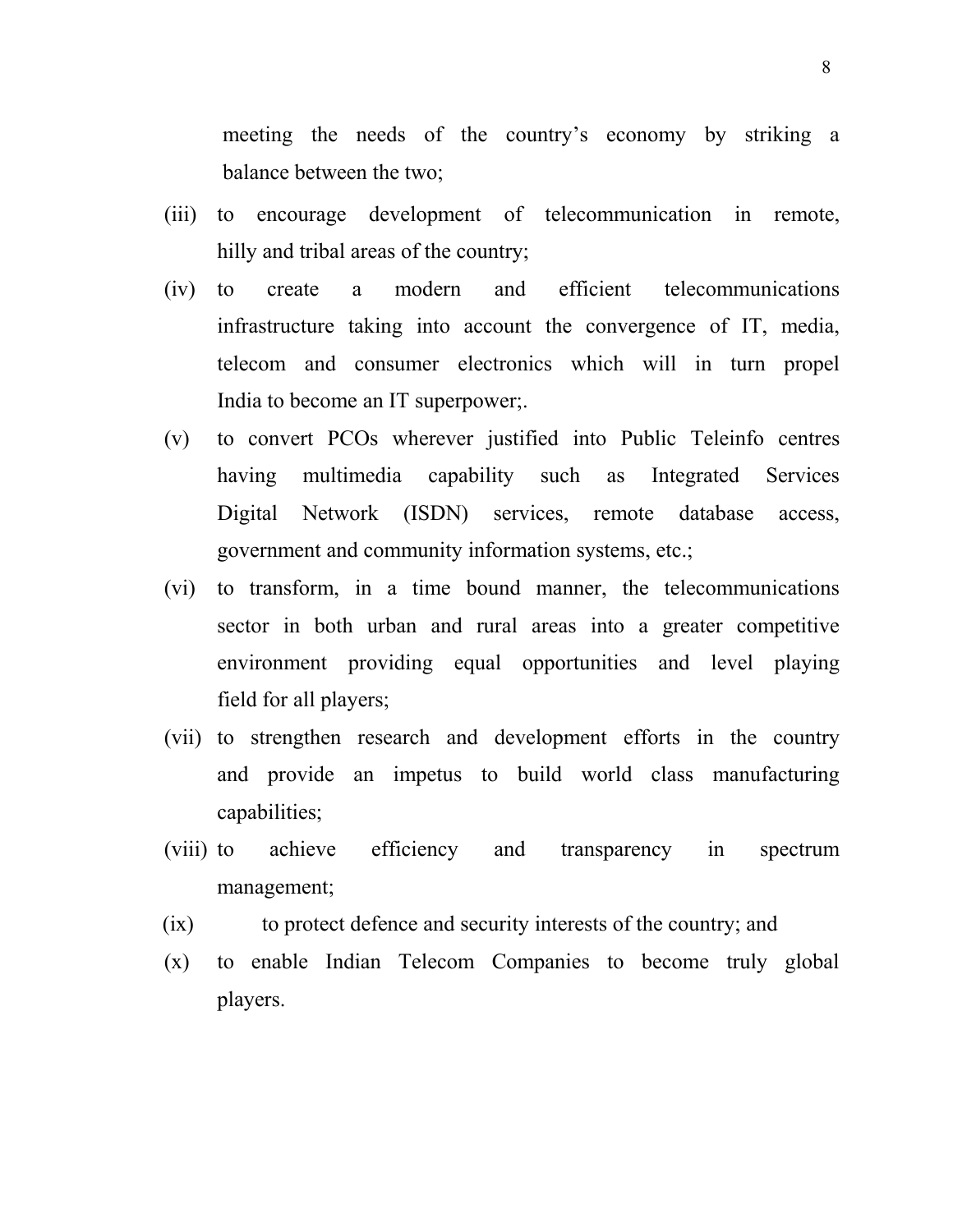9. NTP 1999 categorized 8 services in the telecom sector, namely; (i) Cellular Mobile Service Providers (CMSPs), Fixed Service Providers (FSPs) and Cable Service Providers, collectively referred as 'Access Providers'; (ii) Radio Paging Service Providers; (iii) Public Mobile Radio Trunking Service Providers; (iv) National Long Distance Operators; (v) International Long Distance Operators; (vi) Other Service Providers, (vii) Global Mobile Personal Communication by Satellite (GMPCS) Service Providers; (viii) V-SAT based Service Providers. NTP 1999 dealt with, and provided the framework for, all these categories of telecom service providers.

10. The policy on spectrum management as enumerated in NTP 1999 was as under:

- (i) Proliferation of new technologies and the growing demand for telecommunication services has led to manifold increase in demand for spectrum and consequently **it is essential that the spectrum is utilized efficiently, economically, rationally and optimally.**
- (ii) **There is a need for a transparent process of allocation of frequency spectrum for use by a service provider and making it available to various users under specific conditions.**
- (iii) With the proliferation of new technologies it is essential to revise the National Frequency Allocation Plan (NFAP) in its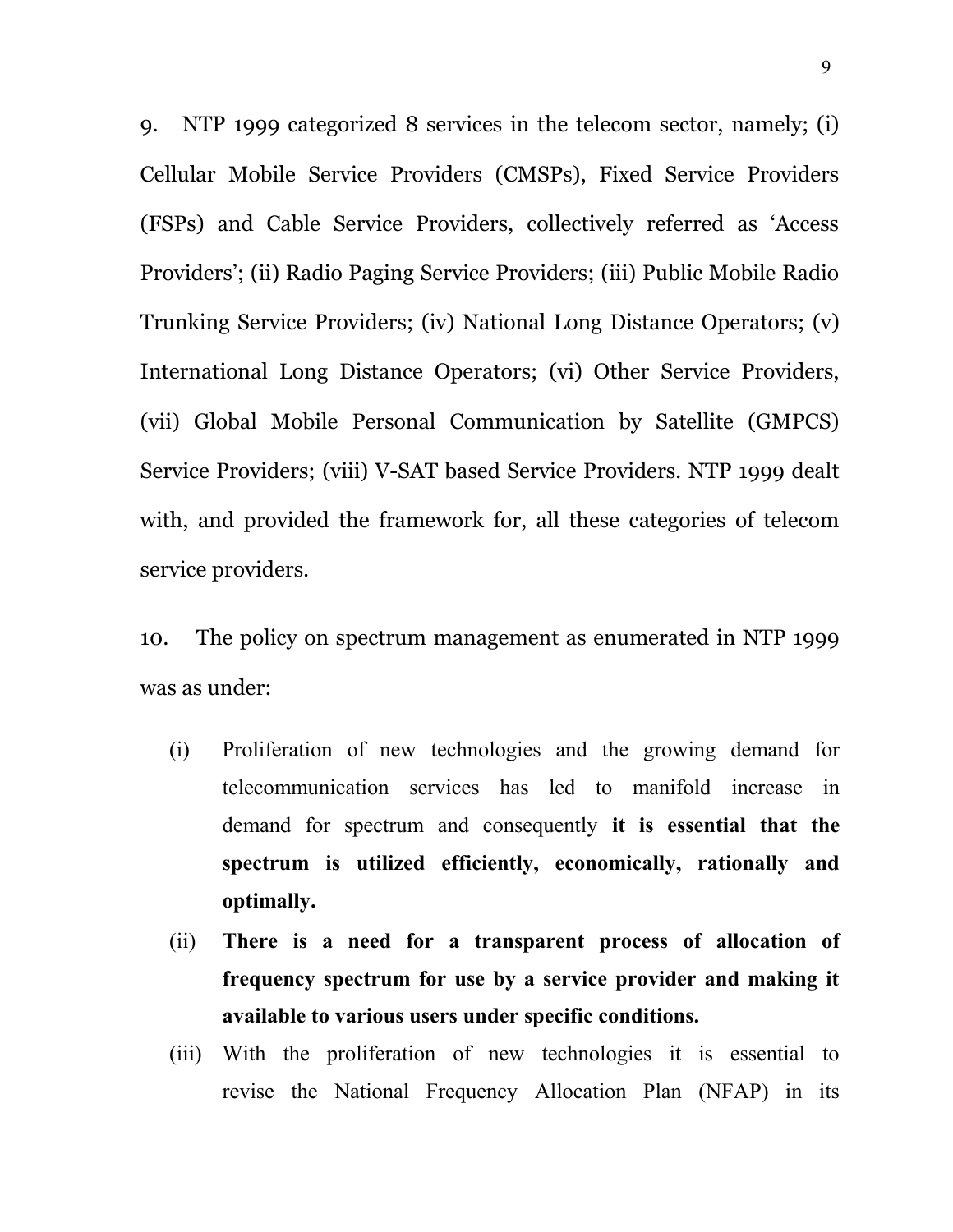entirety so that it becomes the basis for development, manufacturing and spectrum utilization activities in the country amongst all users. NFAP was under review and the revised NFAP was to be made public by the end of 1999 detailing information regarding allocation of frequency bands for various services, without including security information.

- (iv) NFAP would be reviewed no later than every two years and would be in line with radio regulations of the International Telecommunication Union (ITU).
- (v) Adequate spectrum is to be made available to meet the growing need of telecommunication services. Efforts would be made for relocating frequency bands assigned earlier to defence and others. Compensation for relocation may be provided out of spectrum fee and revenue share.
- (vi) There is a need to review the spectrum allocation in a planned manner so that required frequency bands are available to the service providers.
- (vii) **There is a need to have a transparent process of allocation of frequency spectrum which is effective and efficient and the same would be further examined in the light of ITU guidelines. In this regard the following course of action shall be adopted viz.:** (a)**spectrum usage fee shall be charged**;

(b)an Inter-Ministerial Group to be called Wireless Planning Coordination Committee, as a part of the Ministry of Communications for periodical review of spectrum availability and broad allocation policy, should be set up; and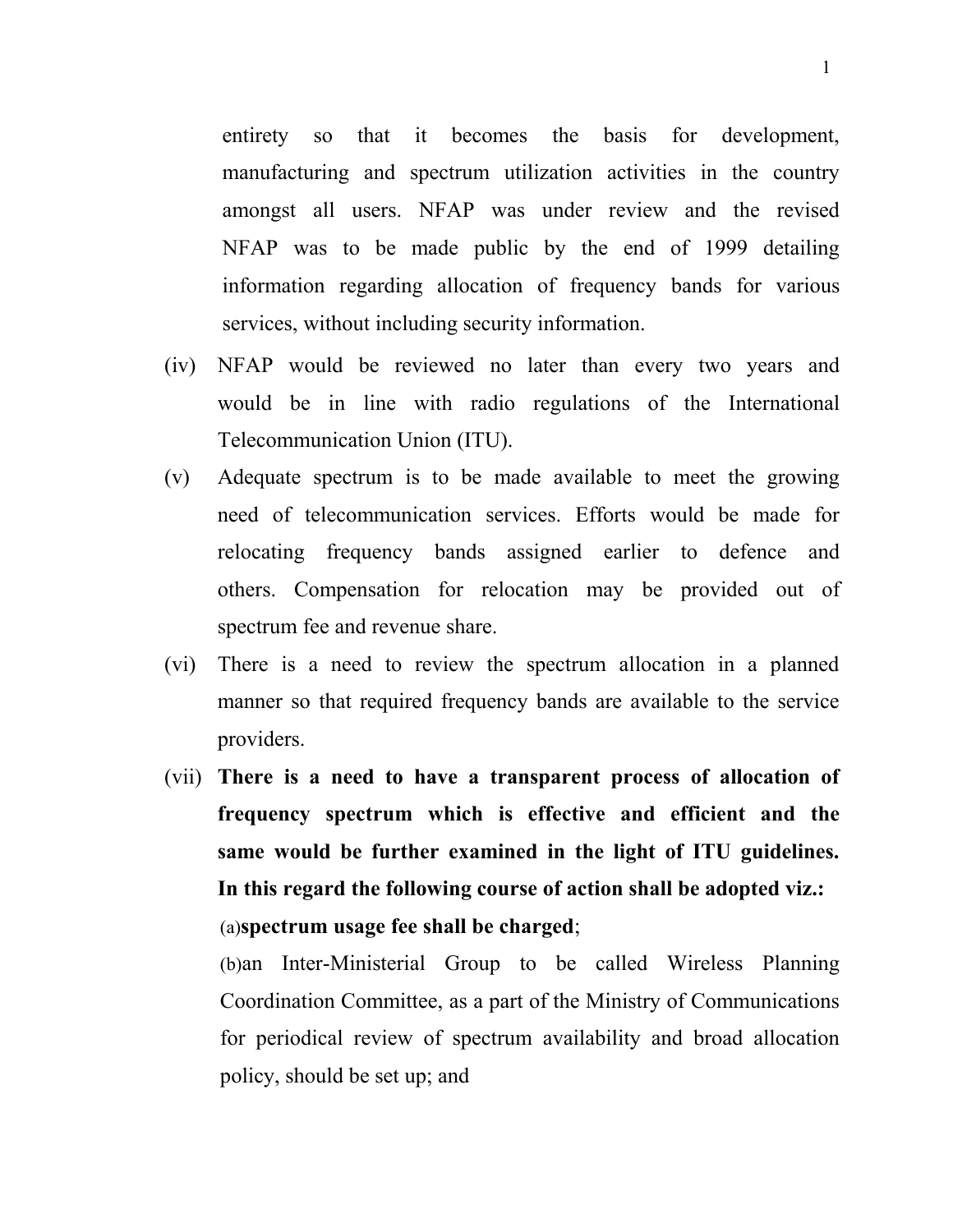(c)massive computerization in WPC Wing would be started in the next three months so as to achieve the objective of making all operations completely computerized by the end of the year 2000.

(emphasis supplied)

### **Establishment of the Telecommunication Commission (for short, 'the Telecom Commission') and the Telecom Regulatory Authority of India.**

11. On 11.4.1989, the Council of Ministers passed a resolution and decided to establish the Telecom Commission. The relevant portions of that resolution are extracted below:

# "CABINET SECRETARIAT

New Delhi the  $11<sup>th</sup>$  April, 1989

## RESOLUTION

## CONSTITUTION OF TELECOM COMMISSION

No. 15/1/2/87-Cab. 1. Telecommunication service is an essential infrastructure for national development. It has impact on social and economic activities. Besides, business, industry and administration depends heavily on information and telecom for productivity, efficiency and their day-to-day operations. Its development, therefore, is vital for nation building.

In order to promote rapid development in all aspects of telecommunications including technology, production and services, the Government of India consider it necessary to set up an organisation, which will have responsibility in the entire field of telecommunications.

After careful consideration, the Government of India have decided to establish a Telecommunication Commission with full executive and financial powers modelled on the lines of the Atomic Energy Commission.

2. Constitution of the Commission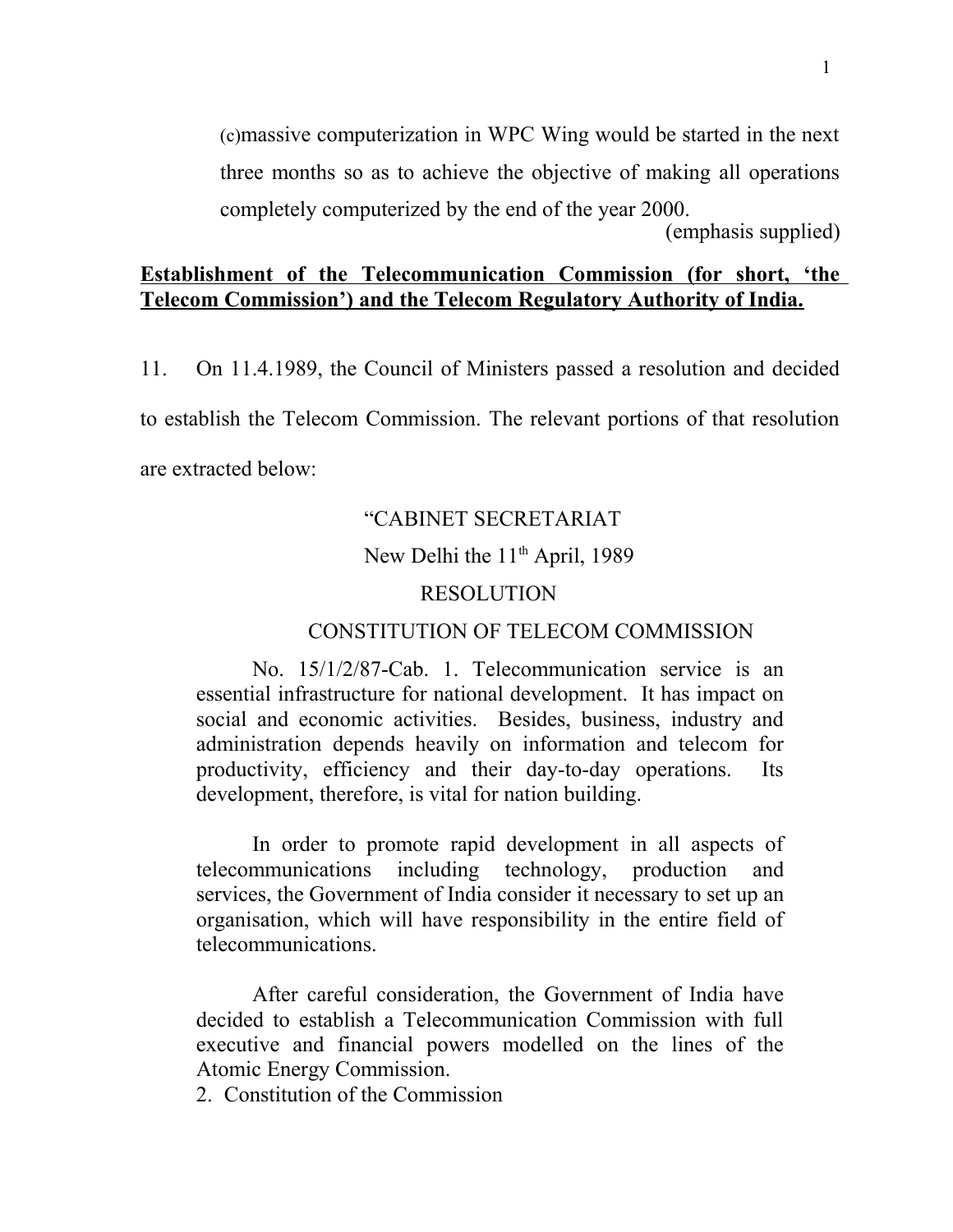- (a) The Commission will consist of full time and part time Members;
- (b) The Secretary to the Government of India in the Department of Telecommunications shall be the ex-officio Chairman of the Commission;
- (c) The full time Members of the Commission shall be ex-officio Secretary to the Government of India in the Department of Telecommunications. One of these Members shall be Member for Finance; and
- (d) The Secretary and the full time Members of the Commission shall be drawn from the best persons available, including from within the Department of Telecommunications.
- 3. Functions

The Telecom Commission shall be responsible :

- (a) For formulating the policy of the Department of Telecommunications for approval of the Government;
- (b) For preparing the budget for the Department of Telecommunications for each financial year and getting it approved by the Government; and
- (c) Implementation of the Government's policy in all matters concerning telecommunication**.**
- 4. Within the limits of the budget provision, approval by the Parliament, the Commission shall have the powers of the Government of India, both administrative and financial, for carrying out the work of the Department of Telecommunications.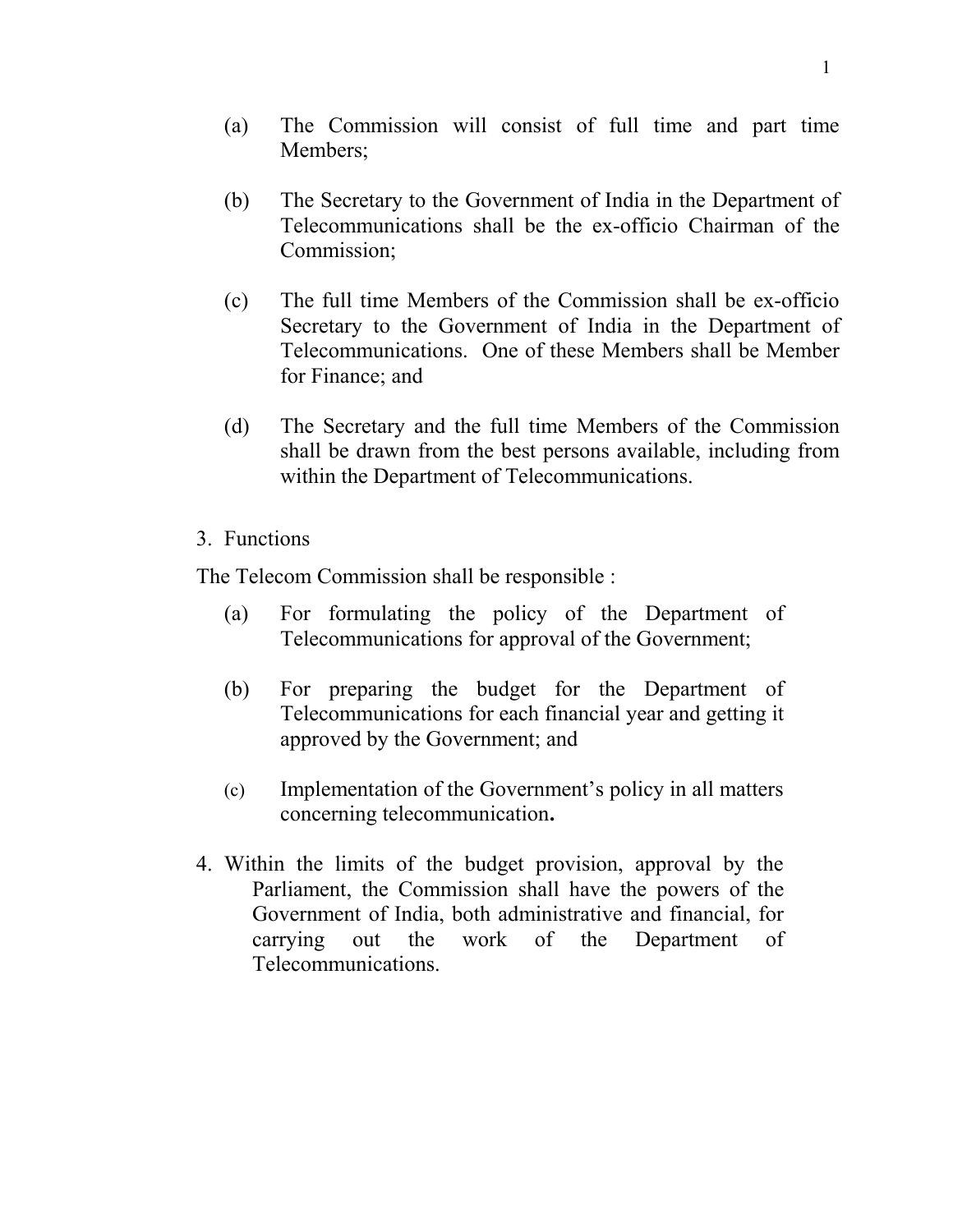#### 5. Chairman

- (a) The Chairman, in his capacity as Secretary to the Government of India in the Department of Telecommunications, shall be responsible under the Minister of Communications for arriving at decisions on technical questions and advising Government on policy and allied matters of telecommunication. All recommendations of the Commission on policy and allied matters shall be put to the Minister of Communications through the Chairman.
- (b) In case of any difference of opinion in the meetings of the Commission, the decision of the Chairman shall be final, but in financial matters, Member (Finance) of the Commission will have access to Finance Minister.
- (c) The Chairman may authorise any Member of the Commission to exercise on his behalf, subject to such general or special orders as he may issue from time to time, such of his powers and responsibilities as he may decide.
- 6. Member Finance

The Member of Finance shall exercise powers of the Government of India in financial matters concerning the Department of Telecommunications except in so far as such powers have been, or may in future be conferred on or delegated to the Department.

- 7. The Commission shall have power to frame its own rules and procedures. The Commission shall meet at such time and places as fixed by the Chairman.
- 8. The Telecom Commission shall take over all legal and statutory authority vested with the Telecom Board."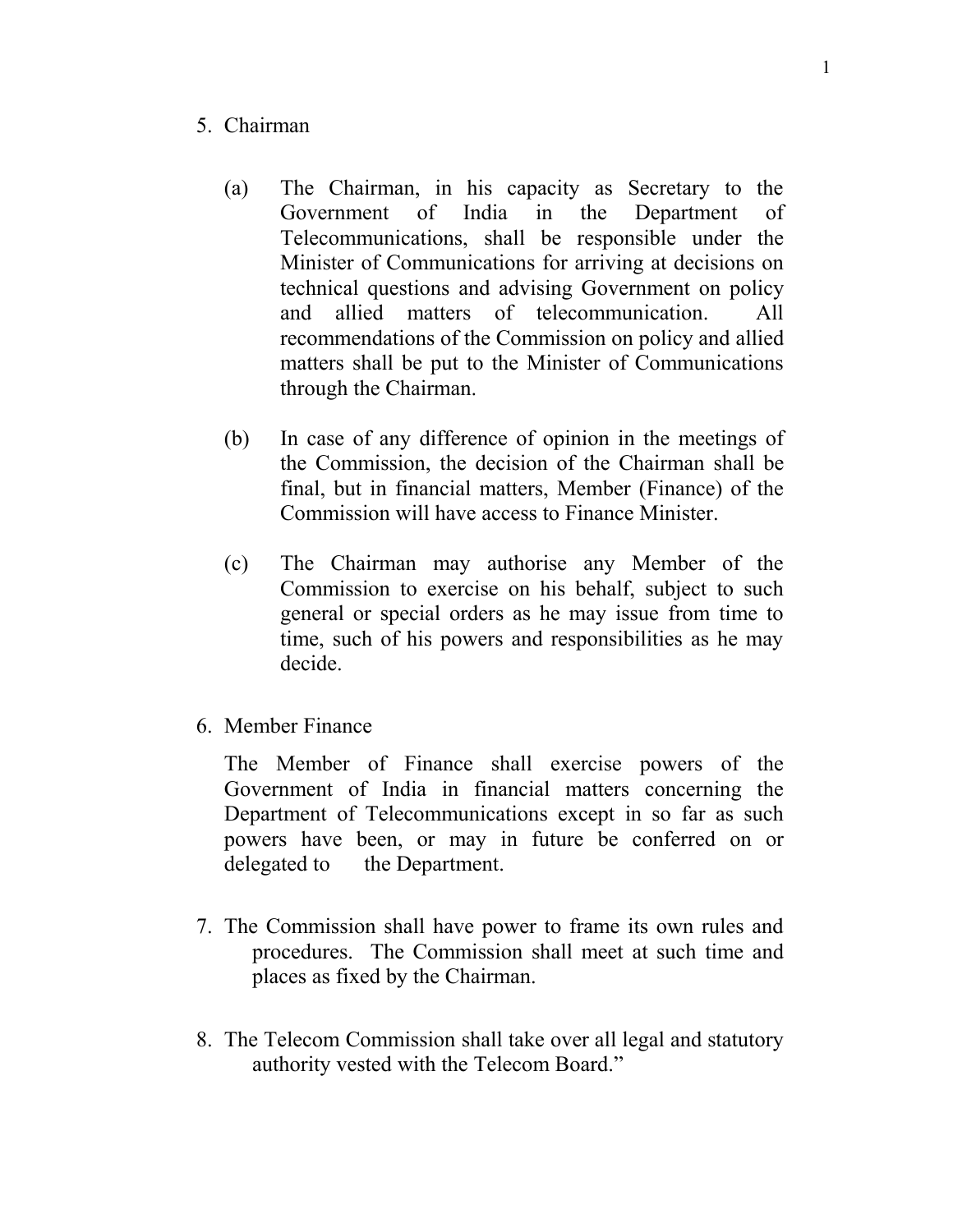12. The Rules of Business for the Telecom Commission were also framed in 1989. In terms of para 2 of the Rules of Business read with item 1 of Annexure 'A' appended thereto, all important matters of policy relating to Telecommunications are required to be brought before the Telecom Commission.

13. In 1997, Parliament enacted the Telecom Regulatory Authority of India Act, 1997 (for short, 'the 1997 Act') to provide for the establishment of TRAI. By Act No.2 of 2000, the 1997 Act was amended and provision was made for establishment of the Telecom Disputes Settlement and Appellate Tribunal (TDSAT). Sections 11 and 13, which have bearing on the decision of these petitions read as under:

"11. Functions of Authority. - [\(1\)](http://indiankanoon.org/doc/1868782/) Notwithstanding anything contained in the Indian Telegraph Act, 1885 (13 of 1885), the functions of the Authority shall be to-

[\(a\)](http://indiankanoon.org/doc/785399/) to make recommendations, either *suo* motu or on a request from the licensor, on the following matters, namely:-

- (i) need and timing for introduction of new service provider;
- (ii) terms and conditions of licence to a service provider;
- (iii) revocation of licence for non- compliance of terms and conditions of licence;
- (iv) measures to facilitate competition and promote efficiency in the operation of telecommunication services so as to facilitate growth in such services;
- (v) technological improvements in the services provided by the service providers;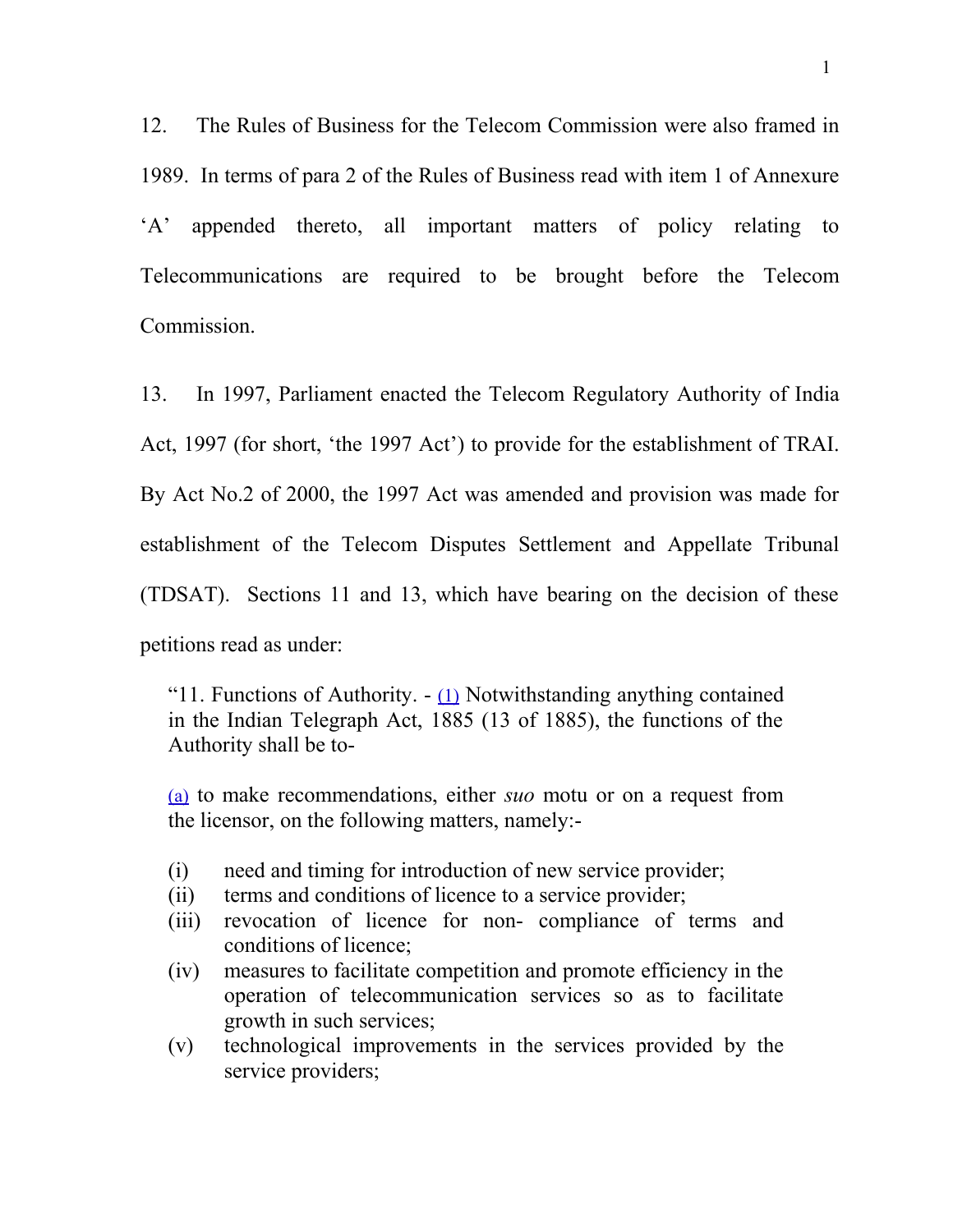- (vi) type of equipment to be used after inspection of equipment used in the network;
- (vii) measures for the development of telecommunication technology and any other matter relatable to telecommunication industry in general;
- (viii) efficient management of available spectrum;
- (b) discharge the following functions, namely:-
	- (i) ensure compliance of terms and conditions of licence;
	- (ii) (ii)notwithstanding anything contained in the terms and conditions of the licence granted before the commencement of the Telecom Regulatory Authority of India (Amendment) Act, 2000, fix the terms and conditions of inter-connectivity between the service providers;
	- (iii) ensure technical compatibility and effective interconnection between different service providers;
	- (iv) regulate arrangement amongst service providers of sharing their revenue derived from providing telecommunication services;
	- (v) lay-down the standards of quality of service to be provided by the service providers and ensure the quality of service and conduct the periodical survey of such service provided by the service providers so as to protect interest of the consumers of telecommunication service;
	- (vi) lay-down and ensure the time period for providing local and long distance circuits of telecommunication between different service providers;
	- (vii) maintain register of interconnect agreements and of all such other matters as may be provided in the regulations;
	- (viii) keep register maintained under clause (vii) open for inspection to any member of public on payment of such fee and compliance of such other requirement as may be provided in the regulations;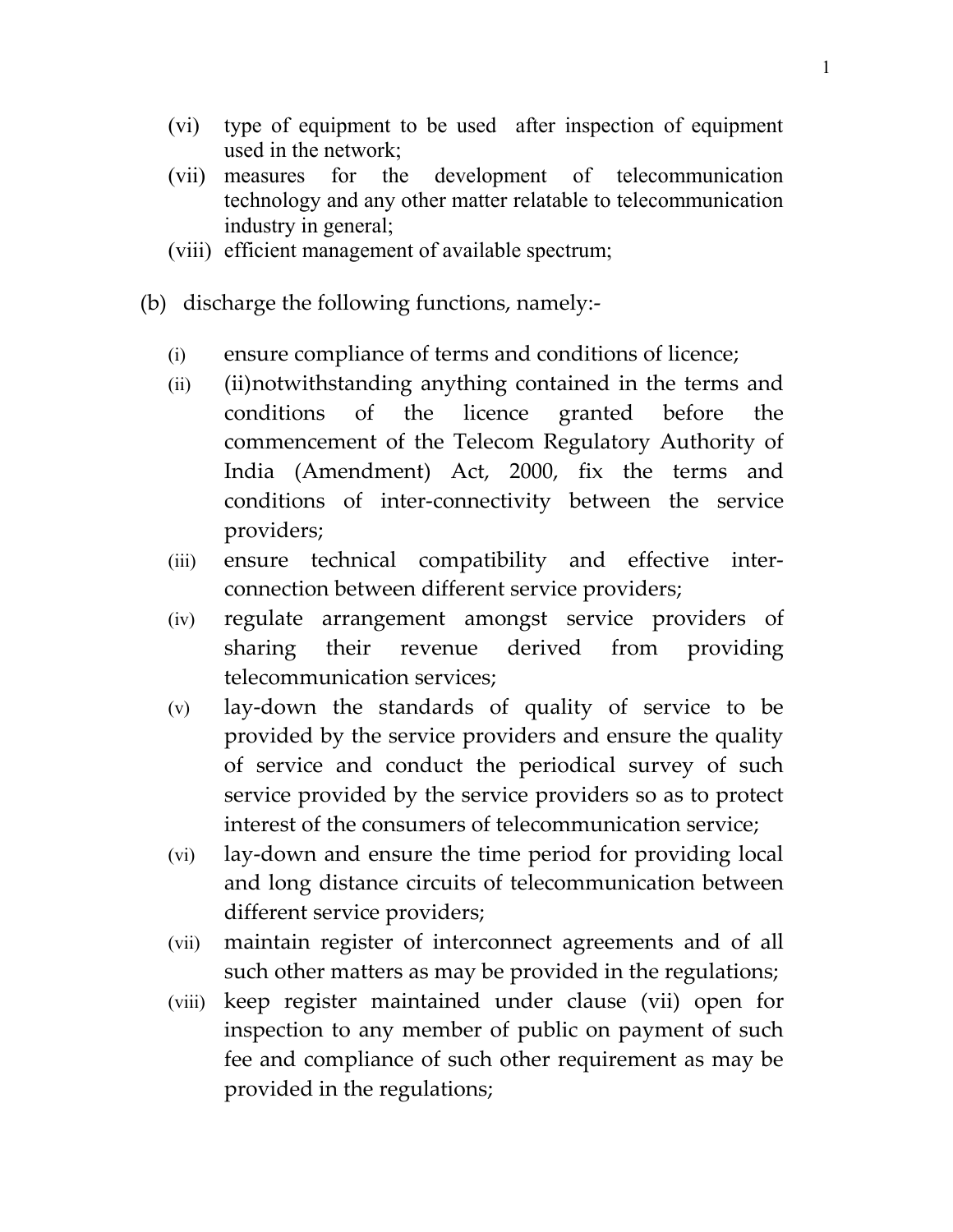- (ix) ensure effective compliance of universal service obligations;
- (c) levy fees and other charges at such rates and in respect of such services as may be determined by regulations;
- (d) perform such other functions including such administrative and financial functions as may be entrusted to it by the Central Government or as may be necessary to carry out the provisions of this Act:

Provided that the recommendations of the Authority specified in clause (a) of this sub-section shall not be binding upon the Central Government:

Provided further that the Central Government shall seek the recommendations of the Authority in respect of matters specified in sub-clauses (i) and (ii) of clause (a) of this sub-section in respect of new licence to be issued to a service provider and the Authority shall forward its recommendations within a period of sixty days from the date on which that Government sought the recommendations:

Provided also that the Authority may request the Central Government to furnish such information or documents as may be necessary for the purpose of making recommendations under sub-clauses (i) and (ii) of clause (a) of this subsection and that Government shall supply such information within a period of seven days from receipt of such request:

Provided also that the Central Government may issue a licence to a service provider if no recommendations are received from the Authority within the period specified in the second proviso or within such period as may be mutually agreed upon between the Central Government and the Authority:

Provided also that if the Central Government having considered that recommendation of the Authority, comes to a prima facie conclusion that such recommendation cannot be accepted or needs modifications, it shall, refer the recommendation back to the Authority for its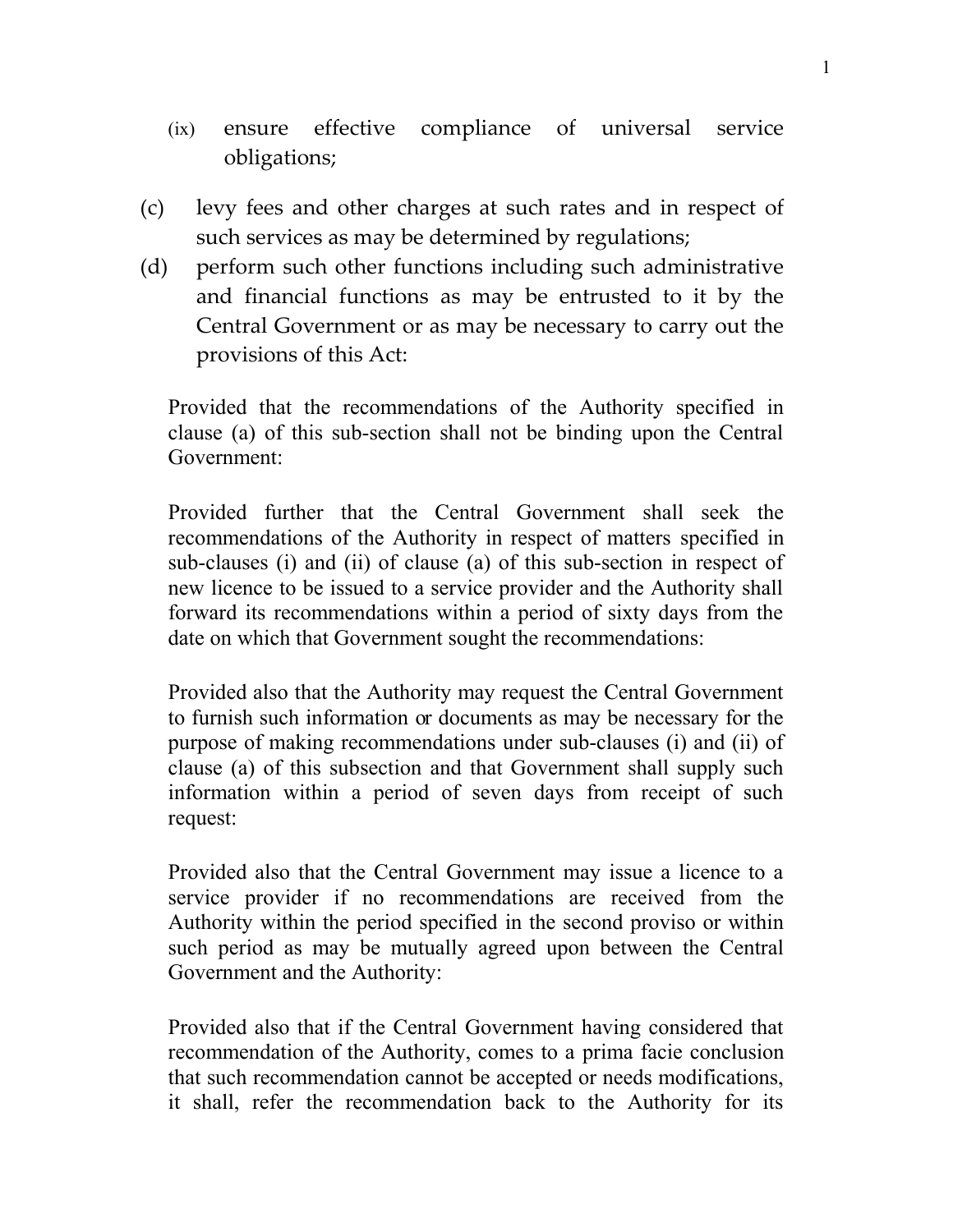reconsideration, and the Authority may within fifteen days from the date of receipt of such reference, forward to the Central Government its recommendation after considering the reference made by that Government. After receipt of further recommendation if any, the Central Government shall take a final decision.

(2)Notwithstanding anything contained in the Indian Telegraph Act, 1885 (13 of 1885), the Authority may, from time to time, by order, notify in the Official Gazette the rates at which the telecommunication services within India and outside India shall be provided under this Act including the rates at which messages shall be transmitted to any country outside India:

Provided that the Authority may notify different rates for different persons or class of persons for similar telecommunication services and where different rates are fixed as aforesaid the Authority shall record the reasons therefor.

 $(3)$  While discharging its functions under sub-section  $(1)$  or subsection (2) the Authority shall not act against the interest of the sovereignty and integrity of India, the security of the State, friendly relations with foreign States, public order, decency or morality.

(4)The Authority shall ensure transparency while exercising its powers and discharging its functions.

[13.](http://indiankanoon.org/doc/1194256/) Power of Authority to issue directions. - The Authority may, for the discharge of its functions under sub-section (1) of section 11, issue such directions from time to time to the service providers, as it may consider necessary:

Provided that no direction under sub-section (4) of section 12 or under this section shall be issued except on the matters specified in clause (b) of sub-section (1) of section 11."

14. After its establishment, TRAI made various recommendations either *suo motu* or on the request of the licensor, i.e., the Central Government or the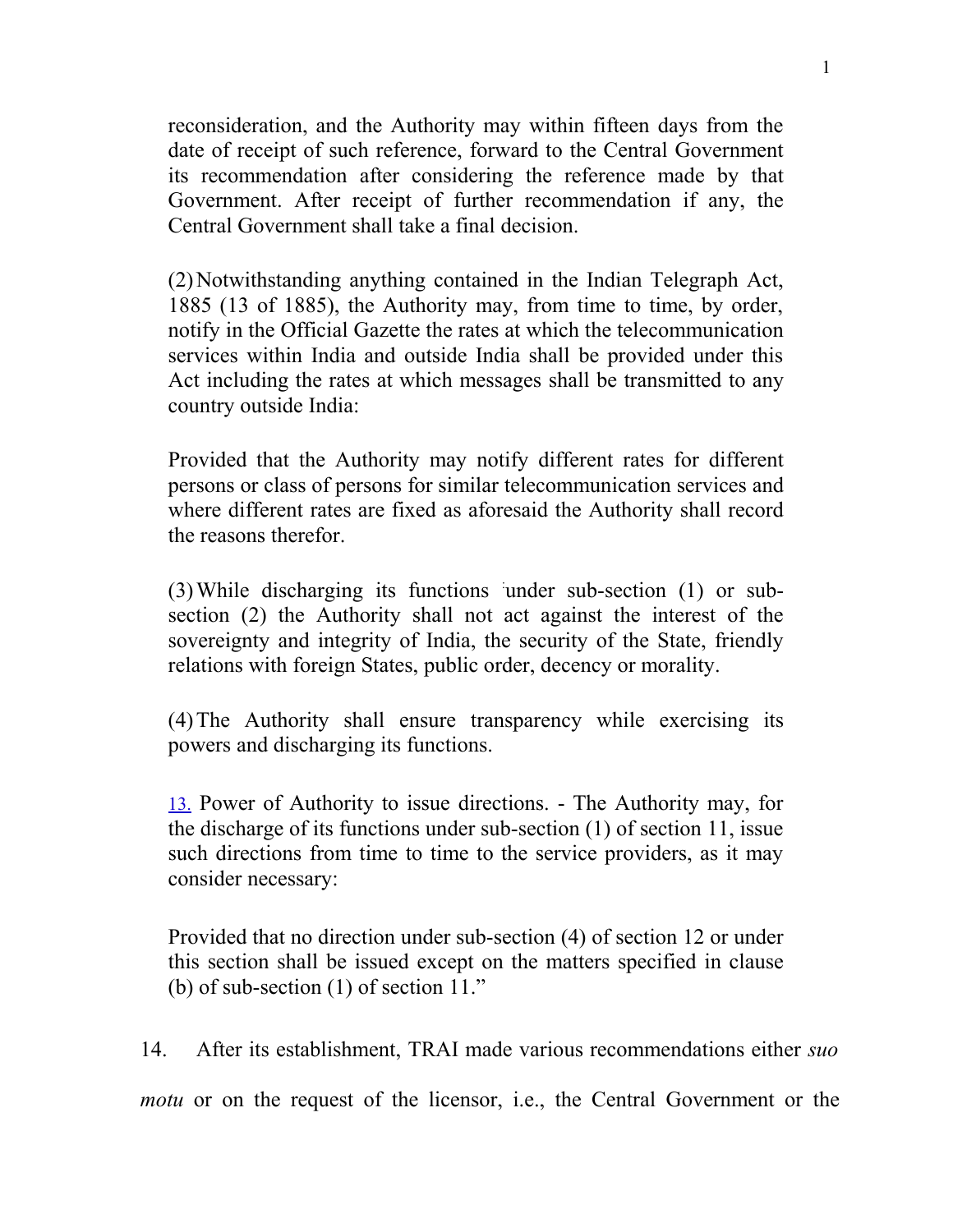Telegraph Authority. On a reference made by the Ministry of Communications and Information Technology on four issues including the issues of appropriate level of entry fee, basis of selection of new operators and entry of  $4<sup>th</sup>$  cellular operator, TRAI made its recommendations, which were communicated to Secretary, DoT vide D.O. No. 250-14/2000-Fin (DF) (Vol. II) dated 23.6.2000. Paragraphs 4.1 to 4.3, 4.5 to 4.6 and 4.11 to 4.15 of that letter are extracted

below:

"4. For the purposes of clarity each issue on which TRAI's recommendation has been sought has been stated separately and recommendations have been given therefor.

4.1(A) Appropriate level of entry fee, basis for selection of new operators and entry of fourth operator

The issues under this head can be broken under three main subheads. These are :

- (i) Level of entry fee;
- (ii) Basis for selection of new operation;
- (iii) Entry of the fourth operator.

We take these issues sequentially.

4.2(1) Level of Entry Fee:-

New operators are to be licensed in the following vacant circles/slots:

(a)Jammu & Kashmir - Andamans & Nicobar Islands;

(b) Assam and West Bengal;

(c) DOT/MTNL as the third operator.

(d)Fourth operator in circles where migration has been permitted.

4.3 DOT/MTNL wherever they come in as the third operator as also the fourth operator to be introduced will be required to pay as licence fee the same percentage share of their revenue as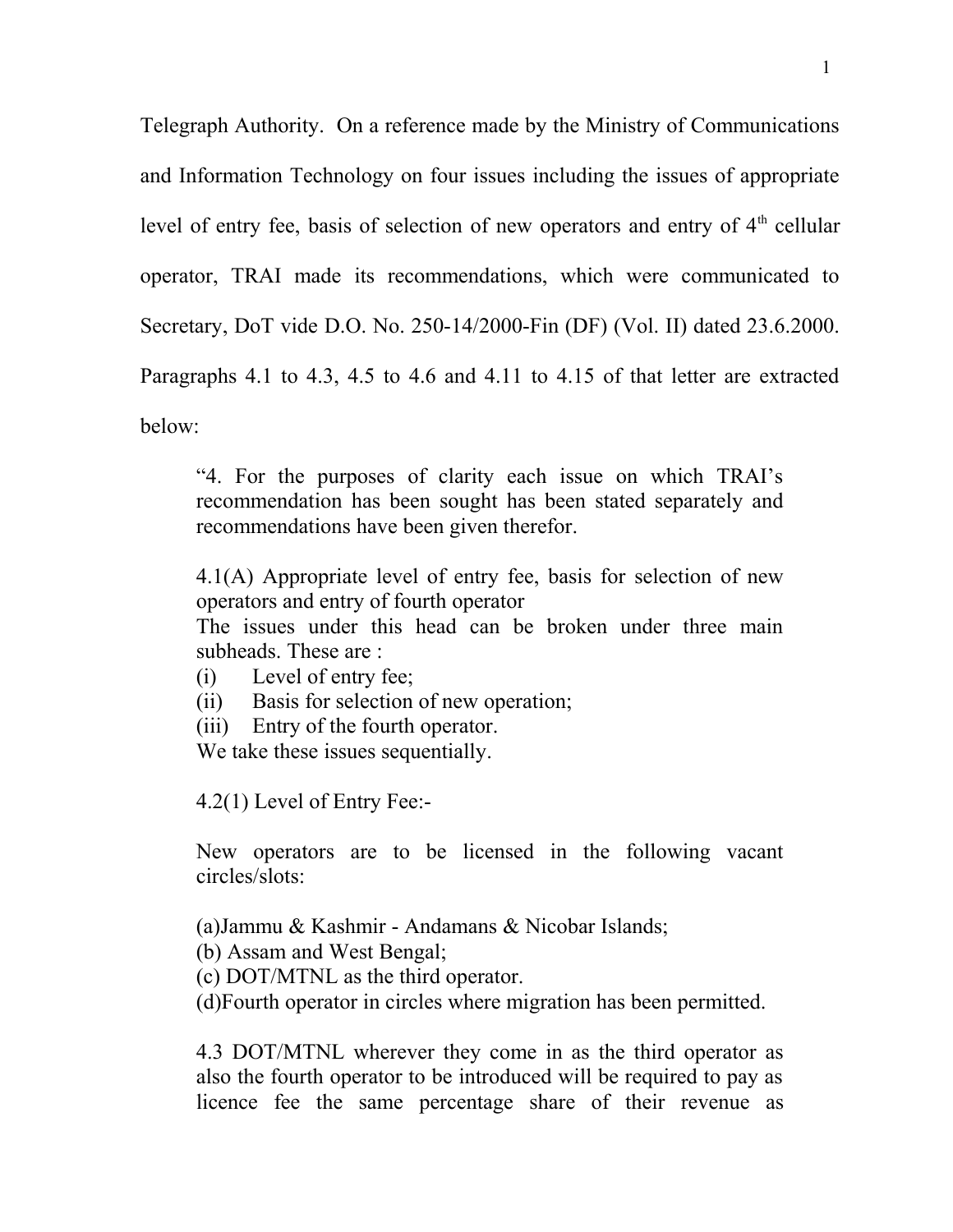recommended by TRAI for the existing CMSPs who are being allowed to migrate to revenue sharing arrangement in accordance with NTP 99. The fourth operator will also pay an entry fee which will be fixed through a process of bidding.

4.5 (ii) Selection of new operators:

The TRAI recommends that all new operators barring DOT/MTNL be selected through a competitive process. This is recommended to be a multi stage bidding process preceded by a pre-qualification round.

# 4.6 Pre-qualification

Prospective operators would be required to meet pre-determined criteria in order to qualify to bid for the licence. Pre-qualifications will mainly be on the following grounds :-

- Financial strength and experience as Telecom Service Provider
- Minimum roll out obligation
- Technical Plan
- Business Plan
- Payment terms and other commercial conditions

It is recommended that prospective bidders who meet the predetermined threshold as set out in the pre-qualification criteria be short-listed for bidding for entry fee in the next stage. No weightages need be attached to the pre-qualification criteria. The criteria for pre-qualification could be developed on the following lines:-

# 4.11 The Structure of the Bidding Process

Selection from amongst all those who pass the pre-qualification round will be by a process of bidding. The bids will be carefully structured so as to guard against the possible misuses of the process such as preemptive over-bidding or cartelisation. For this purpose, a bid structure involving "Multi Stage Informed Ascending Bids" is recommended. It is also recommended that such bids be invited for the entry fee for selection of operations and issuing licenses to them. Although, as recommended earlier in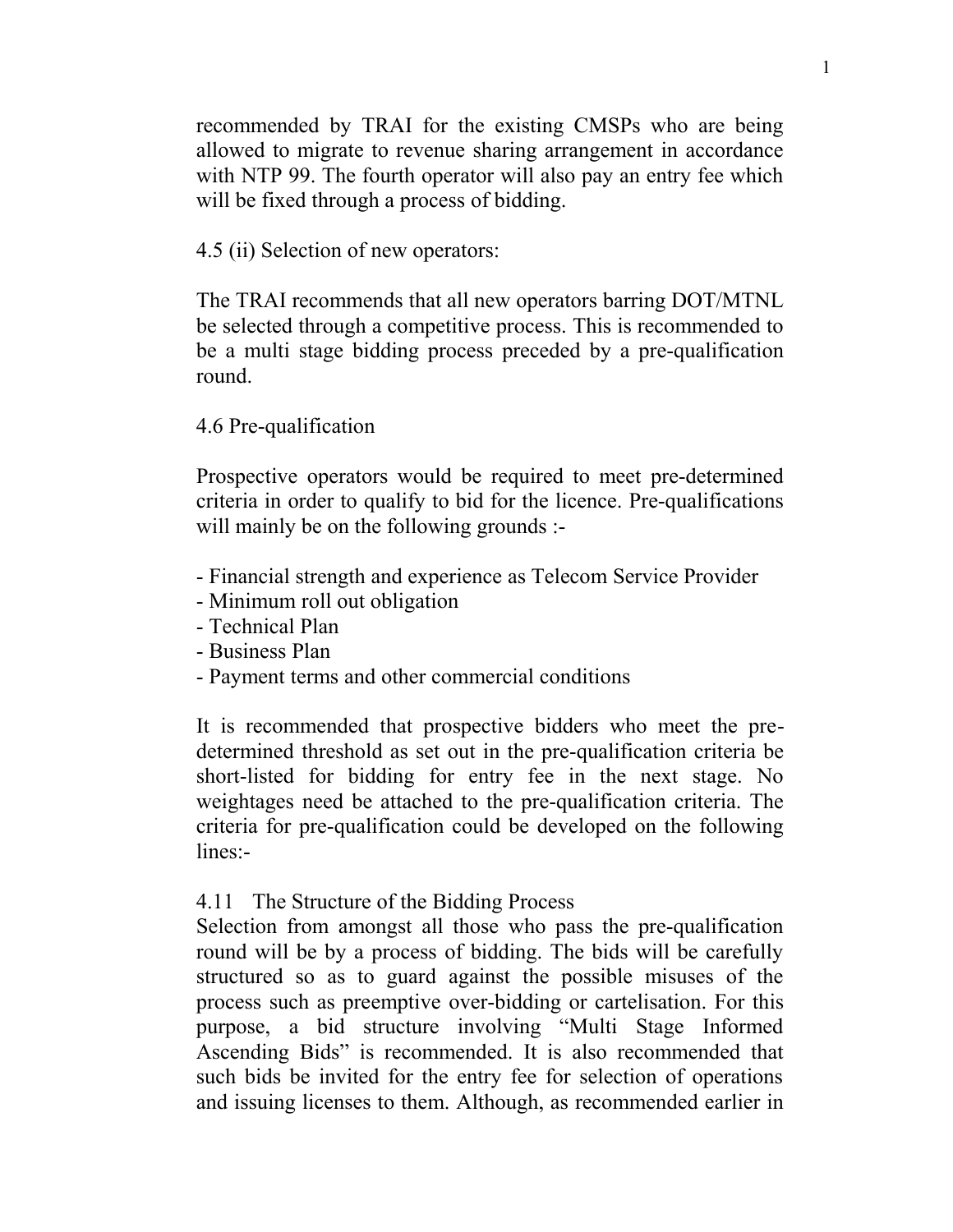the case of NLDO, TRAI is primarily of the opinion that because of its greater relevance, direct impact on operations and being equitable, revenue sharing is a better basis on which to invite bids for licenses, in the case of CMSPs this choice is not available except in two vacant circles/slots. The 34 incumbent operators have already been given licenses through a process of bidding and it would not be correct to subject them to yet another process of bidding, this time concerning revenue sharing. They have already been asked to pay as license fee, albeit on a provisional basis a fixed amount of the revenue share viz. 15%. It is, therefore, recommended that a fixed percentage of revenue share be paid by all operators as the license fee and this percentage be the same for all the operators barring the exceptions specifically mentioned in the paragraph 5.9 below.

4.12 While, the detailed bid structure can be prepared at the time bids are being called and assistance/advise of experts may be taken in doing so, based on the experience of such successful bids elsewhere, the basic outlines of the proposed structure can be given. Bids can be invited for more than one licence at a time. The total number of rounds in which the bids will be finalised will be pre-determined and all bidders should be eligible to bid for all licenses on offer in each of the rounds. The licensor, may, however, if it so desires, stipulate beforehand the total number of licences that can be finally allotted to a single bidder. The TRAI's recommendation in this regard is that the number of licences that can go to a single bidder need not be restricted. This will favour the serious and techno-financially strong bidders and will help keep the bids at operationally feasible optimal levels.

4.13 After each stage of bidding, bids received will be made public and all bidders (those lower than the highest bidder as well as the highest bidder) will be permitted to raise their bids in the subsequent rounds of bidding. The process will be deemed complete only on the completion of the pre-determined number of bid rounds at the end of which the highest bidder for each licence will have the claim to the license in question. Licences will become effective on payment of the amount of the winning bid for the entry fee within a period specified in the tender document.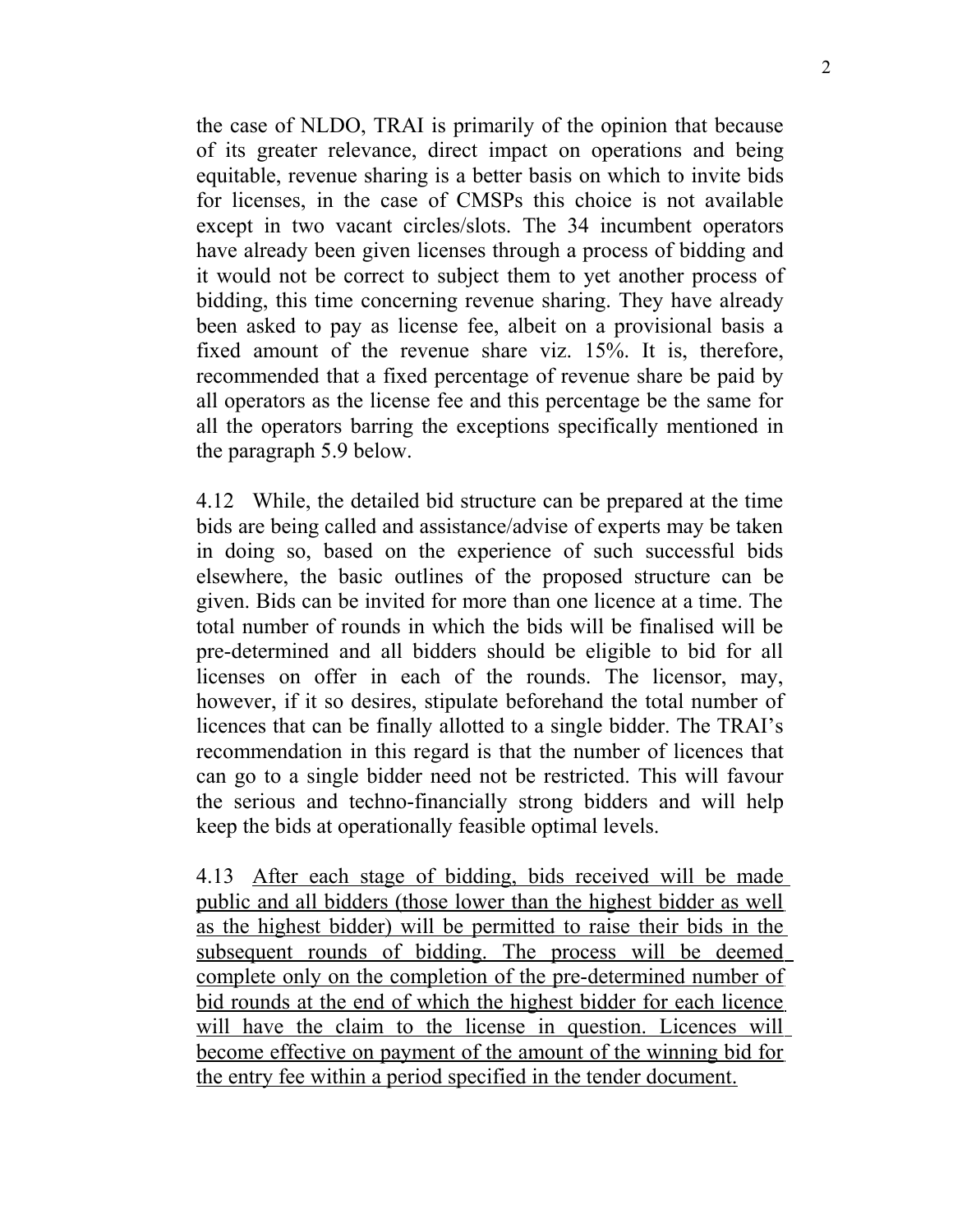4.14 The same process of bidding will also enable selection of operators where two slots in the same circle are vacant viz. J  $\& K$ and Andaman and Nicobar where no operators exist. In these circles, two bidders may be selected and it is recommended in this regard that while the second highest bidder in these circles may be considered for the second slot available, he need not be asked to match the bid of the highest bidder. It may be provided though that if the difference between the first and the second highest bids is substantial, say more than 25 %, fresh bids for the second slot will be invited. Such an arrangement while being equitable will act as a good incentive for attracting bids for these circles which have not proved to be attractive in the past.

#### (III). Entry of the Fourth Operator:

4.15 DOT/MTNL, the incumbent in basic services, are to enter the field of cellular mobile services as the third operator in terms of NTP 99 with the existing availability of spectrum. TRAI, however, has no information about the availability of spectrum either for the third or the fourth operator. The financial analysis conducted by the TRAI for the purpose of studying the revenue share which the operators can part with as licence fee assumes entry of the third operator in the sixth year of licence i.e. in the current year and of another i.e. the fourth operator two years later in accordance with NTP 99. The analysis reveals that even if the business in each of these metropolitan areas and circles is required to produce a reasonable IRR say 16-18 % and a decent return on the capital say around 20%, it would still enable the operators to share upto about 25% of the Gross (adjusted) revenue as the licence fee. In the circumstances, it would be reasonable to assume that on purely economic grounds, in most circles there is even at present, a fair case for the entry of the fourth operator. In this context, however, more than the market, the determining factor has to be the availability of a spectrum and its optimal utilisation. Moreover, it is also a matter for careful consideration that even when additional spectrum is released, whether it should be utilised to augment the number of service providers or for improving the quality and coverage of the already available services. In the GSM 900 band the maximum frequency spectrum made available to the operators in a large number of countries is a pair of 12.5 MHz. Against this in India the circle operators have been given a pair of less than 5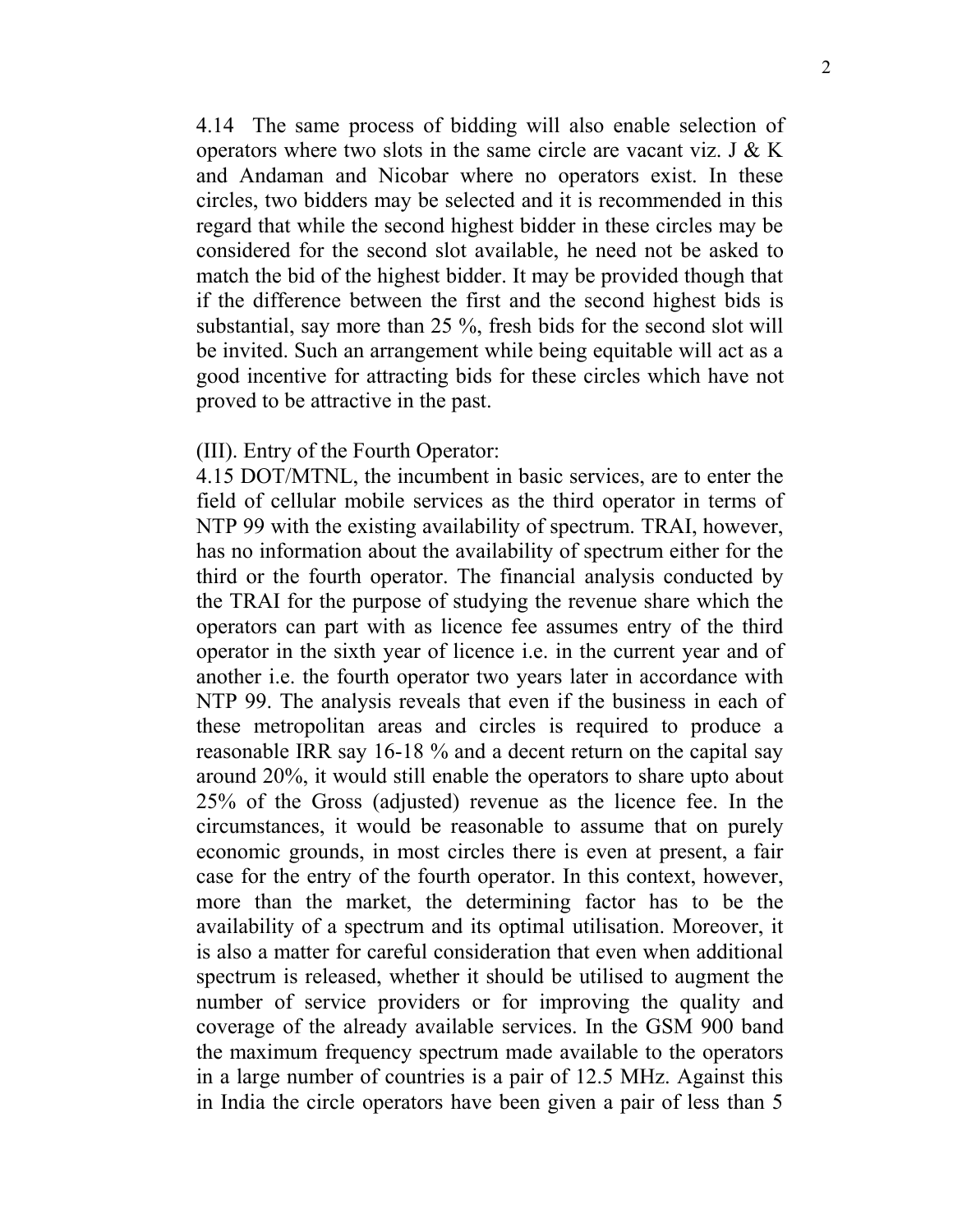MHz and the metro operators of less than 7 MHz. It is learnt that in a number of metros and circles, no further expansion of services is possible unless additional spectrum is made available to the existing operators. Paucity of frequency spectrum is also adversely affecting the quality of service in a number of service areas. In the circumstances a fair balance between the two objectives of increasing competition on the one hand and improving the quality, coverage and price-efficiency of the service on the other will have to be struck so that the larger objective of providing quality services at affordable prices is not jeopardised. A sub-optimal cost structure and quality of service may finally turn out to be detrimental to the growth of tele-density notwithstanding a higher number of service providers. Similar views were expressed also by the BICP in their report on Cellular Mobile Services (para 20 page-V) of the report). Accordingly, TRAI is of the opinion that a view can be taken in this matter only after getting a full report from the DOT on the quantum of spectrum being made available for the CMSPs, existing as well as the proposed new entrants and its location i.e. whether it is going to be in the 900 MHz or in 1800 MHz bands."

(underlining is ours)

15. On 5.1.2001, the Government of India issued guidelines for issue of licence for CMTS. These guidelines envisaged a detailed bidding process for selection of the new service providers.

16. On 27.10.2003, TRAI made recommendations under Section 11(1)(a)(i), (ii), (iv) and (vii) of the 1997 Act on Unified Licensing. TRAI referred to international practises, NTP 1994 and NTP 1999 and growth of telephone density - national objective and priority. Para 7.2 of those recommendations read as under: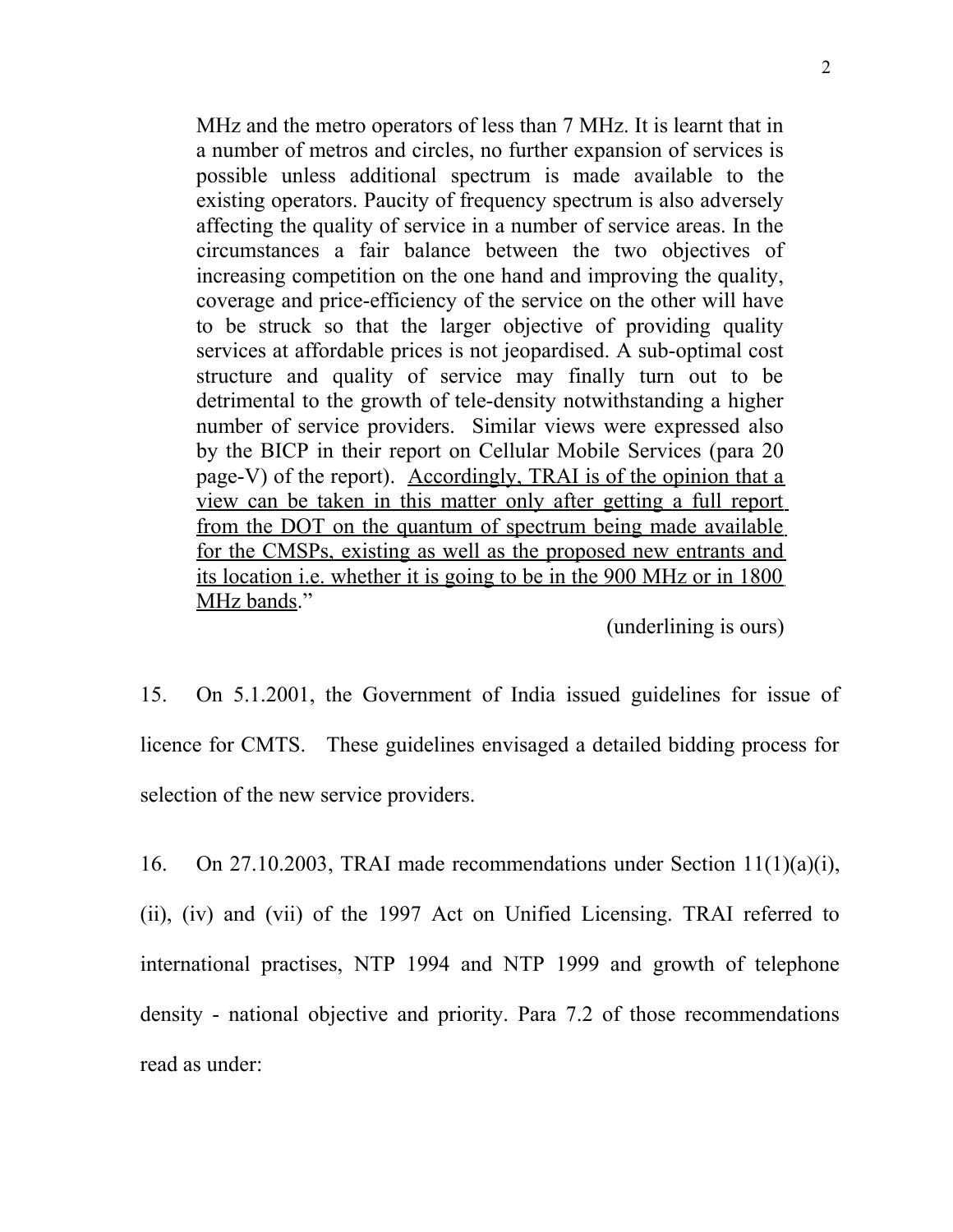"7.2 The Guidelines would be notified by the licensor based on TRAI recommendations to include nominal entry fee, USO, etc. The charges for spectrum shall be determined separately. The operator shall be required to approach the licensor mainly for spectrum allocation. Since, spectrum is a scarce resource, it needs to be regulated separately. Spectrum should be distributed using such a mechanism that it is allocated optimally to the most efficient user."

17. Paragraphs 7.15 to 7.19 of the 2003 recommendations contained various alternatives for deciding the benchmark for the entry fee for Unified Access Licensing Regime. In paragraph 7.30, TRAI laid emphasis on efficient utilization of spectrum by all service providers and indicated that it would make further recommendations on efficient utilization of spectrum, spectrum pricing, availability and spectrum allocation procedure shortly, and the DoT may like to issue spectrum related guidelines based on its recommendations.

18. In the meanwhile, a Group of Ministers was constituted on 10.9.2003 with the approval of the Prime Minister to consider the following matters:

- i) To recommend how to ensure release of adequate spectrum needed for the growth of the telecom sector;
- ii) To recommend measures for ensuring adequate resources for the realization of the NTP targets of rural telephony;
- iii) To resolve issues relating to the enactment of the Convergence Bill;
- iv) To chart the course to a Universal Licence;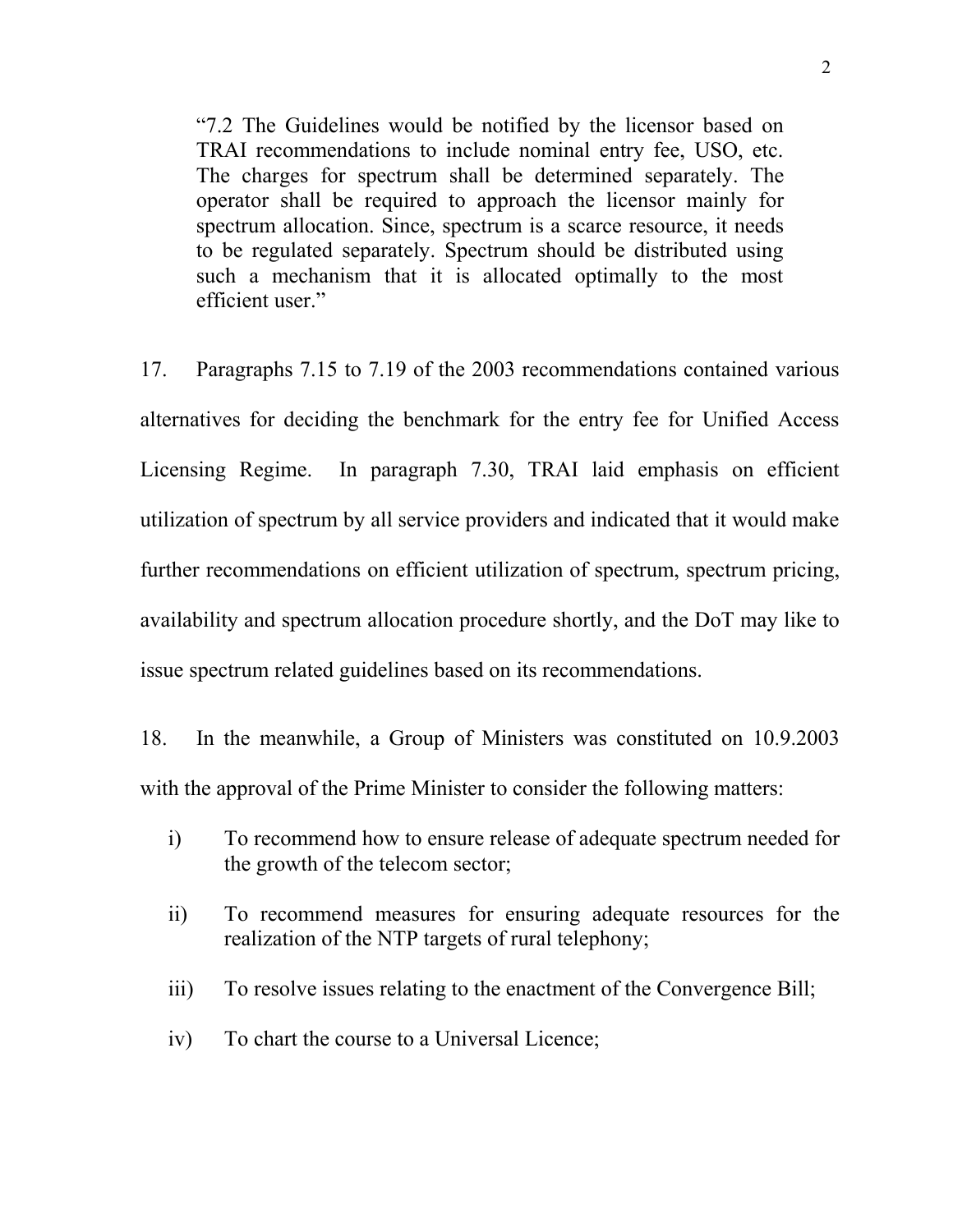- v) To review adequacy of steps and enforcing limited mobility within the SDCA for WLL(M) services of basic operators, and recommend the future course of action;
- vi) To appraise FDI limits in the telecom sector and give recommendations thereon;
- vii) To identify issues relating to mergers and acquisitions in the telecom sector and recommend the way forward; and
- viii) To consider issues relating to imposition of trade tax on telecom services by the State Governments.

19. After considering the entire matter, the Group of Ministers made detailed recommendations on 30.10.2003, the relevant portions of which are extracted below:

"2.1 <sup>1st</sup> Term of Reference: to recommend how to ensure release of adequate spectrum needed for the growth of the telecom sector.

- 2.1.1 The GOM was informed that the availability of adequate spectrum in appropriate frequency bands, i.e. 1800 MHz in a timely manner is crucial, for the growth of mobile telephone services. The growth of mobile services and resultant spectrum needs are mainly in metro, major and main cities having population above 1 million. However, the frequency bands of 1800 MHz are extensively used by Defence services, thus severely limiting their availability for the mobile telecom operators.
- 2.1.2 In the above context, GoM recommended the following:
	- (1) Adequate spectrum be made available for the unimpeded growth of telecom services, modalities for which will be jointly worked out by Wireless Planning & Coordination (WPC) Wing of Department of Telecom and Defence services. The Ministry of Defence would coordinate release additional spectrum in a number of cities for which requirements have been projected within a month.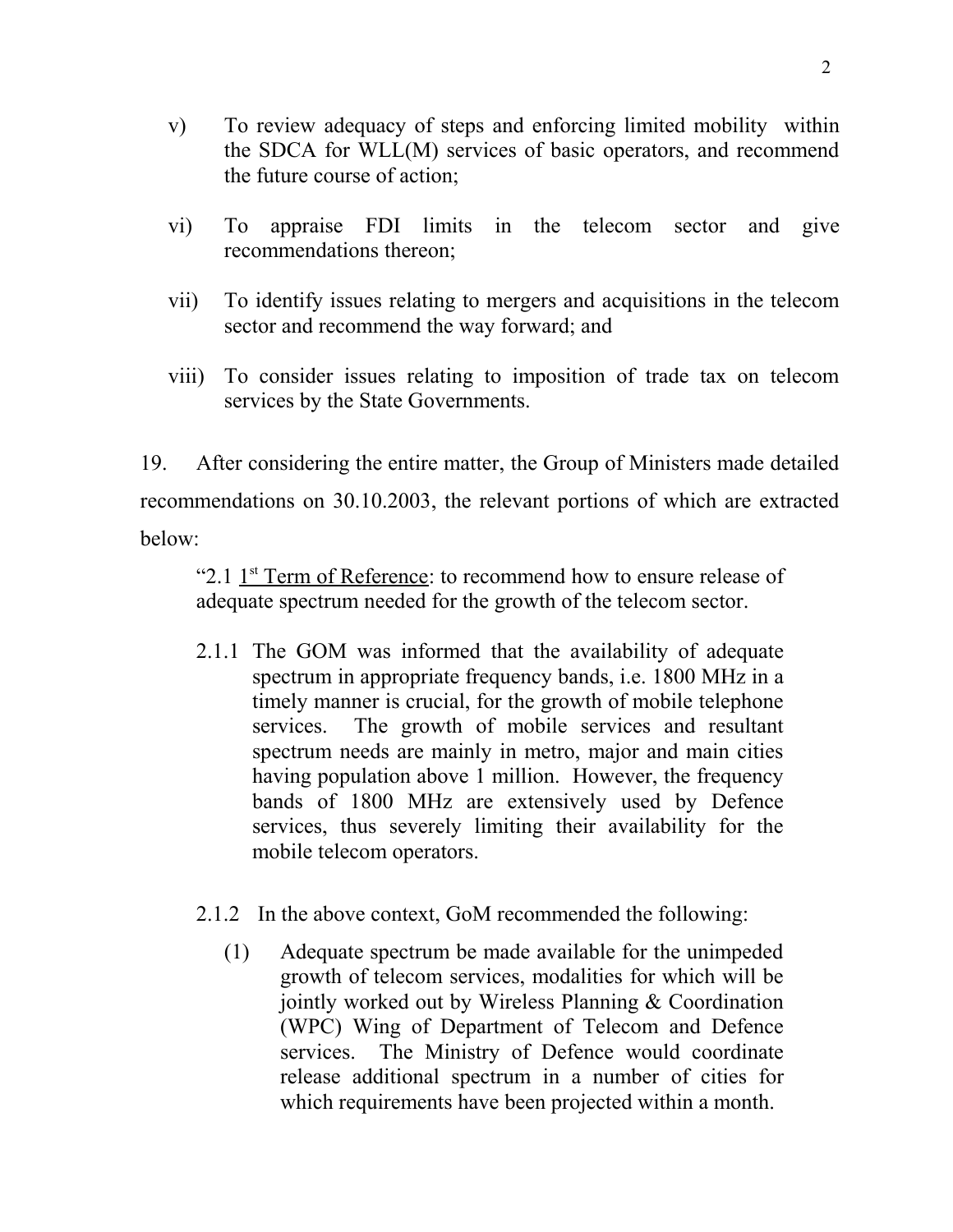- (2) The Ministry of Finance will provide necessary budgetary support to Ministry of Defence for modernization of their existing equipment to facilitate release of required spectrum. The actual fund requirements including its phasing will be worked out between the Ministry of Defence Ministry of Finance and the Department of Telecom in a time bound manner.
- (3) **The Department of Telecom and Ministry of Finance would discuss and finalise spectrum pricing formula which will include incentive for efficient use of spectrum as well as disincentive for sub-optimal usages**
- (4) **The allotment of additional spectrum be transparent fair and equitable, avoiding monopolistic situation regarding spectrum allotment usage**
- (5) The long term 15-20 years, spectrum requirements along with time frames would also be worked out by Department of Telecom.
- (6) As per the directions of GoM, a Task Force has been constituted under the chairmanship of Wireless Adviser to the Govt. of India with representatives from Department of Telecom, Ministry of Defence and Ministry of Finance. The terms of reference of the Task Force and the progress of its work so far are given in Annexures II & III.(Page 17-18).
- 2.4 <sup>th</sup> Term of Reference: To chart the course to a Universal Licence:
- 2.4.1 The GoM took note of the exercise that had already been indicated by Telecom Regulatory Authority of India (TRAI), in regard to Unified Licensing Regime in the Telecom Sector Chairman, TRAI and Chairman HDFC were specially invited made presentations before the GoM.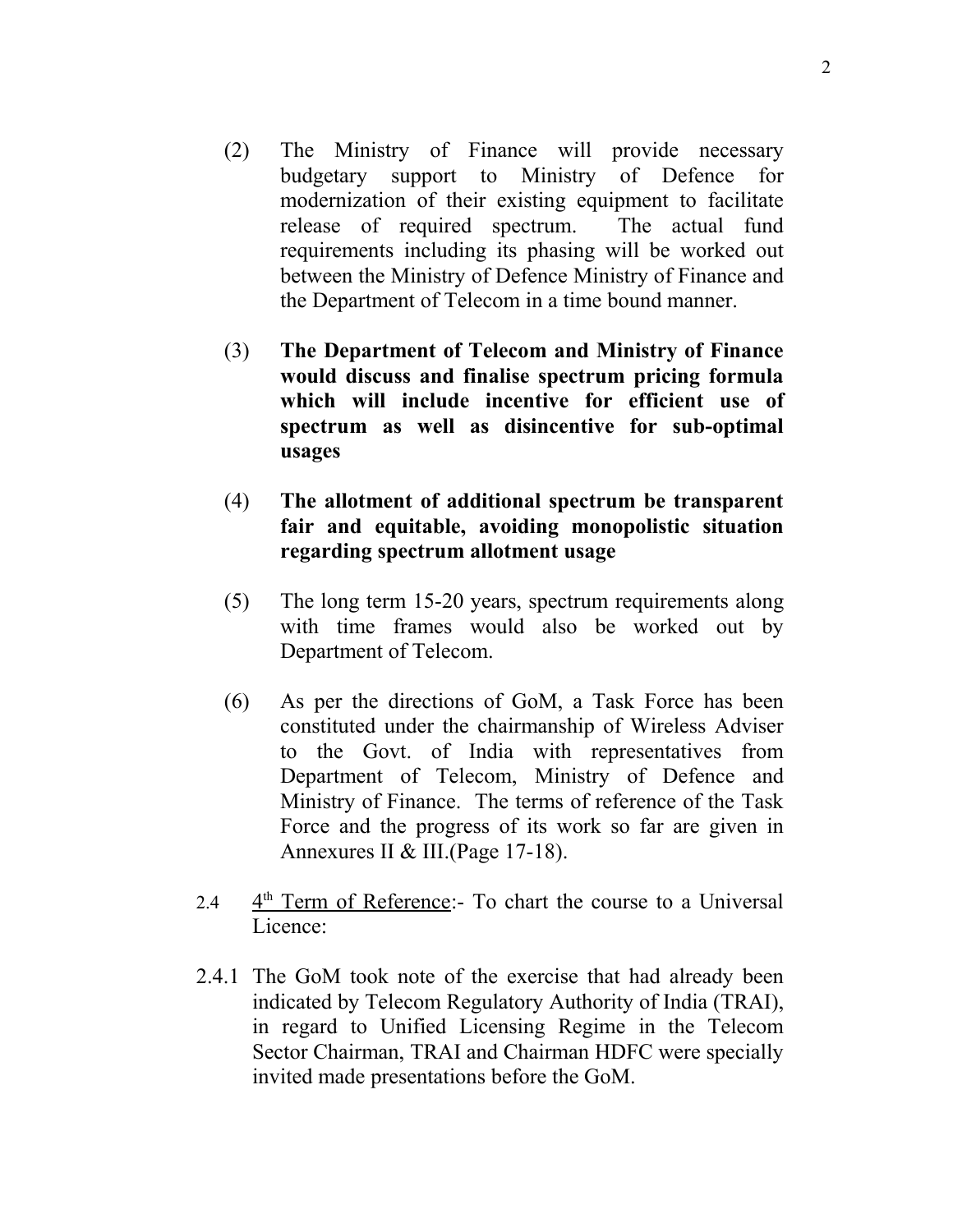- 2.4.2 TRAI submitted its recommendations to the Government on this matter on 27.10.2003. TRAI has recommended that the present system of licensing in the Telecom Sector should be replaced by Unified Licensing/Automatic Authorization Regime. The Unified Licensing/Automatic Authorization Regime has been recommended to be achieved in a twostage process with the Unified Access Regime for basic and cellular services in the first phase to be implemented immediately. This is to be followed by a process of consultation to define the guidelines and rules for achieving a fully Unified Licensing/Authorization Regime. TRAI has recommended that it will enter into a consultation process so that the replacement of the existing licensing regime by a Unified Licensing Regime gets initiated within 6 months. Broad rationale key recommendations and some key policy issues that have been addressed by TRAI are listed in the Annexure IV(pages 19-21).
- 2.4.3 The salient points of TRAI recommendations in regard to the Unified Access Licensing (basic and cellular mobile), are as under:
	- (i) Unification of licenses to be done in two stages
		- (a) Unified access regime for basic and cellular services in the first phase immediately
		- (b) Unified authorization regime encompassing all telecom services in the second phase.
	- **(ii) Fee paid by fourth cellular operator to be benchmark for migration of basic players to the new access regime.**
	- (iii) Cellular operators not to pay any entry fee for migration to the unified access regime while basic operators to pay the differences between fourth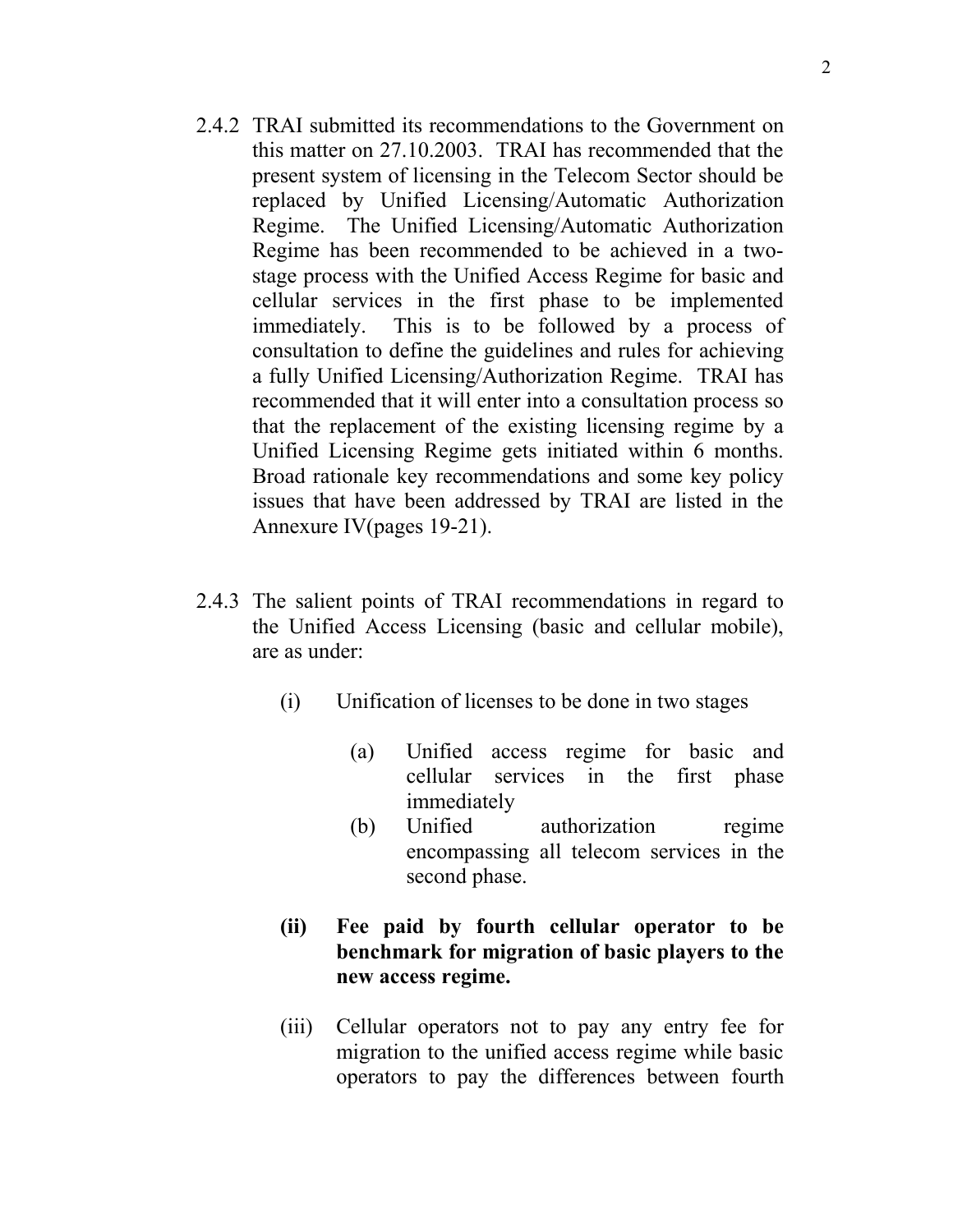cellular operators licence fee and the BSO fee already paid by them

- (iv) Reliance Infocom required to pay Rs. 1096 crores for migration in addition to penalty of Rs. 485 crores for offering cellular type services.
- (v) Process of migration to the new regime to be voluntary.
- (vi) The existing BSOs after migration to Unified Access Licensing Regime may offer full mobility however WLL(M) operators after migration will be required to offer limited mobility service to such customers who so desire.
- (vii) No additional fee to be paid for any of the circles where there is no fourth cellular operator.
- 2.4.4 Enhancing the scope of current Telecom Policy (NTF-99) to provide category of Unified License and Unified Access Service License

NTP-99 recognises access service providers as a distinct class. For the purpose of licensing, this has been sub-divided into cellular fixed and cable service providers. NTP-99 also states that convergence of both markets and technologies is a reality that is forcing realignment of the industry. This convergence now allows operators to use their facilities to deliver some services reserved for other operators necessitating a re-look at NTP-94 policy framework.

For bringing into effect the regime of Unified Access Service for basic and cellular service licenses and Unified Licensing comprising all telecom services, it would be necessary to enhance the scope of NTP-99 to include these as distinct categories of licenses as pet of NTP-99.

2.4.5 TRAI recommendations on entry fee of WLL(M) based on TDSAT judgement: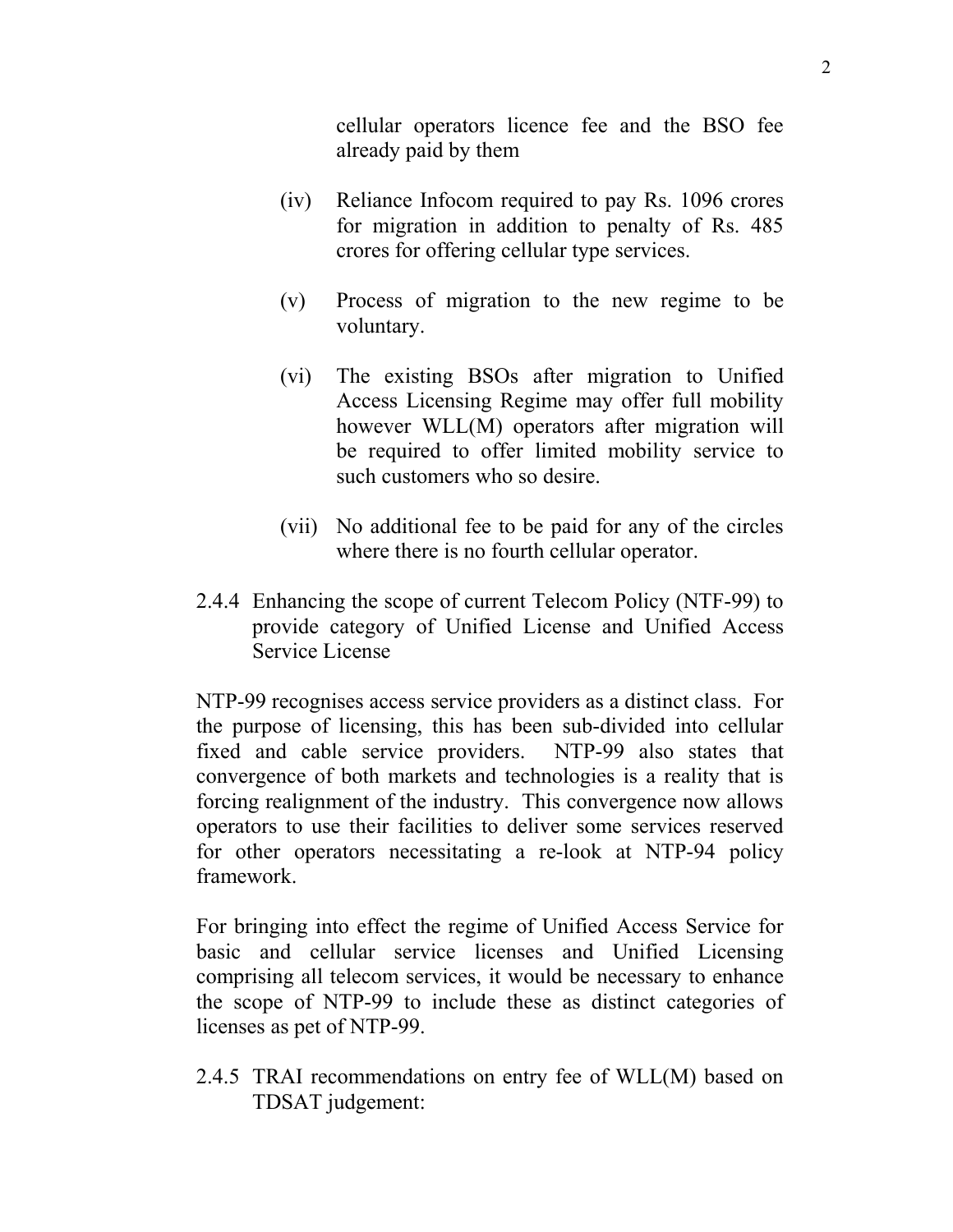TRAI has also submitted its recommendations in regard to additional entry fee payable by basic service operators for providing WLL(M) services on which Government had sought its recommendations based on the judgment of TDSAT dated 8/8/03 in the WLL(M) case. TRAI has given detailed reasoning on this matter and has recommended additional entry fee for such of the Basic Service Operators who provide WLL(M) service. The salient features are in Annexure-V (page 22).

- 2.4.6 Based on the above the GoM has recommended the following course of action
	- (i) The scope of NTP-99 may be enhanced to provide for licensing of Unified Access Service for basic and cellular license services and Unified Licensing comprising all telecom services. Department of Telecommunications may be authorized to issue necessary addendum to NTP-99 to this effect.
	- (ii) The recommendations of TRAI with regard to implementation of the Unified Access Licensing Regime for basic and cellular services may be accepted.

DoT may be authorized to finalise the details of implementation with the approval of the Minister of Communication  $\&$  IT in this regard including the calculation of the entry fee depending upon the date of payment based on the principles given by TRAI in its recommendations.

(iii) The recommendations of TRAI in this regard to the course of action to be adopted subsequently in regard to the implementation of the fully Unified License Authorisation Regime may be approved.

DoT may be authorized to finalise the details of implementation with the approval of the Minister of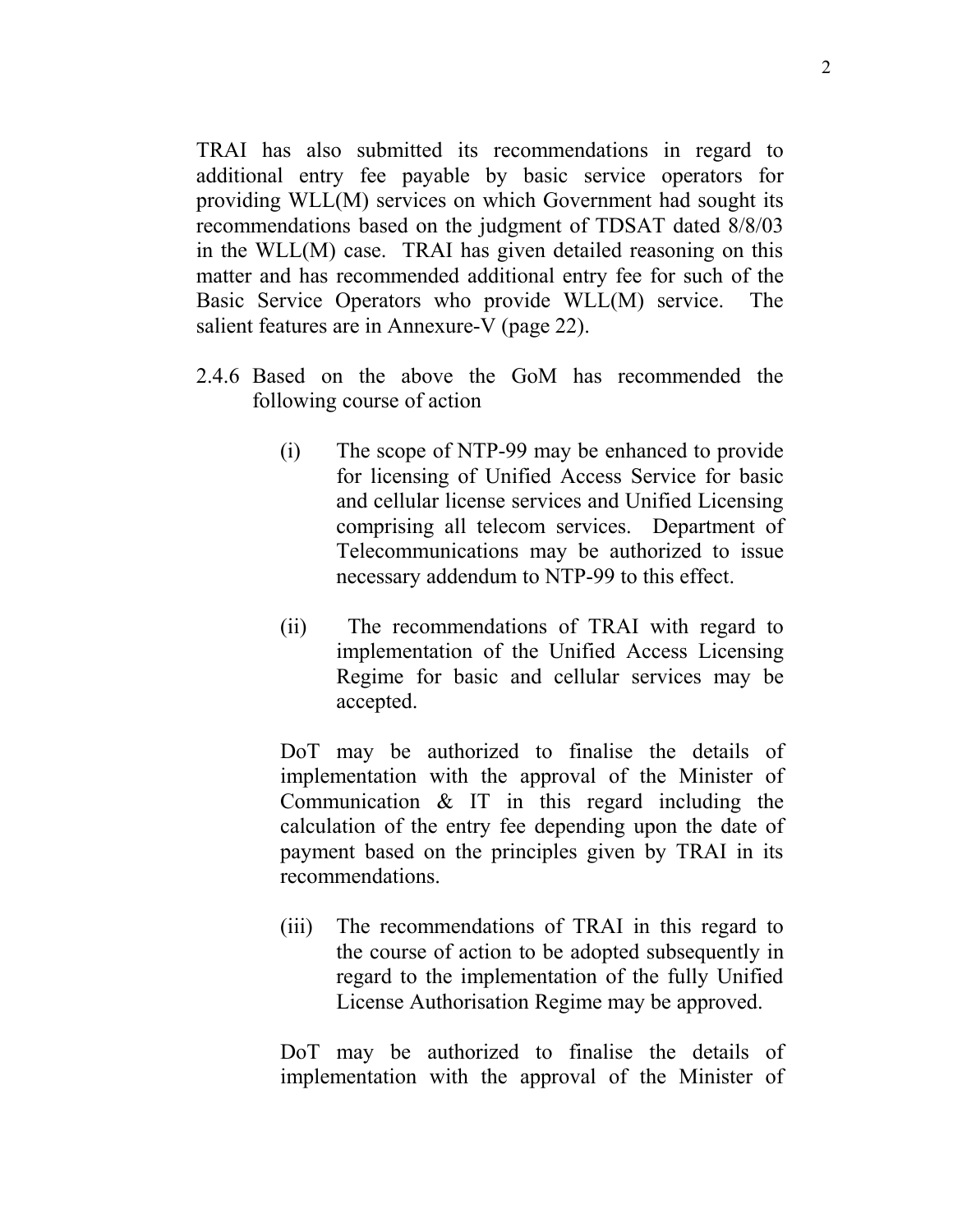Communications & IT on receipt of recommendations of TRAI in this behalf.

- (iv) The recommendations of TRAI in regard to additional entry fee payable by basic service operators for providing WLL(M) service on which Government sought its recommendations based on the judgment of TDSAT dated 8.8.2003 in the WLL(M) case may be accepted.
- (v) While there appears to be no case for giving any compensation package to them, because of the perception that the finances of the cellular operators are strained and because of the effect these may have on financial institutions. Finance Ministry would address the difficulties of the cellular operators, if any, separately and appropriately.
- (vi) If new services are introduced as a result of technological advancements which require additional spectrum over and above the spectrum already allotted/contracted allocation of such spectrum will be considered on payment of additional fee or charges, these will be determined as per guidelines to be evolved in consultation with TRAI."

(emphasis supplied)

20. The recommendations of the Group of Ministers were accepted by the Council of Ministers on 31.10.2003.

21. Thereafter, DoT issued Office Memorandum dated 11.11.2003 and made some additions to NTP 1999. The same day, DoT issued new guidelines for UAS Licences. Two salient features of these guidelines were that the existing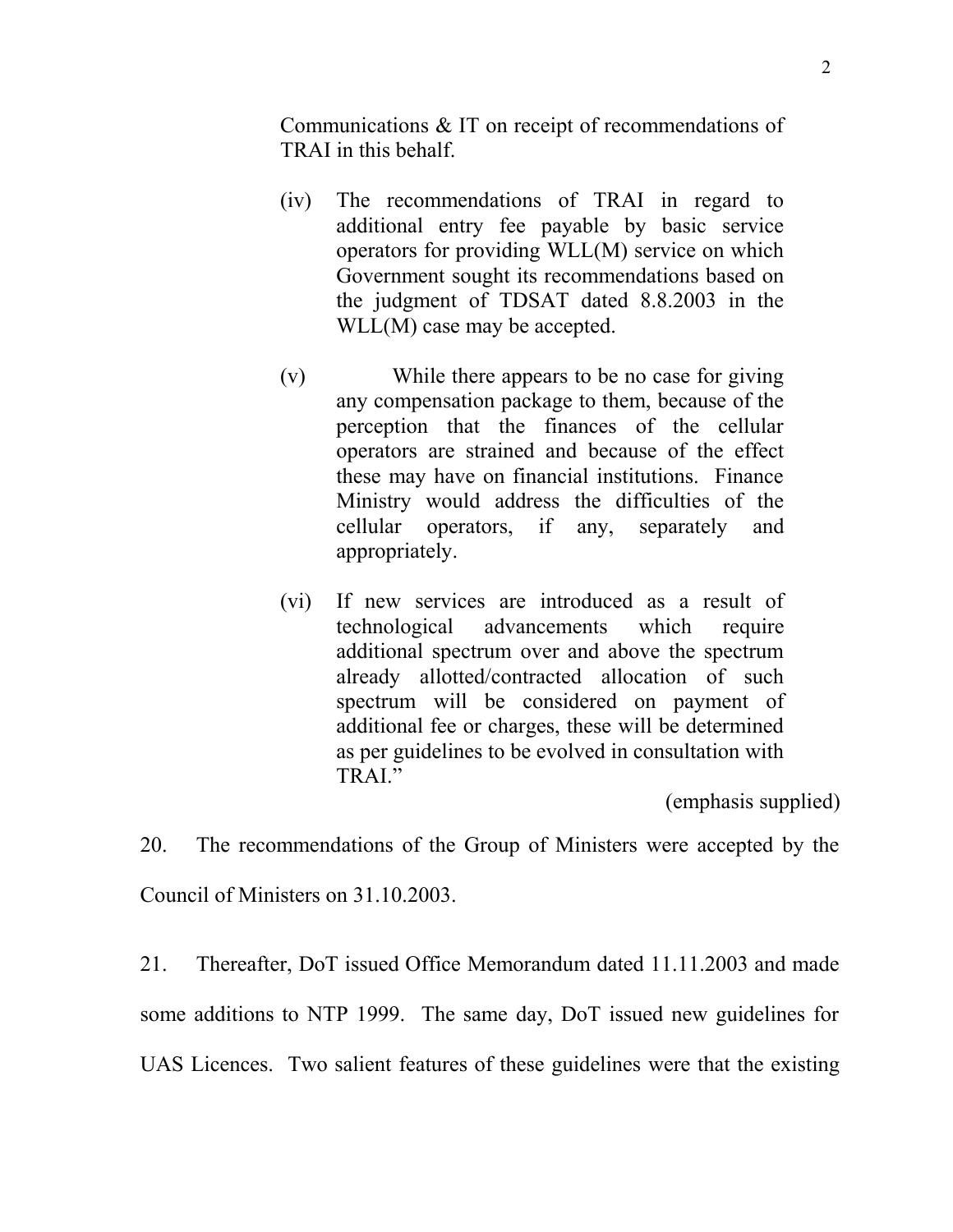operators would have an option to continue under the existing licensing regime or to migrate to new UAS Licence and the licence fee, service area, rollout obligations and performance bank guarantee under UAS Licence was to be the same as the  $4<sup>th</sup> CMTS$ .

22. Vide letter dated 14.11.2003, the Chairman, TRAI, on his own, made recommendation regarding entry fee to be charged from the new UAS Licensees. On 24.11.2003, the Minister of C&IT accepted the recommendation that entry fee for new UAS Licensees will be the entry fee of  $4<sup>th</sup>$  cellular operator and where there is no  $4<sup>th</sup>$  cellular operator, it will be the entry fee fixed by the Government for the basic operator. A decision was also taken by him in F. No.20-231/2003-BS-III (LOIs for UASL) at 4/N that,

"As regards the point raised about the grant of new licences on first-come-first-served basis, the announced guidelines have made it open for new licences to be issued on continuous basis at any time. However, the spectrum is to be allotted subject to availability. This in effect would imply that an applicant who comes first will be granted the spectrum first so it will result in grant of licence on first-come-first-served basis."

Although, in terms of the decision taken by the Minister of C&IT, the applications for grant of UAS Licence could be made on continuous basis and were required to be processed within 30 days, some applications were made in 2004 and 2006 and the same were kept pending.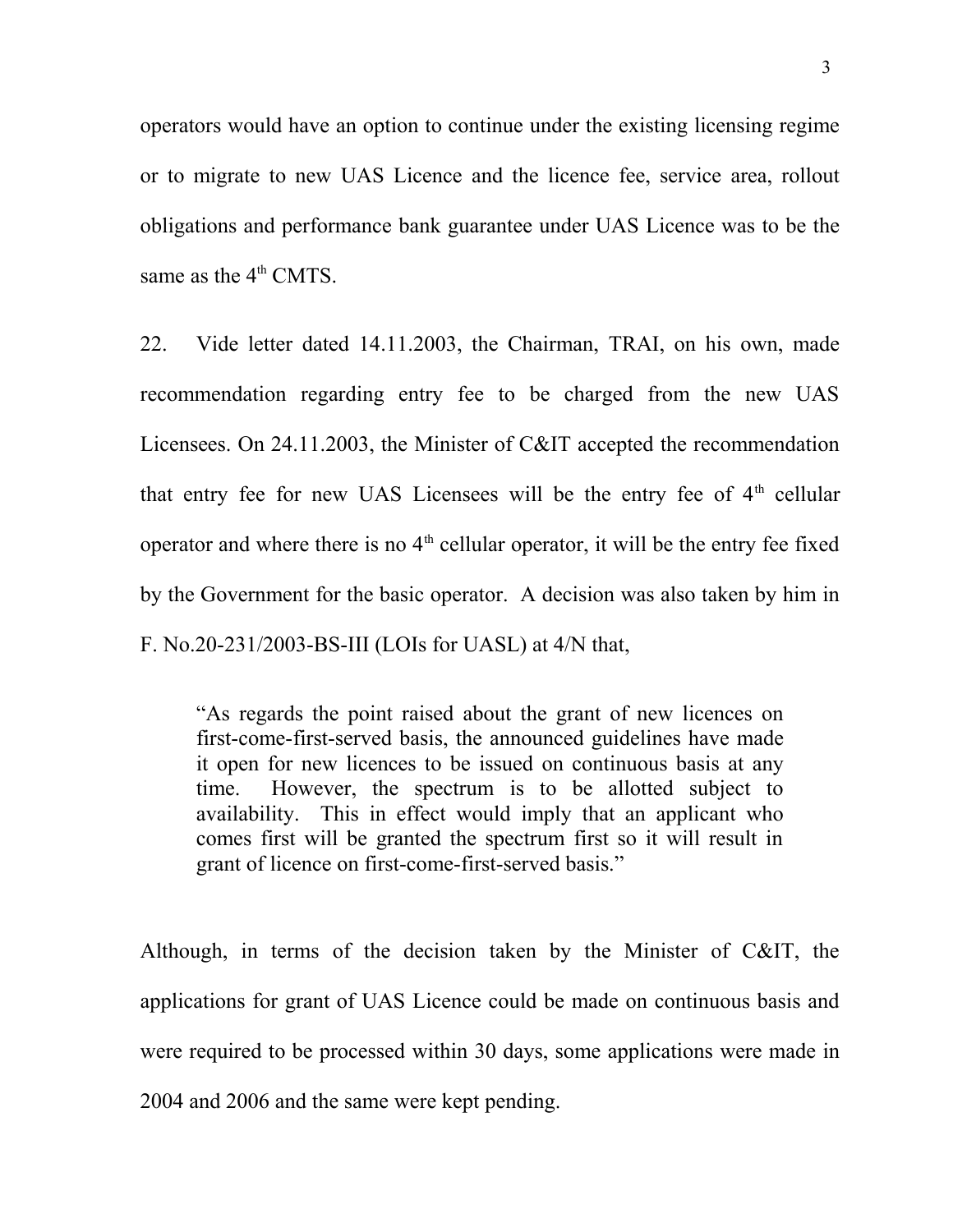23. On 13.5.2005, TRAI made comprehensive recommendations on various issues relating to spectrum policy, i.e., efficient utilisation of spectrum, spectrum allocation, **spectrum pricing**, spectrum charging and allocation for other terrestrial wireless links. These recommendations were not placed before Telecom Commission. Though, the then Secretary, DoT submitted the file to the then Minister of C&IT on 16.8.2005 for information with a note that he will go through the recommendations and put up the file to the Minister for policy decision, the file was returned on 12.9.2006, i.e., after one year and no further action appears to have been taken.

24. In the meanwhile, on 23.2.2006, the Prime Minister approved constitution of a Group of Ministers, consisting of the Ministers of Defence, Home Affairs, Finance, Parliamentary Affairs, Information and Broadcasting and C&IT, to look into issues relating to vacation of spectrum. Deputy Chairman, Planning Commission was special invitee. The Terms of Reference of the Group of Ministers, among other things, included suggesting a **Spectrum Pricing Policy** and examining the possibility of creation of a spectrum relocation fund. After five days, the Minister C&IT wrote letter dated 28.2.2006 to the Prime Minister that the Terms of Reference of the GoM were much wider than what was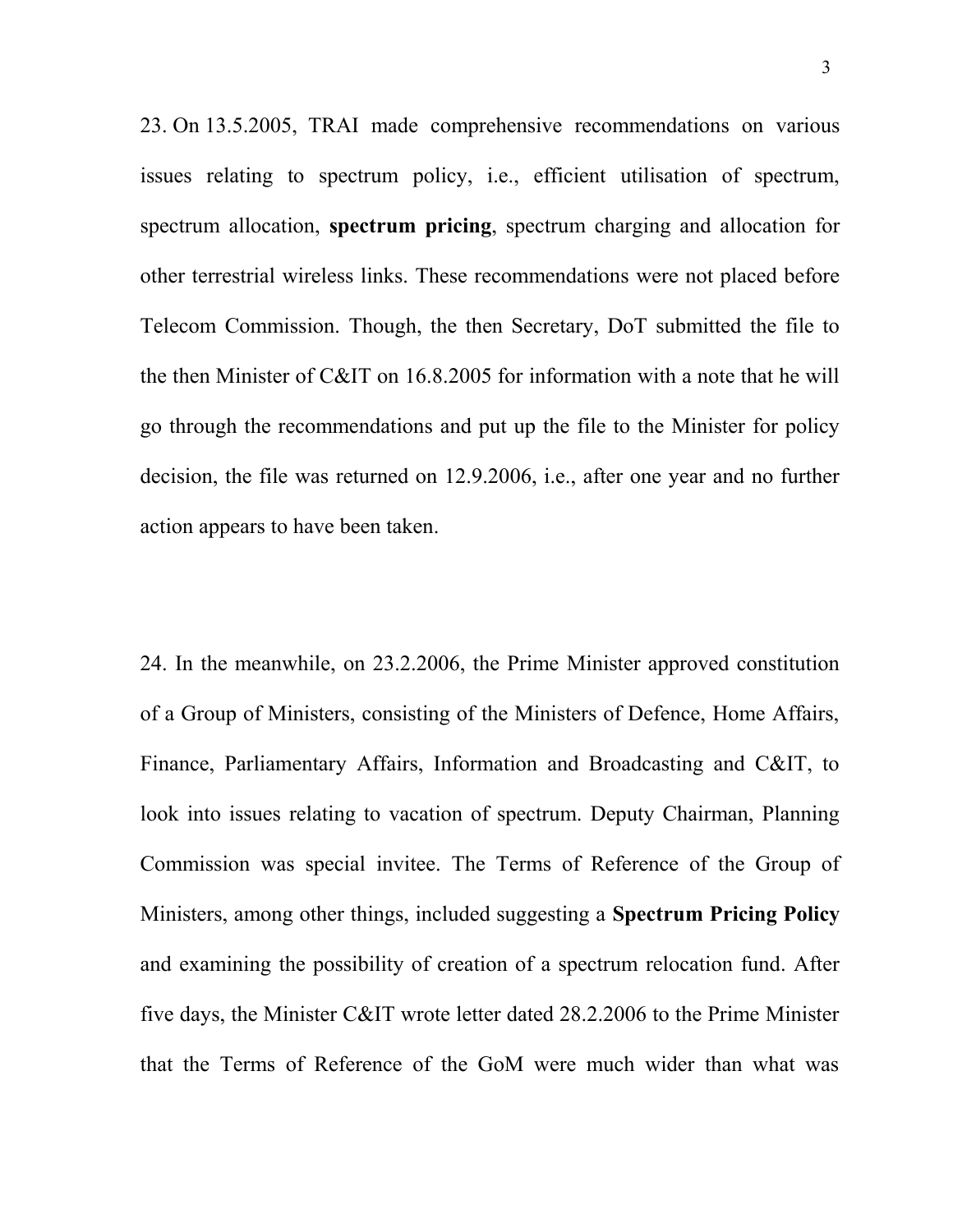discussed in his meeting with the Prime Minister. He appears to have protested that the Terms of Reference would impinge upon the work of his Ministry and requested that the Terms of Reference be modified in accordance with the draft enclosed with the letter. Interestingly, the Minister's draft did not include the important issue relating to Spectrum Pricing. Thereafter, vide letter 7.12.2006, the Cabinet Secretary conveyed the Prime Minister's approval to the modification of the Terms of Reference. The revised Terms of Reference did not include the issue relating to Spectrum Pricing.

25. On 14.12.2005, the DoT issued revised guidelines for UAS Licence. Paragraph 11 of the new guidelines reads as under:

"The licences shall be issued without any restriction on the number of entrants for provision of unified access services in a Service Area."

In terms of paragraph 14 of the guidelines, the licensee was required to pay annual licence fee at 10/8/6% of Adjusted Gross Revenue (AGR) for category A/B/C service areas, respectively excluding spectrum charges. This was in addition to the non-refundable entry fee. In terms of paragraph 19 the licensee was required to pay spectrum charges in addition to the licence fee on revenue share basis. However, while calculating AGR for limited purpose of levying spectrum charges, revenue from wireless subscribers was not to be taken into account.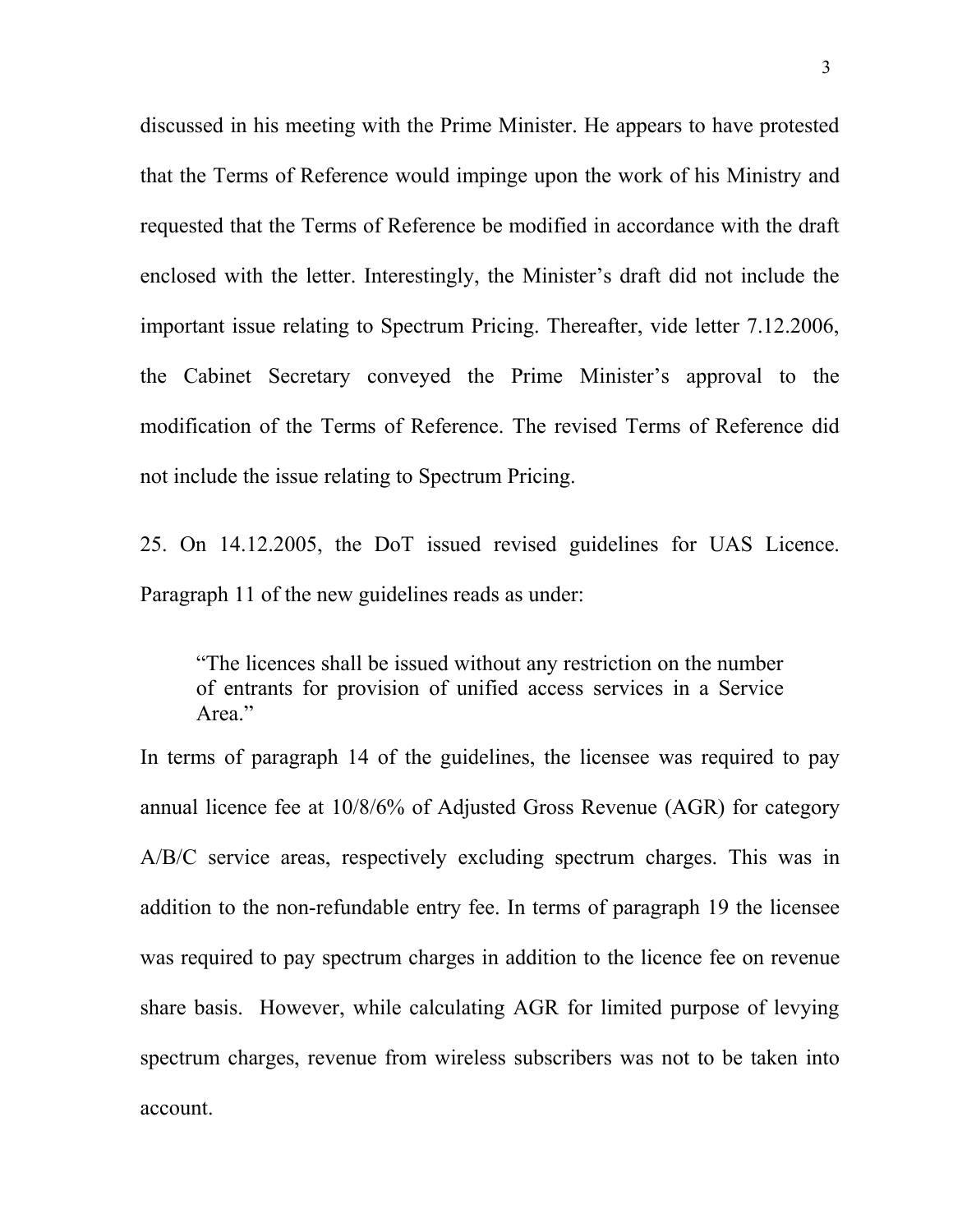26. After one year and about six months, the DoT vide its letter dated 13.4.2007, requested TRAI to furnish its recommendations under Section 11(1) (a) of the 1997 Act on the issues of limiting the number of access providers in each service area and review of the terms and conditions in the access provider licence mentioned in the letter. Paragraph 2 of that letter is extracted below:

"2. Fast changes are happening in the Telecommunication sector. In order to ensure that the policies keep pace with the changes/developments in the Telecommunication sector, the government is contemplating to review the following terms and conditions in the Access provider (CMTS/UAS/Basic) license

- i. Substantial equity holding by a company / legal person in more than one licensee company in the same service area (clause 1.4 of UASL agreement).
- ii. Transfer of licences (clause 6 of the UASL)
- iii. Guidelines dated 21.02.2004 on Mergers and Acquisitions. TRAI in its recommendations dated 30.1.2004 had opined that the guidelines may be reviewed after one year.
- iv. Permit service providers to, offer access services using combination of technologies (CDMA, GSM and/or any other) under the same license.
- v. Roll-out obligations (Clause 34 of UASL).
- vi. Requirement to publish printed telephone directory."

27. In furtherance of the aforesaid communication, TRAI made recommendations dated 28.8.2007. The main emphasis of these recommendations was the principles of fair competition, no restriction on the number of access service providers in any service area, need for spectrum management, measures to increase spectrum efficiency, allocation of spectrum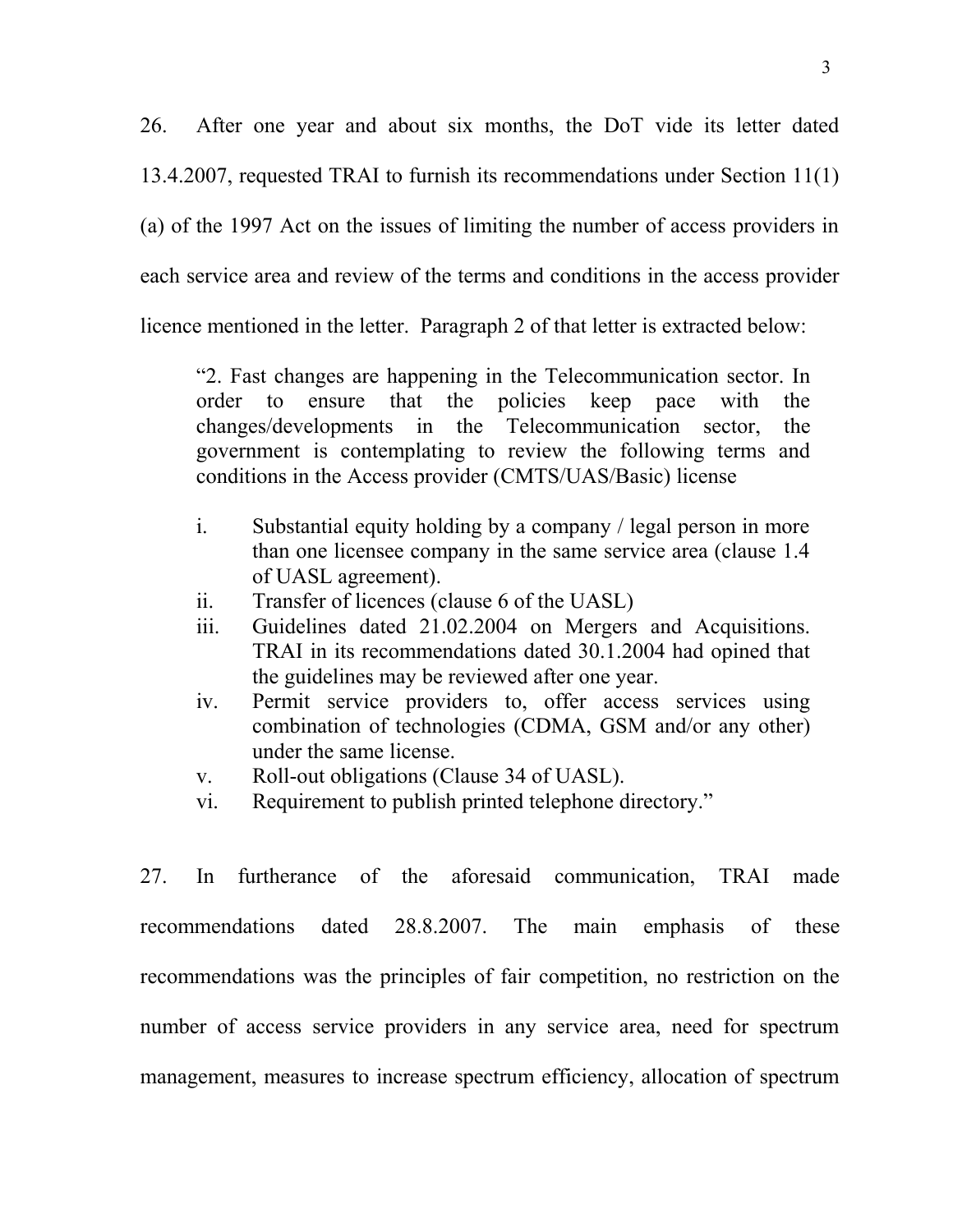and compliance of roll out obligations by the service providers. It was also recommended that in future all spectrum excluding the spectrum in 800, 900 and 1800 MHz bands in 2G services should be auctioned. In paragraphs 2.33, 2.39, 2.41, 2.54 and 2.63, TRAI repeatedly mentioned about scarce availability of spectrum. Paragraphs 2.37, 2.40, 2.69 and 2.73 to 2.79 of the TRAI's recommendations dated 28.8.2007 are extracted below:

- "2.37 Accordingly, the Authority recommends that no cap be placed on the number of access service providers in any service area.
- 2.40 The present spectrum allocation criteria, pricing methodology and the management system suffer from a number of deficiencies and therefore the Authority recommends that this whole issue is not to be dealt with in piecemeal but should be taken up as a long term policy issue. There is an urgent need to address the issues linked with spectrum efficiency and its management.
- 2.69 The Entry fee for acquiring a UASL license enables the licensee to become eligible for spectrum allocation in certain specified bands without any additional fee for acquisition of spectrum which means that allocation of spectrum follows the grant of license subject however to availability of spectrum. There is only one direct cost to the operator for spectrum i.e. spectrum charge in the form of royalty.
- 2.73 The allocation of spectrum is after the payment of entry fee and grant of license. The entry fee as it exists today is, in fact, a result of the price discovered through a markets based mechanism applicable for the grant of license to the  $4<sup>th</sup>$  cellular operator. In today's dynamism and unprecedented growth of telecom sector, the entry fee determined then is also not the realistic price for obtaining a license. Perhaps, it needs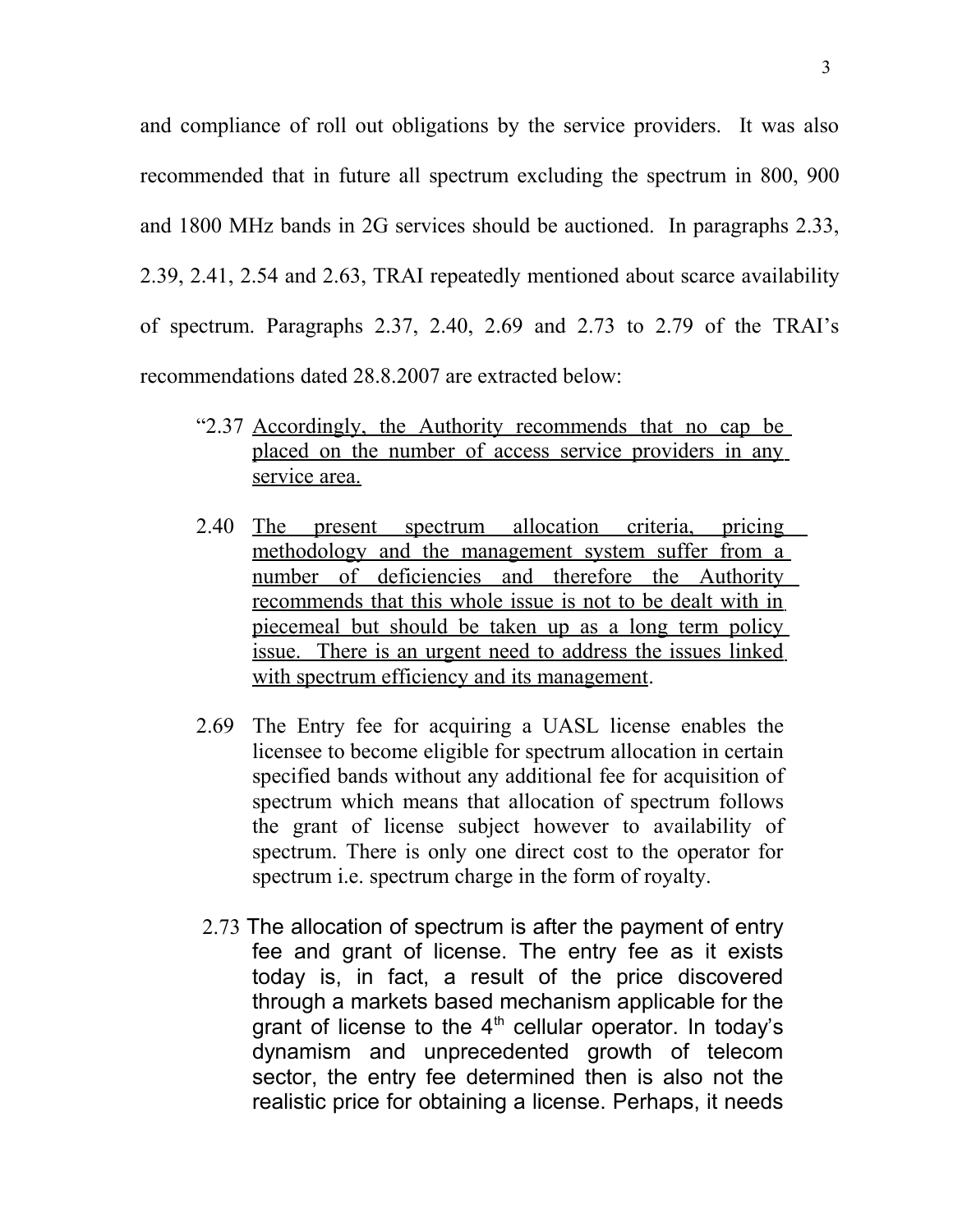to be reassessed through a market mechanism. On the other hand spectrum usage charge is in the form of a royalty which is linked to the revenue earned by the operators and to that extent it captures the economic value of the spectrum that is used. Some stakeholders have viewed the charges/fee as a hybrid model of extracting economic rent for the acquisition and also meet the criterion of efficiency in the utilization of this scarce resource. The Authority in the context of 800, 900 and 1800 MHz is conscious of the legacy i.e. prevailing practice and the overriding consideration of level playing field. Though the dual charge in present form does not reflect the present value of spectrum it needed to be continued for treating already specified bands for 2G services i.e. 800, 900 and 1800 MHz. It is in this background that the Authority is not recommending the standard options pricing of spectrum, however, it has elsewhere in the recommendation made a strong case for adopting auction procedure in the allocation of all other spectrum bands except 800, 900 and 1800 MHz.

- 2.74 Some of the existing service providers have already been allocated spectrum beyond 6.2 MHz in GSM and 5 MHz in CDMA as specified in the license agreements without charging any extra one time spectrum charges. The maximum spectrum allocated to a service provider is 10 MHz so far. However, the spectrum usage charge is being increased with increased allocation of spectrum. The details are available at Table 8.
- 2.75 The Authority has noted that the allocation beyond 6 2 MHz for GSM and 5 MHz for CDMA at enhanced spectrum usage charge has already been implemented. Different licensees are at different levels of operations in terms of the quantum of spectrum. Imposition of additional acquisition fee for the quantum beyond these thresholds may not be legally feasible in view of the fact that higher levels of usage charges have been agreed to and are being collected by the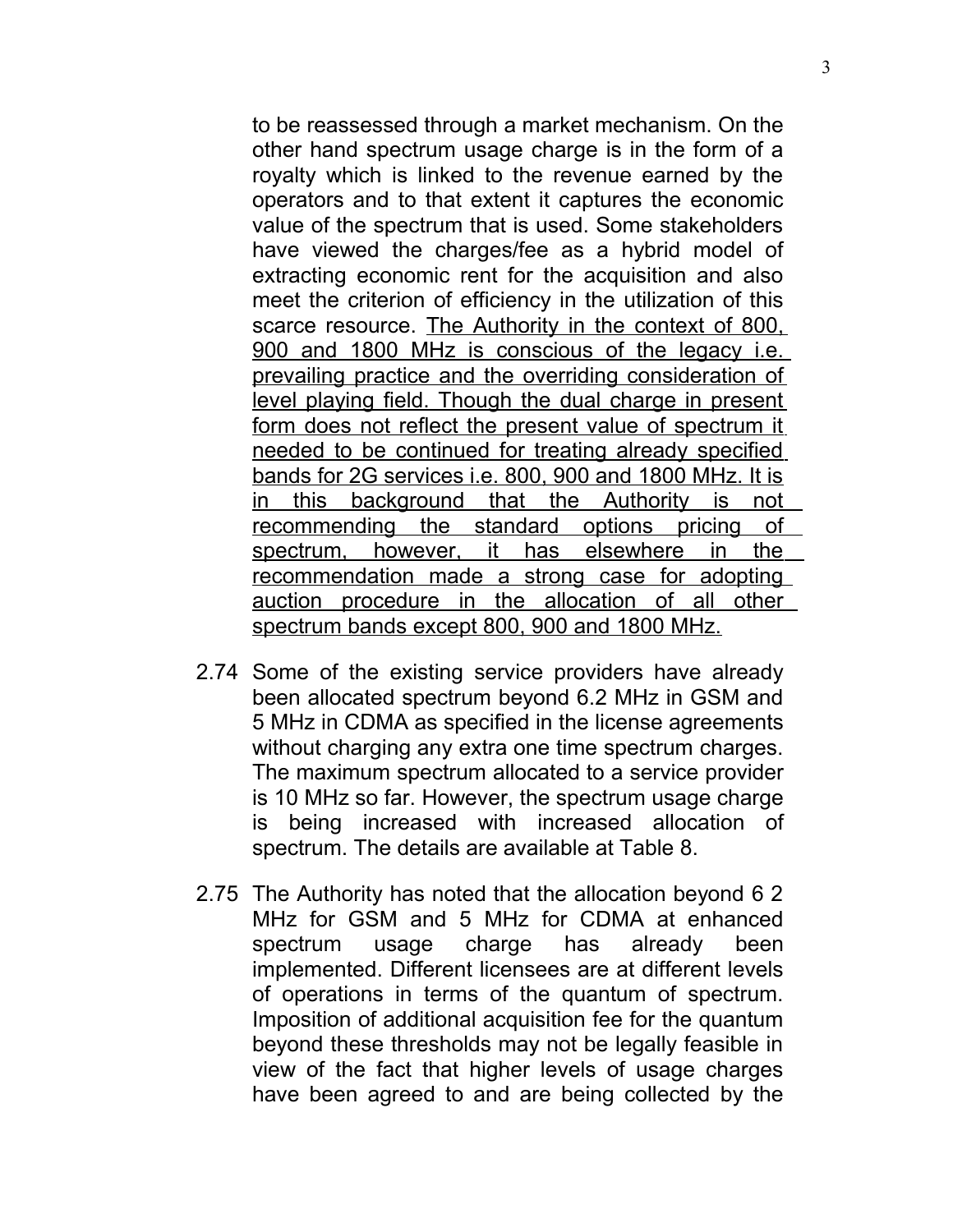Government. Further, the Authority is conscious of the fact that further penetration of wireless services is to happen in semi-urban and rural areas where affordability of services to the common man is the key to further expansion.

2.76 However, the Authority is of the view that the approach needs to be different for allocating and pricing spectrum beyond 10 MHz in these bands i.e. 800, 900 and 1800 MHz. In this matter, the Authority is guided by the need to ensure sustainable competition in the market keeping in view the fact that there are new entrants whose subscriber acquisition costs will be far higher than the incumbent wireless operators. Further, the technological progress enables the operators to adopt a number of technological solutions towards improving the efficiency of the radio spectrum assigned to them. A cost- benefit analysis of allocating additional spectrum beyond 10 MHz to existing wireless operators and the cost of deploying additional CAPEX towards technical improvements in the networks would show that there is either a need to place a cap on the maximum allocable spectrum at 10 MHz or to impose framework of pricing through additional acquisition fee beyond 10 MHz. The Authority feels it appropriate to go in for additional acquisition fee of spectrum instead of placing a cap on the amount of spectrum that can be allocated to any wireless operator. In any case, the Authority is recommending a far stricter norm of subscriber base for allocation of additional spectrum beyond the initial allotment of spectrum. The additional acquisition fee beyond 10 MHz could be decided either administratively or through an auction method from amongst the eligible wireless service providers. In this matter, the Authority has taken note of submissions of a number of stakeholders who have cited evidences of the fulfillment of the quality of service benchmarks of the existing wireless operators at 10 MHz and even below in almost all the licensed service areas. Such an approach would also be consistent with the Recommendation of the Authority in keeping the door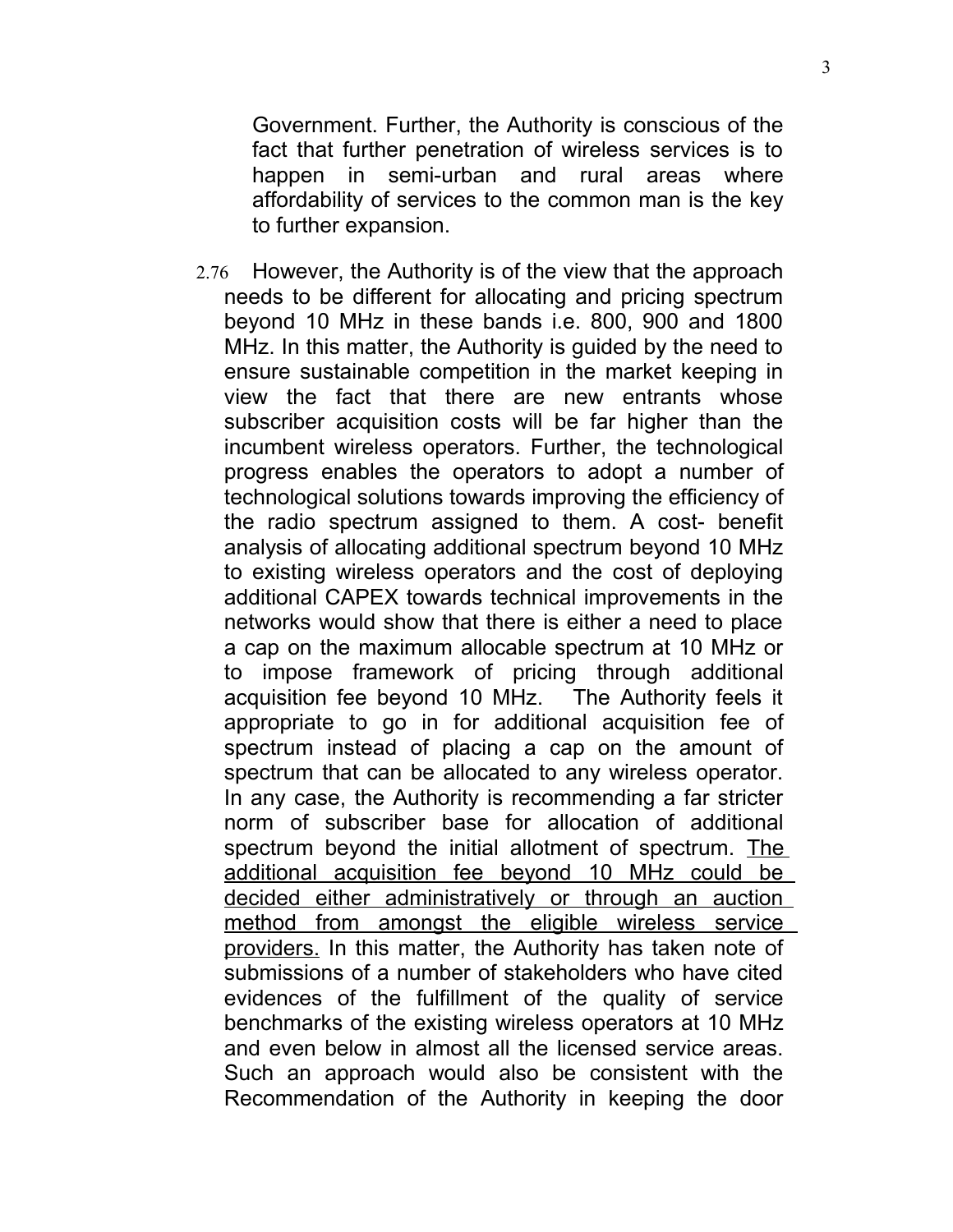open for new entrant without putting a limit on the number of access service providers.

2.77 The Authority in its recommendation on "Allocation and pricing of spectrum for 3G and broadband wireless access services" had recommended certain reserve price for 5 MHz of spectrum in different service areas. The recommended price are as below:

| Service Areas                    | Price (Rs.in million) for 2X5<br><b>MHz</b> |
|----------------------------------|---------------------------------------------|
| Mumbai, Delhi and Category A     | 30O                                         |
| Chennai, Kolkatta and Category B | 400                                         |
| Category                         |                                             |

The Authority recommends that any licensee who seeks to get additional spectrum beyond 10 MHz in the existing 2G bands i.e. 800,900 and 1800 MHz after reaching the specified subscriber numbers shall have to pay a onetime spectrum charge at the above mentioned rate on prorata basis for allotment of each MHz or part thereof of spectrum beyond 10 MHz. For one MHz allotment in Mumbai, Delhi and Category A service areas, the service provider will have to pay Rs. 160 million as one time spectrum acquisition charge.

2.78 As far as a new entrant is concerned, the question arises whether there is any need for change in the pricing methodology for allocation of spectrum in the 800, 900 and 1800 MHz bands. Keeping in view the objective of growth, affordability, penetration of wireless services in semi-urban and rural areas, the Authority is not in favour of changing the spectrum fee regime for a new entrant. Opportunity for equal competition has always been one of the prime principles of the Authority in suggesting a regulatory framework in telecom services. Any differential treatment to a new entrant vis-a-vis incumbents in the wireless sector will go against the principle of level playing field. This is specific and restricted to 2G bands only i.e. 800, 900 and 1800 MHz. This approach assumes more significance particularly in the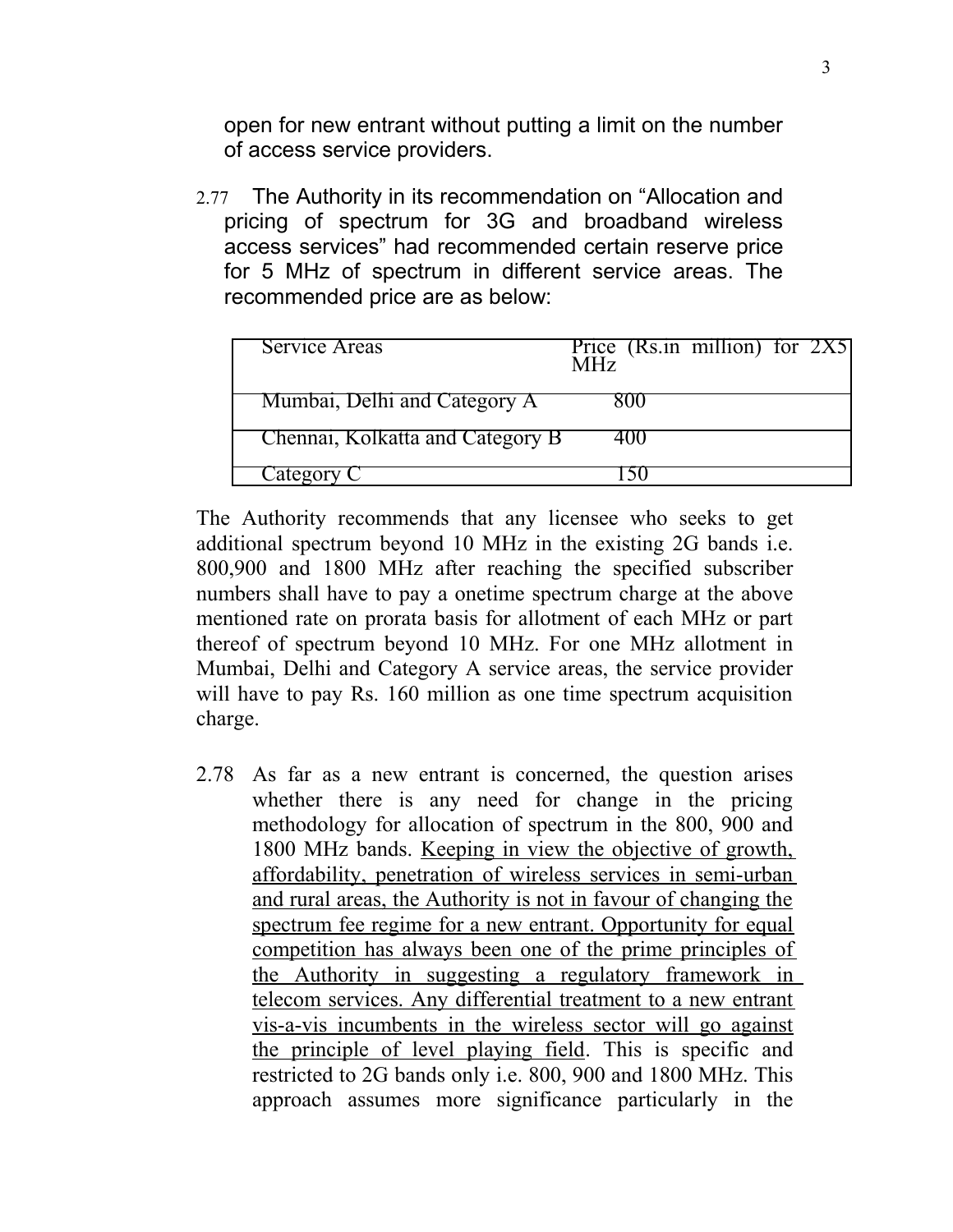context where subscriber acquisition cost for a new entrant is likely to be much higher than for the incumbent wireless operators.

2.79 In the case of spectrum in bands other than 800, 900 and 1800 MHz i.e. bands that are yet to be allocated, the Authority examined various possible approaches for pricing and has come to the conclusion that it would be appropriate in future for a market based price discovery systems. In response to the consultation paper, a number of stakeholders have also strongly recommended that the allocation of spectrum should be immediately de-linked from the license and the future allocation should be based on auction. The Authority in its recommendation on "Allocation and pricing of spectrum for 3G and broadband wireless access services" has also favored auction methodology for allocation of spectrum for 3G and BWA services. It is therefore recommended that in future all spectrum excluding the spectrum in 800, 900 and 1800 bands should be auctioned so as to ensure efficient utilization of this scarce resource. In the 2G bands (800 MHz/900 MHz/1800 MHz), the allocation through auction may not be possible as the service providers were allocated spectrum at different times of their license and the amount of spectrum with them varies from 2X4.4 MHz to 2X10 MHz for GSM technology and 2X2.5 MHz to 2X5 MHz in CDMA technology. Therefore, to decide the cut off after which the spectrum is auctioned will be difficult and might raise the issue of level playing field."

(underlining is ours)

28. The aforesaid recommendations of TRAI were first considered by an Internal Committee of the DoT constituted vide letter dated 21.9.2007 under the Chairmanship of Member, Telecommunication. The report of the Committee was placed before the Telecom Commission on 10.10.2007. However, the four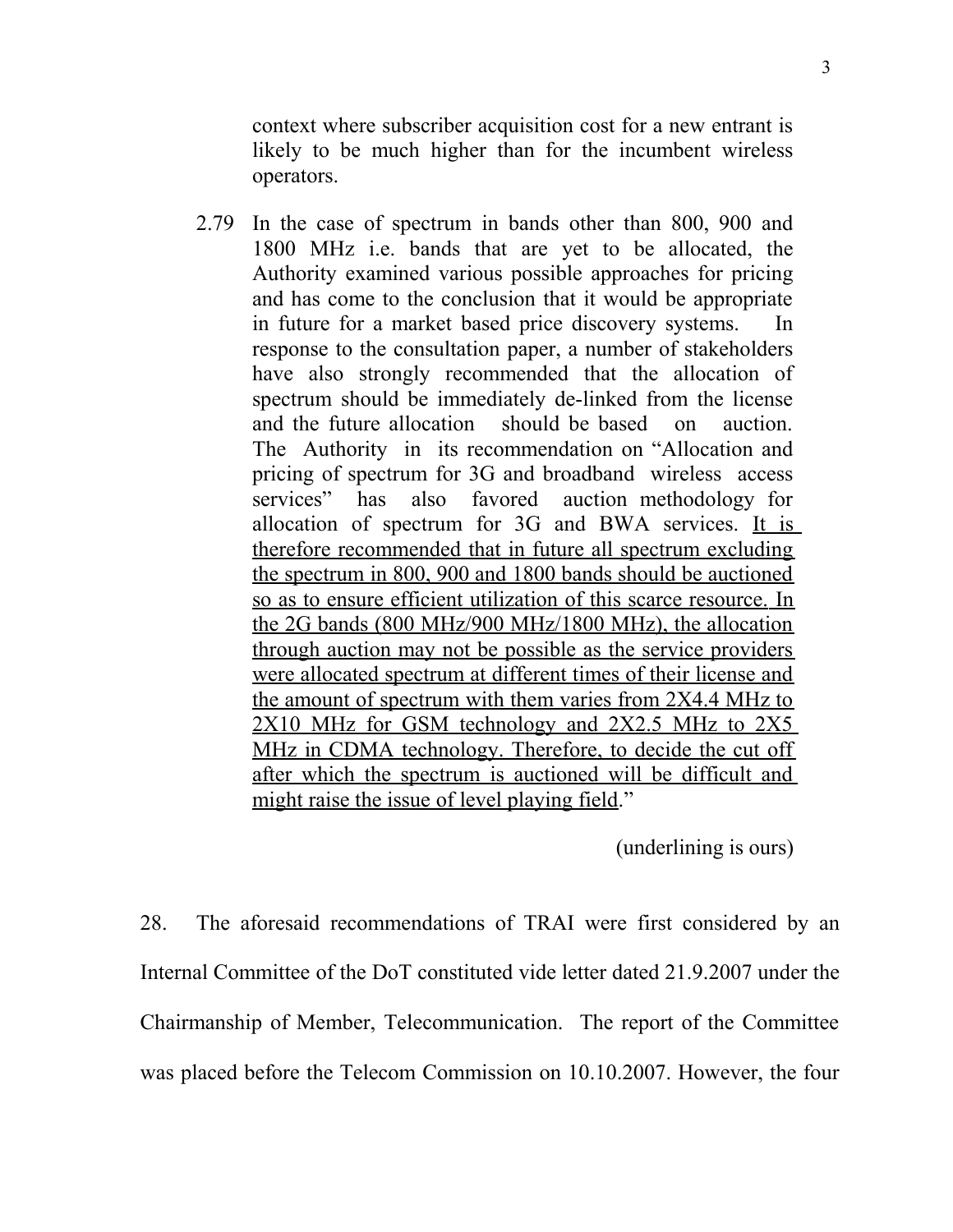non-permanent members, i.e., Finance Secretary; Secretary, Department of Industrial Policy and Promotion; Secretary, Department of Information Technology and Secretary, Planning Commission were not even informed about the meeting. In this meeting of the Telecom Commission, which was attended by the officials of the DoT only, the report of the Internal Committee was approved. On 17.10.2007, the Minister of C&IT accepted the recommendations of the Telecom Commission and thereby approved the recommendations made by TRAI. However, neither the Internal Committee of the DoT and the Telecom Commission nor the Minister of C&IT took any action in terms of paragraph 2.40 of the recommendations wherein it was emphasised that the existing spectrum allocation criteria, pricing methodology and the management system suffer from a number of deficiencies and the whole issue should be addressed keeping in view issues linked with spectrum efficiency and its management. The DoT also did not get in touch with the Ministry of Finance to discuss and finalise the spectrum pricing formula which had to include incentive for efficient use of spectrum as well as disincentive for sub-optimal usage in terms of the Cabinet decision of 2003.

29. In the meanwhile, on 24.9.2007, Shri A.K. Srivastava, DDG (AS), DoT prepared a note mentioning therein that as on that date, 167 applications had been received from 12 companies for 22 service areas and opined that it may be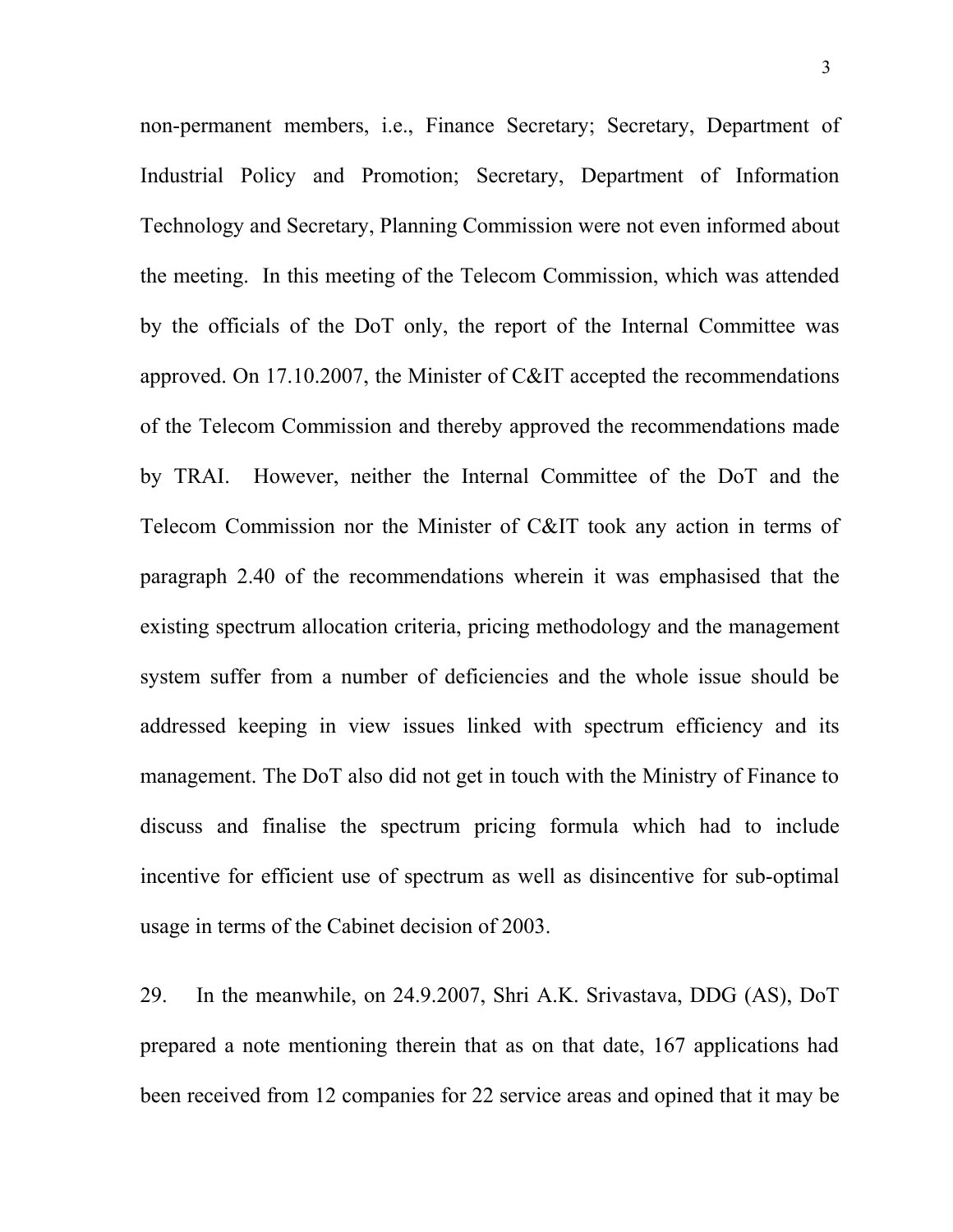difficult to handle such a large number of applications at any point of time. He suggested that 10.10.2007 may be announced as the cut-off date for receipt of new UAS Licence applications. Shri A. Raja who was, at the relevant time, Minister of C&IT did not agree with the suggestion and ordered that 1.10.2007 be fixed as the cut-off date for receipt of applications for new UAS Licence. Accordingly, press note dated 24.9.2007 was issued by the DoT stating that no new application for UAS Licence will be accepted after 1.10.2007.

30. It is borne out from the record that Vodafone Essar Spacetel Ltd. (respondent No.12) had made an application for UAS Licence in 2004 and 3 others, namely, Idea Cellular Ltd. (respondent No.8), Tata Teleservices Ltd. (respondent No.9) and M/s. Aircel Ltd. (respondent No.11) had made similar applications in 2006. However, the same were not disposed of by the DoT and they were included in the figure of 167. Between 24.9.2007 and 1.10.2007, over 300 applications were received for grant of UAS Licences. Member (Technology), Telecom Commission and Ex-officio Secretary to Government of India sent a letter dated 26.10.2007 to Secretary, Department of Legal Affairs, Ministry of Law and Justice seeking the opinion of the Attorney General of India/Solicitor General of India on the issue of the mechanism to deal with what he termed as an unprecedented situation created due to receipt of large number of applications for grant of UAS Licence. The statement of case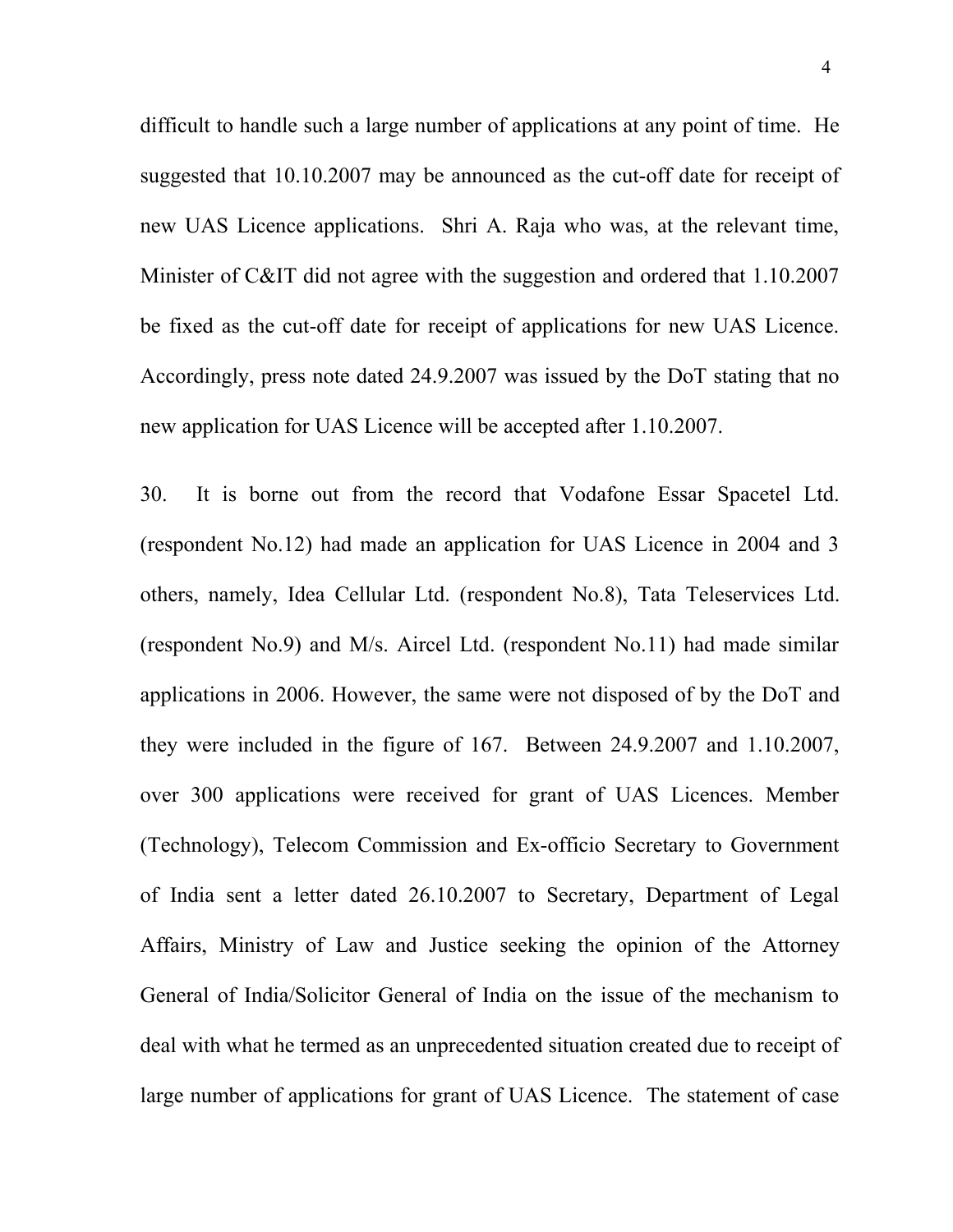accompanying the letter of Member (Technology) contained as many as 14 paragraphs. Paragraph 11 outlined the following four alternatives:

(I) The applications may be processed on first-come-first-served basis in chronological order of receipt of applications in each service area as per existing procedure. LoI may be issued simultaneously to applicants (the numbers will vary based on availability of spectrum to be ascertained from WPC Wing) who fulfil the eligibility conditions of the existing UASL Guidelines and are senior most in the queue. The time limit for compliance should be 7 days as per the existing provision of LoI and 15 days for submission of PBG, FBG, entry fee, etc. as per the existing procedure. However, those who fulfil the conditions of LoI within stipulated time, their seniority of license/spectrum will be on the basis of their application date. The compliance of eligibility conditions as on the date of issue of LoI may be accepted. No relaxation of this time limit will be given and LoI shall stand terminated after the stipulated time period (however, the applicant may have the right to apply for new UAS Licence again as and when the window for submission of new UAS Licence is opened again). Subsequent applications may be considered for issue of LoI if the spectrum is available.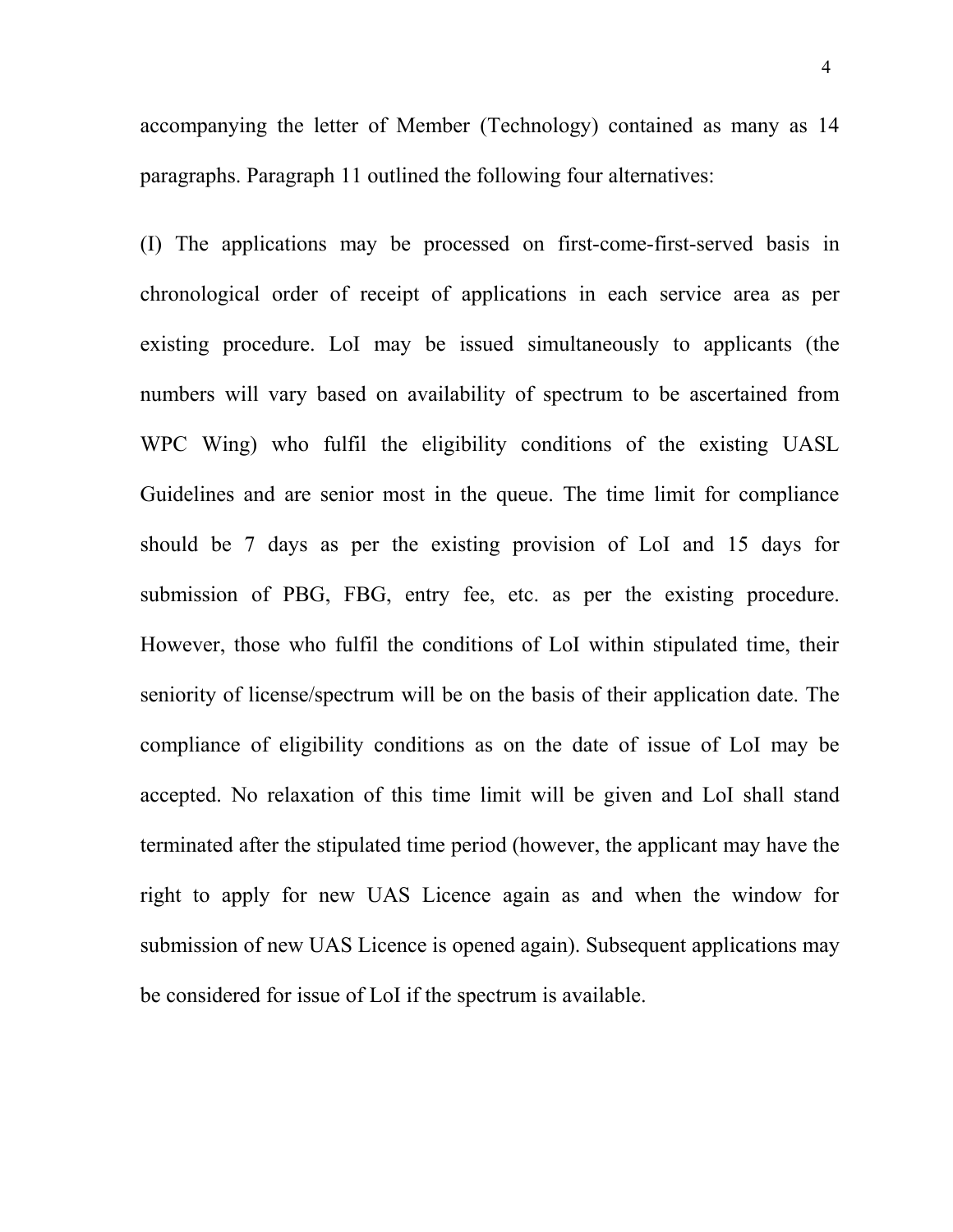(II) LoIs to all those who applied by 25.9.2007 (date on which the cut-off date for receipt of applications were made public through press) may be issued in each service area as it is expected that only serious players will deposit the entry fee and seniority for license/spectrum be based on (i) the date of application or (ii) the date/time of fulfilment of all LoI conditions.

(III) DoT may issue LoIs to all eligible applications simultaneously received up to cut-off date. Since LoIs will clearly stipulate that spectrum allocation is subject to availability and is not guaranteed, the LoI holders are supposed to pay the entry fee if their business case permits them top wait for spectrum allocation subject to availability an initial roll out using wire line technology.

(IV) Any other better approach which may be legally tenable and sustainable for issue of new licences.

Paragraph 13 of the statement of case is extracted below:

"Issue of LoIs to M/s. TATA and others for usage of Dual Technology spectrum based on their applications received after 18.10.2007. Whether

(i) To treat their request prior to existing applicants

or

(ii)To treat their request after processing all 575 applications."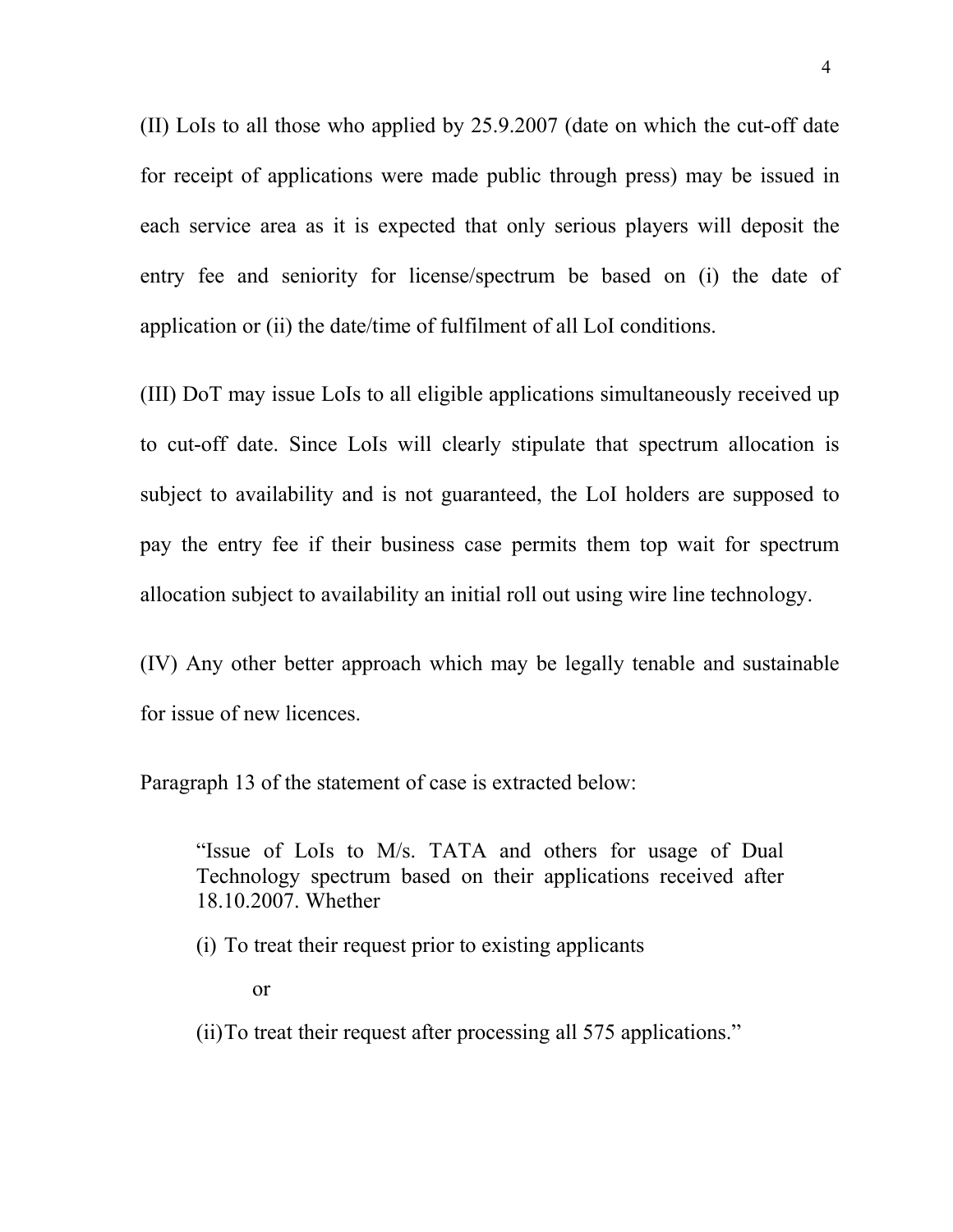31. The Law Secretary placed the papers before the Minister of Law and Justice on 1.11.2007, who recorded the following note:

"I agree. In view of the importance of the case and various options indicated in the statement of the case, it is necessary that whole issue is first considered by an empowered Group of Ministers and in that process legal opinion of Attorney General can be obtained."

32. When the note of the Law Minister was placed before the Minister of C&IT, he recorded the following note on 2.11.2007 – "Discuss please". On the same day, i.e., 2.11.2007 the Minister of C&IT did two things. He approved the note prepared by Director (AS-1) containing the following issues:

- (i) Issuing of LoIs to new applicants as per the existing policy,
- (ii) Number of LoIs to be issued in each circle,
- (iii) Approval of draft LoI,

(iv) Considering application of TATAs for dual technology after the decision of TDSAT on dual technology, and

(v) Authorising Shri R.K. Gupta, ADG (AS-1) for signing the LoIs on behalf of President of India.

33. While approving the note, the Minister of C&IT on his own recorded the following – "LoI may be issued to the applicants received upto  $25<sup>th</sup>$  Sept. 2007". Simultaneously, he sent D.O. No.20/100/2007-AS.I dated 2.11.2007 to the Prime Minister and criticised the suggestion made by the Law Minister by describing it as totally out of context. He also gave an indication of what was to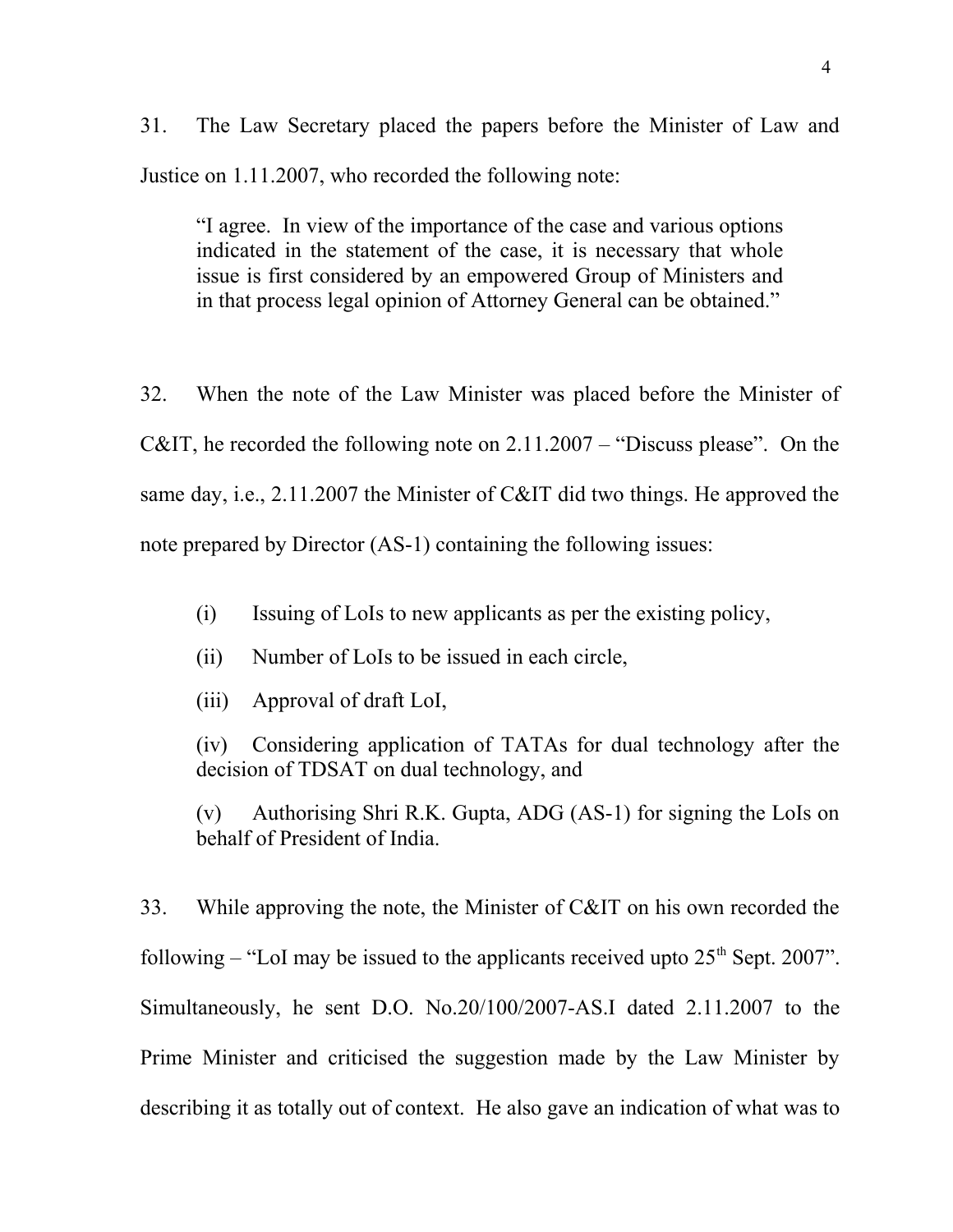come in the future by mentioning that the DoT has decided to continue with the existing policy of first-come-first-served for processing of applications received up to 25.9.2007 and the procedure for processing the remaining applications will be decided at a later date, if any spectrum is left available after processing the applications received up to 25.9.2007. Paragraphs 3 and 4 of the letter of the Minister of C&IT are extracted below:

"3. The Department wanted to examine the possibility of any other procedure in addition to the current procedure of allotment of Licences to process the huge number of applications. A few alternative procedures as debated in the Department and also opined by few legal experts were suggested by the Department of Telecom to Ministry of Law & Justice to examine its legal tenability to avoid future legal complications, if any. Ministry of Law and Justice, instead of examining the legal tenability of these alternative procedures, suggested referring the matter to empowered Group of Ministers. Since, generally new major policy decisions of a; Department or inter-departmental issues are referred to GOM, and, needless to say that the present issue relates to procedures, the suggestion of Law Ministry is totally out of context.

4. Now, the Department has decided to continue with the existing policy (first-come-first-served) for processing of applications received up to  $25<sup>th</sup>$  September 2007, i. e. the date when the news-item on announcement of cut-off date appeared in the newspapers. The procedure for processing the remaining applications will be decided at a later date, if any spectrum is left available after processing the applications received up to  $25<sup>th</sup>$ September 2007.

4. As the Department is not deviating from the existing procedure, I hope this will satisfy the Industry."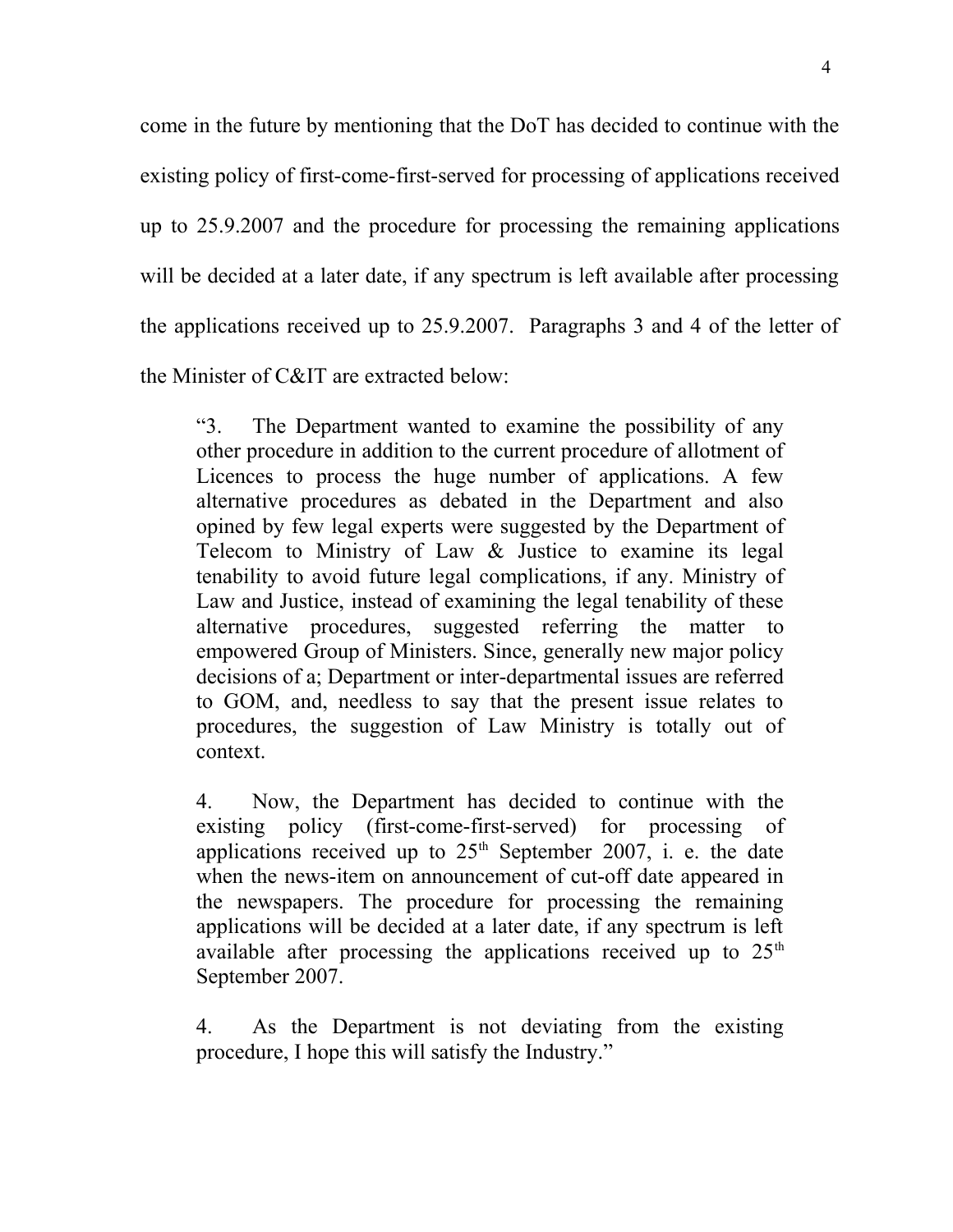34. In the meanwhile, the Prime Minister who had received representations from telecom sector companies and had read reports appearing in a section of media sent letter dated 2.11.2007 to the Minister of C&IT and suggested that a fair and transparent method should be adopted for grant of fresh licences. That letter reads as under:

#### "Prime Minister

New Delhi 2 November, 2007

Dear Shri Raja,

A number of issues relating to allocation of spectrum have been raised by telecom sector companies as well as in sections of the media. Broadly, the issues relate to enhancement of subscriber linked spectrum allocation criteria, permission to CDMA service providers to also provide services on the GSM standard and be eligible for spectrum in the GSM service band, and the processing of a large number of applications received for fresh licenses against the backdrop of **inadequate spectrum to cater to overall demand**. Besides these, there are some other issues recommended by TRAI that require early decision. The key issues are summarized in the annexed note.

**I would request you to give urgent consideration to the issues being raised with a view to ensuring fairness and transparency and let me know of the position before you take any further action in this regard**.

With regards,

Yours sincerely, Sd/- (Manmohan Singh)

Shri A. Raja Minister of Communications and IT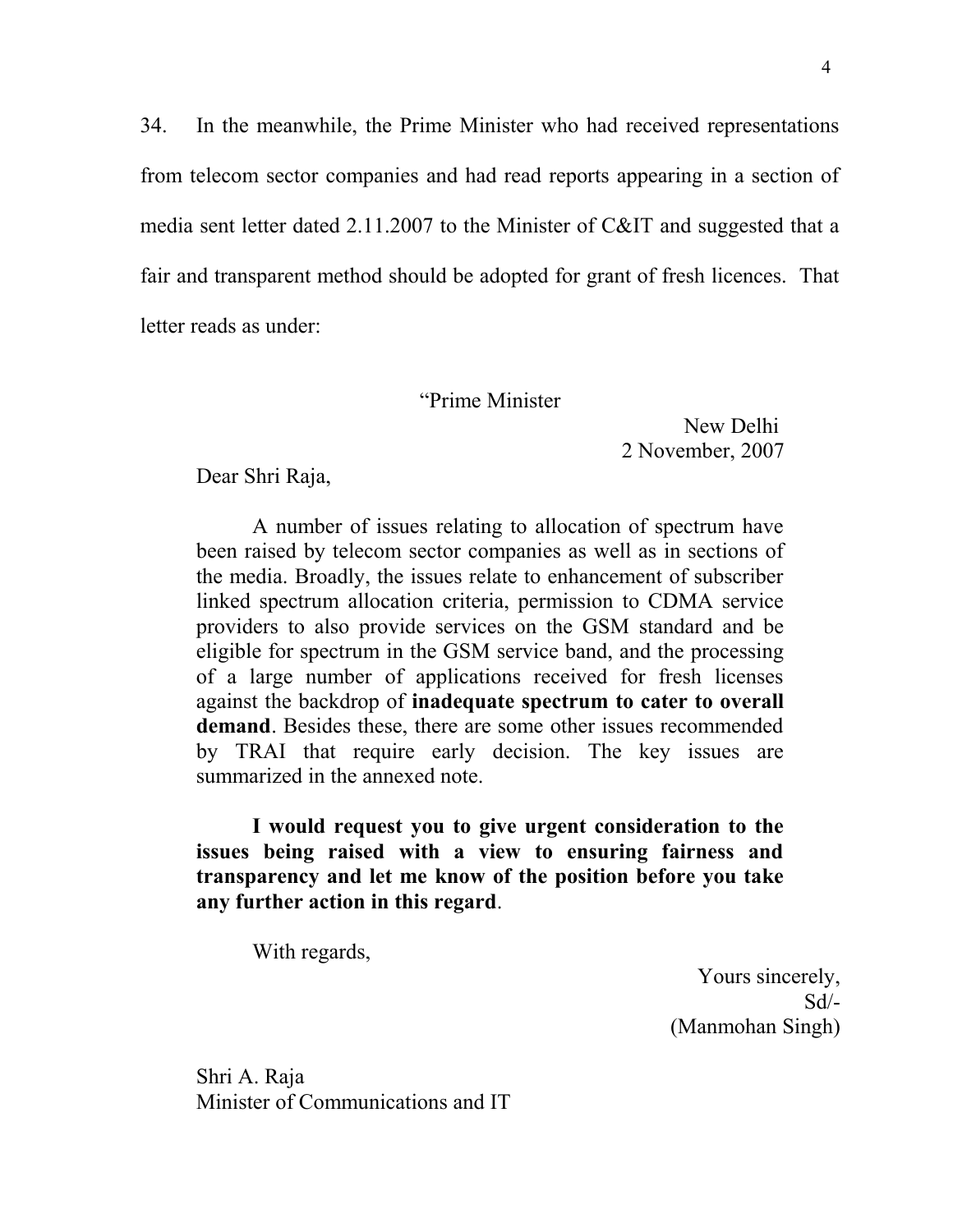New Delhi.

# Annexure

1. Enhancement of subscriber linked spectrum allocation criteria

In August 2007, the TRAI has recommended interim enhancement of subscriber linked spectrum allocation criteria. Service providers have objected to these recommendations, alleging errors in estimation / assumptions as well as due procedure not having been followed by the TRAI while arriving at the recommendations.

2. Permission to CDMA service providers to also provide services on the GSM standard and be eligible for spectrum in the GSM service band

Based on media reports, it is understood that the DoT has allowed 'cross technology' provision of services by CDMA service providers and three such companies have already paid the license fee. With the deposit of the fee, they would be eligible for GSM spectrum, for which old incumbent operators have been waiting since last several years. The Cellular Operators Association of India (COAI), being the association of GSM service providers, has represented against this. It is understood that the COAI has also approached the TDSAT against this.

3. Processing of a large number of applications received for fresh licenses against the backdrop of inadequate spectrum to cater to overall demand

The DoT has received a large number of applications for new licenses in various telecom circles. Since spectrum is very limited, even in the next several years all these licensees may never be able to get spectrum. The Telecom Policy that had been approved by the Union Cabinet in 1999 specifically stated that new licenses would be given subject to availability of spectrum.

4. **In order that spectrum use efficiency gets directly linked with correct pricing of spectrum, consider (i)**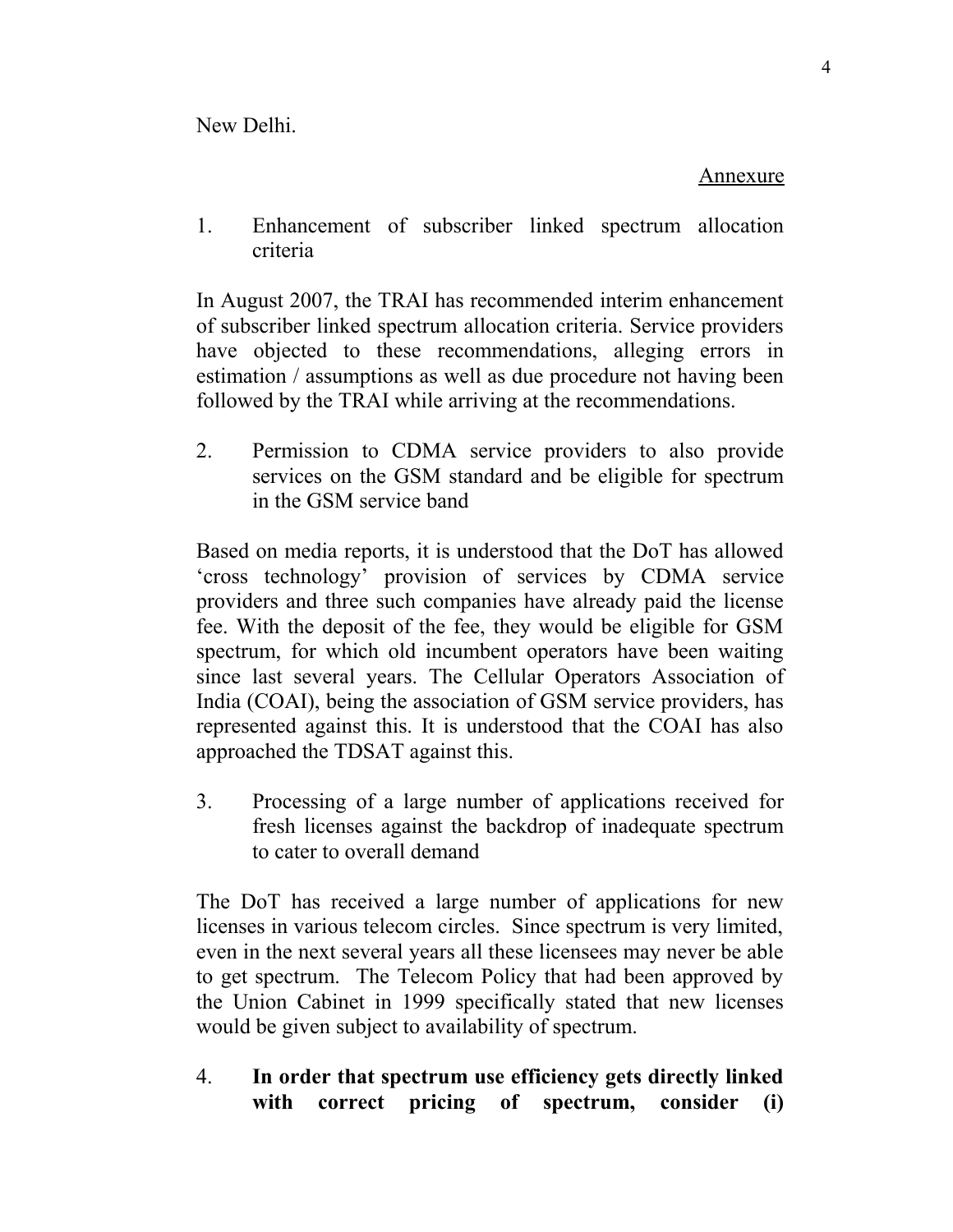**introduction of a transparent methodology of auction, wherever legally and technically feasible, and (ii) revision of entry fee, which is currently benchmarked on old spectrum auction figures**

5. Early decision on issues like rural telephony, infrastructure sharing, 3G, Broadband, Number Portability and Broadband Wireless Access, on which the TRAI has already given recommendations."

(emphasis supplied)

35. The Minister of C&IT did not bother to consider the suggestion made by the Prime Minister, which was consistent with the Constitutional principle of equality, that keeping in view the inadequate availability of spectrum, fairness and transparency should be maintained in the allocation of spectrum, and within few hours of the receipt of the letter from the Prime Minister, he sent a reply wherein he brushed aside the suggestion made by the Prime Minister by saying that it will be unfair, discriminatory, arbitrary and capricious to auction the spectrum to new applicants as it will not give them a level playing field. The relevant portions of paragraph 3 of the Minister's letter are extracted below:

"3. Processing of a large number of applications received for fresh licenses against the backdrop of inadequate spectrum to cater to overall demand

The issue of auction of spectrum was considered by the TRAI and the Telecom Commission and was not recommended as the existing licence holders who are already having spectrum upto 10 MHz per Circle have got it without any spectrum charge. It will be unfair, discriminatory, arbitrary and capricious to auction the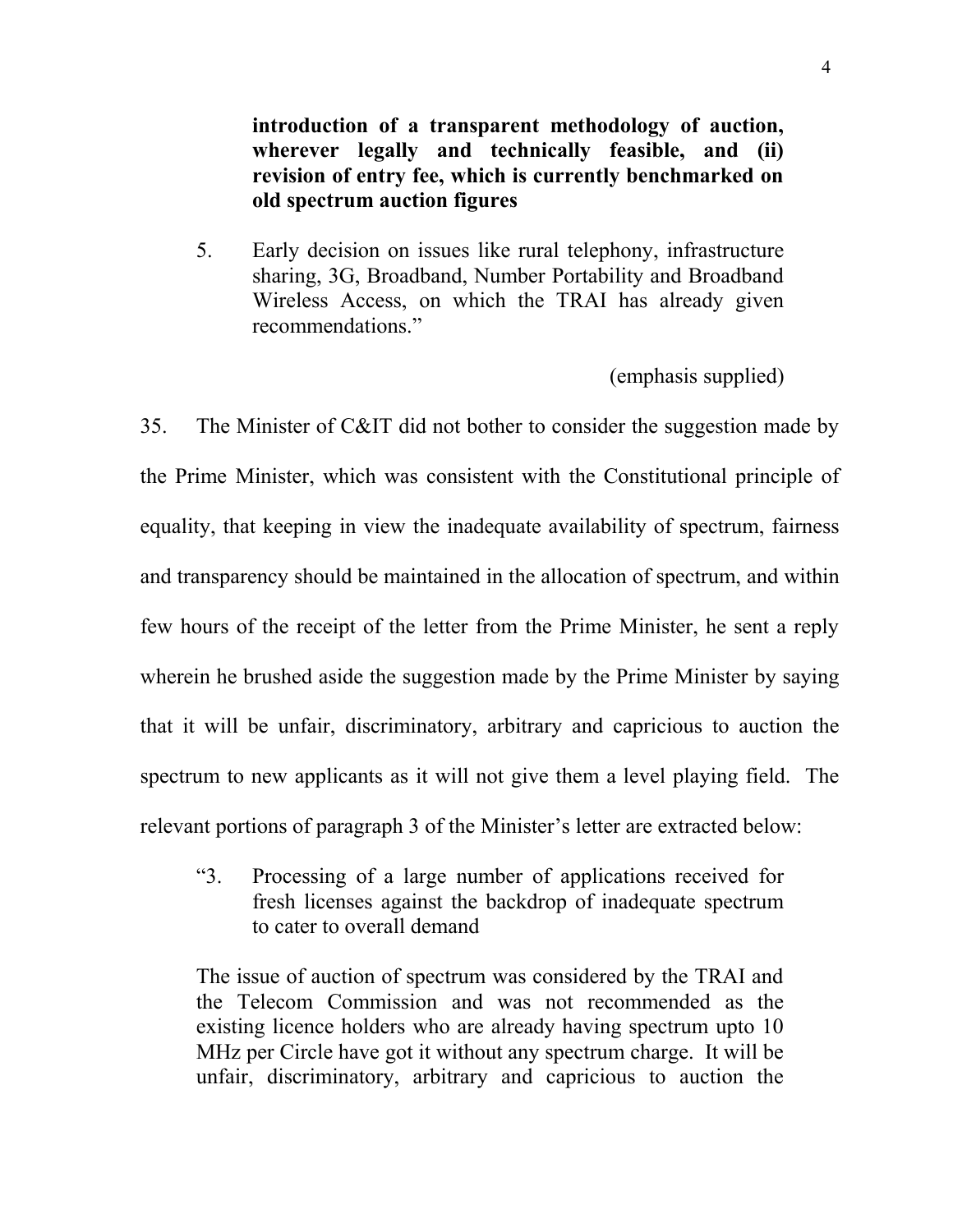spectrum to new applicants as it will not give them level playing field.

I would like to bring it to your notice that DoT has earmarked totally 800 MHz in 900 MHz and 1800 MHz bands for 2G mobile services. Out of this, so for a maximum of about 35 to 40 MHz per Circle has been allotted to different operators and being used by them. The remaining 60 to 65 MHz, including spectrum likely to be vacated by Defence Services, is still available for 2G services.

Therefore, there is enough scope for allotment of spectrum to few new operators even after meeting the requirements of existing operators and licensees. An increase in number of operators will certainly bring real competition which will lead to better services and increased teledensity at lower tariff. Waiting for spectrum for long after getting licence is not unknown to the Industry and even at present Aircel, Vodafone, Idea and Dishnet are waiting for initial spectrum in some Circles since December 2006."

36. On 20.11.2007, the Secretary, DoT had made a presentation on the spectrum policy to the Cabinet Secretary. The Finance Secretary, who appears to have witnessed the presentation, dispatched letter dated 22.11.2007 to the Secretary, DoT and expressed his doubt as to how the rate of Rs.1600 crores determined in 2001, could be applied without any indexation for a licence to be given in 2007. He also emphasized that in view of the financial implications, the Ministry of Finance should have been consulted before the matter was finalised at the level of the DoT. Secretary, DoT promptly replied to the Finance Secretary by sending letter dated 29.11.2007 in which he mentioned that as per the Cabinet decision dated 31.10.2003, the DoT had been authorised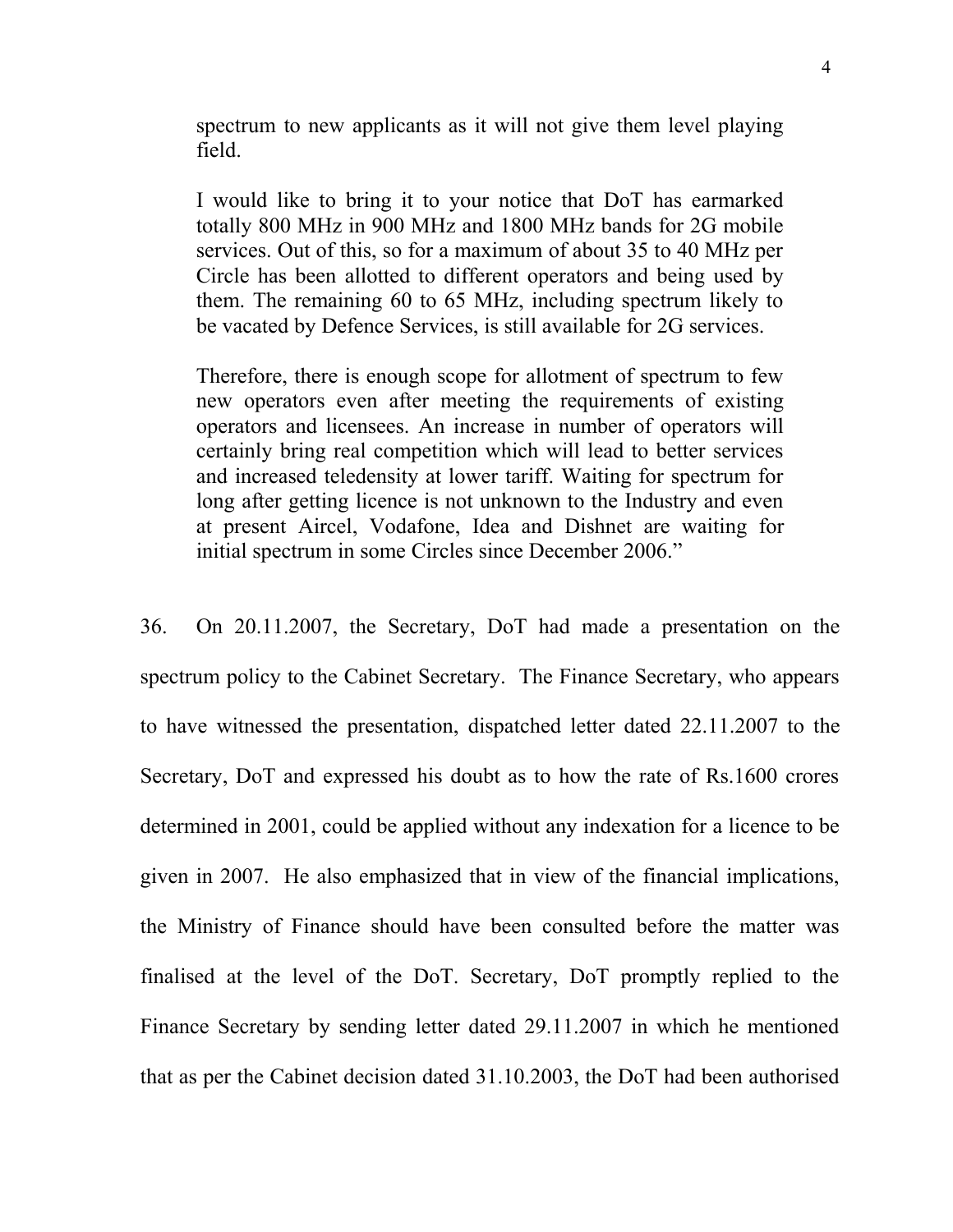to finalise the details of implementation of the recommendations of TRAI and in its recommendations dated 28.8.2007, TRAI had not suggested any change in the entry fee/licence fee.

37. In the context of letter dated 22.11.2007 sent by the Finance Secretary, Member (Finance), DoT submitted note dated 30.11.2007 suggesting that the issue of revision of rates should be examined in depth before any final decision is taken in the matter. When the note was placed before the Minister, he observed that the matter of entry fee has been deliberated in the department several times in light of various guidelines and the TRAI recommendations and accordingly decision was taken not to revise the entry fee and that the Secretary, DoT had also replied to the Finance Secretary's letter on the above lines.

38. Although, the record produced before this Court does not show as to when the policy of first-come-first-served was distorted by the Minister of C&IT, in an apparent bid to show that he had secured the Prime Minister's approval to this act of his, the Minister C&IT sent letter dated 26.12.2007 to the Prime Minister, paragraphs 1 and 2 of which are extracted below:

"1. Issue of Letter of Intent (LOI): DOT follows a policy of First-cum-First Served for granting LOI to the applicants for UAS licence, which means, an application received first will be processed first and if found eligible will be granted LOI.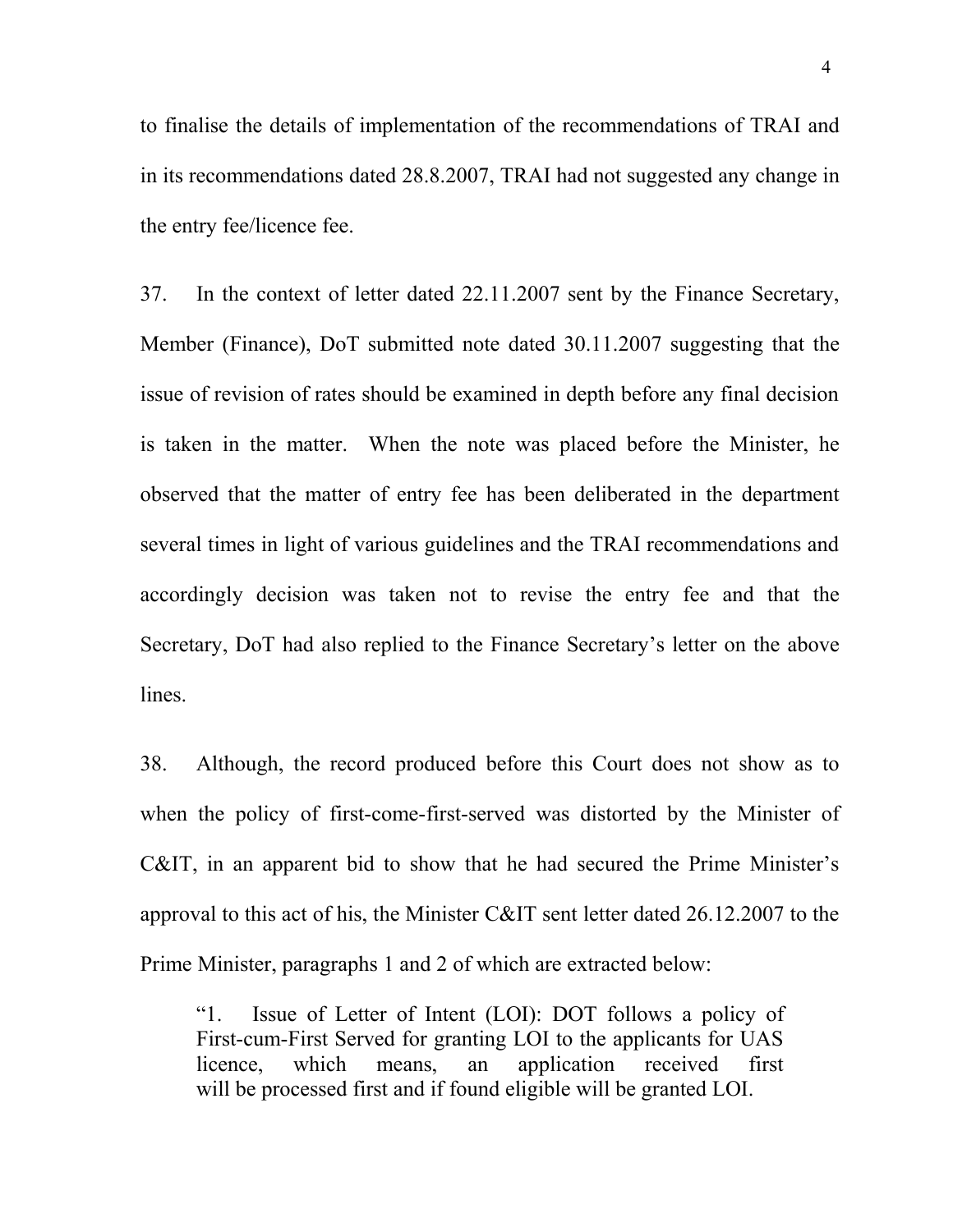2. Issue of Licence: The First-cum-First Served policy is also applicable for grant of licence on compliance of LOI conditions. Therefore, any applicant who complies with the conditions of LOI first will be granted UAS licence first. This issue never arose in the past as at one point of time only one application was processed and LOI was granted and enough time was given to him for compliance of conditions of LOI. However, since the Government has adopted a policy of "No Cap" on number of UAS Licence, a large number of LOI's are proposed to be issued simultaneously. In these circumstances, an applicant who fulfils the conditions of LOI first will be granted licence first, although several applicants will be issued LOI simultaneously. The same has been concurred by the Solicitor General of India during the discussions."

(underlining is ours)

39. After 12 days, DDG (AS), DoT prepared a note incorporating therein the changed first-come-first-served policy to which reference had been made by the Minister of C&IT in letter dated 26.12.2007 sent to the Prime Minister. On the same day the Minister of C&IT approved the change.

40. The meeting of the full Telecom Commission, which was scheduled to be held on 9.1.2008 to consider two important issues i.e., performance of telecom sector and pricing of spectrum was postponed to 15.1.2008.

41. On 10.1.2008 i.e., after three days of postponement of the meeting of the Telecom Commission, a press release was issued by the DoT under the signature of Shri A.K. Srivastava, DDG (AS), DoT. The same reads as under: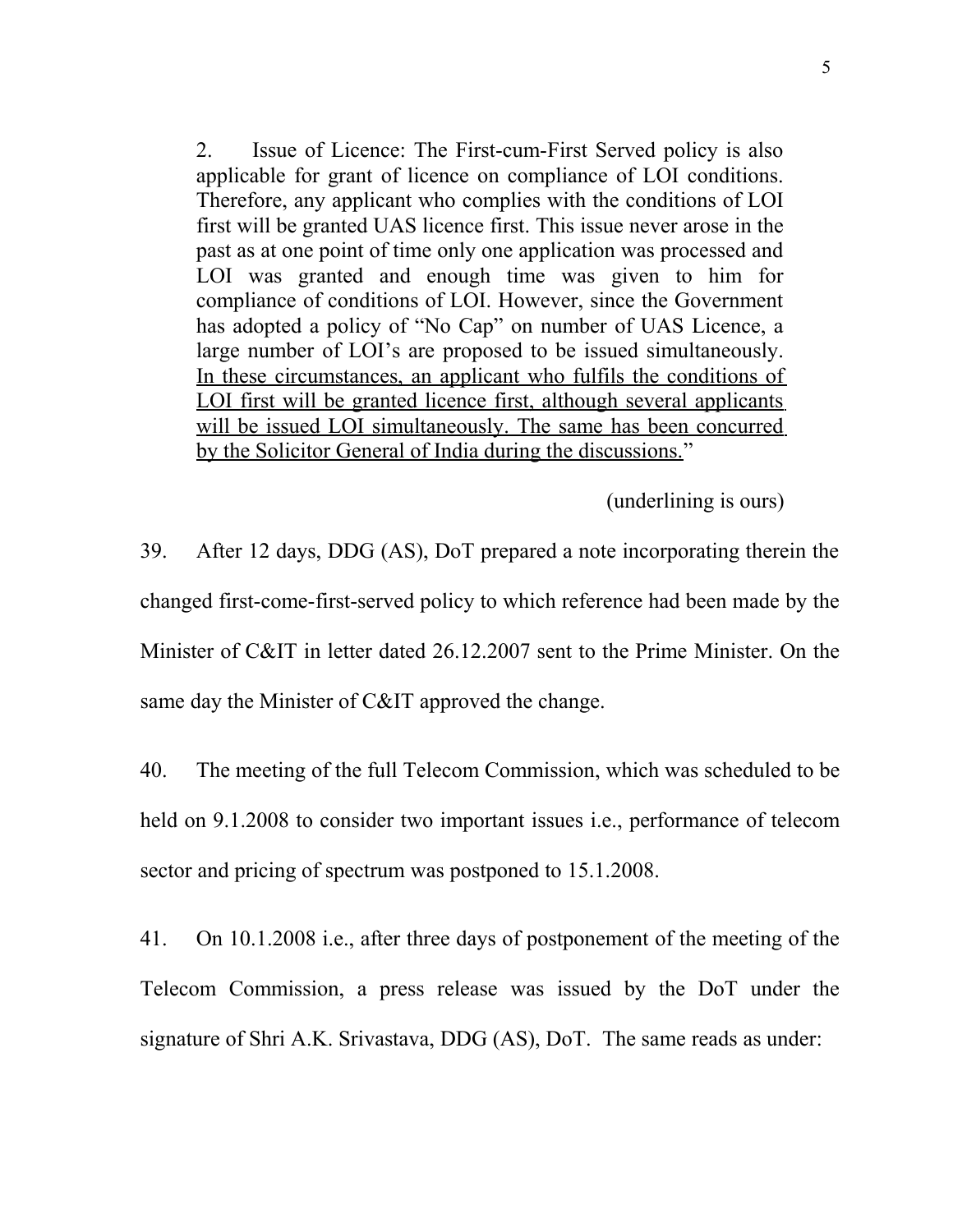"In the light of Unified Access Services Licence (UASL) guidelines issued on  $14<sup>th</sup>$  December 2005 by the department regarding number of Licenses in a Service Area, a reference was made to TRAI on 13-4-2007. The TRAI on 28-08-2007 recommended that No cap be placed on the number of access service providers in any service area. The government accepted this recommendation of TRAI. Hon'ble Prime Minister also emphasized on increased competition while inaugurating India Telecom 2007. Accordingly, DOT has decided to issue LOI to all the eligible applicants on the date of application who applied up-to 25-09-2007.

UAS license authorises licencee to rollout telecom access services using any digital technology which includes wire-line and/or wireless (GSM and/or CDMA) services. They can also provide Internet Telephony, Internet Services and Broadband services. UAS licence in broader terms is an umbrella licence and does not automatically authorize UAS licensees usage of spectrum to rollout Mobile (GSM and/or CDMA) services. For this, UAS licencee has to obtain another licence, i.e. Wireless Operating Licence which is granted on first-come-first-served basis subject to availability of spectrum in particular service area.

DOT has been implementing a policy of First-cum-First Served for grant of UAS licences under which initially an application which is received first will be processed first and thereafter if found eligible will be granted LOI and then who so ever complied with the conditions of LOI first will be granted UAS licence.

> -------------- Department of Telecom (AS Cell)

10-01-2008"

(underlining is ours)

42. On the same day, another press release was issued asking all the applicants to assemble at the departmental headquarters within 45 minutes to collect the response(s) of the DoT. They were also asked to submit compliance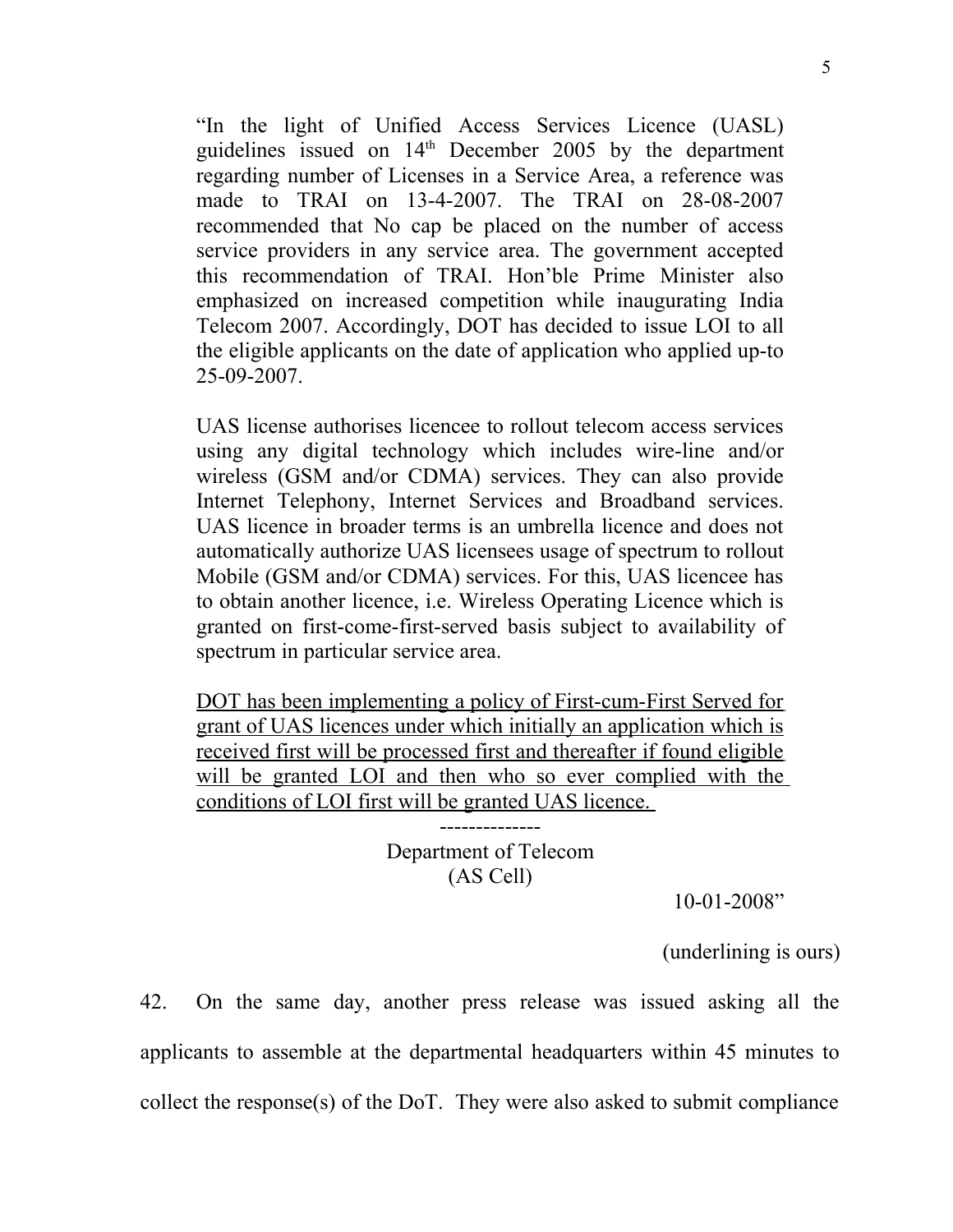of the terms of LoIs within the prescribed period. The second press release is also reproduced below:

## "Department of Telecommunications

### Press Release

## Date: 10<sup>th</sup> January 2008

## Sub : UASL applicants to depute their authorised representative to collect responses of DOT on 10.1.2008.

The applicant companies who have submitted applications to DOT for grant of UAS licences in various service areas on or before 25.9.2007 are requested to depute their Authorised signatory/Company Secretary/ authorised representative with authority letter to collect response(s) of DOT. They are requested to bring the company's rubber stamp for receiving these documents to collect letters from DOT in response to their UASL applications. Only one representative of the Company/group Company will be allowed. Similarly, the companies who have applied for usage of dual technology spectrum are also requested to collect the DOT's response.

All above are requested to assemble at 3:30 pm on 10.1.2008 at Committee Room, 2nd Floor, Sanchar Bhawan, New Delhi. The companies which fail to report before 4:30 P.M. on 10.1.2008, the responses of DOT will be dispatched by post.

All eligible LOI holders for UASL may submit compliance to DOT to the terms of LOIs within the prescribed period during the office hours i.e. 9:00 A.M. to 5:30 P.M. on working days.

File No.20-100/2007-AS-I Dated 10.1.2008

> (A.K. Srivastava) DDG(AS)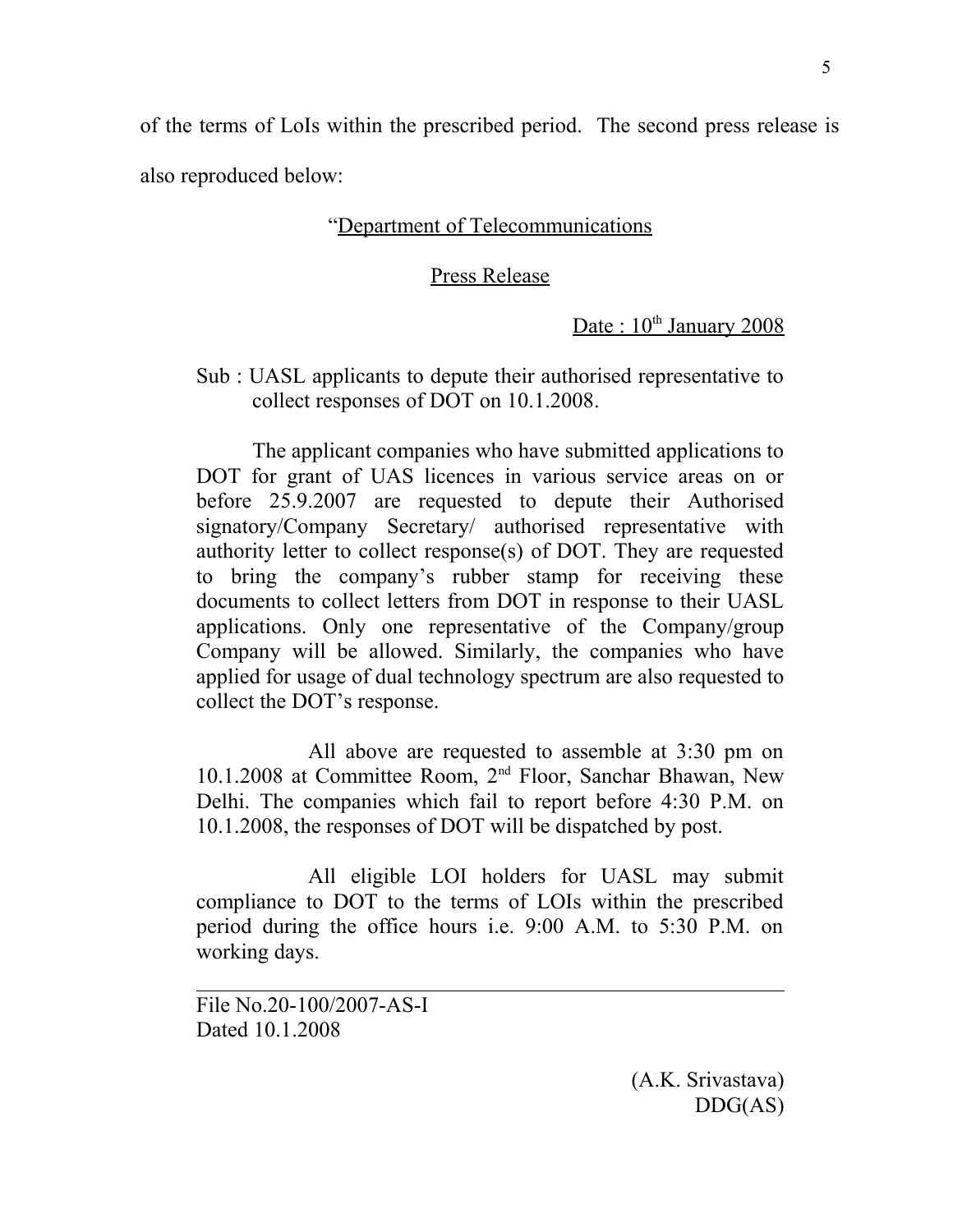DDG(C&A): The above Press Release may kindly be uploaded on DOT website immediately."

43. All the applicants including those who were not even eligible for UAS Licence collected their LoIs on 10.1.2008. The acceptance of 120 applications and compliance with the terms and conditions of the LoIs for 78 applications was also received on the same day.

44. Soon after obtaining the LoIs, 3 of the successful applicants offloaded their stakes for thousands of crores in the name of infusing equity, their details are as under:

- (i) Swan Telecom Capital Pvt. Ltd. (now known as Etisalat DB Telecom Pvt. Ltd.) which was incorporated on 13.7.2006 and got UAS Licence by paying licence fee of Rs. 1537 crores transferred its 45% (approximate) equity in favour of Etisalat Mauritius Limited, a wholly owned subsidiary of Emirates Telecommunications Corporation of UAE for over Rs.3,544 crores.
- (ii) Unitech which had obtained licence for Rs.1651 crores transferred its stake 60% equity in favour of Telenor Asia Pte. Ltd., a part of Telenor Group (Norway) in the name of issue of fresh equity shares for Rs.6120 crores between March, 2009 and February, 2010.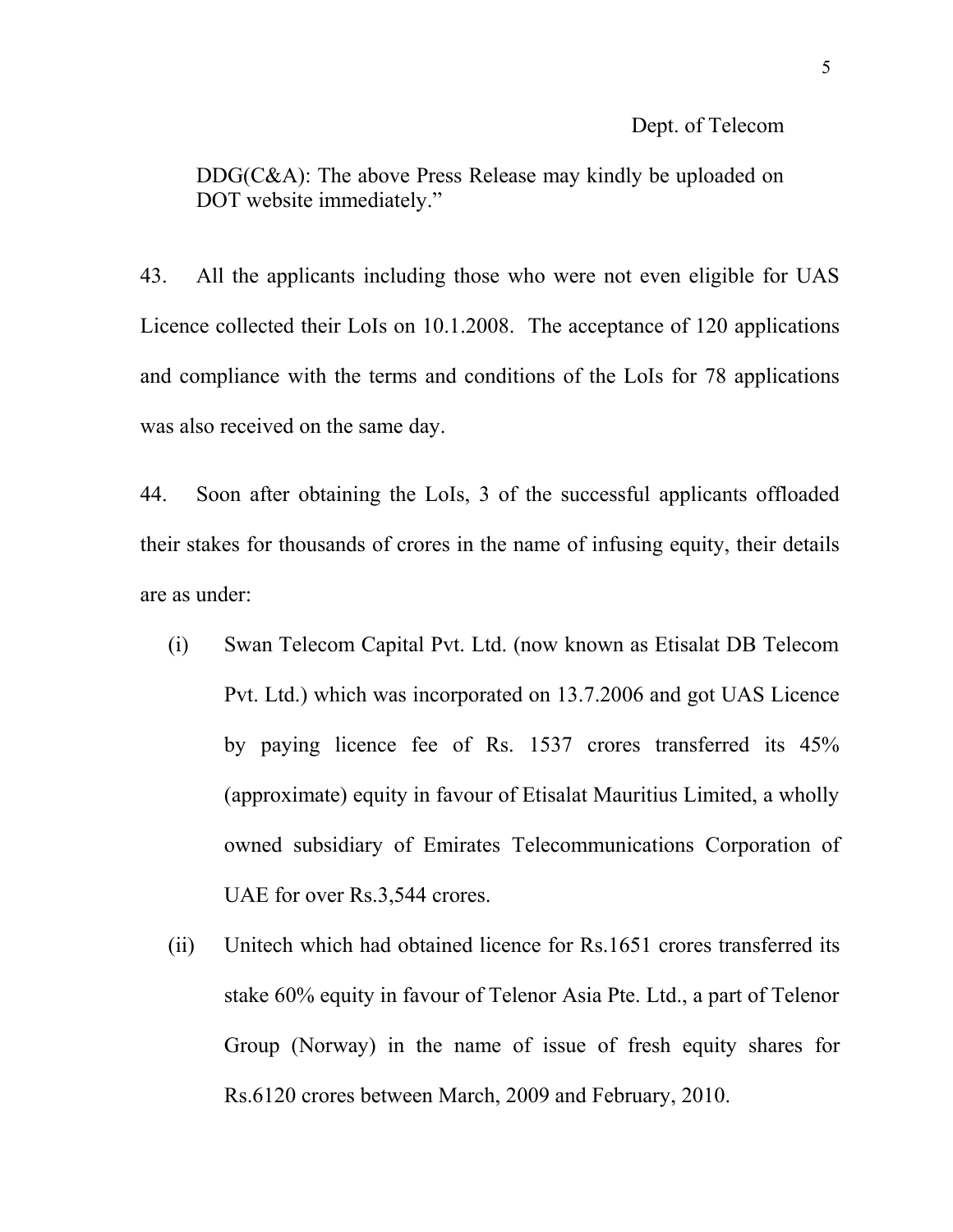- (iii) Tata Tele Services transferred 27.31% of equity worth Rs. 12,924 crores in favour of NTT DOCOMO.
- (iv) Tata Tele Services (Maharashtra) transferred 20.25% of equity worth Rs. 949 crores in favour of NTT DOCOMO.

45. S. Tel Ltd., who had applied for grant of licence pursuant to press note dated 24.9.2007, but was ousted from the zone of consideration because of the cut-off date fixed by the Minister of C&IT, filed Writ Petition No.636 of 2008 in the Delhi High Court with the prayer that the first press release dated 10.1.2008 may be quashed. After hearing the parties, the learned Single Judge vide his order dated 1.7.2009 declared that the cut-off date, i.e., 25.9.2007 was totally arbitrary and directed the respondents in the writ petition to consider the offer made by the writ petitioner to pay Rs.17.752 crores towards additional revenue share over and above the applicable spectrum revenue share. The observations made by the learned Single Judge on the justification of fixing 25.9.2007 as the cut-off date read as under:

"Thus on the one hand the respondent has accepted the recommendation of the TRAI in the impugned press note, but acted contrary thereto by amending the cut-off date and thus placed a cap on the number of service providers. The stand taken by respondent and the justification sought to be given for fixing a cutoff date retrospectively is on account of large volume of applications, is without any force in view of the fact that neither any justification was rendered during the course of argument, nor any justification has been rendered in the counter affidavit as to what is the effect of receipt of large number of applications in view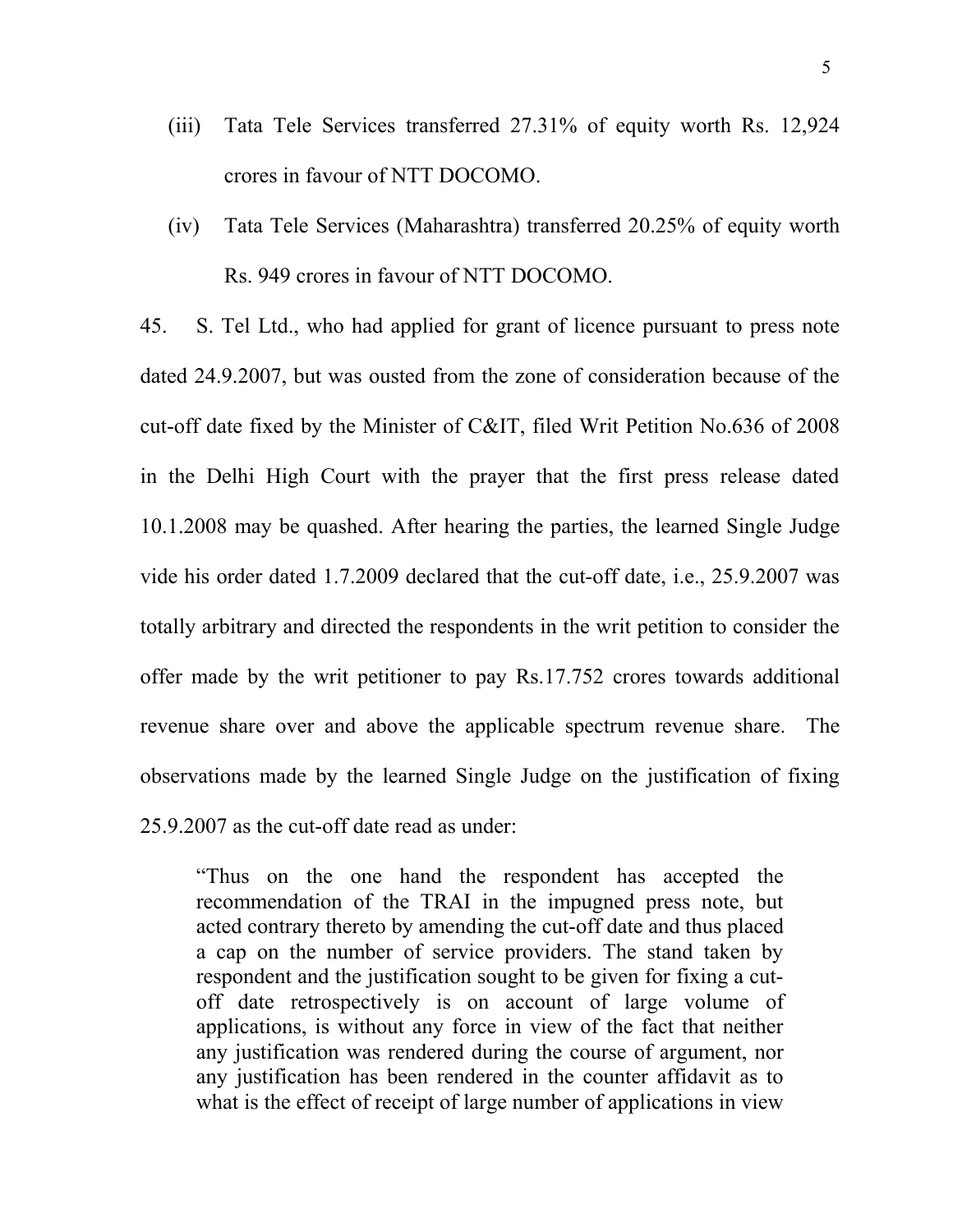of the fact that a recommendation of the TRAI suggests no cap on the number of access service providers in any service area. This recommendation was duly accepted and published in the newspaper. Further as per the counter affidavit 232 UASL applications were received till 25.9.2007 from 22 companies. Assuming there was increase in the volume of applications, the respondent has failed to answer the crucial question as to what was the rationale and basis for fixing 25.9.2007 as the cut-off date. Even otherwise, admittedly 232 applications were made by 25.9.2007 and between 25.9.2007 and 1.10.2007 only 76 were applications were received. It was only on 1.10.2007 that 267 applications were made. Thus on 28.09.2007 it cannot be said that large number of applications were received. Thus taking into consideration the opinion of the expert body, which as per the press note of the respondent itself was accepted by the respondent, certainly the respondent cannot be allowed to change the rules of the game after the game had begun, to put it in the words of the Apex Court especially when the respondent has failed to give any plausible justification or the rationale for fixing the cut-off date by merely a week. Taking into consideration that on 13.4.2007 the Government of India had recommended TRAI to furnish its recommendation in terms of 11 (e) of the TRAI Act, 1997 on the issue as to whether a limit should be put on the number of access service providers in each service area. The TRAI having given its recommendations on 28.8.2007 which were duly accepted by the Government, the respondent cannot be allowed to arbitrarily change the cut-off date and that too without any justifiable reasons."

46. The letters patent appeal filed against the order of the learned Single

Judge was dismissed by the Division Bench of the High Court vide judgment

dated 24.11.2009, paragraphs 13 and 14 whereof are reproduced below:

"13. We are unable to agree with the submission of the learned Attorney General that the parameters that would apply to revising a cut-off date that has been earlier fixed prior to the receipt of the applications would be no different from fixing a cut-off date in the first place. While the decision in D.S. Nakara which has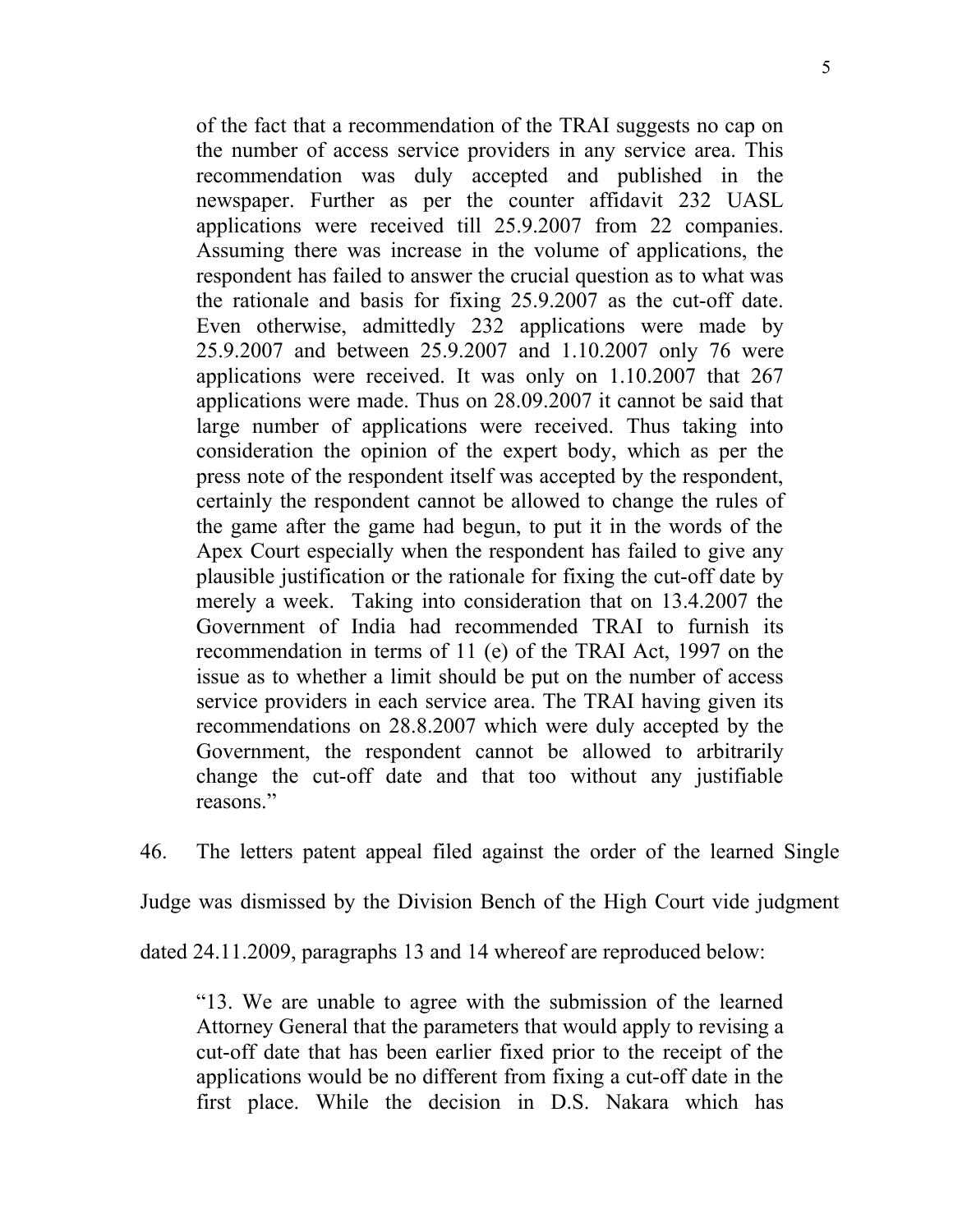subsequently been distinguished in N. Subbarayudu is about fixing a cut-off date which might be an exercise in the discretion of the Appellant, those decisions are not helpful in deciding the revision of a cut-off date after applications have been received in terms of the previous cut-off date, is amenable to judicial review on administrative and constitutional law parameters. We are of the view that the two situations cannot be equated. The Government would have to justify its decision to revise a cut-off date already fixed, after applications have been received from persons acting on the basis of the earlier cut-off date. It would be for the court to be satisfied when a challenge is made, that the decision to revise a cut-off date after receiving applications on the basis of the cut-off date earlier fixed was based on some rational basis and was not intended to benefit a few applicants while discriminating against the rest. In the present case, for the reasons pointed out by the learned Single Judge, with which we concur, the Appellant has been unable to show that its decision to revise the cut-off date after receiving the application of the Respondent was based on some rational criteria. It is vulnerable to being labelled arbitrary and irrational.

14. We are not able to appreciate, in the instant case, the submission of the learned Attorney General that the mere advancing of the cut-off date would not tantamount to changing the rules after the game has begun. In a sense it does. It makes ineligible for consideration the applicants who had applied, after 25th September 2007 but on or before 1st October 2007. Further this ineligibility is announced after the applications have been made. In other words, while at the time of making the application there was no such ineligibility, it is introduced later and that too for a select category of applicants. This cannot but be a change in the rule after the game has begun. We do not think that the decisions relied upon by the learned Attorney General contemplate such a situation. On the other hand the decisions in Monarch Infrastructure (P) Ltd. and K. Manjushree fully support the Respondent's case for invalidation of the Appellant's impugned decision revise the cut-off date from 1<sup>st</sup> October 2007 to 25<sup>th</sup> September 2007, long after receiving the application from the Respondent."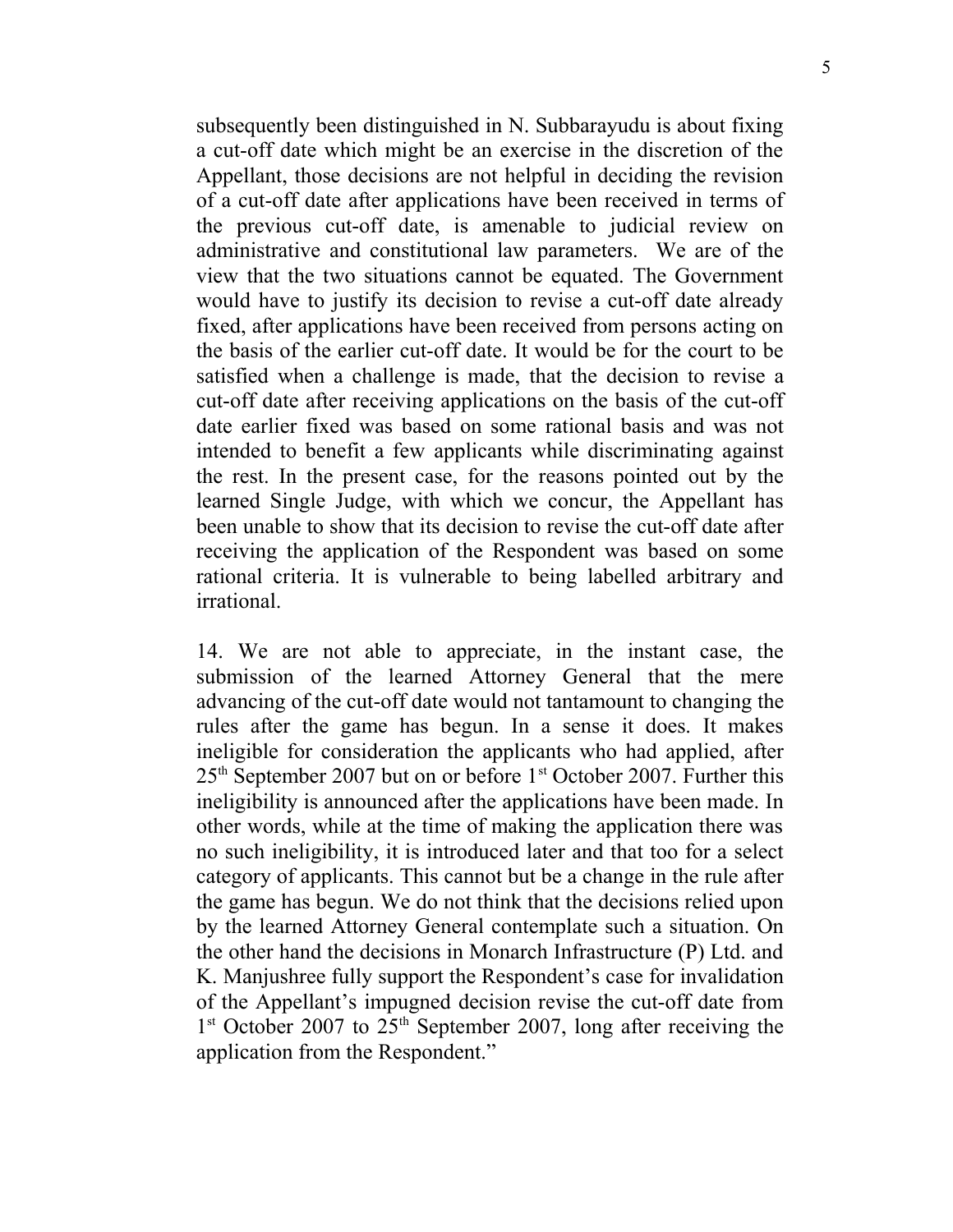47. The Union of India challenged the judgment of the Division Bench in SLP(C) No.33406/2009. During the pendency of the special leave petition, some compromise appears to have been reached between the writ petitioner and the authorities and, therefore, an additional affidavit was filed along with agreed minutes of order before this Court on 12.3.2010. In view of this development, the Court disposed of the appeal arising out of the special leave petition but specifically approved the findings recorded by the High Court with regard to the cut-off date by making the following observations:

"Taking the additional affidavit and the suggestions made by the learned Attorney General, this appeal is disposed of as requiring no further adjudication.

However, we make it clear that the findings recorded by the High Court with regard to the cut off date is not interfered with and disturbed by this Court in the present case."

## **GROUNDS OF CHALLENGE**

48. The petitioners have questioned the grant of UAS Licences to the private respondents by contending that the procedure adopted by the DoT was arbitrary, illegal and in complete violation of Article 14 of the Constitution. They have relied upon the order passed by the learned Single Judge of the Delhi High Court as also the judgment of the Division Bench, which was approved by this Court and pleaded that once the Court has held that the cut-off date, i.e.,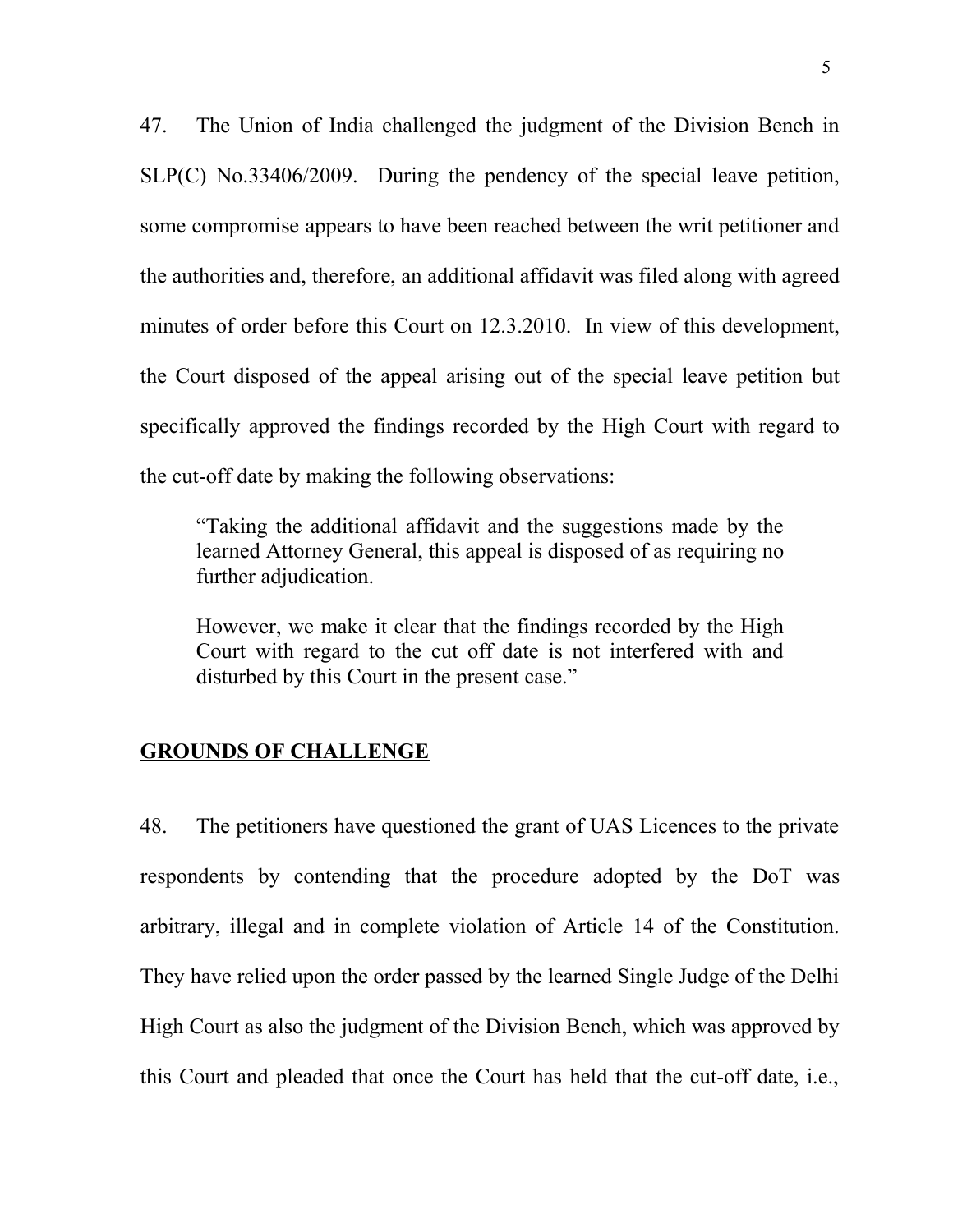25.9.2007 fixed for consideration of the applications was arbitrary and unconstitutional, the entire procedure adopted by the DoT for grant of UAS Licences with the approval of the Minister of C&IT is liable to be declared illegal and quashed. Another plea taken by the petitioners is that the DoT violated the recommendations made by TRAI that there should be no cap on the number of Access Service Providers in any service area and this was in complete violation of Section 11(1) of the 1997 Act. The petitioners have relied upon the report of the Comptroller and Auditor General (CAG) and pleaded that the consideration of large number of ineligible applicants and grant of LoIs and licenses to them is *ex facie* illegal and arbitrary. The petitioners have also pleaded that the entire method adopted by the DoT for grant of licence is flawed because the recommendations made by TRAI for grant of licences at the entry fee determined in 2001 was wholly arbitrary, unconstitutional and contrary to public interest. Yet another plea of the petitioners is that while deciding to grant licences, which are bundled with spectrum, at the price fixed in 2001 the DoT did not bother to consult the Finance Ministry and, thereby, violated the mandate of the decision taken by the Council of Ministers in 2003. The petitioners have also pleaded that the principle of first-come-first-served is by itself violative of Article 14 of the Constitution and in any case distortion thereof by the Minister of C&IT and the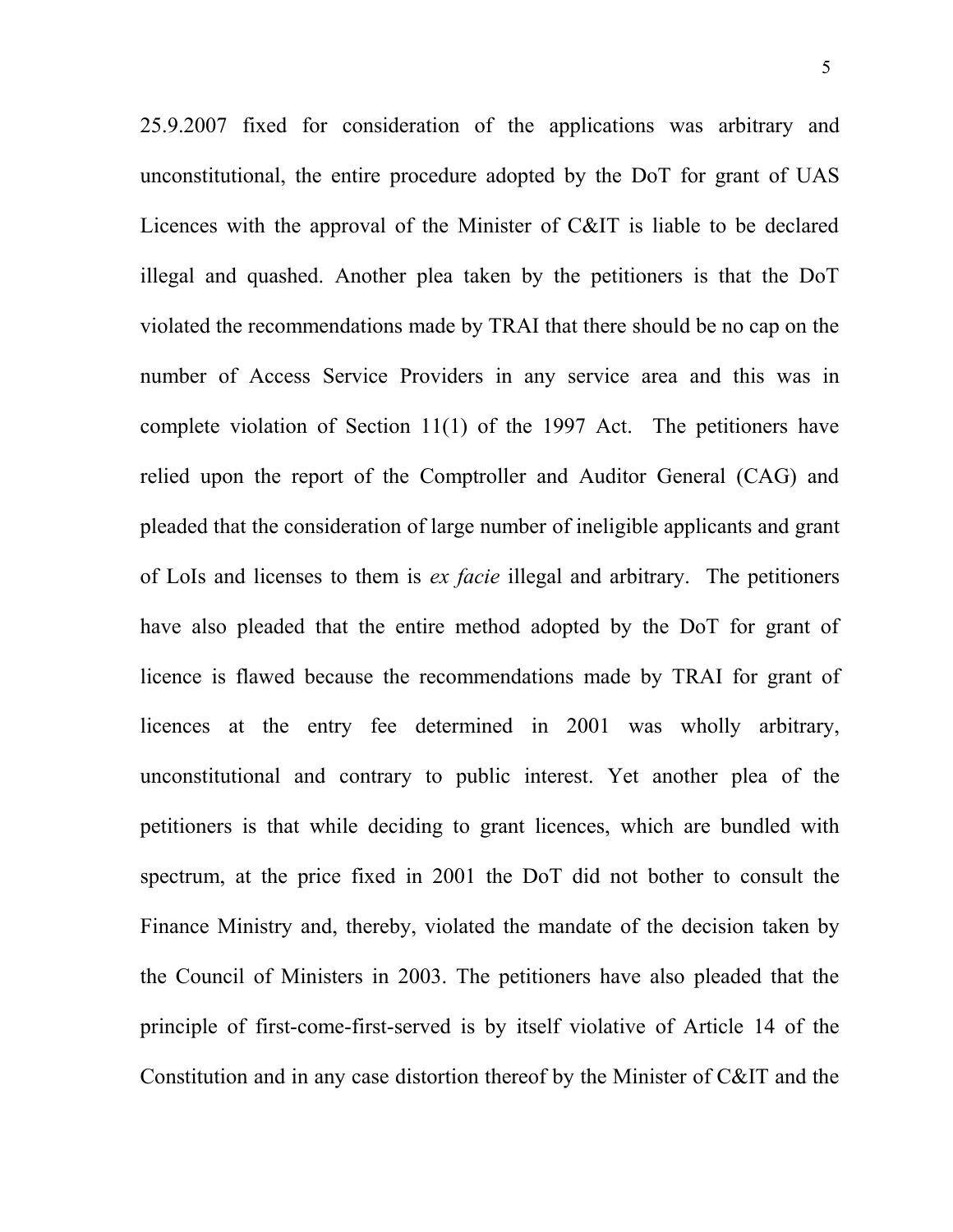consequential grant of licences is liable to be annulled. Another ground taken by the petitioners is that even though a number of licensees failed to fulfil the roll out obligations and violated conditions of the licence, the Government of India did not take any action to cancel the licences.

#### **COUNTER AFFIDAVITS OF THE RESPONDENTS**

49. Most of the respondents have filed separate but similar counter affidavits in both the petitions. The main points raised by the respondents are:

(i) The petitioners are not entitled to challenge the recommendations made by TRAI and the policy decisions taken by the Government for grant of UAS Licences.

(ii) The Court cannot review and nullify the recommendations made by TRAI in the matter of allocation of spectrum in 800, 900 and 1800 MHz bands at the rates fixed in 2001.

(iii) The report prepared by the CAG cannot be relied upon for the purpose of recording a finding that the procedure adopted for the grant of UAS Licences is contrary to Article 14 of the Constitution. The private respondents have also claimed that the observations made by the CAG and the conclusions recorded by him are seriously flawed and are based on totally unfounded assumptions.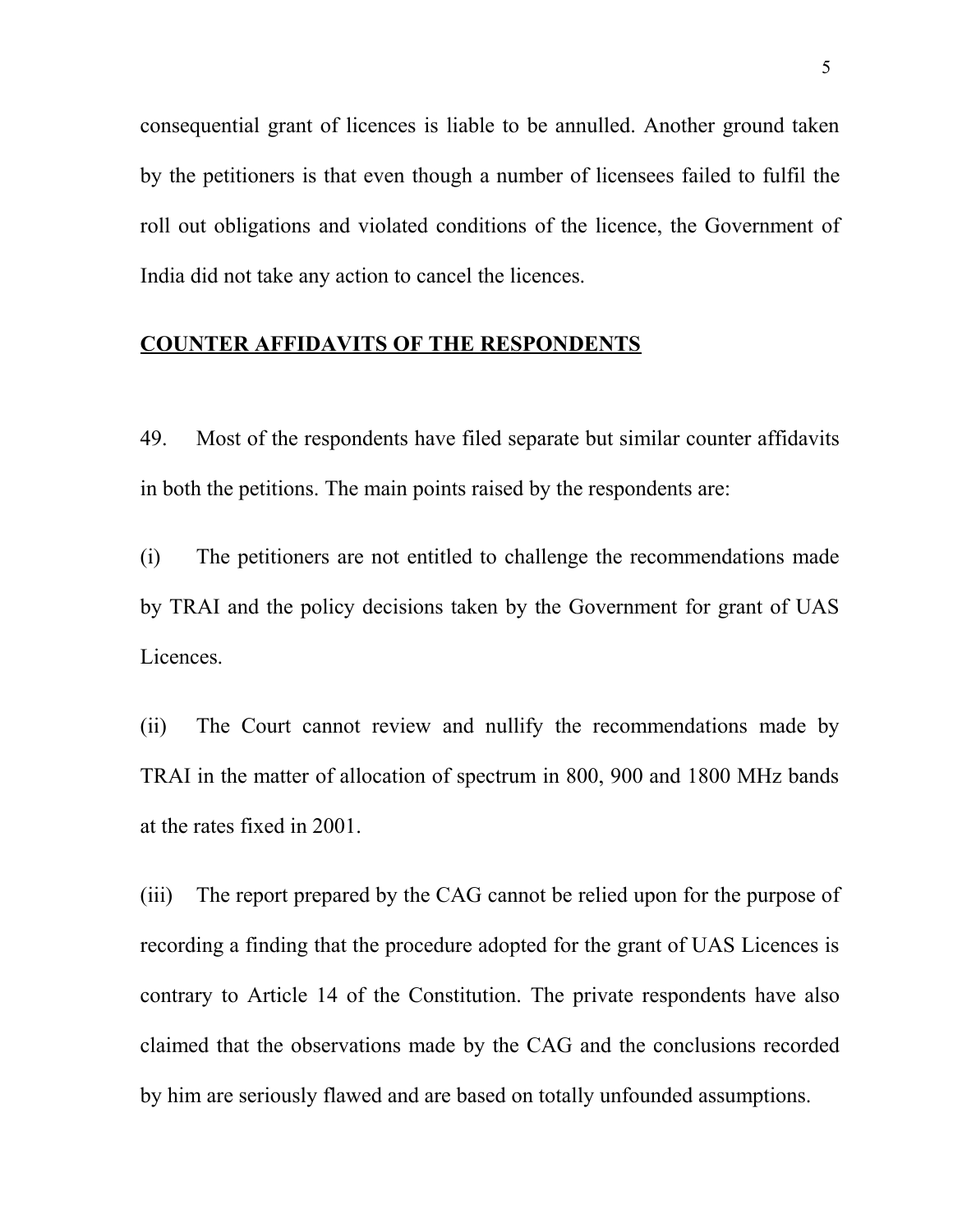(iv) The UAS Licences were given strictly in accordance with the modified first-come-first-served policy. That the respondents were able to fulfil LoI conditions because newspapers had already published stories about the possible grant of licences in the month of January, 2008.

(v) That those who had made applications in 2004 and 2006 cannot be clubbed with those who had applied in the month of August and September, 2007 because in terms of the existing UASL guidelines they were entitled to licences.

(vi) That private respondents have made huge investments for creating infrastructure to provide services in different parts of the country and if the licences granted to them are cancelled at this stage, public interest would be adversely affected.

(vii) That the private respondents have been able to secure foreign direct investment of thousands of crores for providing better telecom services in remote areas of the country and any intervention by the Court would result in depriving the people living in those areas of telecom services.

(viii) The Government and TRAI have already initiated action for levy of penalty/liquidated damages for non-compliance of the roll out obligations and violation of conditions of the license. That the licensees have not violated any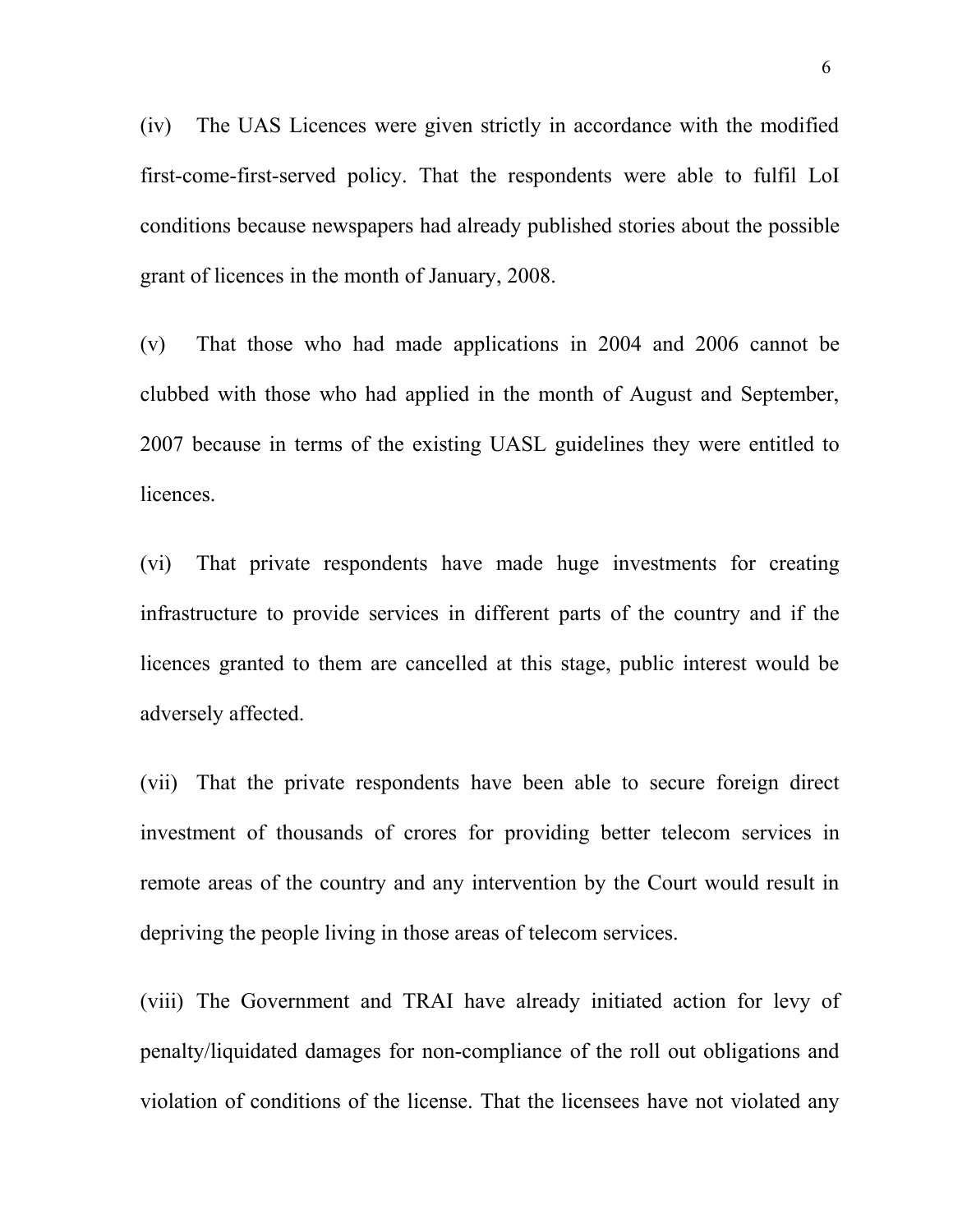conditions of the license and that the notices issued by TRAI alleging the same have already been challenged before TDSAT and in most cases, interim orders have been passed. That the remedy, if any, available to the petitioners is to approach the TDSAT.

(ix) Some of the respondents have also questioned the application of the policy of first-come-first-served by asserting that even though they had applied in 2004 and 2006, and licences had been granted to them before 25.9.2007, the allocation of spectrum was delayed till 2008 and those who had applied in 2007 were placed above them because they could fulfil the conditions of LoI in terms of the distorted version of the policy first-come-first-served.

50. The petitioners have filed rejoinder affidavit and reiterated the assertions made in the main petition that the grant of UAS Licences is fundamentally flawed and is violative of the Constitutional principles. They have also placed on record report dated 31.1.2011 submitted by the One Man Committee, (hereinafter referred to as 'One-Man Committee Report'), comprising Justice Shivaraj V. Patil (former Judge of this Court), which was constituted by the Government of India vide Office Memorandum dated 13.12.2010 to examine the appropriateness of the procedure followed by the DoT in issuance of licences and allocation of spectrum during the period 2001 to 2009. They have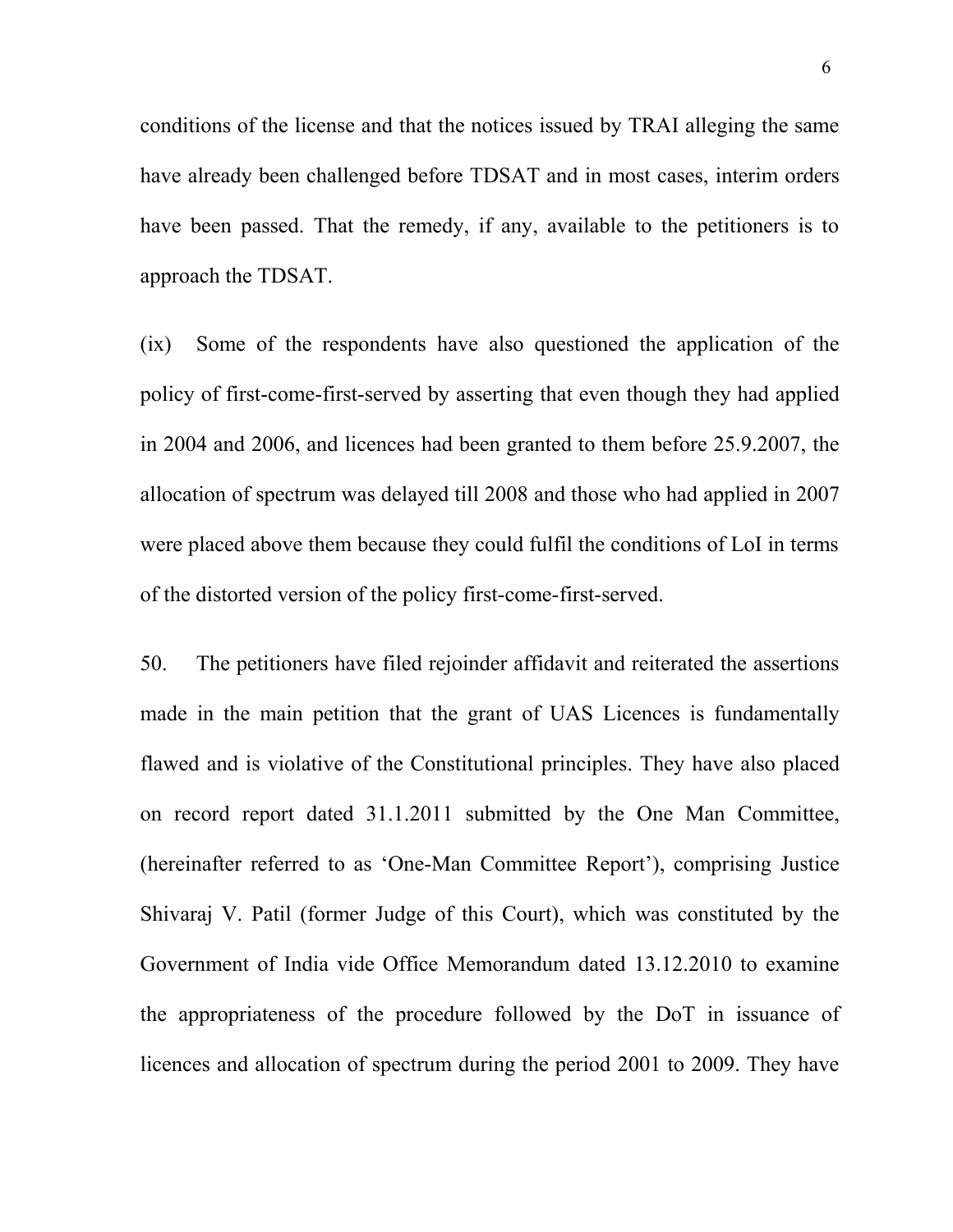also placed on record photostat copies of the notings recorded on the files of the DoT.

#### **ARGUMENTS**

51. Shri Prashant Bhushan, learned counsel for the petitioners in Writ Petition (C) No. 423 of 2010 and Dr. Subramanian Swamy, who is petitionerin-person in Writ Petition (C) No. 10 of 2011 made the following submissions:

- (i) The spectrum, which is a national asset, cannot be distributed by adopting the policy of first-come-first-served on the basis of the application received by the DoT without any advertisement and without holding auction.
- (ii) The grant of licences bundled with spectrum is *ex-facie* arbitrary illegal and violative of Article 14 of the Constitution.
- (iii) The decision of the Minister of C&IT to pre-pone the cut-off date from 1.10.2007 to 25.9.2007, which eliminated large number of applications, is violative of Article 14 of the Constitution and the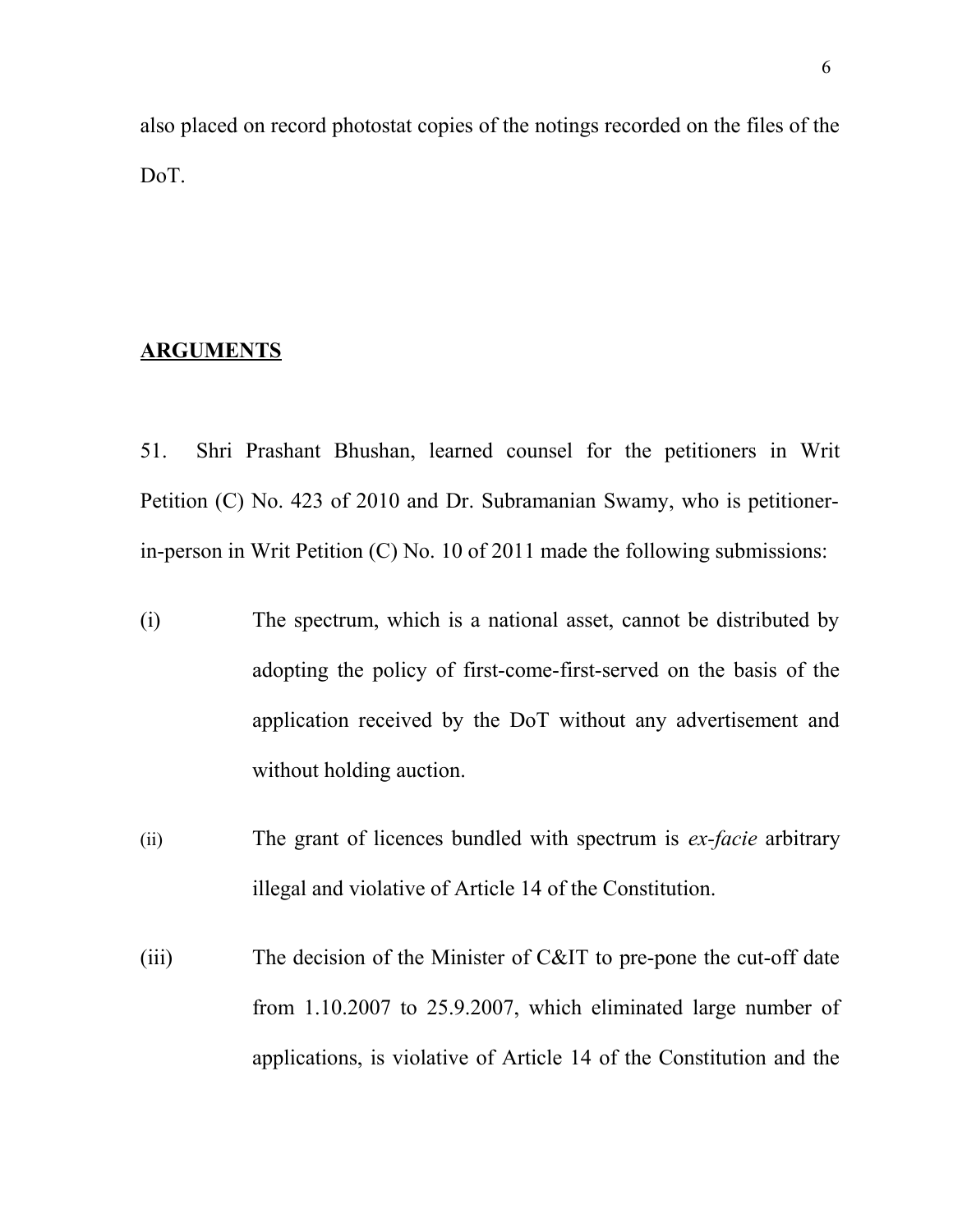entire exercise undertaken with reference to this cut-off date has resulted in discrimination vis-à-vis other eligible applicants.

- (iv) Once the cut-off date fixed by the Minister of C&IT for consideration of the applications received in the light of the earlier press release fixing the last date as 1.10.2007 has been declared to be arbitrary and unconstitutional by the High Court, the consequential actions taken by the DoT on that basis are liable to be annulled.
- (v) The first-come-first-served policy suffers from a fundamental flaw inasmuch as there is no defined criterion for operating that policy. There is no provision for issue of advertisement notifying obligations for grant of licence and allocation of spectrum and any person who makes an application becomes entitled to get licence and spectrum.
- (vi) The first-come-first-served policy was manipulated by the Minister of C&IT to favour some of the applicants including those who were not even eligible. Shri Bhushan pointed out that, out of 122 applications, 85 were found to be ineligible and those who could obtain information either from the concerned Minister or the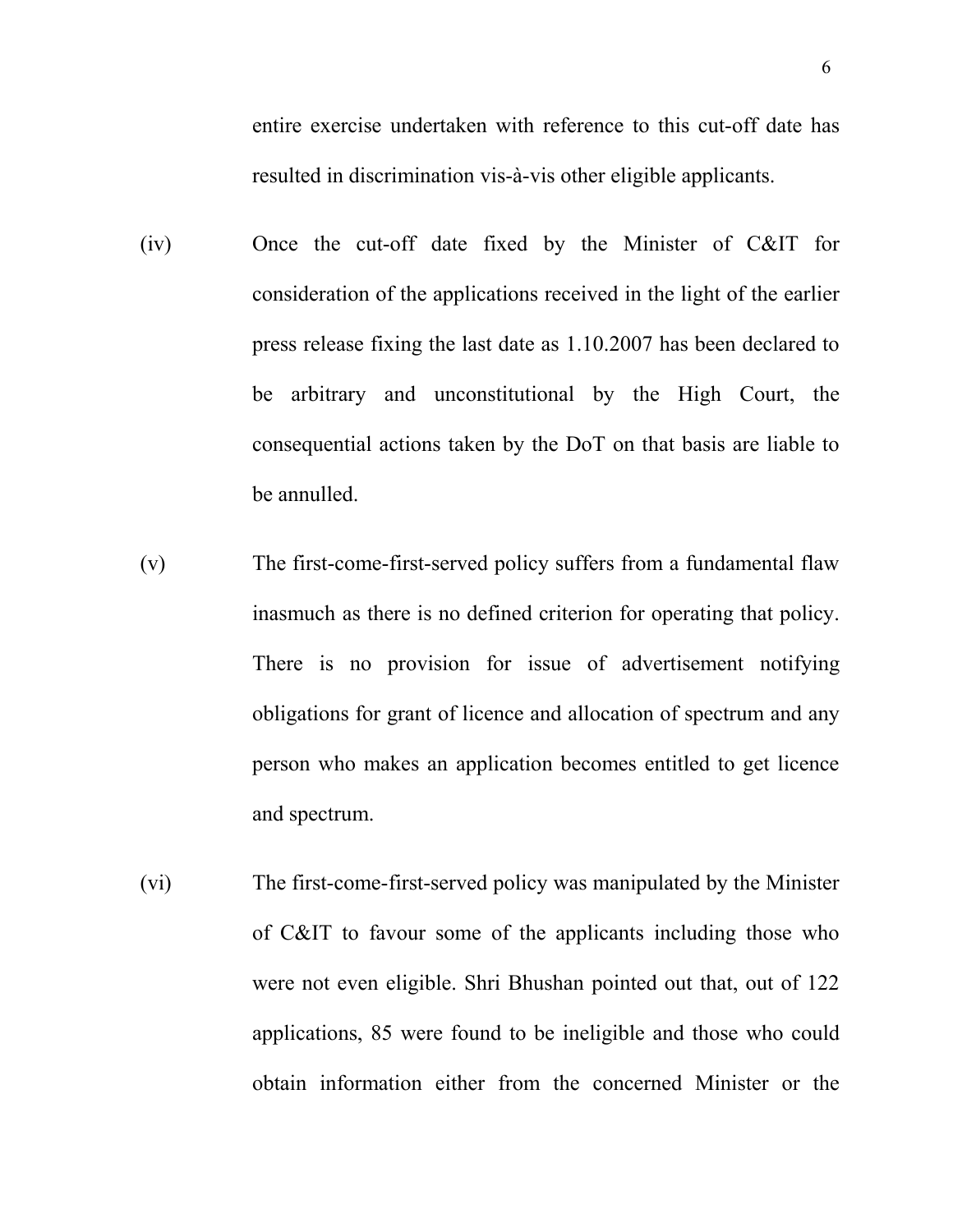officers of DoT about the change of the criteria for implementing the first-come-first-served policy got advantage and acquired priority over those who had applied earlier.

- (vii) The meeting of the Telecom Commission scheduled for 9.1.2008 was deliberately postponed because vide letter dated 22.11.2007 the Finance Secretary had strongly objected to the charging of entry fee fixed in 2001.
- (viii) Shri Bhushan pointed out that the recommendations made by TRAI on 28.8.2007 were contrary to public interest as well as financial interest of the nation because at the time of entry of  $4<sup>th</sup>$ cellular operator the same TRAI had suggested multi-stage bidding and even for allocation of 3G spectrum the methodology of auction was suggested but, for no ostensible reason, the so-called theory of level playing field was innovated for grant of UAS Licences in 2007 on the basis of the entry fee fixed in 2001. Learned counsel emphasized that the transfer of equity by three of the licensees immediately after issue of licences for gain of many thousand crores shows that if the policy of auction had been followed, the nation would have been enriched by many thousand crores.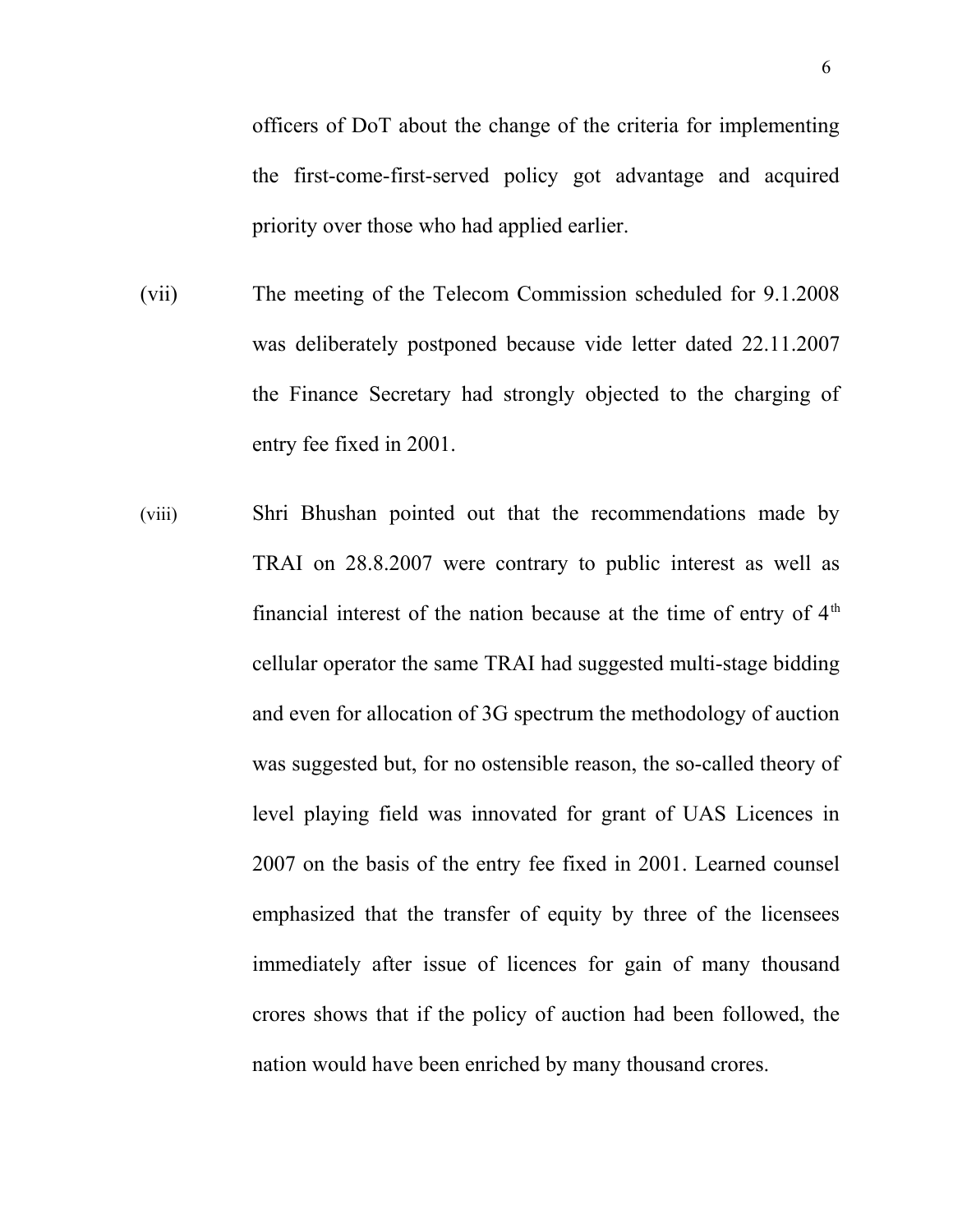- (ix) Both, Shri Prashant Bhushan and Dr. Subramanian Swamy pointed out that although the Prime Minister had suggested that a fair and transparent method be adopted for grant of UAS Licences through the process of auction, the Minister of C&IT casually and arbitrarily brushed aside the suggestion and granted licence to the applicants for extraneous reasons.
- (x) Shri Prashant Bhushan also questioned the grant of the benefit of the policy of dual technology to Tata Teleservices Ltd. by contending that this was a result of manipulation made by the service provider. Dr. Subramanian Swamy also raised a concern regarding the national security and pointed out that some of the applicants who have trans-border connections have received licences and they may ultimately prove to be dangerous for the nation.

52. Shri G.E. Vahanvati, learned Attorney General referred to NTP 1994 and NTP 1999 and submitted that the policy decision taken by the Government of India for private sector participation, which could bring in the funds required for expansion of telecommunication services in different parts of the country, cannot be scrutinized by the Court. He submitted that in the last more than 20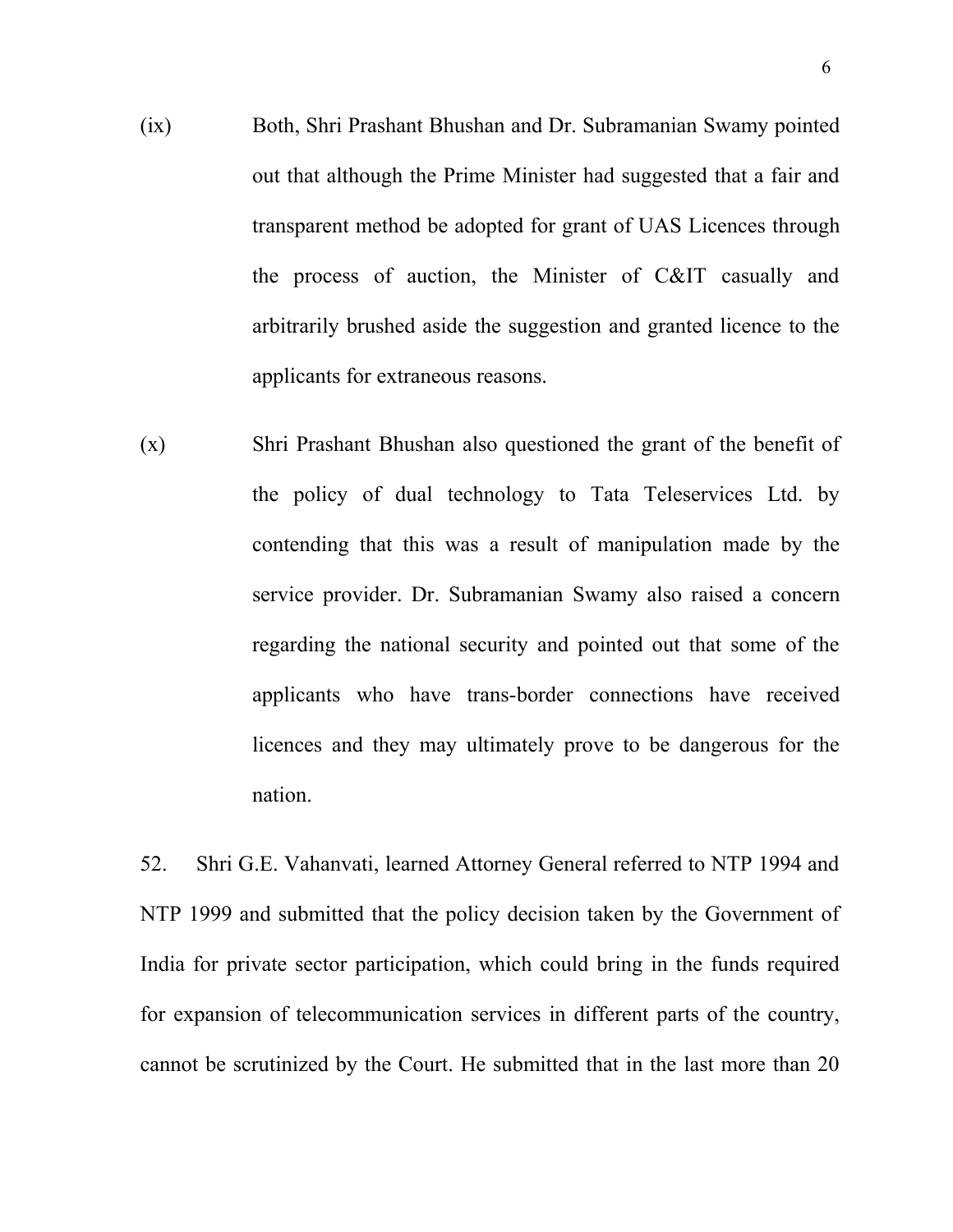years, the telecom services have expanded beyond anybody's expectation because of private sector participation and it cannot be said that granting UAS Licences by charging the entry fee determined at 2001 prices is unconstitutional. Learned counsel referred to the history of development in the field of telecommunications and the concept of spectrum, and submitted that the policy decision taken by the DoT for migration of CDMA service providers was neither illegal nor unconstitutional.

53. Shri Salve, learned senior counsel appearing for respondent No. 9, pointed out that Tata Teleservices had sent an application through fax for grant of GSM for the existing licences which were issued on 19.10.2007 and no exception can be taken to this because Reliance Telecom, which had applied for GSM on 6.2.2006, was given the benefit of migration to dual technology on 18.10.2007, i.e. even before the policy was made public. Learned senior counsel argued that the decision not to auction UAS Licences was based on the recommendations of TRAI and as the petitioners have not challenged the recommendations for two years, the exercise undertaken by the DoT for grant of UAS Licences in 2008 and subsequent allotment of spectrum should not be nullified. Shri Salve argued that the question of institutional integrity is involved in the matter and if the Court comes to the conclusion that auction is the only method for grant of licences and allocation of spectrum then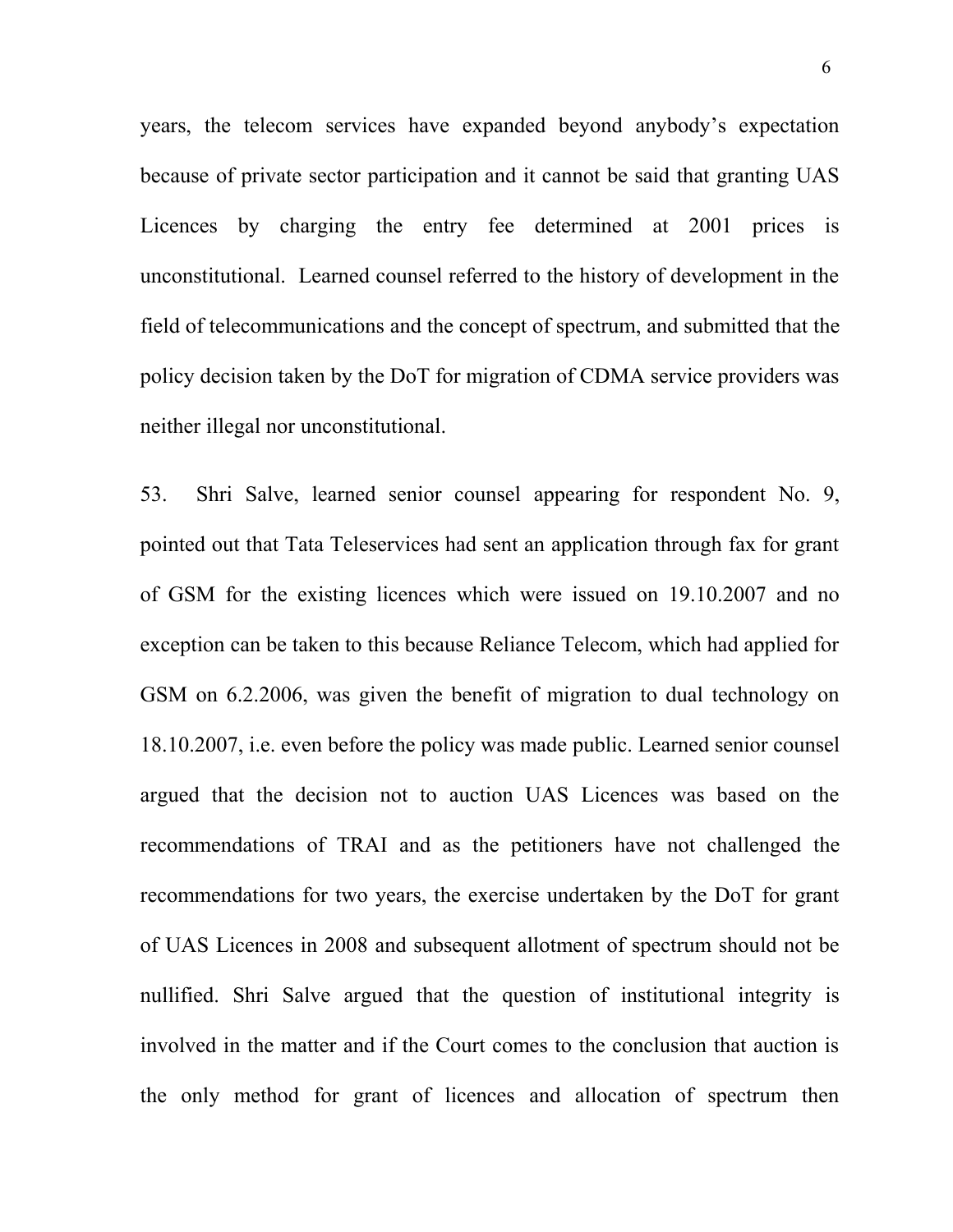everything should be annulled right from 2001. Learned senior counsel submitted that multi-stage bidding was done only for the purpose of entry of  $4<sup>th</sup>$ cellular operator but, thereafter, no auction was held. He submitted that if the spectrum was allotted free of charge till 2007, there could be no justification for auction of licences or spectrum in 2007.

54. Shri C.A. Sundaram, learned counsel appearing for respondent Nos. 2 and 4, heavily relied on paragraphs 7.2, 7.4, 7.12, 7.29, 7.30, 7.37 and 7.39 of TRAI's recommendations dated 27.10.2003 and argued that the recommendations made in 2007 were nothing but a continuation of the old policy and, therefore, the petitioners are not entitled to question the method adopted for grant of UAS Licences pursuant to the 2007 recommendations. Learned senior counsel submitted that the policy for grant of UAS Licences and allocation of spectrum cannot be said to be *per se* arbitrary because the same was decided after great deliberations and consideration of international practices. He also relied upon the speech made by the Prime Minister on 2.11.2007 and submitted that the action of the DoT should not be nullified because that will have a far-reaching adverse impact on the availability of telecommunication services in the country.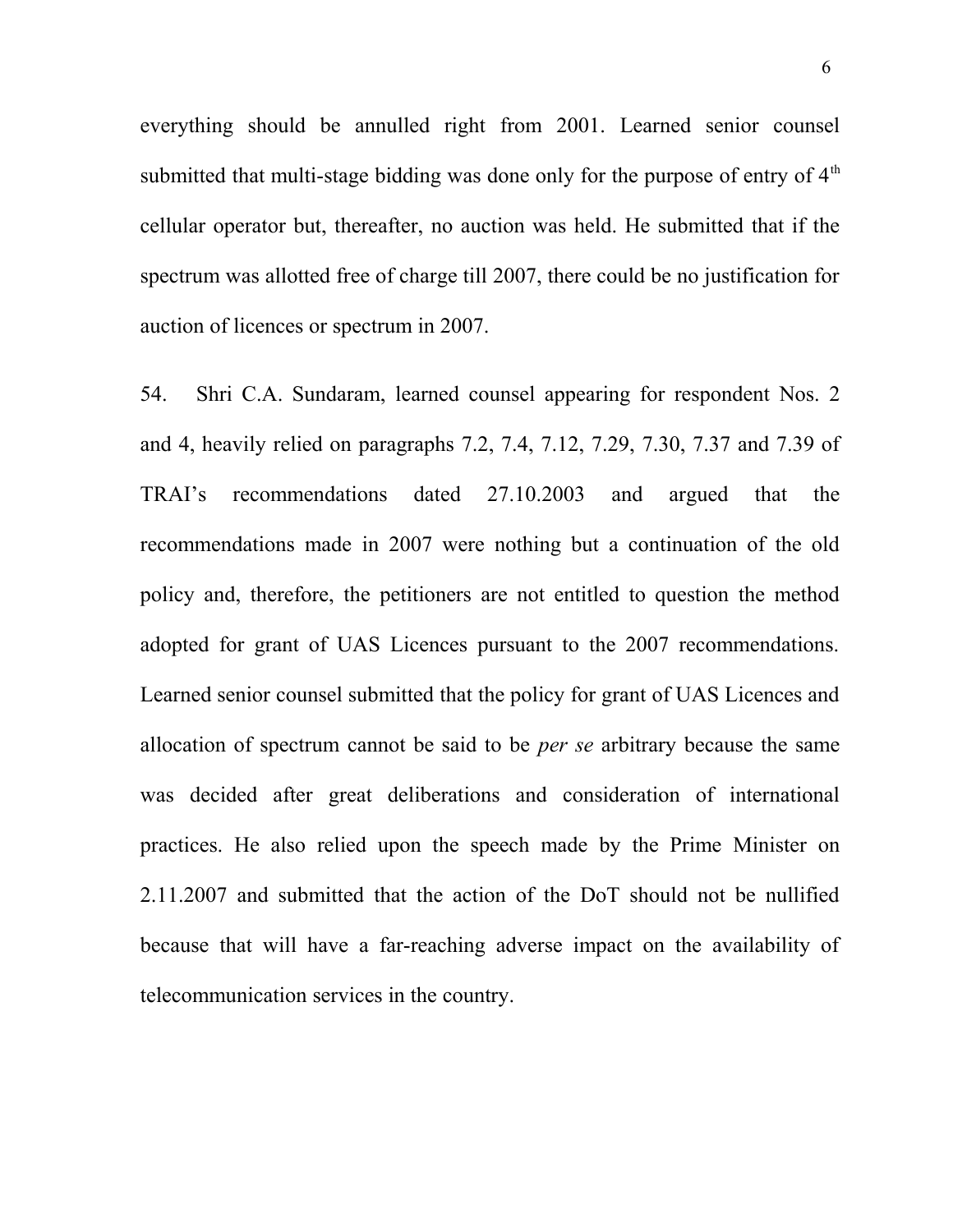55. Shri Vikas Singh, learned senior counsel appearing for respondent no. 10, argued that the recommendations made by TRAI in 2007, which were approved by the Minister of C&IT are in national interest because the same would attract investment by foreign players and would benefit the people at large. Learned counsel emphasised that his client has already invested Rs. 6,000 crores and it would be totally unjust if the licence granted in 2008 is cancelled. Shri Vikas Singh also submitted that after the grant of licences and allocation of spectrum the people have been hugely benefited inasmuch as the telecom services have become competitive with the international market and even cheaper than that.

56. Shri C. S. Vaidyanathan, learned senior counsel appearing for respondent No. 8, argued that the application made by his client was pending since June, 2006 and its priority was pushed down due to the application of the distorted version of the first-come-first-served policy. Shri Vaidyanathan pointed out that when the Minister of C&IT announced that applications will not be received after 1.10.2007, there was a huge rush of applications and a large number of players who had no experience in the field of telecom made applications and got the licences.

57. Dr. Abhishek Manu Singhvi, learned senior counsel appearing for respondent nos. 11 and 12, argued that his clients had made applications much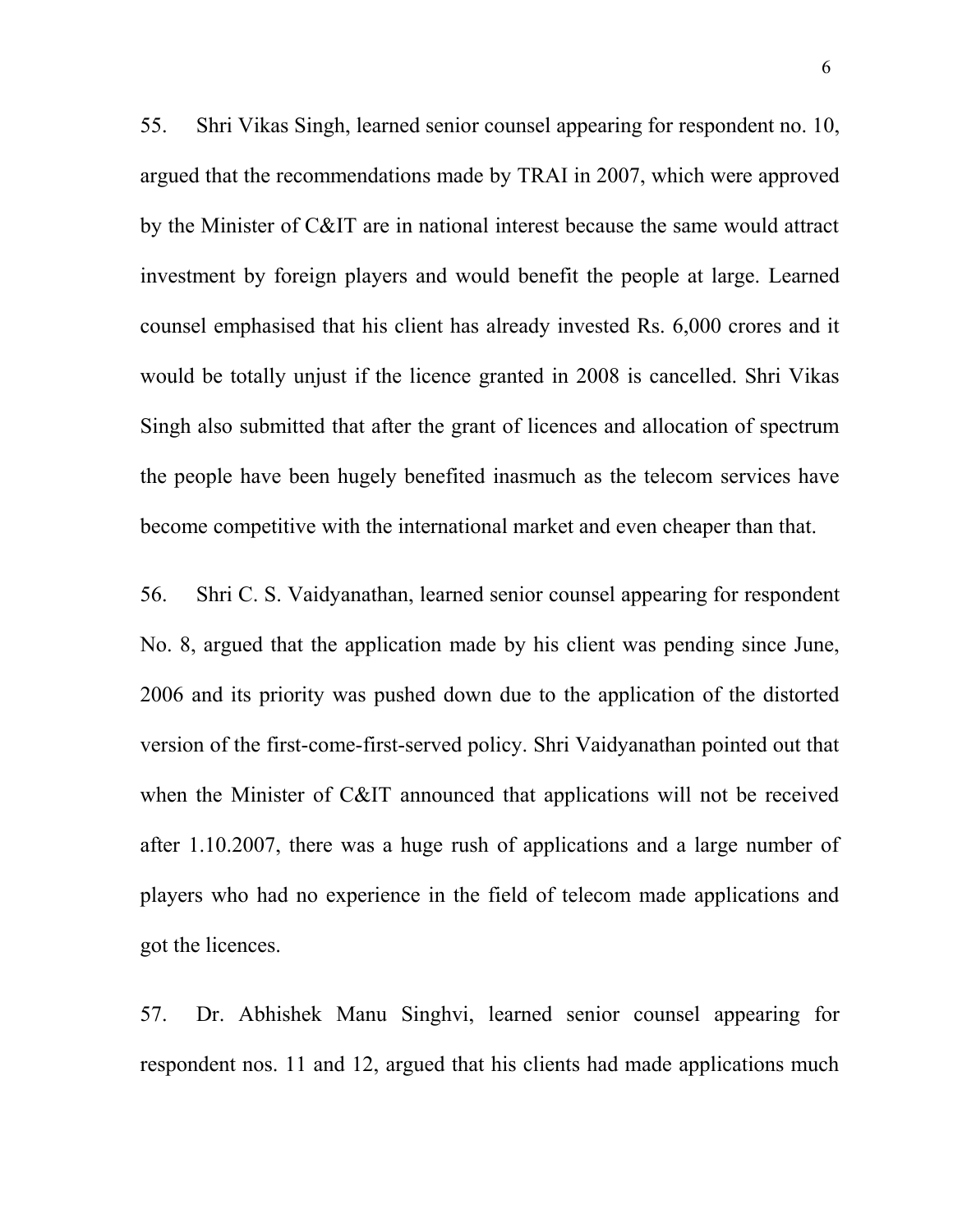prior to 2007 but they were unfairly clubbed with those who had applied in 2007 and in this manner the principle of equality was violated. Dr. Singhvi submitted that if the applications made prior to 2007 had been processed as per the existing policy, respondent Nos. 11 and 12 would have received licences bundled with spectrum without competition/objection from anyone.

58. Shri Dayan Krishnan, learned counsel for respondent No. 6, adopted the arguments of other learned counsel and submitted that the licences granted in 2007 should not be quashed at this belated stage.

59. Shri Rakesh Dwivedi, learned senior counsel for TRAI, referred to TRAI's written submissions to justify why it had not recommended auction of licences. Learned senior counsel extensively referred to the recommendations made by TRAI in 2007 and submitted that even though it was specifically suggested that the DoT should take a comprehensive decision on the allocation of spectrum, no effort was made in that direction and the licences were granted without determining availability of spectrum. Shri Dwivedi also submitted that TRAI has already initiated action for cancellation of licences of those respondents who have violated the terms of licence and/or failed to fulfil rollout obligations.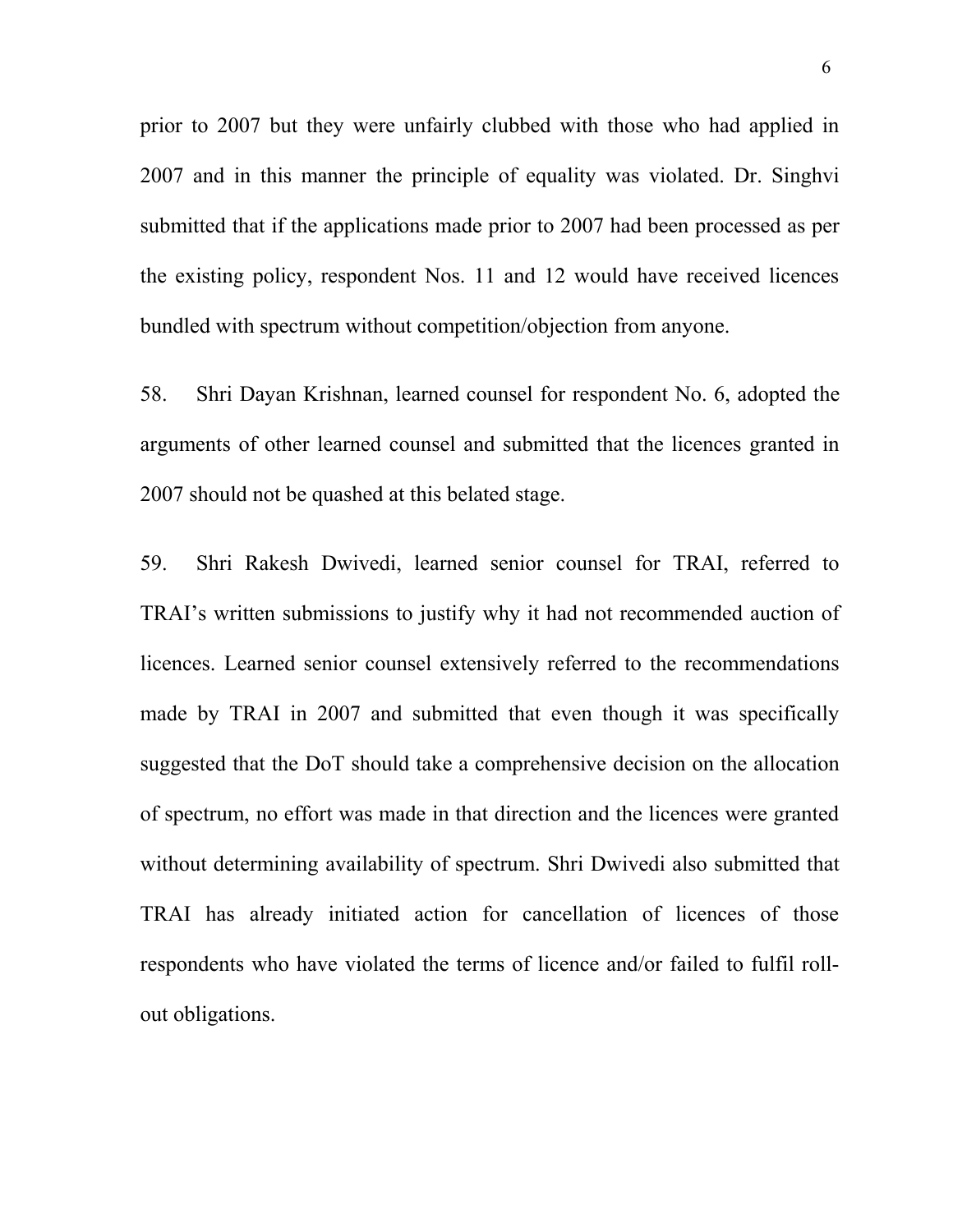60. Learned counsel for both the sides relied upon a large number of decisions. Shri Prashant Bhushan and Dr. Subramanian Swamy relied upon the following judgements: K. Manjusree v. State of Andhra Pradesh (2008) 3 SCC 512, Monarch Infrastructure (P) Ltd. v. Commissioner, Ulhasnagar Municipal Corpn. (2000) 5 SCC 287, Home Communication Ltd. and Anr. v. Union of India and Ors. 52 (1993) DLT 168, Jamshed Hormusji Wadia v. Board of Trustees, Port of Mumbai (2004) 3 SCC 214, Chaitanya Kumar v. State of Karnataka (1986) 2 SCC 594, Shivsagar Tiwari v. Union of India, (1996) 6 SCC 558, Common Cause, A Registered Society (Petrol pumps matter) v. Union of India (1996) 6 SCC 530 and Nagar Nigam v. Al Faheem Meat Exports (P) Ltd. (2006) 13 SCC 382. Learned Attorney General and learned counsel appearing for the private respondents relied upon Delhi Science Forum v. Union of India (1996) 2 SCC 405, BALCO Employees' Union (Regd.) v. Union of India (2002) 2 SCC 333, Villianur Iyarkkai Padukappu Maiyam v. Union of India (2009) 7 SCC 561, Ministry of Labour and Rehabilitation v. Tiffin's Barytes Asbestos & Paints Ltd. (1985) 3 SCC 594, United India Fire and General Insurance Co. Ltd. v. K.S. Vishwanathan (1985) 3 SCC 686, State of T.N. v. M.N. Sundararajan (1980) 4 SCC 592, Sunil Pannalal Banthia v. City & Industrial Development Corporation of Maharashtra Ltd. (2007) 10 SCC 674, Bombay Dyeing & Mfg. Co. Ltd. (3) v. Bombay Environmental Action Group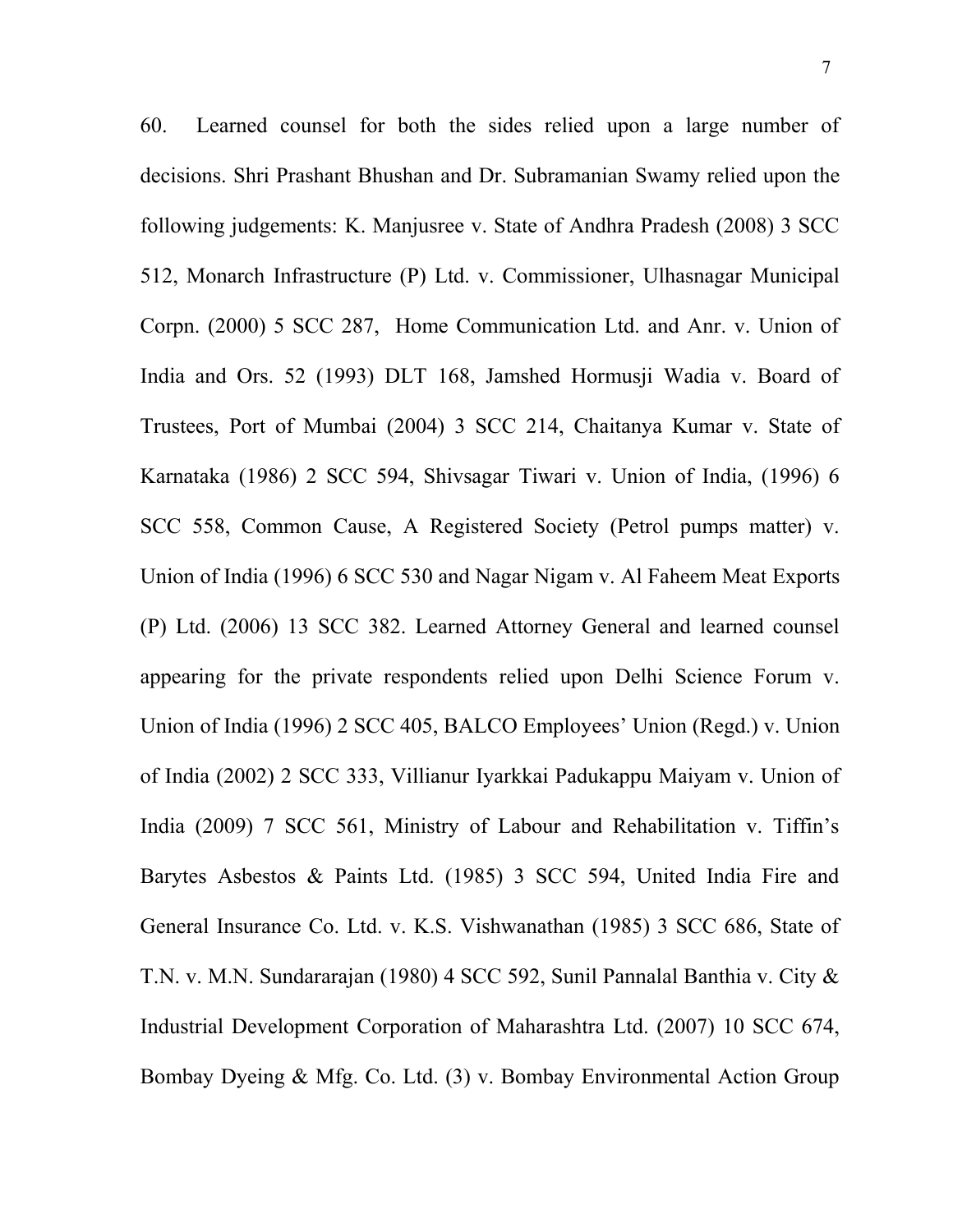7

(2006) 3 SCC 434, Prem Chand Somchand Shah v. Union of India (1991) 2 SCC 48 and Sanjeev Coke Mfg. Co. v. Bharat Coking Coal Ltd. (1983) 1 SCC 147.

61. Before dealing with the arguments of the learned counsel for the parties and adverting to some of the precedents, we consider it necessary to mention that during the course of hearing, Shri Prashant Bhushan and Dr. Subramanian Swamy heavily relied upon the CAG report as also the One Man Committee Report. Learned Attorney General and learned senior counsel appearing for some of the private respondents also referred to the One Man Committee Report. However, as the CAG report is being examined by the Public Accounts Committee and Joint Parliamentary Committee of Parliament we do not consider it proper to refer to the findings and conclusions contained therein. Likewise, we do not consider it necessary to advert to the observations made, and the suggestions given by the One Man Committee because the Government of India has already taken a decision to segregate spectrum from licence and allot the same by auction. This is evident from the following extracts of the press statement dated 29.1.2011 issued by the present Minister of C&IT:

"In future, the spectrum will not be bundled with licence. The licence to be issued to telecom operators will be in the nature of 'unified licence' and the licence holder will be free to offer any of the multifarious telecom services. In the event the licence holder would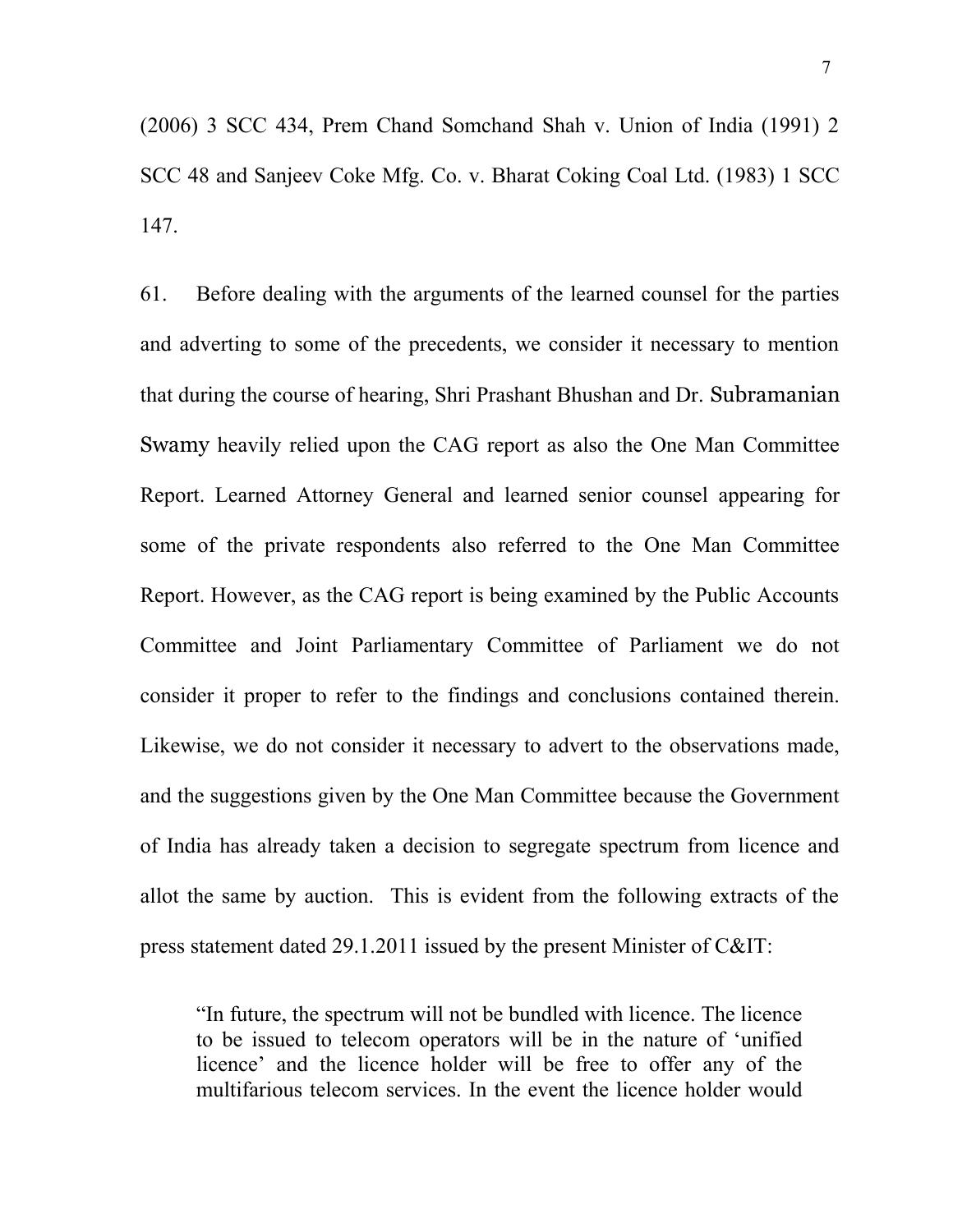like to offer wireless services, it will have to obtain spectrum through a market driven process. In future, there will be no concept of contracted spectrum and, therefore, no concept of initial or start-up spectrum. Spectrum will be made available only through market driven process.

While moving towards a new policy dispensation, it is necessary to ensure a level playing field between all players. Hence going forward, any new policy of pricing would need to be applied to equally to all players. Additionally, assignment of balance of contracted spectrum may need to be ensured for the existing licensees who have so far been allocated only the start up spectrum of 4.4 MHz. It may be recalled that showcause notices have been issued to certain licensees for cancellation. Only in respect of the licences that will be found valid after the process is completed, the additional 1.8 MHz will be assigned on their becoming eligible, but the spectrum will be assigned to them at a price determined under the new policy.

We need to seriously consider the adoption of an auction process for allocation and pricing of spectrum beyond 6.2 MHz while ensuring that there is adequate competition in the auction process.

TRAI had made recommendations in May 2010 and indicated that it would apprise the Government of the findings of a study on the question of pricing of 2G spectrum in future. This is expected shortly. We would examine their recommendations speedily as soon as they are received, keeping the perspectives that I have outlined, while finalizing our new policy. I am confident that we will be able to design a policy that ensures that existing licence holders get the spectrum they need and are entitled to, while simultaneously, ensuring that the Government also receives revenues commensurate with the current market value of spectrum."

62. We shall now consider the questions enumerated in the opening paragraph of the judgment.

## 63. **Question No.1:**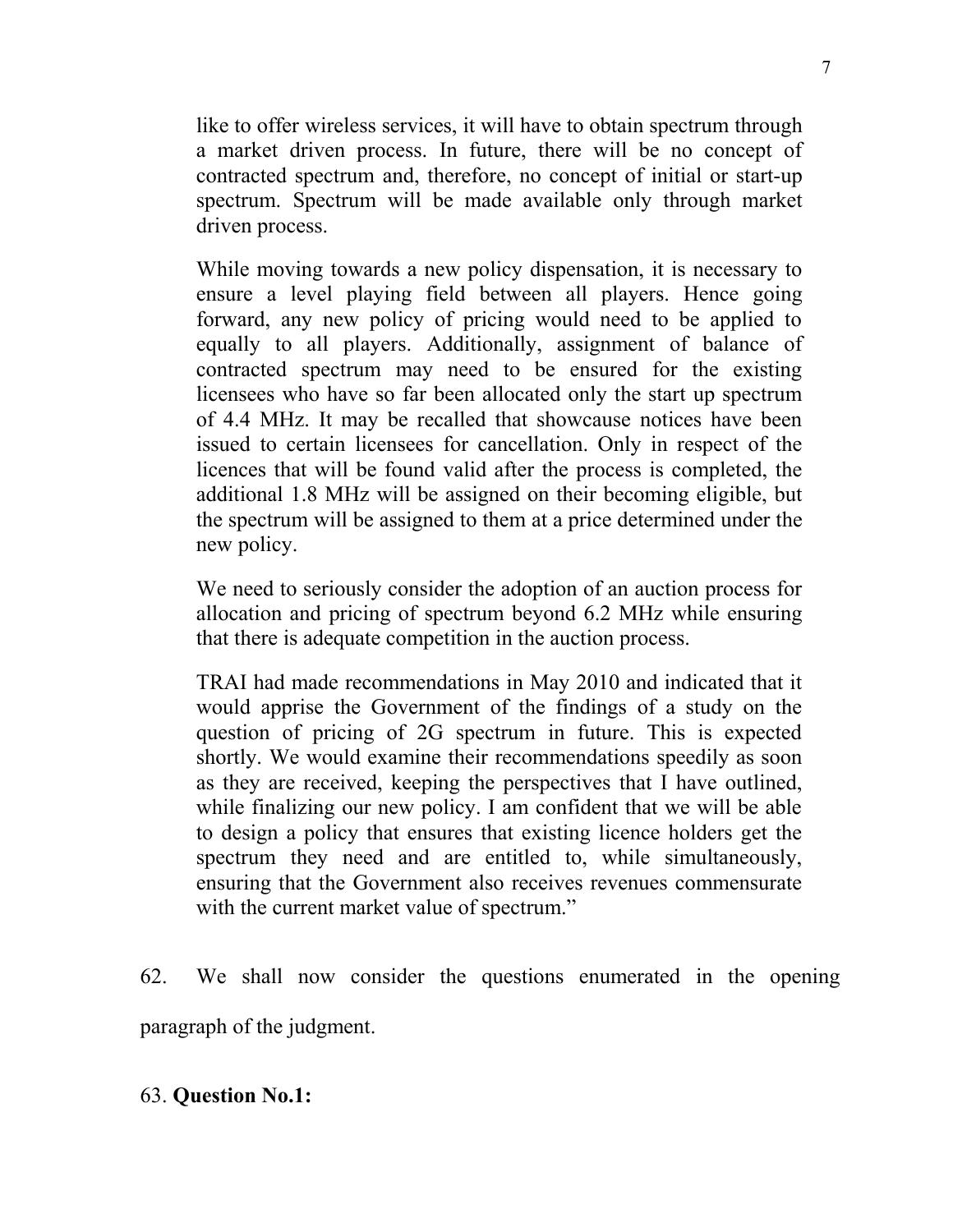At the outset, we consider it proper to observe that even though there is no universally accepted definition of natural resources, they are generally understood as elements having intrinsic utility to mankind. They may be renewable or non renewable. They are thought of as the individual elements of the natural environment that provide economic and social services to human society and are considered valuable in their relatively unmodified, natural, form. A natural resource's value rests in the amount of the material available and the demand for it. The latter is determined by its usefulness to production. Natural resources belong to the people but the State legally owns them on behalf of its people and from that point of view natural resources are considered as national assets, more so because the State benefits immensely from their value. The State is empowered to distribute natural resources. However, as they constitute public property/national asset, while distributing natural resources, the State is bound to act in consonance with the principles of equality and public trust and ensure that no action is taken which may be detrimental to public interest. Like any other State action, constitutionalism must be reflected at every stage of the distribution of natural resources. In Article 39(b) of the Constitution it has been provided that the ownership and control of the material resources of the community should be so distributed so as to best sub-serve the common good, but no comprehensive legislation has been enacted to generally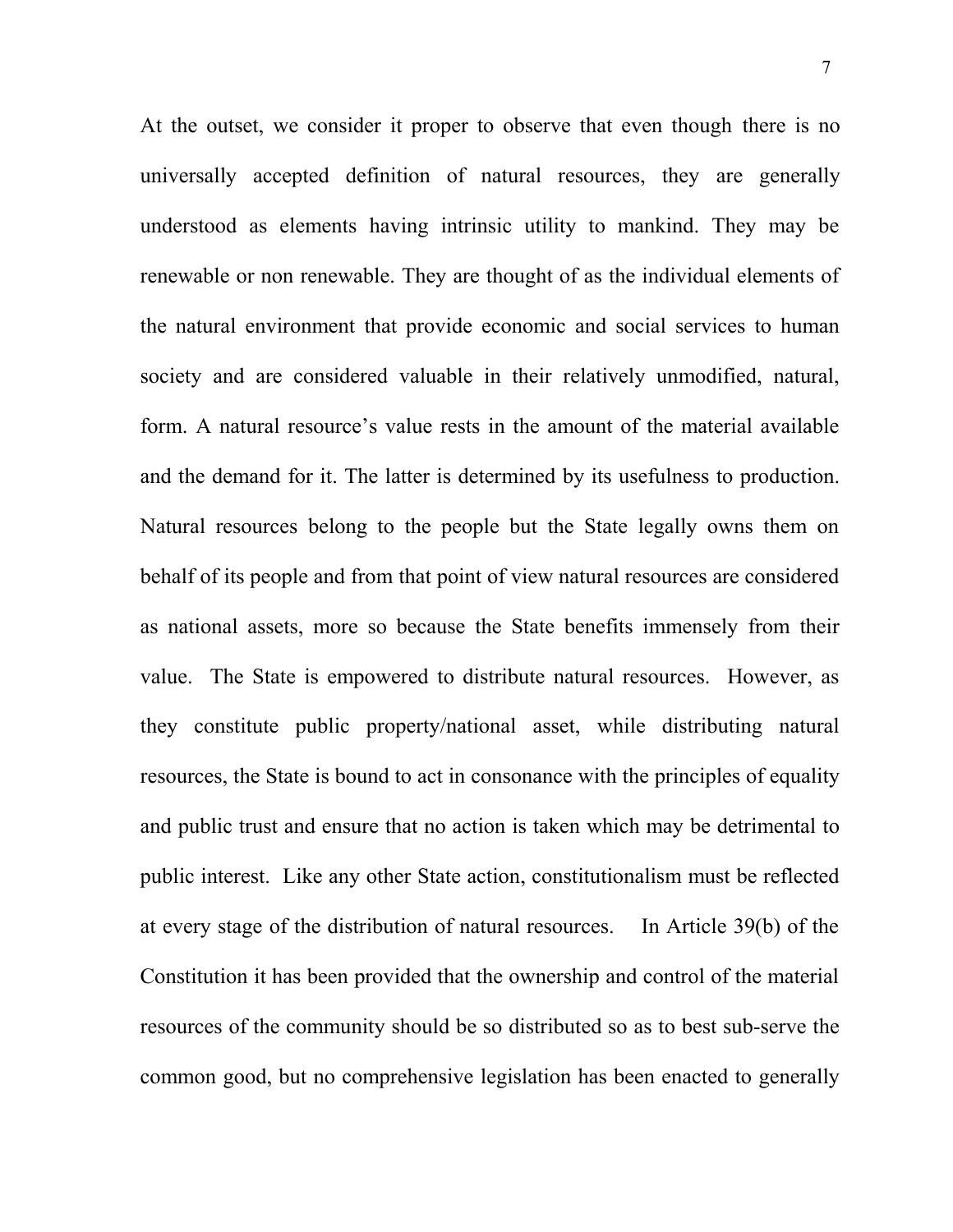7

define natural resources and a framework for their protection. Of course, environment laws enacted by Parliament and State legislatures deal with specific natural resources, i.e., Forest, Air, Water, Costal Zones, etc.

64. The ownership regime relating to natural resources can also be ascertained from international conventions and customary international law, common law and national constitutions. In international law, it rests upon the concept of sovereignty and seeks to respect the principle of permanent sovereignty (of peoples and nations) over (their) natural resources as asserted in the 17th Session of the United Nations General Assemble and then affirmed as a customary international norm by the International Court of Justice in the case opposing the Democratic Republic of Congo to Uganda. Common Law recognizes States as having the authority to protect natural resources insofar as the resources are within the interests of the general public. The State is deemed to have a proprietary interest in natural resources and must act as guardian and trustee in relation to the same. Constitutions across the world focus on establishing natural resources as owned by, and for the benefit of, the country. In most instances where constitutions specifically address ownership of natural resources, the Sovereign State, or, as it is more commonly expressed, 'the people', is designated as the owner of the natural resource.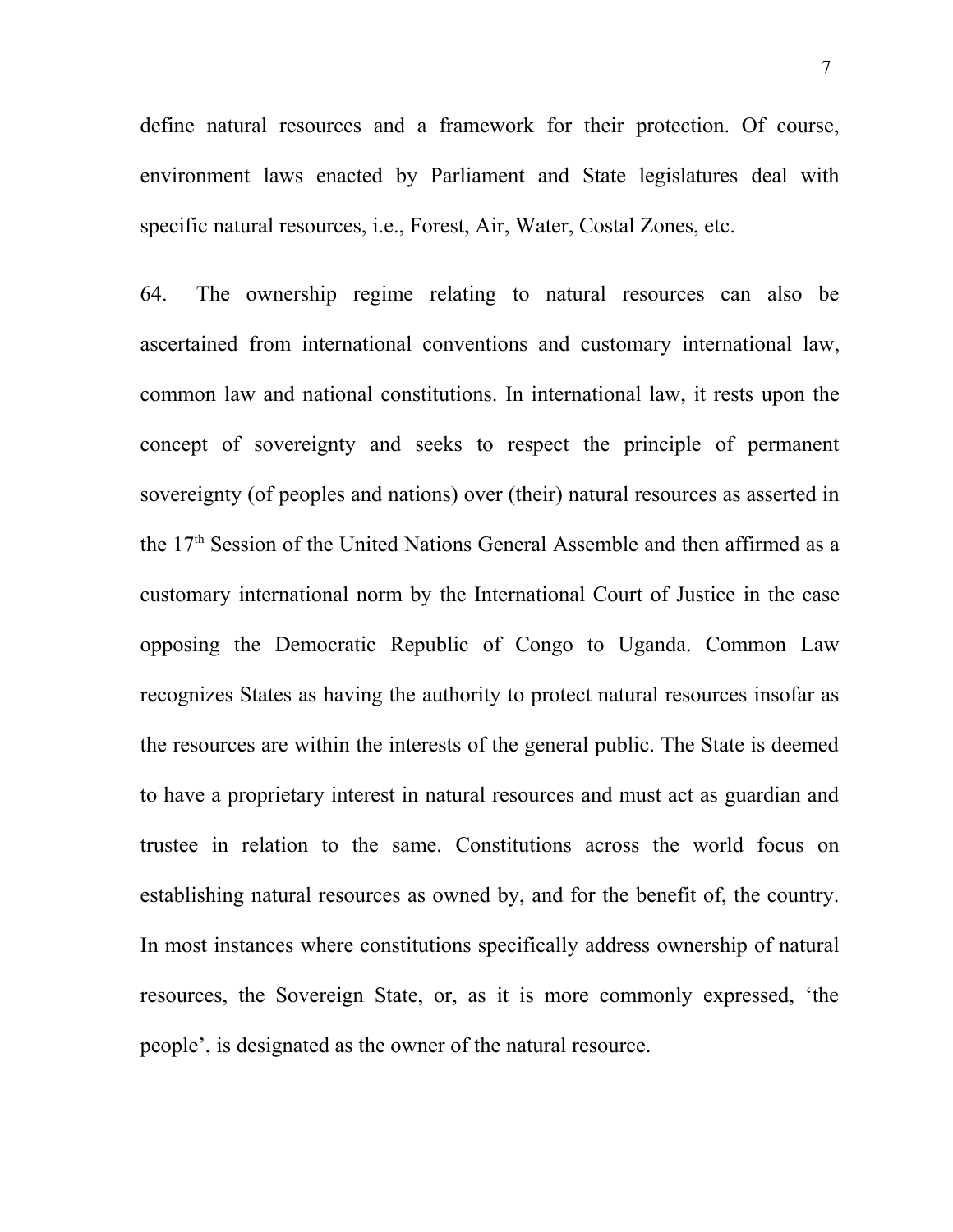65. Spectrum has been internationally accepted as a scarce, finite and renewable natural resource which is susceptible to degradation in case of inefficient utilisation. It has a high economic value in the light of the demand for it on account of the tremendous growth in the telecom sector. Although it does not belong to a particular State, right of use has been granted to States as per international norms.

66. In India, the Courts have given an expansive interpretation to the concept of natural resources and have from time to time issued directions, by relying upon the provisions contained in Articles 38, 39, 48, 48A and 51A(g), for protection and proper allocation/distribution of natural resources and have repeatedly insisted on compliance of the constitutional principles in the process of distribution, transfer and alienation to private persons. The doctrine of public trust, which was evolved in Illinois Central Railroad Co. v. People of the State of Illinois 146 U.S. 387 (1892), has been held by this Court to be a part of the Indian jurisprudence in M.C. Mehta v. Kamal Nath (1997) 1 SCC 388 and has been applied in Jamshed Hormusji Wadia v. Board of Trustee, Port of Mumbai (2002) 3 SCC 214, Intellectuals Forum, Tirupathi v. State of A.P. (2006) 3 SCC 549 and Fomento Resorts and Hotels Limited v. Minguel Martins (2009) 3 SCC 571. In Jamshed Hormusji Wadia's case, this Court held that the State's actions and the actions of its agencies/instrumentalities must be for the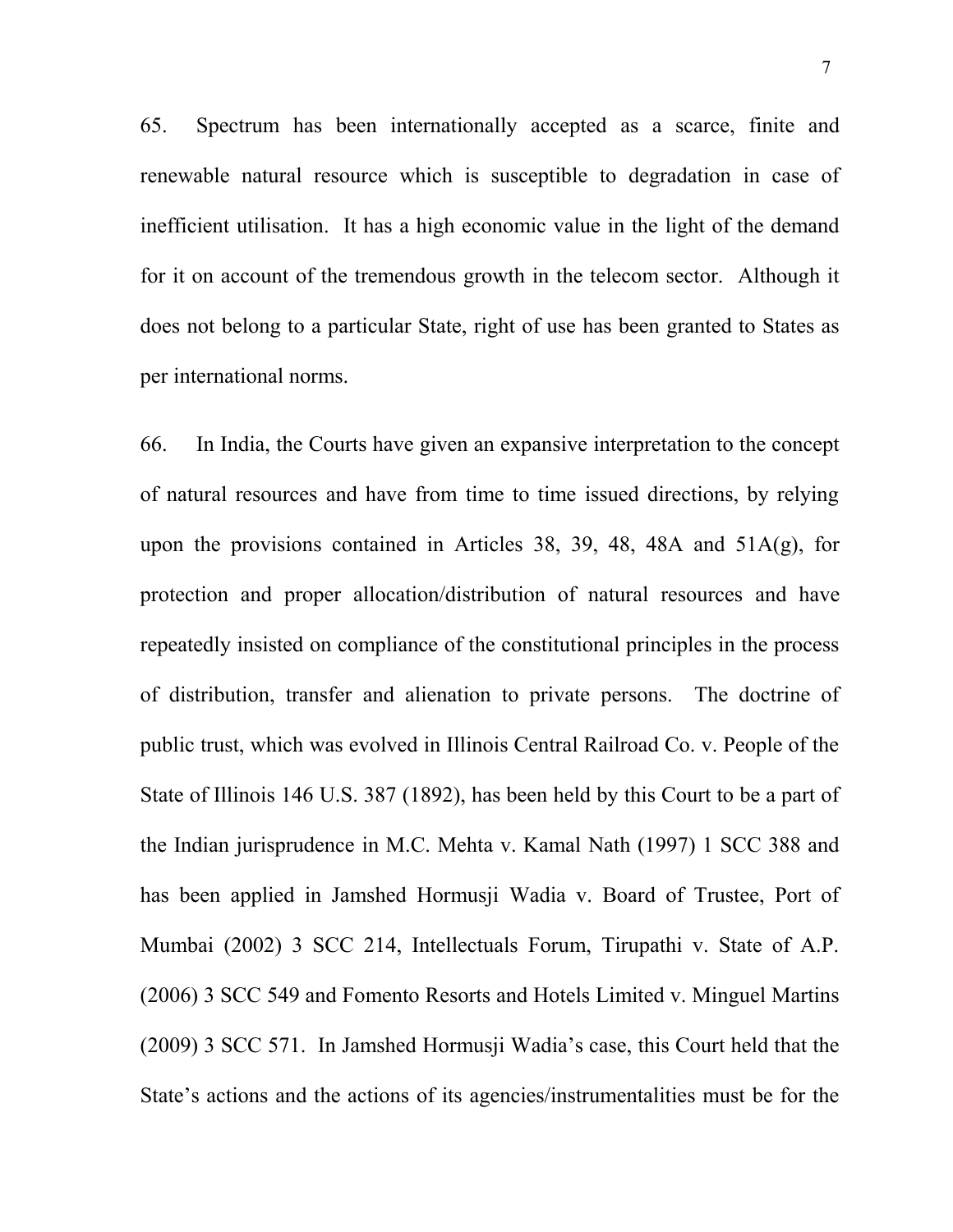public good, achieving the objects for which they exist and should not be arbitrary or capricious. In the field of contracts, the State and its instrumentalities should design their activities in a manner which would ensure competition and not discrimination. They can augment their resources but the object should be to serve the public cause and to do public good by resorting to fair and reasonable methods. In Fomento Resorts and Hotels Limited case, the Court referred to the article of Prof. Joseph L. Sax and made the following observations:

"53. The public trust doctrine enjoins upon the Government to protect the resources for the enjoyment of the general public rather than to permit their use for private ownership or commercial purposes. This doctrine puts an implicit embargo on the right of the State to transfer public properties to private party if such transfer affects public interest, mandates affirmative State action for effective management of natural resources and empowers the citizens to question ineffective management thereof.

54. The heart of the public trust doctrine is that it imposes limits and obligations upon government agencies and their administrators on behalf of all the people and especially future generations. For example, renewable and non-renewable resources, associated uses, ecological values or objects in which the public has a special interest (i.e. public lands, waters, etc.) are held subject to the duty of the State not to impair such resources, uses or values, even if private interests are involved. The same obligations apply to managers of forests, monuments, parks, the public domain and other public assets. Professor Joseph L. Sax in his classic article, "The Public Trust Doctrine in Natural Resources Law: Effective Judicial Intervention" (1970), indicates that the public trust doctrine, of all concepts known to law, constitutes the best practical and philosophical premise and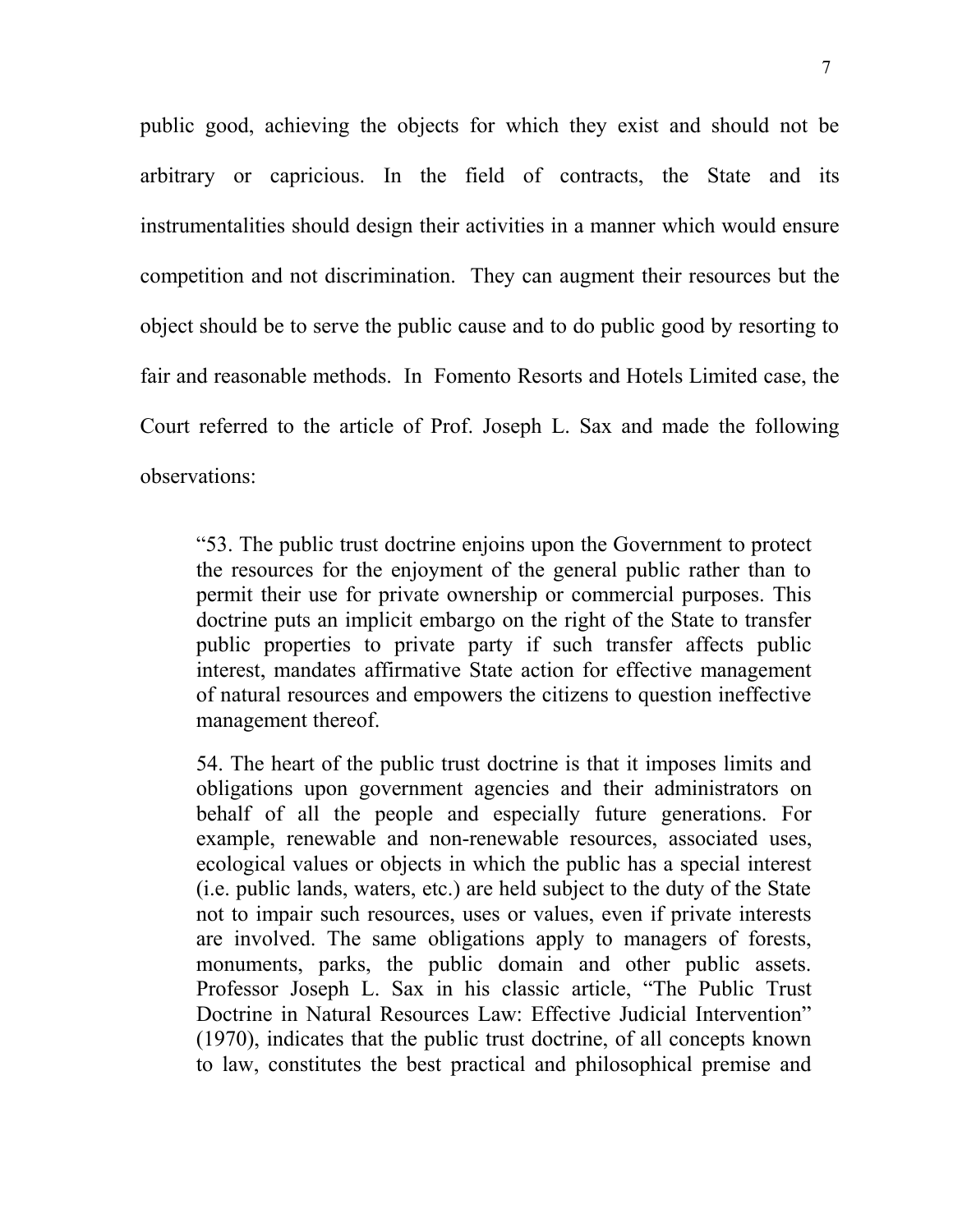legal tool for protecting public rights and for protecting and managing resources, ecological values or objects held in trust.

55. The public trust doctrine is a tool for exerting long-established public rights over short-term public rights and private gain. Today every person exercising his or her right to use the air, water, or land and associated natural ecosystems has the obligation to secure for the rest of us the right to live or otherwise use that same resource or property for the long-term and enjoyment by future generations. To say it another way, a landowner or lessee and a water right holder has an obligation to use such resources in a manner as not to impair or diminish the people's rights and the people's long-term interest in that property or resource, including down slope lands, waters and resources."

67. In Secretary, Ministry of Information & Broadcasting, Govt. of India v. Cricket Assn. of Bengal, (1995) 2 SCC 161, the Court was dealing with the right of organizers of an event, such as a sport tournament, to its live audiovisual broadcast, universally, through an agency of their choice, national or foreign. In paragraph 78, the Court described the airwaves/frequencies as public property in the following words:

"There is no doubt that since the airwaves/frequencies are a public property and are also limited, they have to be used in the best interest of the society and this can be done either by a central authority by establishing its own broadcasting network or regulating the grant of licences to other agencies, including the private agencies."

68. In Reliance Natural Resources Limited v. Reliance Industries Limited, (2010) 7 SCC 1, P. Sathasivam J., with whom Balakrishnan, C.J., agreed, made the following observations: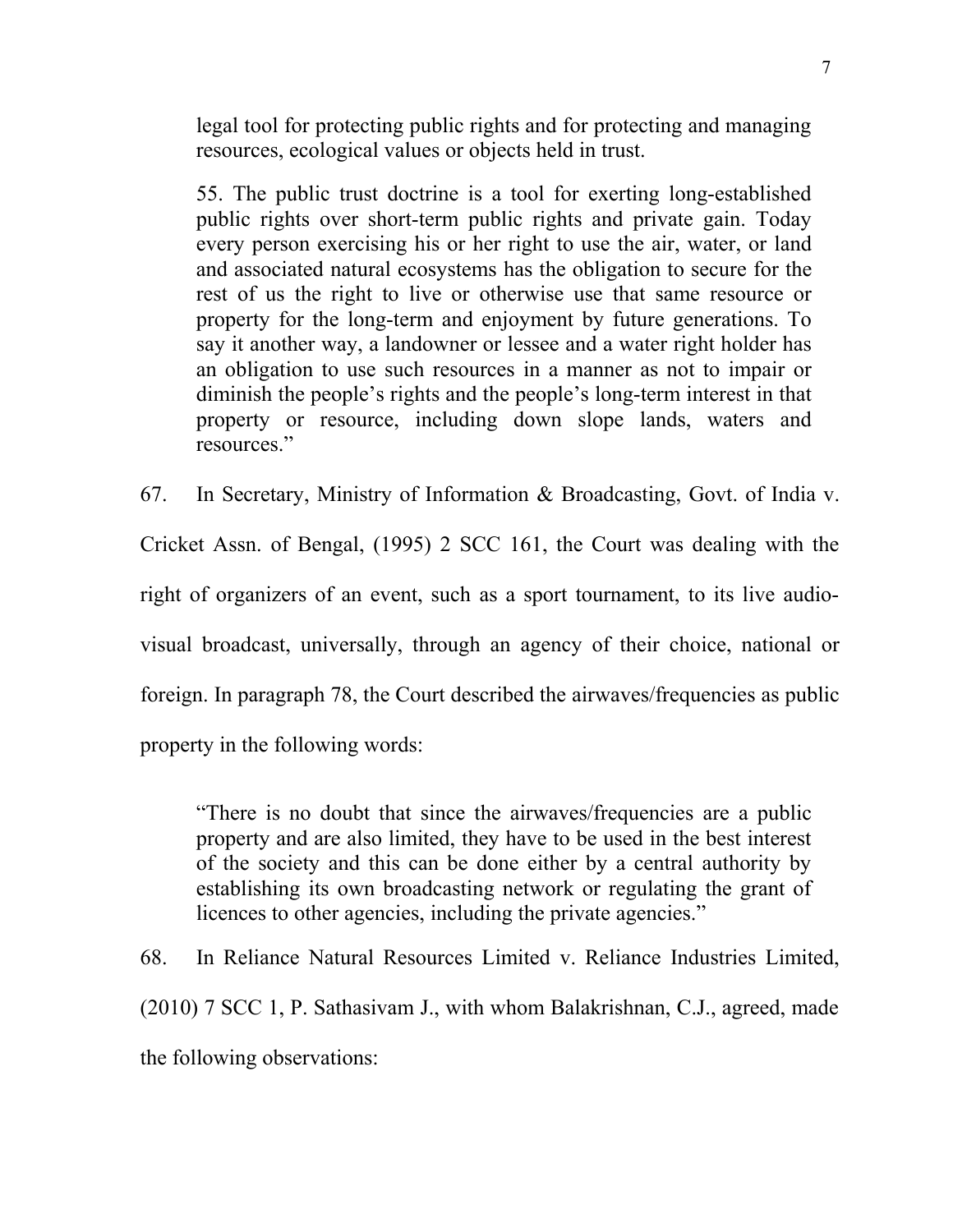"It must be noted that the constitutional mandate is that the natural resources belong to the people of this country. The nature of the word "vest" must be seen in the context of the public trust doctrine (PTD). Even though this doctrine has been applied in cases dealing with environmental jurisprudence, it has its broader application."

Learned Judge then referred to the judgments, In re Special Reference No. 1 of 2001 (2004) 4 SCC 489, M.C. Mehta v. Kamal Nath (1997) 1 SCC 388 and observed:

"This doctrine is part of Indian law and finds application in the present case as well. It is thus the duty of the Government to provide complete protection to the natural resources as a trustee of the people at large."

The Court also held that natural resources are vested with the Government as a matter of trust in the name of the people of India, thus it is the solemn duty of the State to protect the national interest and natural resources must always be used in the interests of the country and not private interests.

69. As natural resources are public goods, the doctrine of equality, which emerges from the concepts of justice and fairness, must guide the State in determining the actual mechanism for distribution of natural resources. In this regard, the doctrine of equality has two aspects: *first*, it regulates the rights and obligations of the State vis-à-vis its people and demands that the people be granted equitable access to natural resources and/or its products and that they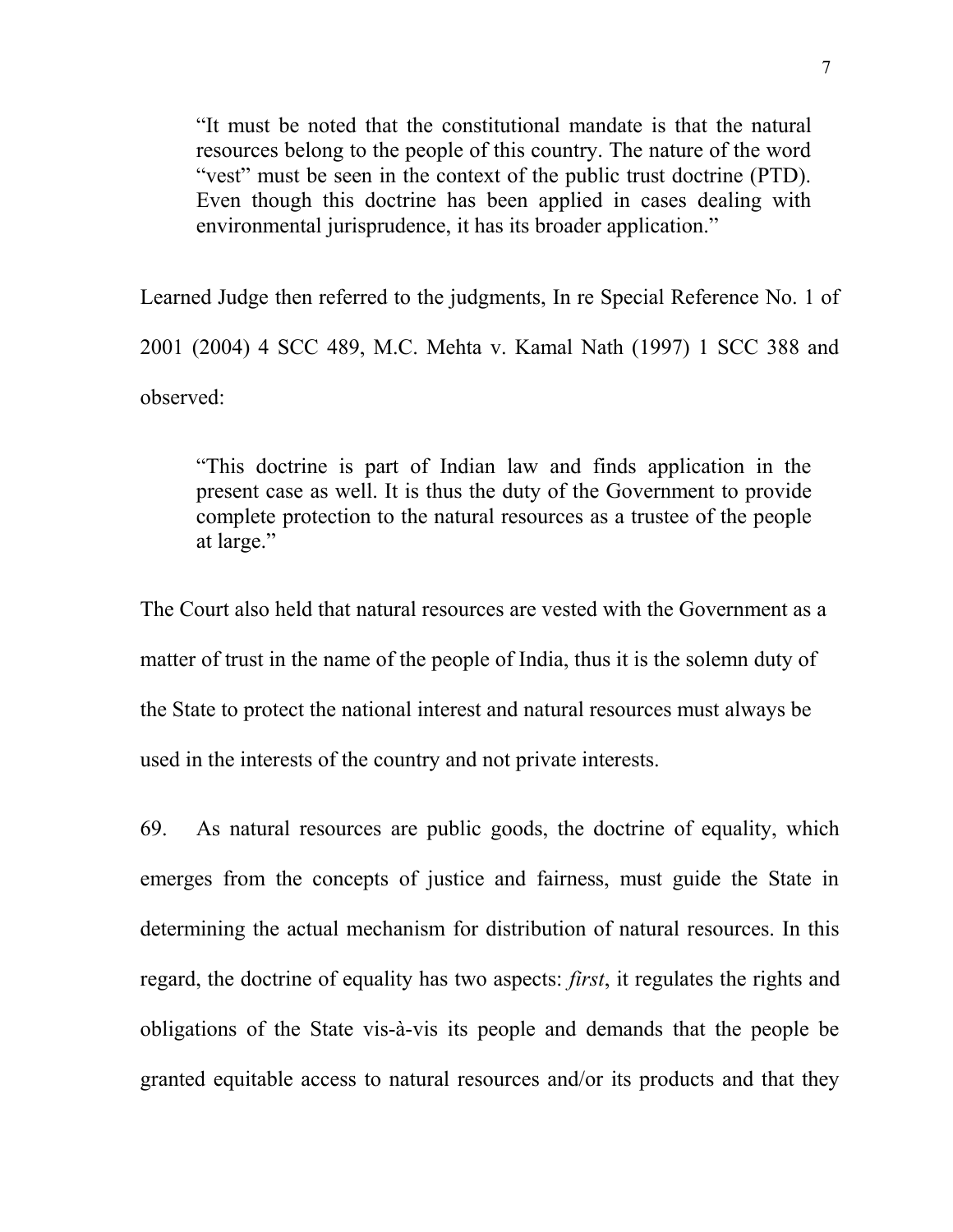are adequately compensated for the transfer of the resource to the private domain; and *second*, it regulates the rights and obligations of the State vis-à-vis private parties seeking to acquire/use the resource and demands that the procedure adopted for distribution is just, non-arbitrary and transparent and that it does not discriminate between similarly placed private parties.

70. In Akhil Bharatiya Upbhokta Congress v. State of M.P. (2011) 5 SCC 29, this Court examined the legality of the action taken by the Government of Madhya Pradesh to allot 20 acres land to an institute established in the name of Kushabhau Thakre on the basis of an application made by the Trust. One of the grounds on which the appellant challenged the allotment of land was that the State Government had not adopted any rational method consistent with the doctrine of equality. The High Court negatived the appellant's challenge. Before this Court, learned senior counsel appearing for the State relied upon the judgments in Ugar Sugar Works Ltd. v. Delhi Administration (2001) 3 SCC 635, State of U.P. v. Choudhary Rambeer Singh (2008) 5 SCC 550, State of Orissa v. Gopinath Dash (2005) 13 SCC 495 and Meerut Development Authority v. Association of Management Studies (2009) 6 SCC 171 and argued that the Court cannot exercise the power of judicial review to nullify the policy framed by the State Government to allot Nazul land without advertisement.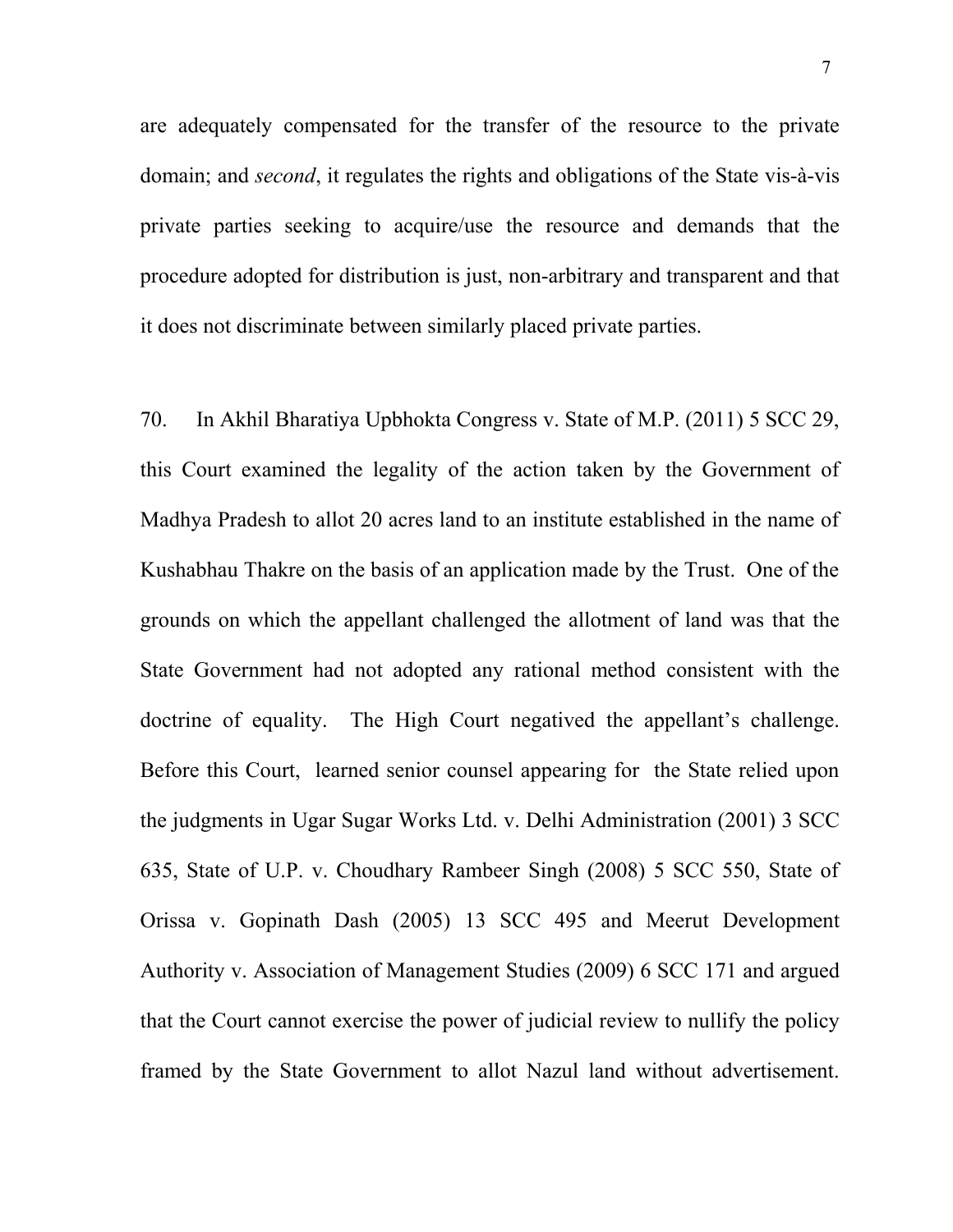This Court rejected the argument, referred to the judgments in Ramanna Dayaram Shetty v. International Airport Authority of India (1979) 3 SCC 489, S.G. Jaisinghani v. Union of India AIR 1967 SC 1427, Kasturilal Lakshmi Reddy v. State of J & K (1980) 4 SCC 1, Common Cause v. Union of India (1996) 6 SCC 530, Shrilekha Vidyarthy v. State of U.P. (1991) 1 SCC 212, LIC v. Consumer Education and Research Centre (1995) 5 SCC 482, New India Public School v. HUDA (1996) 5 SCC 510 and held:

"What needs to be emphasised is that the State and/or its agencies/instrumentalities cannot give largesse to any person according to the sweet will and whims of the political entities and/or officers of the State. Every action/decision of the State and/or its agencies/instrumentalities to give largesse or confer benefit must be founded on a sound, transparent, discernible and well-defined policy, which shall be made known to the public by publication in the Official Gazette and other recognised modes of publicity and such policy must be implemented/executed by adopting a non-discriminatory and non-arbitrary method irrespective of the class or category of persons proposed to be benefited by the policy. The distribution of largesse like allotment of land, grant of quota, permit licence, etc. by the State and its agencies/instrumentalities should always be done in a fair and equitable manner and the element of favouritism or nepotism shall not influence the exercise of discretion, if any, conferred upon the particular functionary or officer of the State."

71. In Sachidanand Pandey v. State of West Bengal (1987) 2 SCC 295, the Court referred to some of the precedents and laid down the following propositions: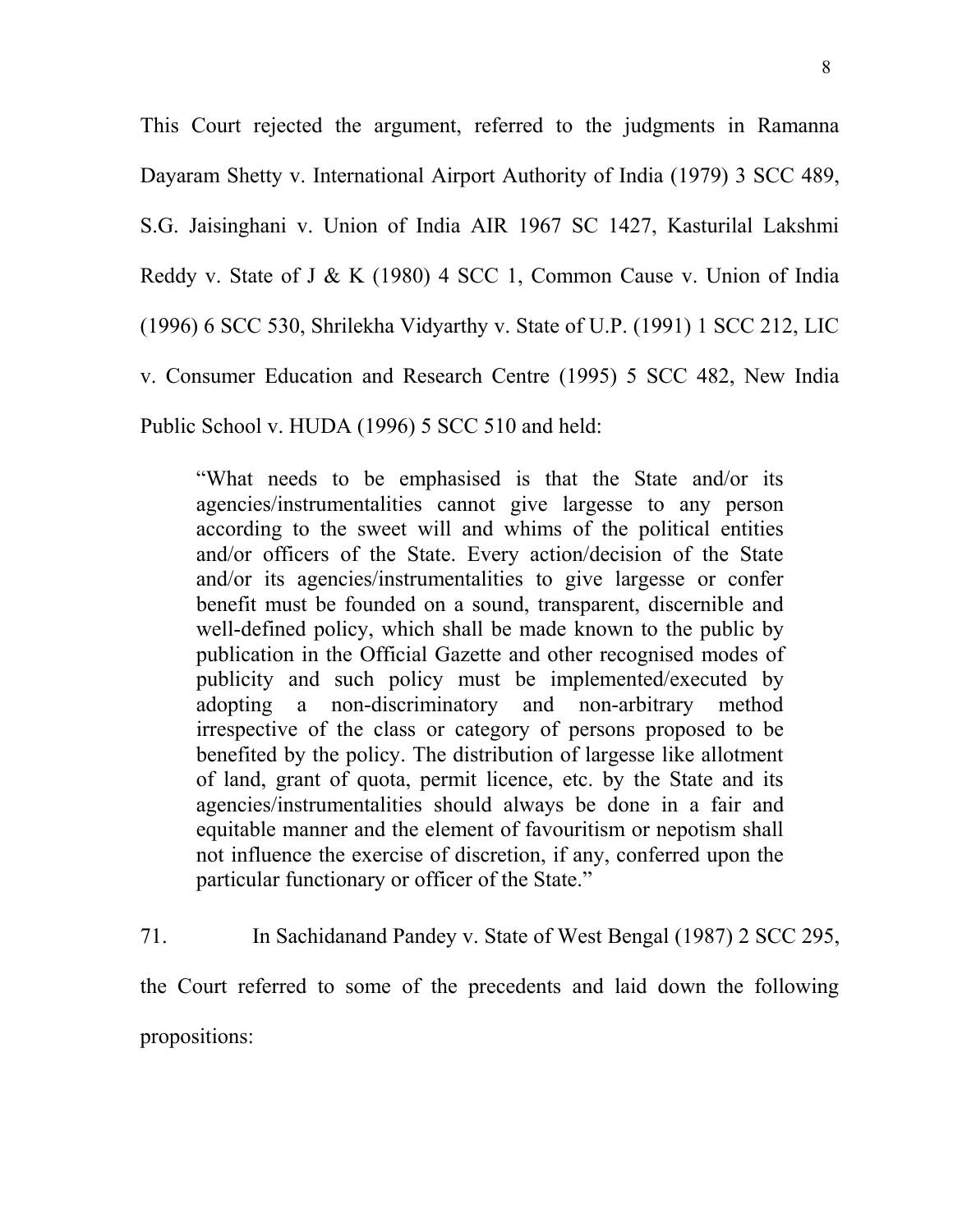"State-owned or public-owned property is not to be dealt with at the absolute discretion of the executive. Certain precepts and principles have to be observed. Public interest is the paramount consideration. One of the methods of securing the public interest, when it is considered necessary to dispose of a property, is to sell the property by public auction or by inviting tenders. Though that is the ordinary rule, it is not an invariable rule. There may be situations where there are compelling reasons necessitating departure from the rule but then the reasons for the departure must be rational and should not be suggestive of discrimination. Appearance of public justice is as important as doing justice. Nothing should be done which gives an appearance of bias, jobbery or nepotism."

72. In conclusion, we hold that the State is the legal owner of the natural resources as a trustee of the people and although it is empowered to distribute the same, the process of distribution must be guided by the constitutional principles including the doctrine of equality and larger public good.

## 73. **Question No.2**:

Although, while making recommendations on 28.8.2007, TRAI itself had recognised that spectrum was a scarce commodity, it made recommendation for allocation of 2G spectrum on the basis of 2001 price by invoking the theory of level playing field. Paragraph 2.40 of the recommendations dated 28.8.2007 shows that as per TRAI's own assessment the existing system of spectrum allocation criteria, pricing methodology and the management system suffered from number of deficiencies and there was an urgent need to address the issues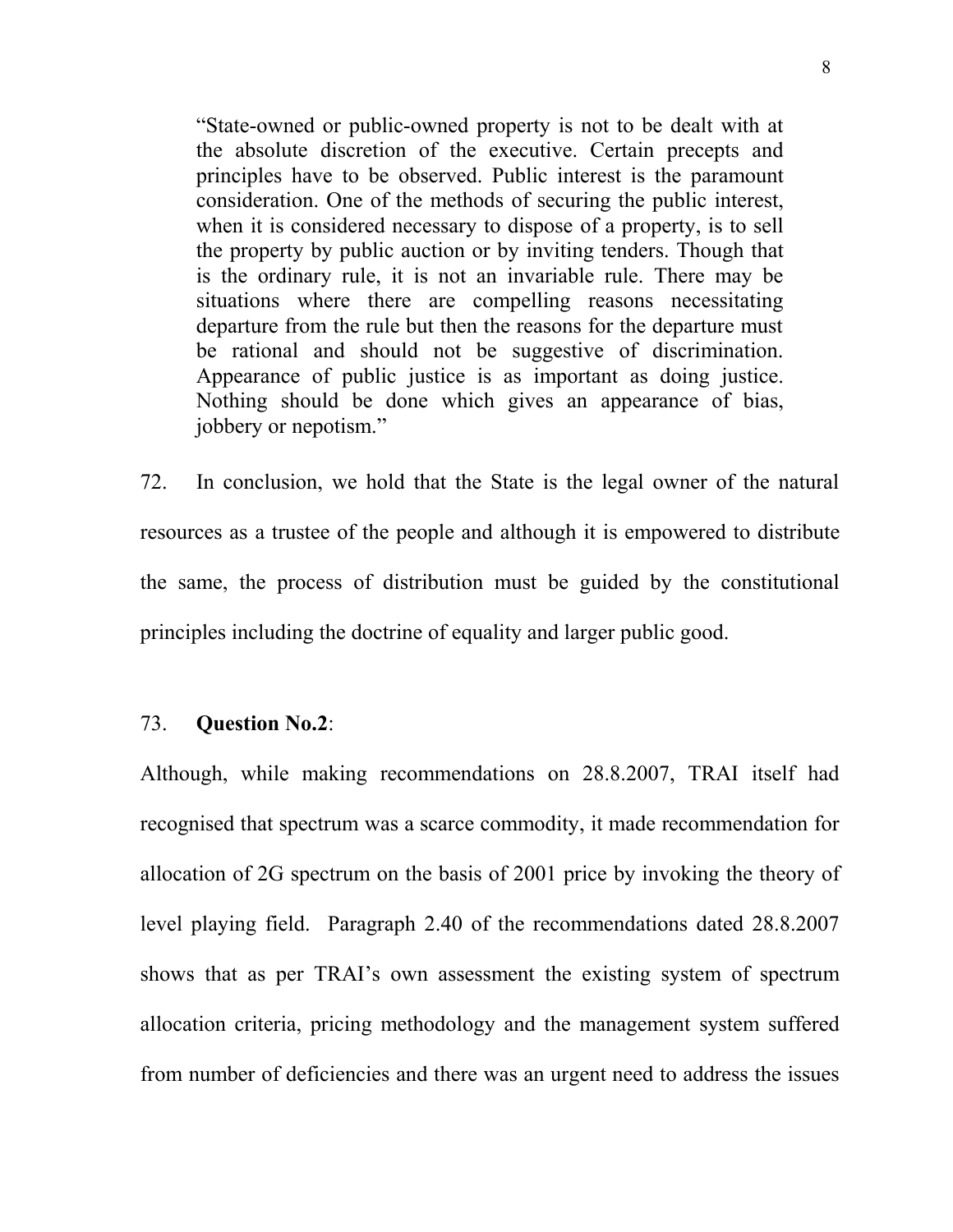linked with spectrum efficiency and its management and yet it decided to recommend the allocation of spectrum at the price determined in 2001. All this was done in the name of growth, affordability, penetration of wireless services in semi urban and rural areas, etc. Unfortunately, while doing so, TRAI completely overlooked that one of the main objectives of NTP 1999 was that spectrum should be utilised efficiently, economically, rationally and optimally and there should be a transparent process of allocation of frequency spectrum as also the fact that in terms of the decision taken by the Council of Ministers in 2003 to approve the recommendations of the Group of Ministers the DoT and Ministry of Finance were required to discuss and finalise the spectrum pricing formula. To say the least, the entire approach adopted by TRAI was lopsided and contrary to the decision taken by the Council of Ministers and its recommendations became a handle for the then the Minister of C&IT and the officers of the DoT who virtually gifted away the important national asset at throw away prices by willfully ignoring the concerns raised from various quarters including the Prime Minister, Ministry of Finance and also some of its own officers. This becomes clear from the fact that soon after obtaining the licences, some of the beneficiaries off-loaded their stakes to others, in the name of transfer of equity or infusion of fresh capital by foreign companies, and thereby made huge profits. We have no doubt that if the method of auction had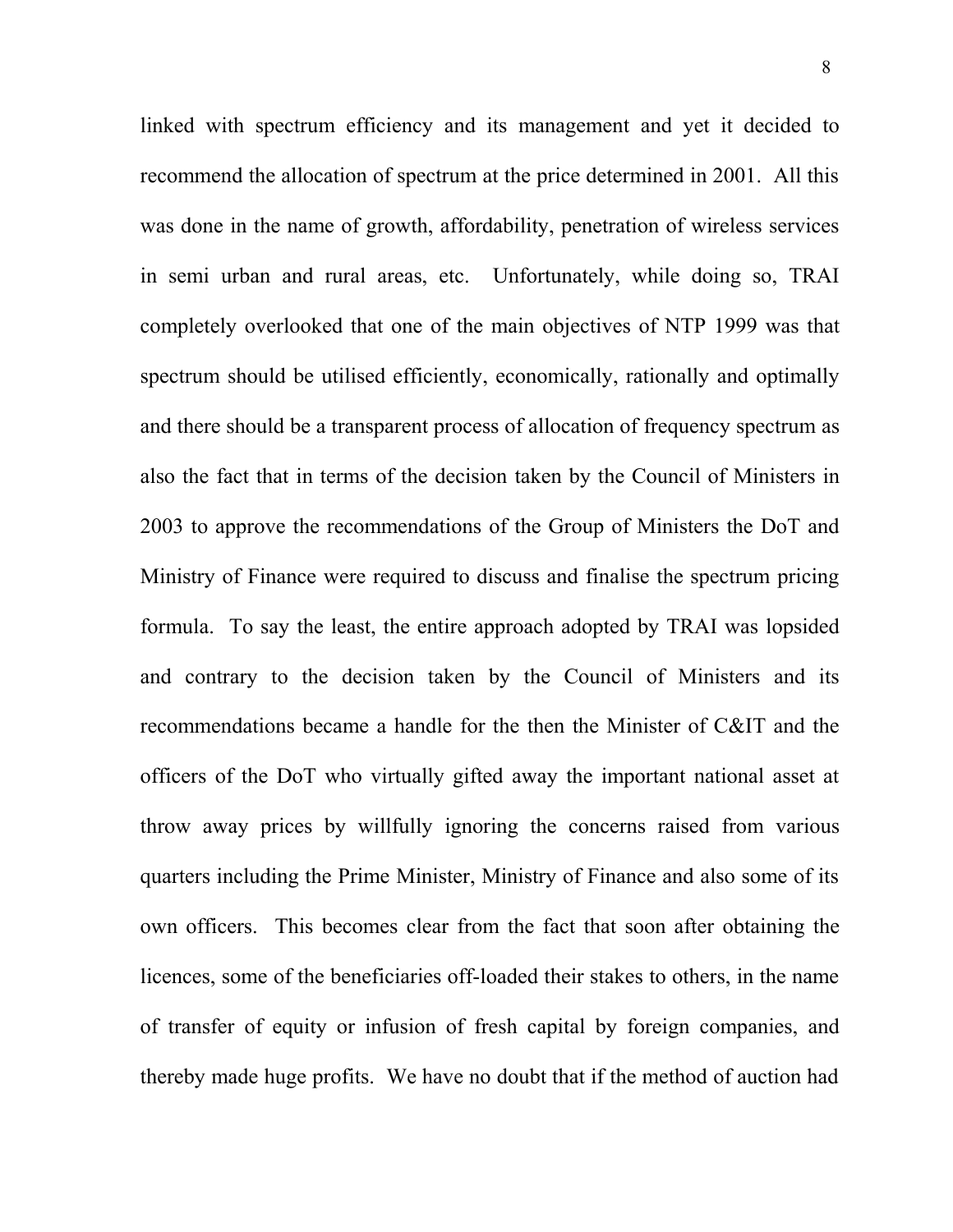been adopted for grant of licence which could be the only rational transparent method for distribution of national wealth, the nation would have been enriched by many thousand crores.

74. While it cannot be denied that TRAI is an expert body assigned with important functions under the 1997 Act, it cannot make recommendations overlooking the basic constitutional postulates and established principles and make recommendations which would deny people from participating in the distribution of national wealth and benefit a handful of persons. Therefore, even though the scope of judicial review in such matters is extremely limited, as pointed out in Delhi Science Forum v. Union of India (supra) and a large number of other judgments relied upon by the learned counsel of the respondents, keeping in view the facts which have been brought to the notice of the Court that the mechanism evolved by TRAI for allocation of spectrum and the methodology adopted by the then Minister of C&IT and the officers of DoT for grant of UAS Licences may have caused huge loss to the nation, we have no hesitation to record a finding that the recommendations made by TRAI were flawed in many respects and implementation thereof by the DoT resulted in gross violation of the objective of NPT 1999 and the decision taken by the Council of Ministers on 31.10.2003.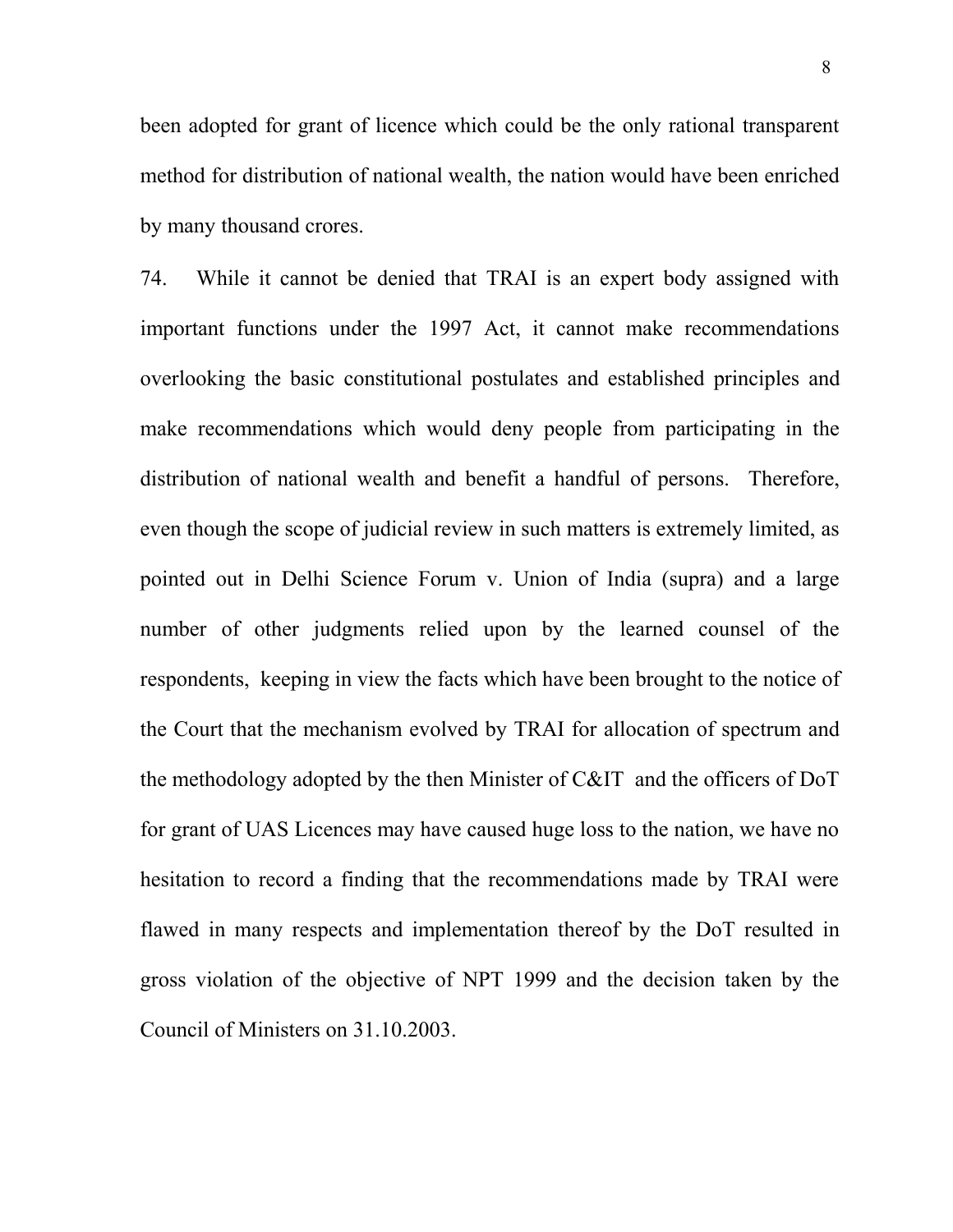75. We may also mention that even though in its recommendations dated 28.8.2007, TRAI had not specifically recommended that entry fee be fixed at 2001 rates, but paragraph 2.73 and other related paragraphs of its recommendations state that it has decided not to recommend the standard option for pricing of spectrum in 2G bands keeping in view the level playing field for the new entrants. It is impossible to approve the decision taken by the DoT to act upon those recommendations. We also consider it necessary to observe that in today's dynamism and unprecedented growth of telecom sector, the entry fee determined in 2001 ought to have been treated by the TRAI as wholly unrealistic for grant of licence along with start up spectrum. In our view, the recommendations made by TRAI in this regard were contrary to the decision of the Council of Ministers that the DoT shall discuss the issue of spectrum pricing with the Ministry of Finance along with the issue of incentive for efficient use of spectrum as well as disincentive for sub-optimal usages. Being an expert body, it was incumbent upon the TRAI to make suitable recommendations even for the 2G bands especially in light of the deficiencies of the present system which it had itself pointed out. We do not find merit in the reasoning of TRAI that the consideration of maintaining a level playing field prevented a realistic reassessment of the entry fee.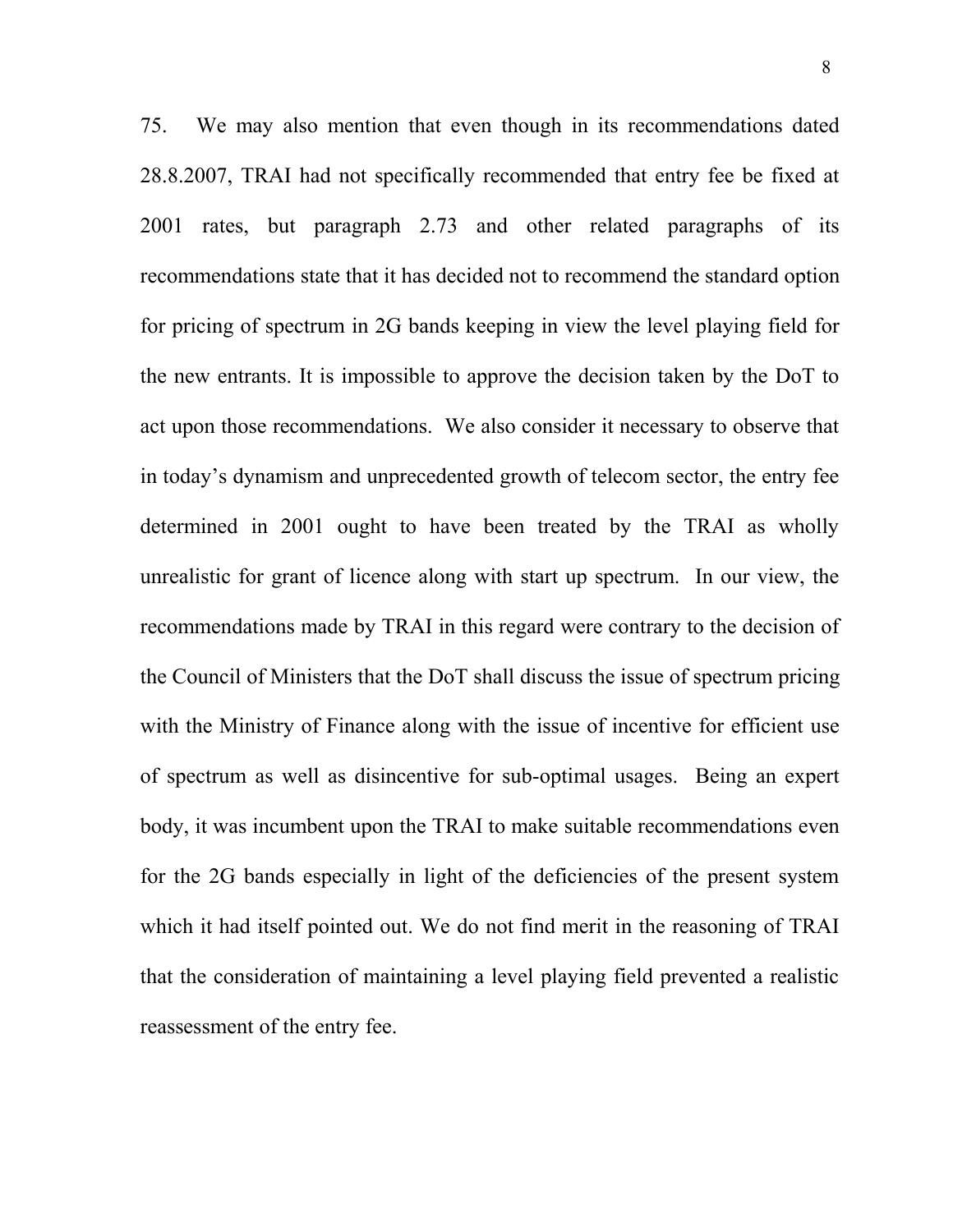## 76. **Question Nos.3 and 4:**

There is a fundamental flaw in the first-come-first-served policy inasmuch as it involves an element of pure chance or accident. In matters involving award of contracts or grant of licence or permission to use public property, the invocation of first-come-first-served policy has inherently dangerous implications. Any person who has access to the power corridor at the highest or the lowest level may be able to obtain information from the Government files or the files of the agency/instrumentality of the State that a particular public property or asset is likely to be disposed of or a contract is likely to be awarded or a licence or permission is likely to be given, he would immediately make an application and would become entitled to stand first in the queue at the cost of all others who may have a better claim. This Court has repeatedly held that wherever a contract is to be awarded or a licence is to be given, the public authority must adopt a transparent and fair method for making selections so that all eligible persons get a fair opportunity of competition. To put it differently, the State and its agencies/instrumentalities must always adopt a rational method for disposal of public property and no attempt should be made to scuttle the claim of worthy applicants. When it comes to alienation of scarce natural resources like spectrum etc., it is the burden of the State to ensure that a non-discriminatory method is adopted for distribution and alienation, which would necessarily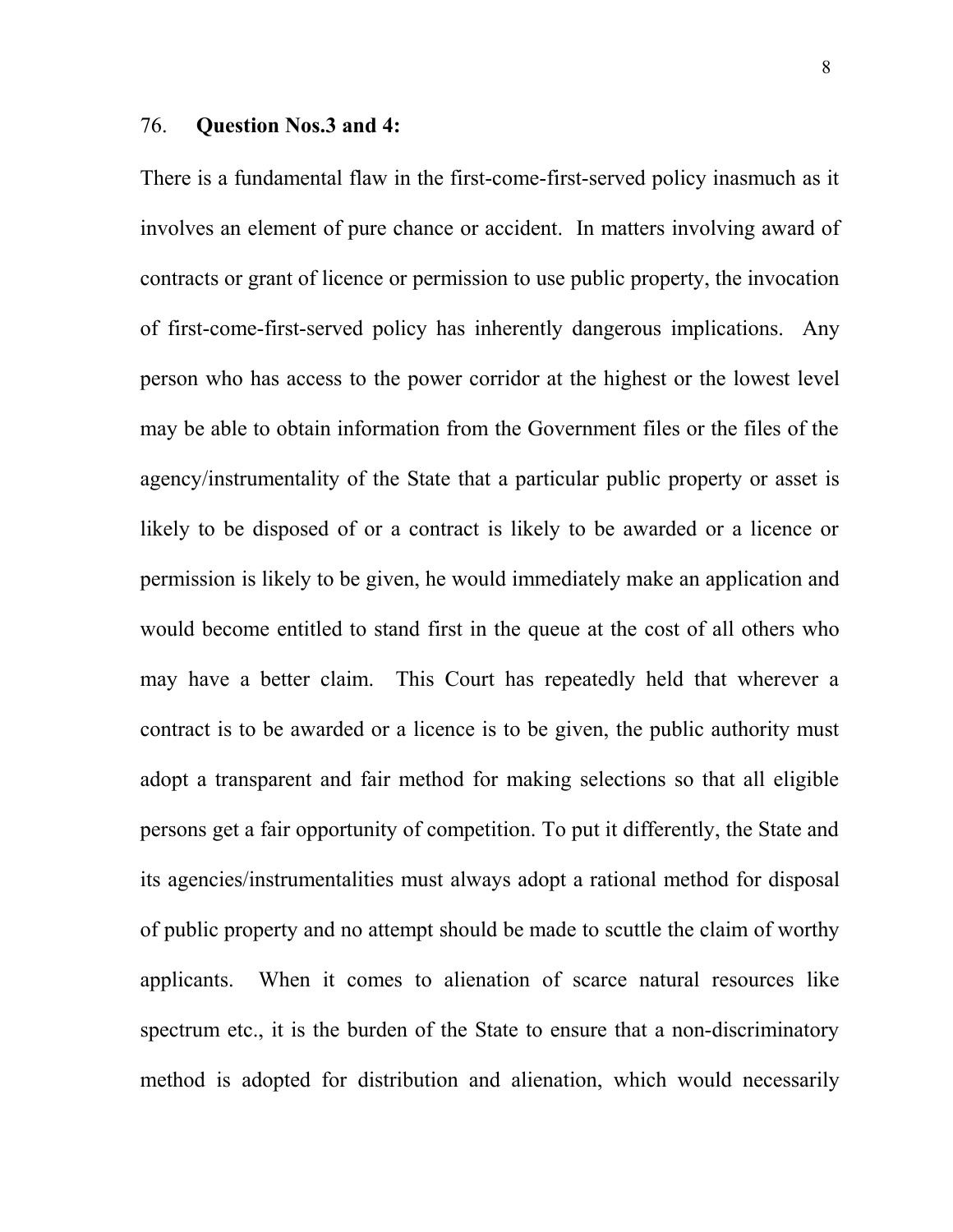result in protection of national/public interest. In our view, a duly publicised auction conducted fairly and impartially is perhaps the best method for discharging this burden and the methods like first-come-first-served when used for alienation of natural resources/public property are likely to be misused by unscrupulous people who are only interested in garnering maximum financial benefit and have no respect for the constitutional ethos and values. In other words, while transferring or alienating the natural resources, the State is duty bound to adopt the method of auction by giving wide publicity so that all eligible persons can participate in the process.

77. The exercise undertaken by the officers of the DoT between September, 2007 and March 2008, under the leadership of the then Minister of C&IT was wholly arbitrary, capricious and contrary to public interest apart from being violative of the doctrine of equality. The material produced before the Court shows that the Minister of C&IT wanted to favour some companies at the cost of the Public Exchequer and for this purpose, he took the following steps:

(i) Soon after his appointment as Minister of C&IT, he directed that all the applications received for grant of UAS Licence should be kept pending till the receipt of TRAI recommendations.

(ii) The recommendations made by TRAI on 28.8.2007 were not placed before the full Telecom Commission which, among others, would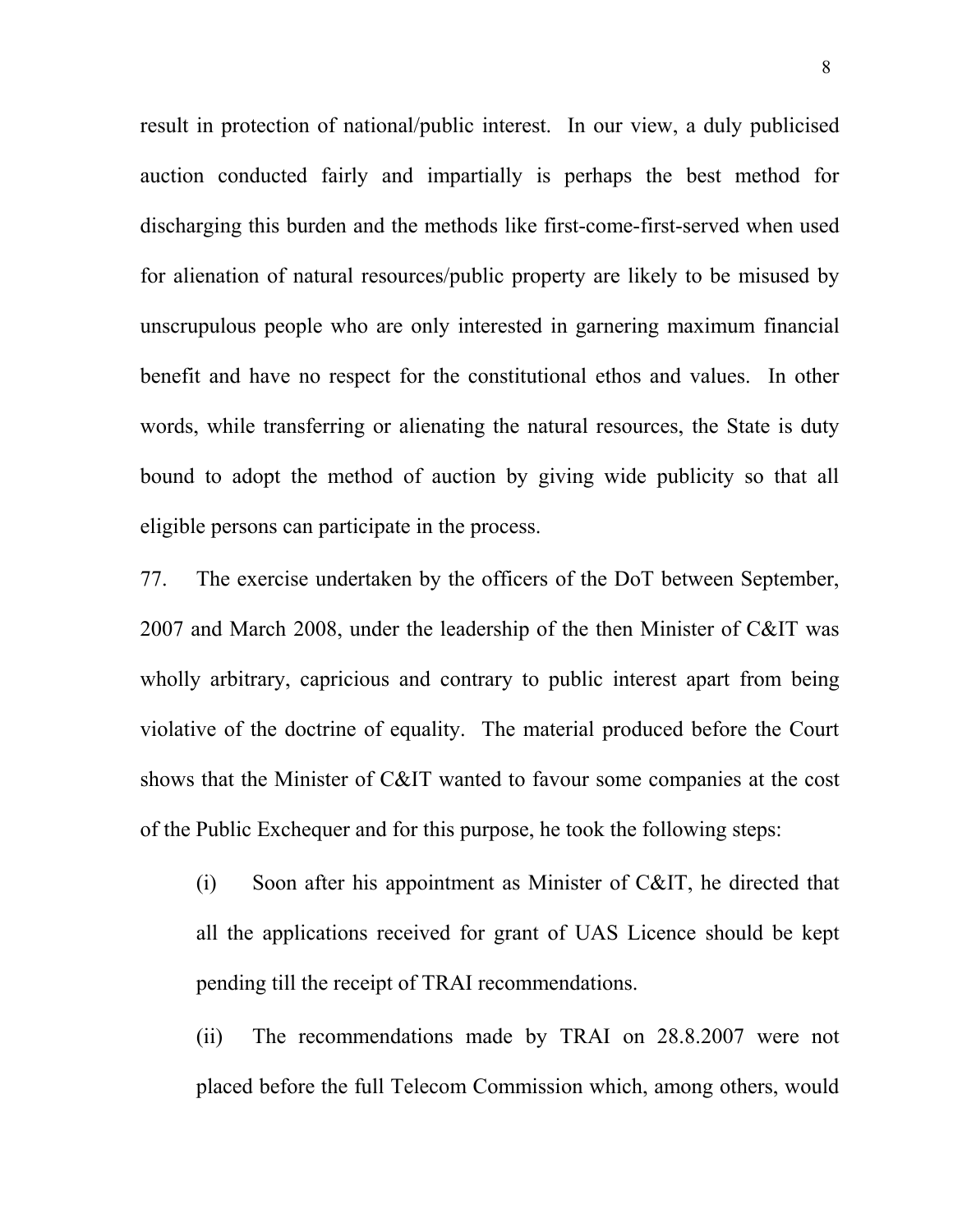have included the Finance Secretary. The notice of the meeting of the Telecom Commission was not given to any of the non permanent members despite the fact that the recommendations made by TRAI for allocation of spectrum in 2G bands had serious financial implications. This has been established from the pleadings and the records produced before this Court that after issue of licences, 3 applicants transferred their equities for a total sum of Rs.24,493 crores in favour of foreign companies. Therefore, it was absolutely necessary for the DoT to take the opinion of the Finance Ministry as per the requirement of the Government of India (Transaction of Business) Rules, 1961.

(iii) The officers of the DoT who attended the meeting of the Telecom Commission held on 10.10.2007 hardly had any choice but to approve the recommendations made by TRAI. If they had not done so, they would have incurred the wrath of Minister of C&IT.

(iv) In view of the approval by the Council of Ministers of the recommendations made by the Group of Ministers in 2003, the DoT had to discuss the issue of spectrum pricing with the Ministry of Finance. Therefore, the DoT was under an obligation to involve the Ministry of Finance before any decision could be taken in the context of paragraphs 2.78 and 2.79 of TRAI's recommendations. However, as the Minister of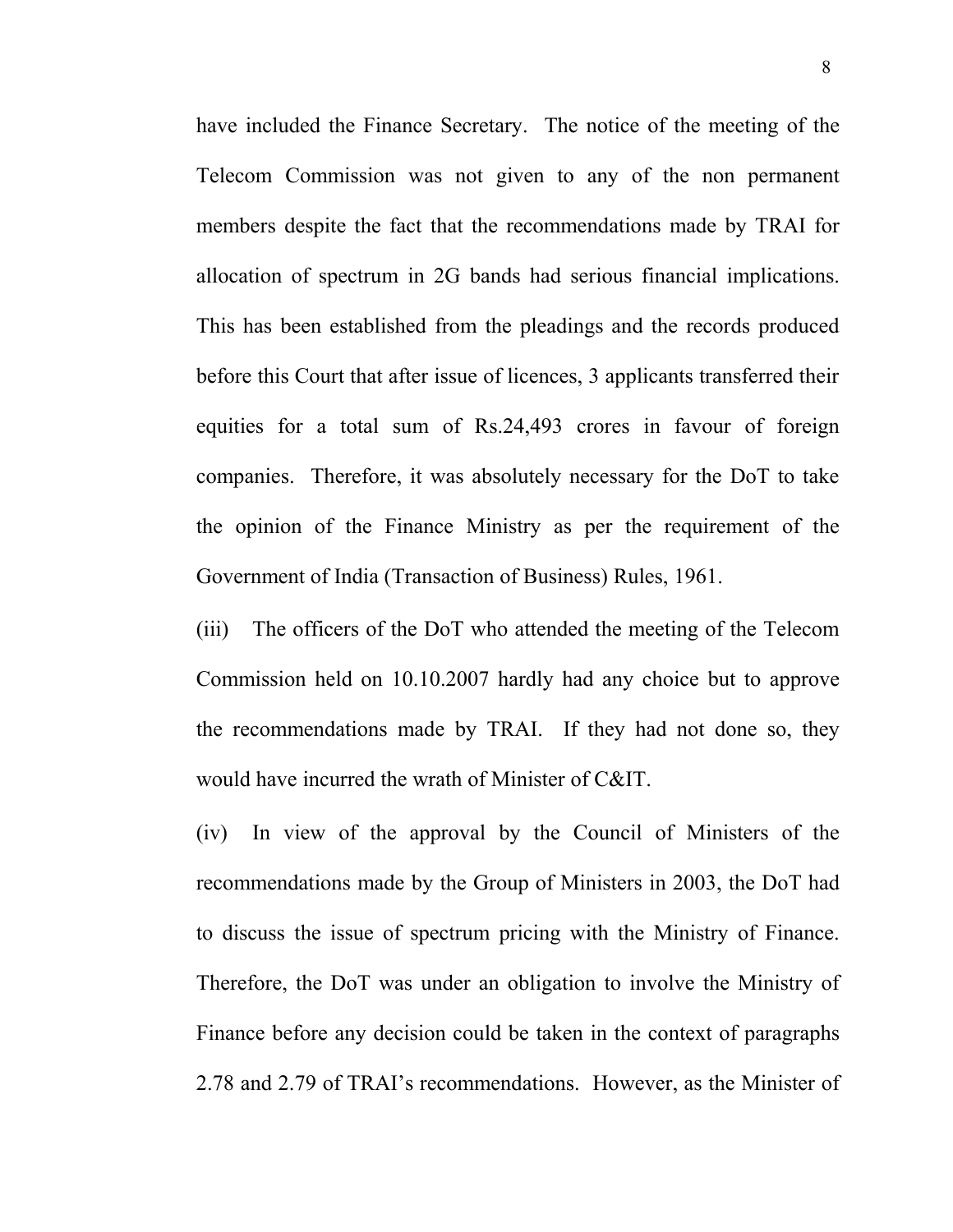C&IT was very much conscious of the fact that the Secretary, Finance, had objected to the allocation of 2G spectrum at the rates fixed in 2001, he did not consult the Finance Minister or the officers of the Finance Ministry.

(v) The Minister of C&IT brushed aside the suggestion made by the Minister of Law and Justice for placing the matter before the Empowered Group of Ministers. Not only this, within few hours of the receipt of the suggestion made by the Prime Minister in his letter dated 2.11.2007 that keeping in view the inadequacy of spectrum, transparency and fairness should be maintained in the matter of allocation thereof, the Minister of C&IT rejected the same by saying that it will be unfair, discriminatory, arbitrary and capricious to auction the spectrum to new applicants because it will not give them level playing field.

(vi) The Minister C&IT introduced cut off date as 25.9.2007 for consideration of the applications received for grant of licence despite the fact that only one day prior to this, press release was issued by the DoT fixing 1.10.2007 as the last date for receipt of the applications. This arbitrary action of the Minister of C&IT though appears to be innocuous, actually benefitted some of the real estate companies who did not have any experience in dealing with telecom services and who had made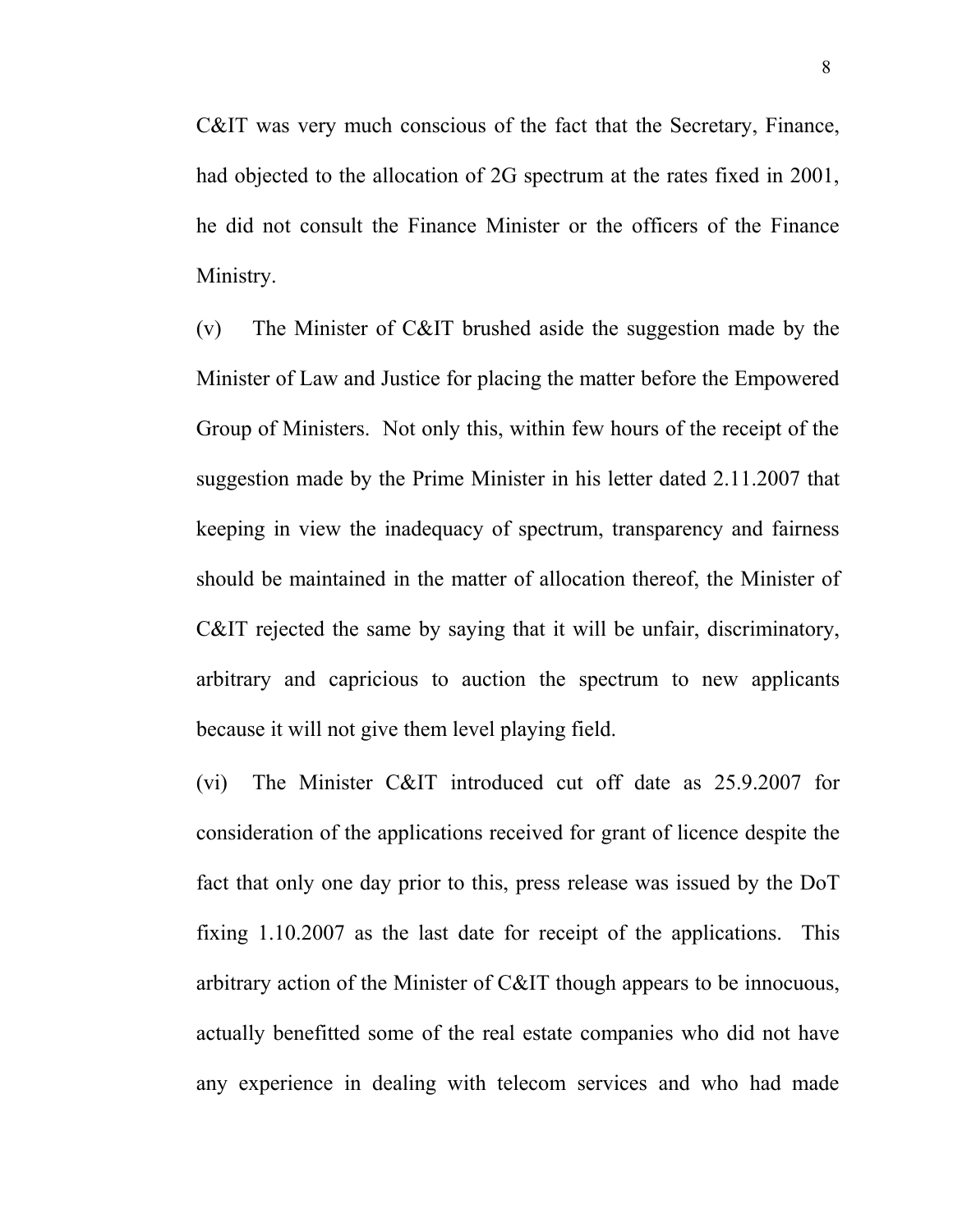applications only on 24.9.2007, i.e., one day before the cut off date fixed by the Minister of C&IT on his own.

(vii) The cut off date, i.e. 25.9.2007 decided by the Minister of C&IT on 2.11.2007 was not made public till 10.1.2008 and the first-come-firstserved policy, which was being followed since 2003 was changed by him on 7.1.2008 and was incorporated in press release dated 10.1.2008. This enabled some of the applicants, who had access either to the Minister or the officers of the DoT to get the demand drafts, bank guarantee, etc. prepared in advance for compliance of conditions of the LoIs, which was the basis for determination of seniority for grant of licences and allocation of spectrum.

(viii) The meeting of the full Telecom Commission, which was scheduled to be held on 9.1.2008 to consider issues relating to grant of licences and pricing of spectrum was deliberately postponed on 7.1.2008 so that the Secretary, Finance and Secretaries of three other important Departments may not be able to raise objections against the procedure devised by the DoT for grant of licence and allocation of spectrum by applying the principle of level playing field.

(ix) The manner in which the exercise for grant of LoIs to the applicants was conducted on 10.1.2008 leaves no room for doubt that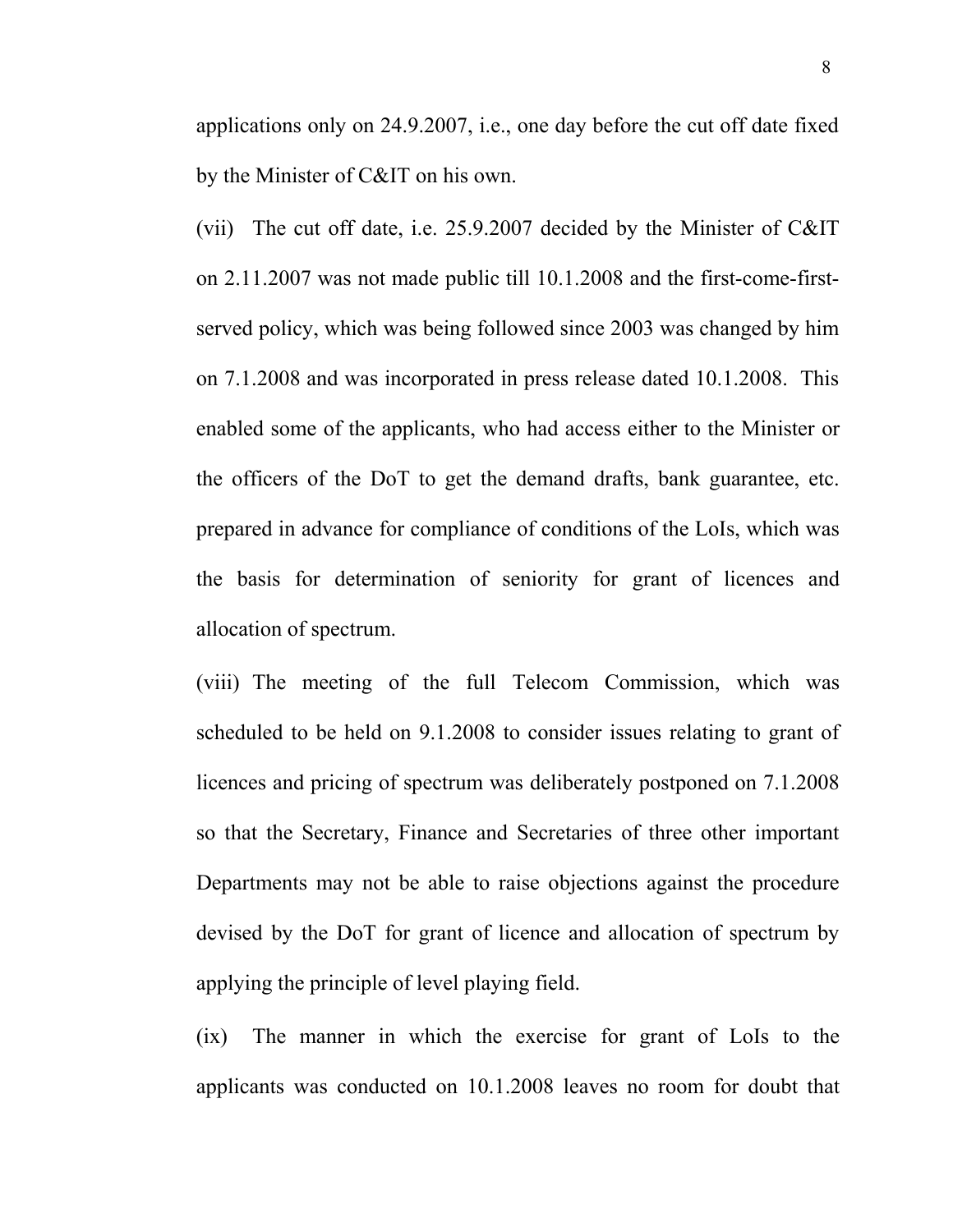every thing was stage managed to favour those who were able to know in advance the change in the implementation of the first-come-first served policy. As a result of this, some of the companies which had submitted applications in 2004 or 2006 were pushed down in the priority and those who had applied between August and September 2007 succeeded in getting higher seniority entitling them to allocation of spectrum on priority basis.

78. The argument of Shri Harish Salve, learned senior counsel, that if the Court finds that the exercise undertaken for grant of UAS Licences has resulted in violation of the institutional integrity, then all the licences granted 2001 onwards should be cancelled does not deserve acceptance because those who have got licence between 2001 and 24.9.2007 are not parties to these petitions and legality of the licences granted to them has not been questioned before this Court.

79. In majority of judgments relied upon by learned Attorney General and learned counsel for the respondents, it has been held that the power of judicial review should be exercised with great care and circumspection and the Court should not ordinarily interfere with the policy decisions of the Government in financial matters. There cannot be any quarrel with the proposition that the Court cannot substitute its opinion for the one formed by the experts in the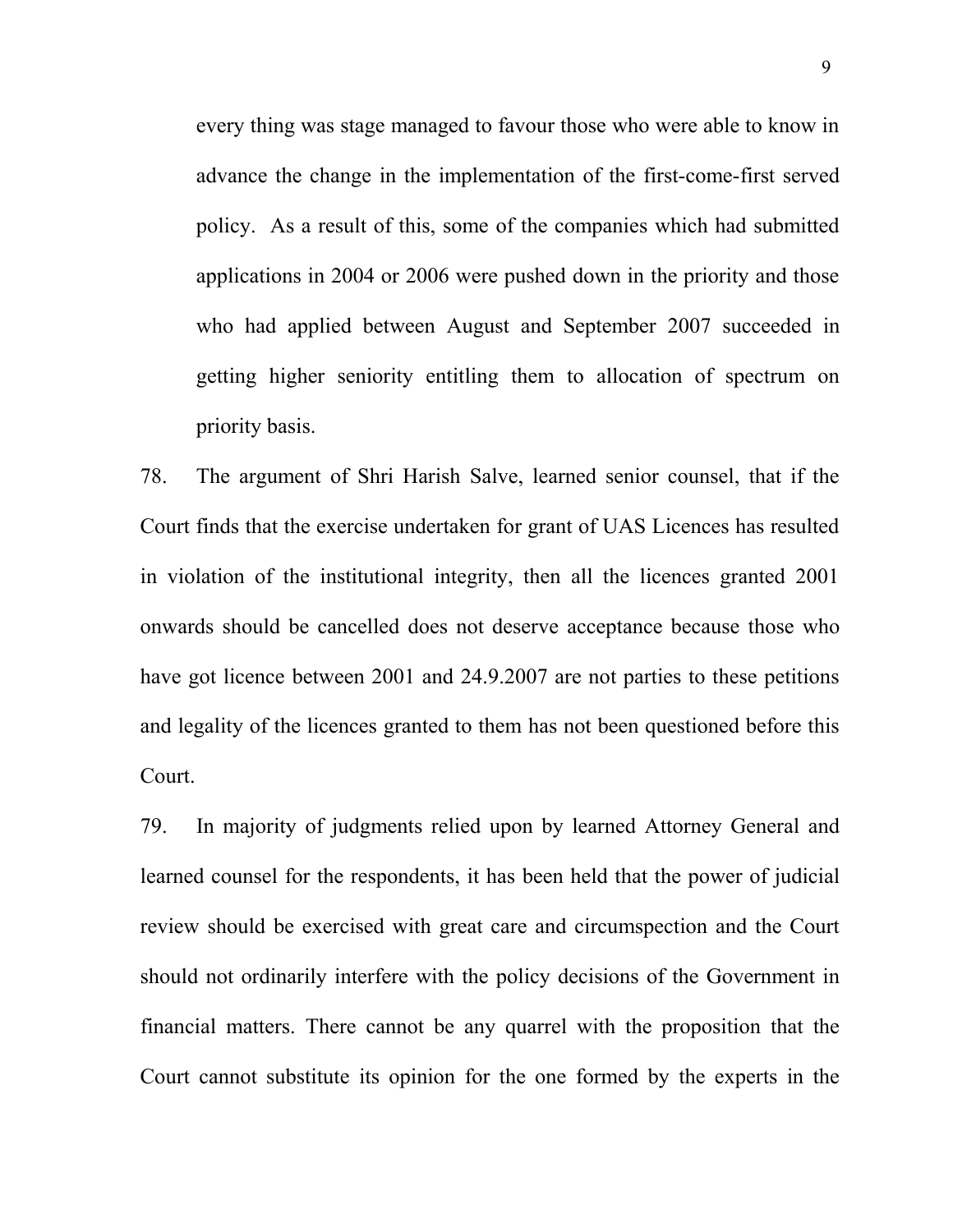particular field and due respect should be given to the wisdom of those who are entrusted with the task of framing the policies. We are also conscious of the fact that the Court should not interfere with the fiscal policies of the State. However, when it is clearly demonstrated that the policy framed by the State or its agency/instrumentality and/or its implementation is contrary to public interest or is violative of the constitutional principles, it is the duty of the Court to exercise its jurisdiction in larger public interest and reject the stock plea of the State that the scope of judicial review should not be exceeded beyond the recognised parameters. When matters like these are brought before the judicial constituent of the State by public spirited citizens, it becomes the duty of the Court to exercise its power in larger public interest and ensure that the institutional integrity is not compromised by those in whom the people have reposed trust and who have taken oath to discharge duties in accordance with the Constitution and the law without fear or favour, affection or ill will and who, as any other citizen, enjoy fundamental rights and, at the same time, are bound to perform the duties enumerated in Article 51A. Reference in this connection can usefully be made to the judgment of the three Judge Bench headed by Chief Justice Kapadia in Centre for P.I.L. v. Union of India (2011) 4 SCC 1.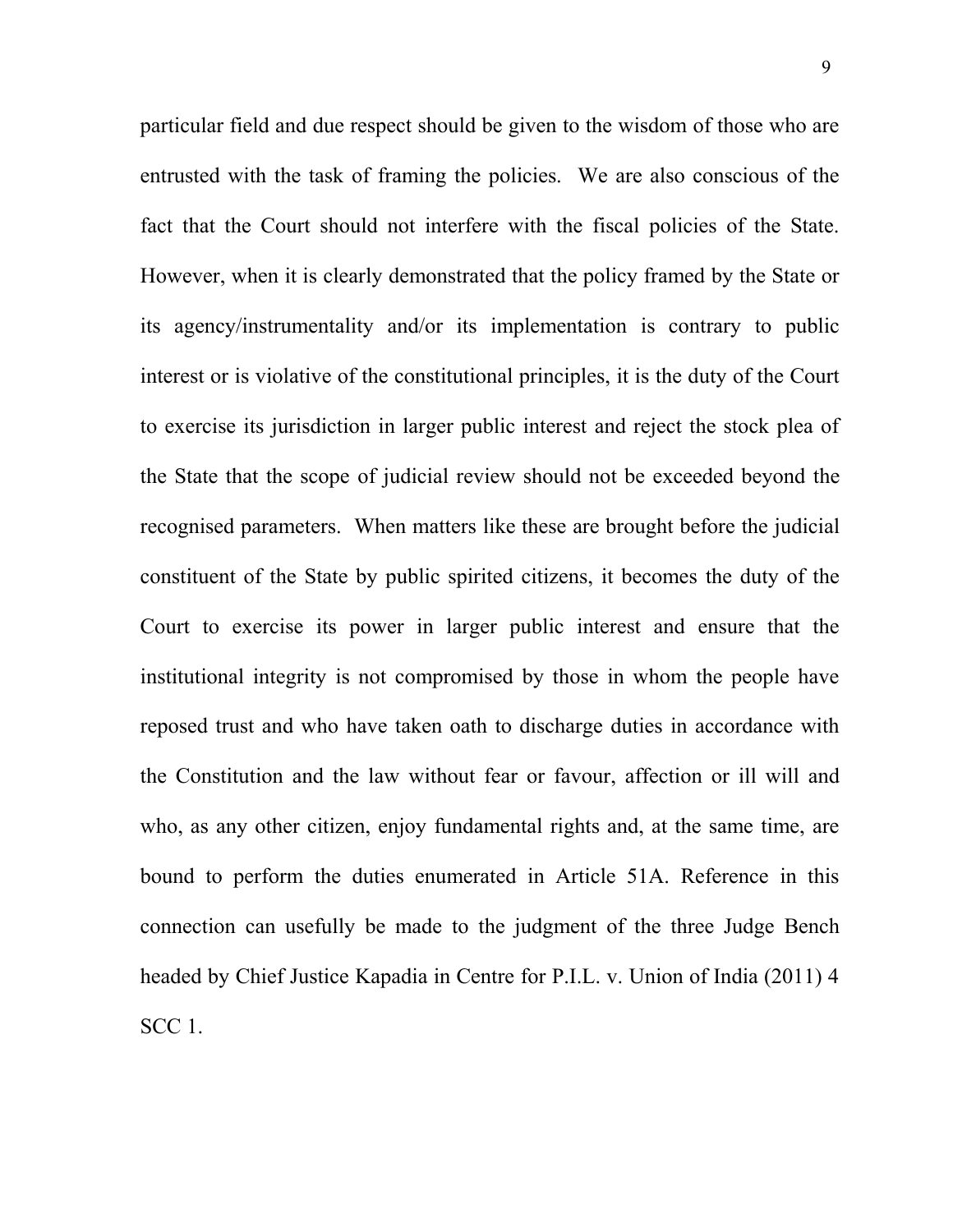80. Before concluding, we consider it imperative to observe that but for the vigilance of some enlightened citizens who held important constitutional and other positions and discharged their duties in larger public interest and Non Governmental Organisations who have been constantly fighting for clean governance and accountability of the constitutional institutions, unsuspecting citizens and the Nation would never have known how the scarce natural resource spared by Army has been grabbed by those who enjoy money power and who have been able to manipulate the system.

81. In the result, the writ petitions are allowed in the following terms:

(i) The licences granted to the private respondents on or after 10.1.2008 pursuant to two press releases issued on 10.1.2008 and subsequent allocation of spectrum to the licensees are declared illegal and are quashed.

(ii) The above direction shall become operative after four months.

(iii) Keeping in view the decision taken by the Central Government in 2011, TRAI shall make fresh recommendations for grant of licence and allocation of spectrum in 2G band in 22 Service Areas by auction, as was done for allocation of spectrum in 3G band.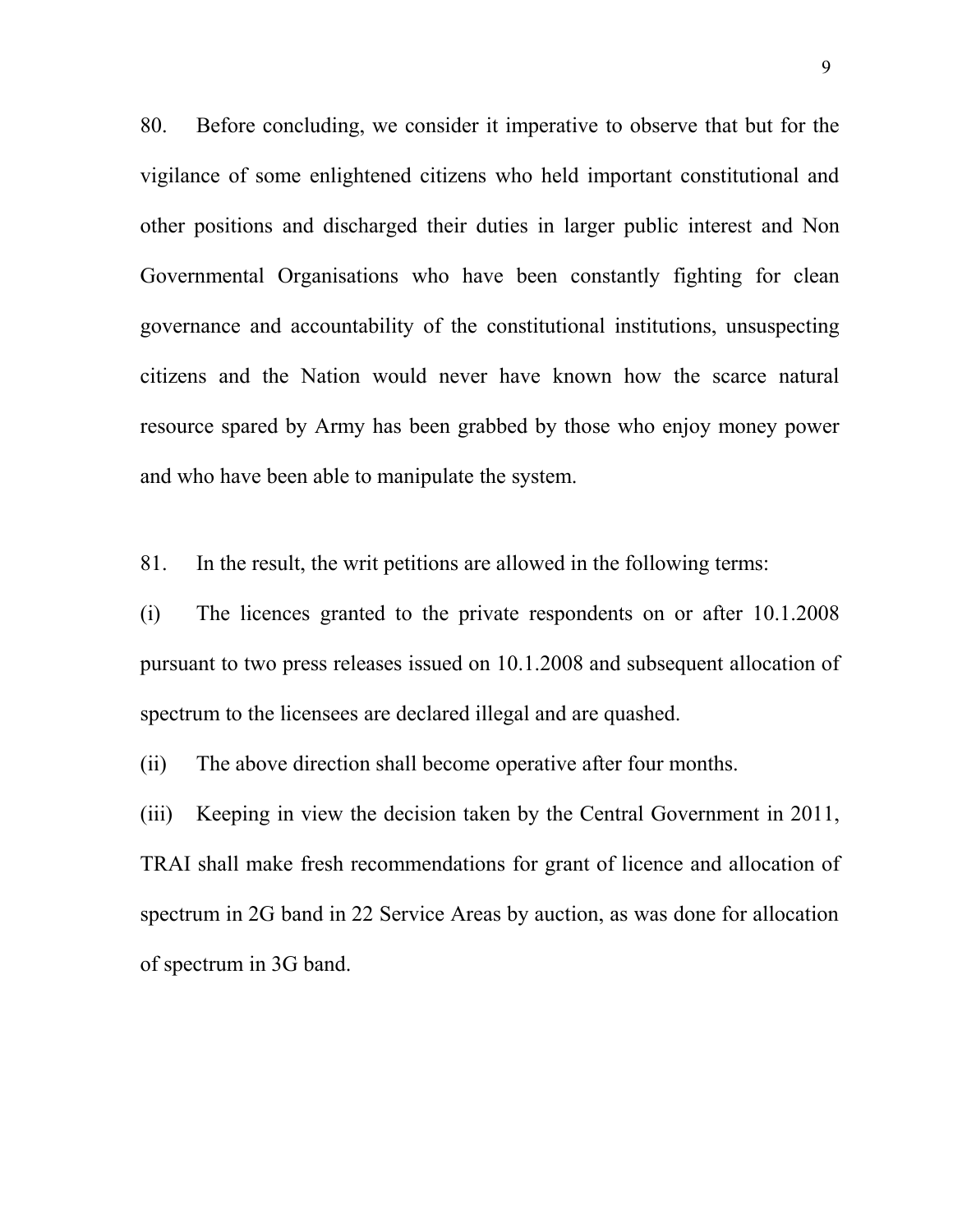(iv) The Central Government shall consider the recommendations of TRAI and take appropriate decision within next one month and fresh licences be granted by auction.

(v) Respondent Nos.2, 3 and 9 who have been benefited at the cost of Public Exchequer by a wholly arbitrary and unconstitutional action taken by the DoT for grant of UAS Licences and allocation of spectrum in 2G band and who offloaded their stakes for many thousand crores in the name of fresh infusion of equity or transfer of equity shall pay cost of Rs.5 crores each. Respondent Nos. 4, 6, 7 and 10 shall pay cost of Rs.50 lakhs each because they too had been benefited by the wholly arbitrary and unconstitutional exercise undertaken by the DoT for grant of UAS Licences and allocation of spectrum in 2G band. We have not imposed cost on the respondents who had submitted their applications in 2004 and 2006 and whose applications were kept pending till 2007.

(vi) Within four months, 50% of the cost shall be deposited with the Supreme Court Legal Services Committee for being used for providing legal aid to poor and indigent litigants. The remaining 50% cost shall be deposited in the funds created for Resettlement and Welfare Schemes of the Ministry of Defence.

(vii) However, it is made clear that the observations made in this judgment shall not, in any manner, affect the pending investigation by the CBI, Directorate of Enforcement and others agencies or cause prejudice to those who